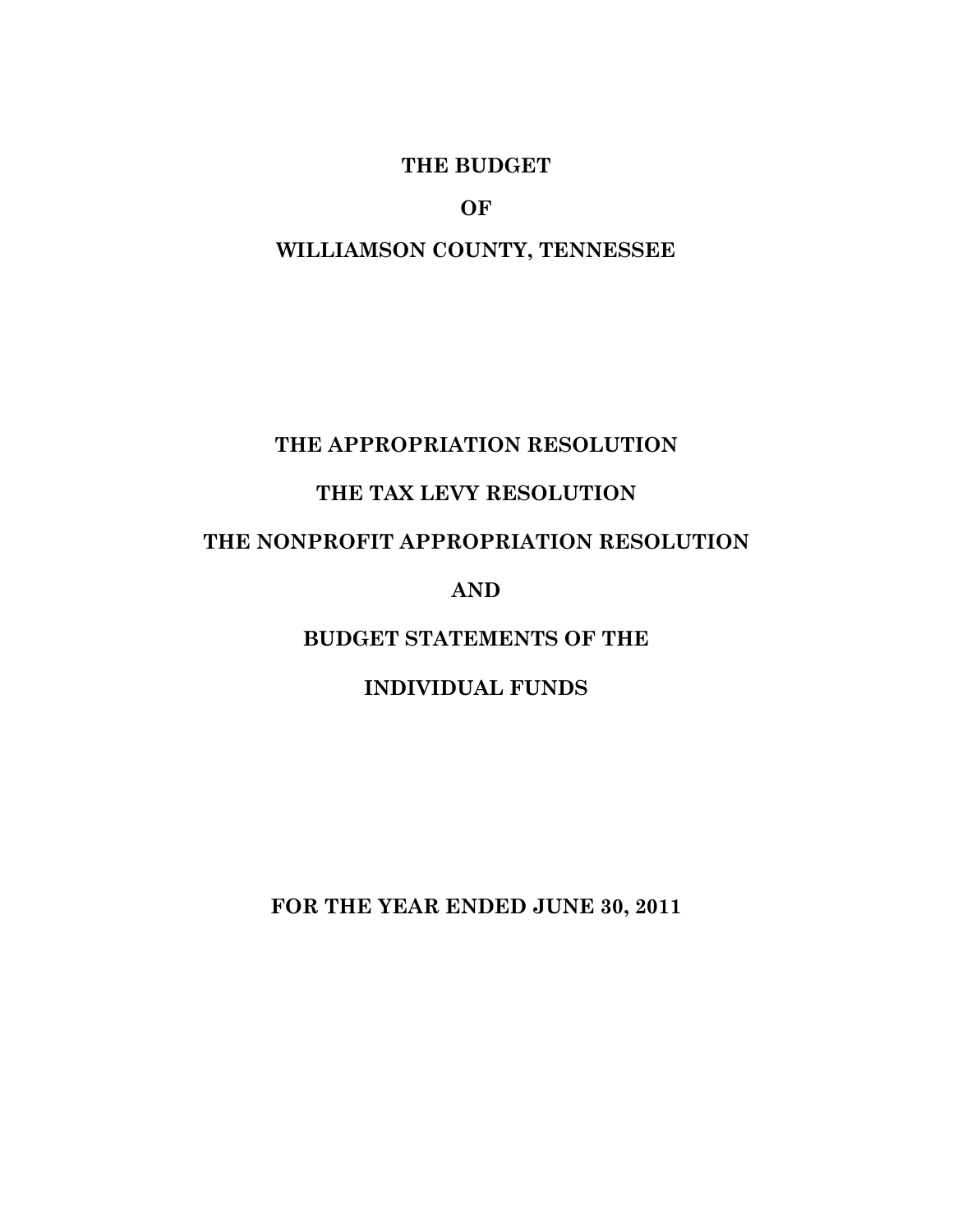#### **WILLIAMSON COUNTY, TENNESSEE**

#### **Budget for the Year Ending June 30, 2011**

#### **TABLE OF CONTENTS**

|                                                                                                                                                                                                                                                |                                                          | Page(s)                          |
|------------------------------------------------------------------------------------------------------------------------------------------------------------------------------------------------------------------------------------------------|----------------------------------------------------------|----------------------------------|
| The Appropriation Resolution<br>The Tax Levy Resolution<br>The Nonprofit Appropriation Resolution                                                                                                                                              |                                                          | 1<br>$\overline{5}$<br>6         |
|                                                                                                                                                                                                                                                | Statement/Figures                                        |                                  |
| Summary Statement of Proposed Operations<br>Statement of Estimated Revenue from Current Property Taxes<br>Property Tax Revenue Distribution by Fund<br>Major Revenue Sources – Total for All Funds<br><b>Expenditures Distribution by Fund</b> | A<br>B<br>$\mathbf{1}$<br>$\mathbf{2}$<br>$\overline{3}$ | 8<br>9<br>11<br>12<br>13         |
| General Fund:<br><b>Statement of Proposed Operations</b>                                                                                                                                                                                       | $\mathcal{C}$                                            | 14                               |
| Special Revenue Funds:<br><b>Statement of Proposed Operations:</b><br>Solid Waste/Sanitation Fund<br>Drug Control Fund<br>Highway/Public Works Fund<br>General Purpose School Fund<br>Central Cafeteria Fund<br>Extended School Program Fund   | $D-1$<br>$D-2$<br>$D-3$<br>$D-4$<br>$D-5$<br>$D-6$       | 42<br>45<br>47<br>51<br>65<br>67 |
| Debt Service Funds:<br><b>Statement of Proposed Operations:</b><br>General Debt Service Fund<br>Rural Debt Service Fund                                                                                                                        | $E-1$<br>$E-2$                                           | 69<br>72                         |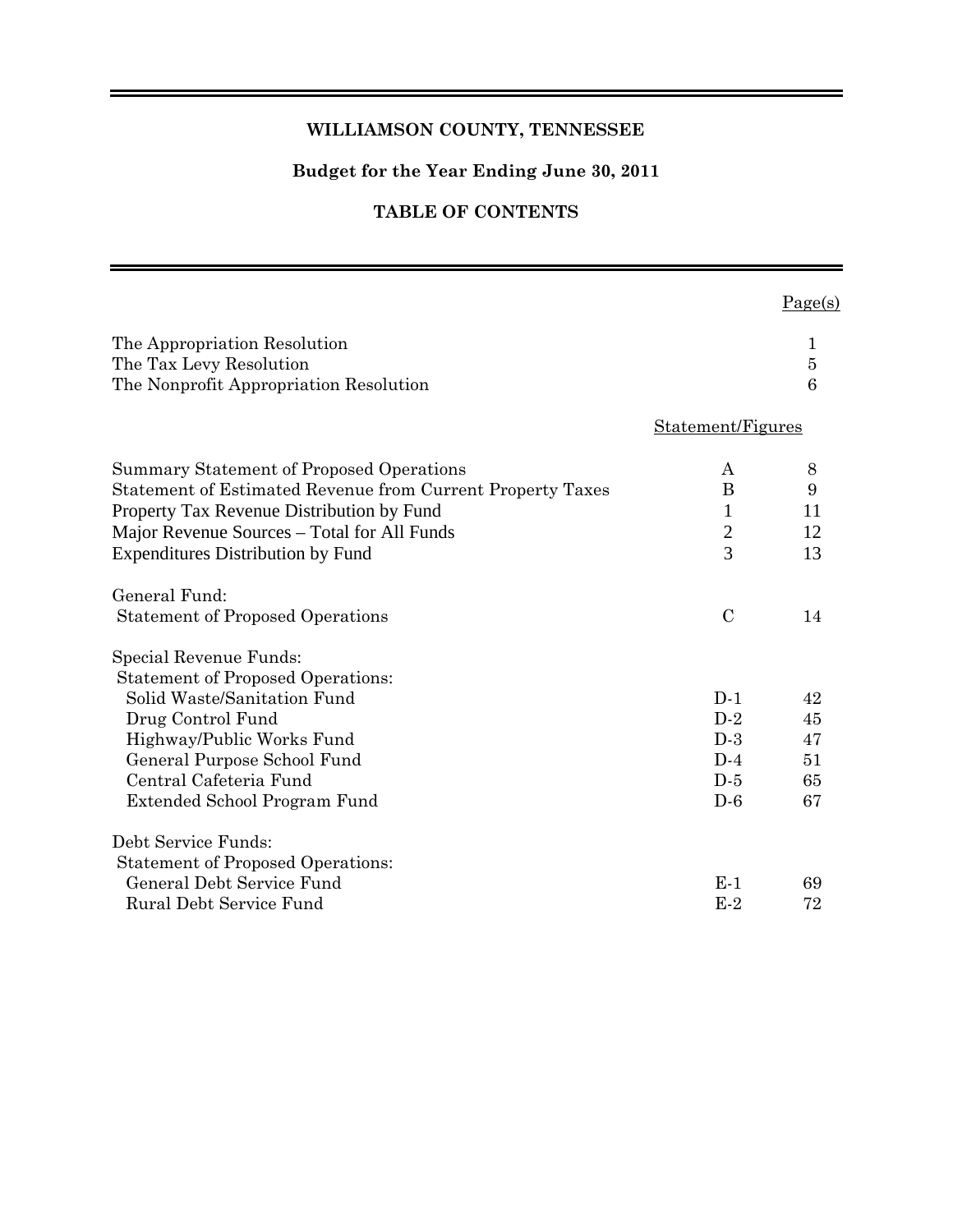#### **A RESOLUTION MAKING APPROPRIATIONS FOR THE VARIOUS FUNDS, DEPARTMENTS, INSTITUTIONS, OFFICES AND AGENCIES OF WILLIAMSON COUNTY, TENNESSEE, FOR THE YEAR BEGINNING JULY 1, 2010, AND ENDING JUNE 30, 2011**

 SECTION 1. BE IT RESOLVED by the Board of County Commissioners of Williamson County, Tennessee, assembled in regular session on the 12th day of July, 2010, that the amounts hereafter set out are hereby appropriated for the purpose of meeting the expenses of the various funds, departments, institutions, offices and agencies of Williamson County, Tennessee, for the capital outlay, and for meeting the payment of principal and interest on the county's debt maturing during the year beginning July 1, 2010, and ending June 30, 2011, according to the following schedule:

#### GENERAL FUND

|            | 51100 County Commission                                  | \$<br>670,635 |
|------------|----------------------------------------------------------|---------------|
|            | 51210 Board of Equalization                              | 7,700         |
|            | 51220 Beer Board                                         | 2,700         |
|            | 51240 Other Boards and Committees                        | 3,300         |
|            | 51300 County Mayor                                       | 673,895       |
|            | 51310 Personnel Office                                   | 245,670       |
|            | 51400 County Attorney                                    | 609,450       |
|            | 51500 Election Commission (Including Voter Registration) | 734,469       |
|            | 51600 Register of Deeds                                  | 566,367       |
|            | 51710 Development                                        | 2,141,562     |
|            | 51720 Planning                                           | 23,855        |
|            | 51730 Building                                           | 19,121        |
|            | 51740 Engineering                                        | 47,997        |
|            | 51750 Codes Compliance                                   | 50,381        |
|            | 51760 Geographical Information Systems                   | 1,077,416     |
|            | 51800 County Buildings                                   | 2,975,190     |
|            | 51810 Other Facilities                                   | 99,854        |
|            | 51910 Preservation of Records                            | 237,385       |
|            | 51920 Risk Management                                    | 190,030       |
|            | 51930 Other Risk Management                              | 252,040       |
|            | 52100 Accounting and Budgeting                           | 881,239       |
|            | 52300 Property Assessor's Office                         | 1,543,645     |
|            | 52400 County Trustee's Office                            | 528,744       |
|            | 52500 County Clerk's Office                              | 909,507       |
|            | 53100 Circuit Court                                      | 1,420,343     |
|            | 53300 General Sessions Court                             | 707,260       |
|            | 53400 Chancery Court                                     | 394,680       |
|            | 53500 Juvenile Court                                     | 395,874       |
|            | 53900 Other Administration of Justice                    | 161,300       |
|            | 54110 Sheriff's Department                               | 6,500,038     |
|            | 54130 Traffic Control                                    | 98,130        |
| 54210 Jail |                                                          | 4,915,443     |
|            | 54220 Workhouse                                          | 185,492       |
|            | 54240 Juvenile Services                                  | 1,547,007     |
|            | 54310 Fire Prevention and Control                        | 496,359       |
|            | 54410 Civil Defense                                      | 937,304       |
|            | 54420 Rescue Squad                                       | 299,375       |
|            | 54490 Other Emergency Management                         | 25,000        |
|            | 54610 County Coroner/Medical Examiner                    | 165,760       |
|            | 55100 Contributions                                      | 3,000         |
|            | 55110 Local Health Center                                | 1,364,084     |
|            | 55120 Rabies and Animal Control                          | 956,684       |
|            | 55130 Ambulance/Emergency Medical Services               | 1,943,624     |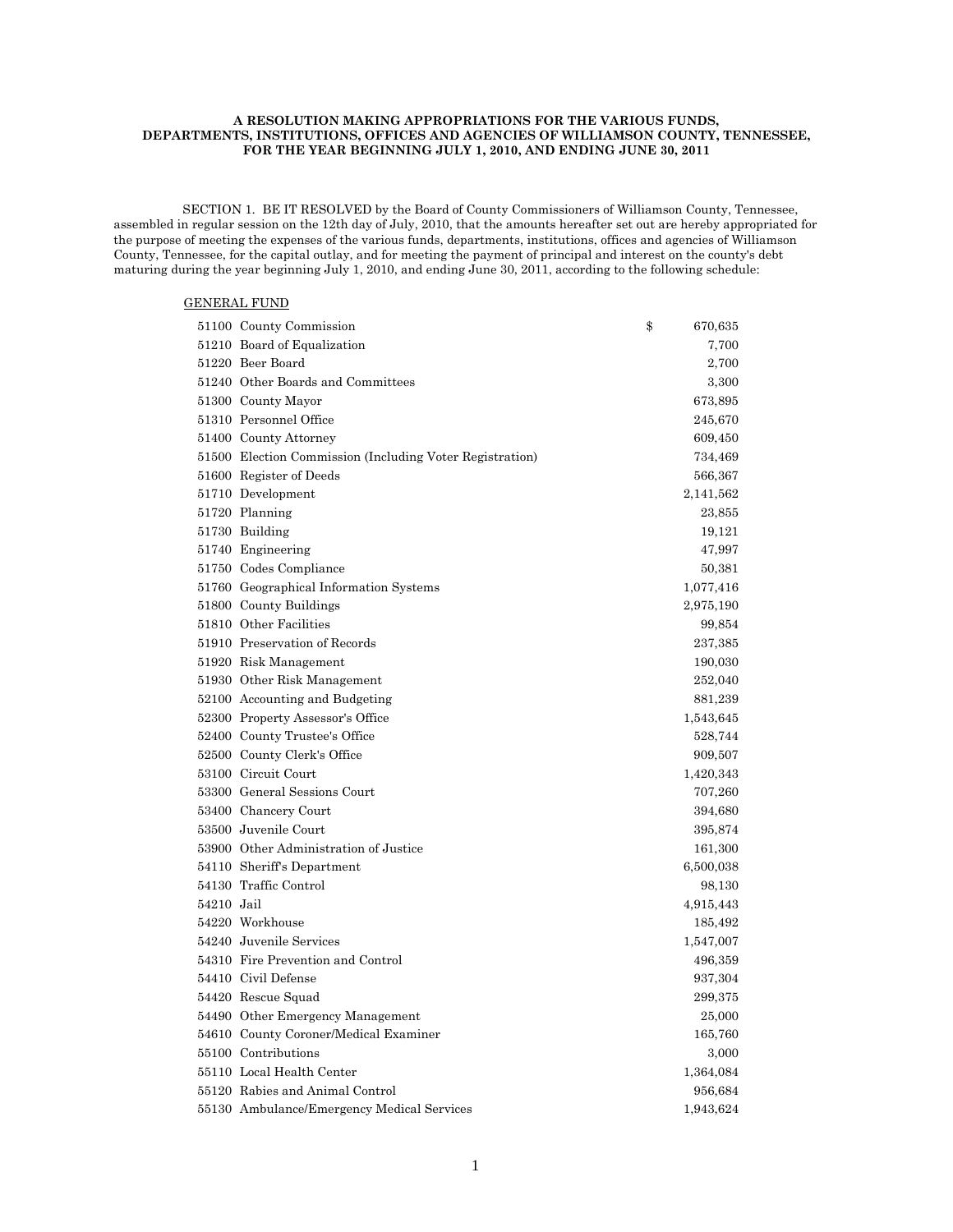| 55190 Other Local Health Services              | 9,576             |
|------------------------------------------------|-------------------|
| 55310 Regional Mental Health Center            | 21,780            |
| 55390 Appropriation to State                   | 103,816           |
| 55510 General Welfare Assistance               | 17,617            |
| 55520 Aid to Dependent Children                | 11,000            |
| 55900 Other Public Health and Welfare          | 66,932            |
| 56100 Adult Activities                         | 45,464            |
| 56300 Senior Citizens Assistance               | 87,760            |
| 56500 Libraries                                | 1,876,924         |
| 56700 Parks and Fair Boards                    | 8,971,742         |
| 56900 Other Social, Cultural and Recreational  | 1,167,487         |
| 57100 Agriculture Extension Service            | 339,503           |
| 57500 Soil Conservation                        | 45,753            |
| 58190 Other Economic and Community Development | 291,831           |
| 58210 Public Transportation                    | 778,154           |
| 58300 Veterans' Services                       | 13,680            |
| 58400 Other Charges                            | 2,693,992         |
| 58600 Employee Benefits                        | 11,663,000        |
| 58900 Miscellaneous                            | 814,224           |
| Total General Fund                             | \$<br>66,029,144  |
| <b>SOLID WASTE/SANITATION FUND</b>             |                   |
| 55710 Sanitation Management                    | \$<br>3,718,303   |
| 58400 Other Charges                            | 400,000           |
| 58600 Employee Benefits                        | 454,150           |
|                                                |                   |
| Total Solid Waste/Sanitation Fund              | \$<br>4,572,453   |
| DRUG CONTROL FUND                              |                   |
| 54150 Drug Enforcement                         | \$<br>85,000      |
| Total Drug Control Fund                        | \$<br>85,000      |
| <b>HIGHWAY/PUBLIC WORKS FUND</b>               |                   |
| 61000 Administration                           | \$<br>819,654     |
| 62000 Highway and Bridge Maintenance           | 5,325,417         |
| 63100 Operation and Maintenance of Equipment   | 1,711,628         |
| 63400 Quarry Operations                        | 732,417           |
| 65000 Other Charges                            | 755,000           |
| 66000 Employee Benefits                        | 1,223,200         |
| 68000 Capital Outlay                           | 180,000           |
| Total Highway/Public Works Fund                | \$<br>10,747,316  |
| <b>GENERAL PURPOSE SCHOOL FUND</b>             |                   |
| 71000 Instruction                              |                   |
| 71100 Regular Instruction Program              | \$<br>115,084,630 |
| 71150 Alternative Instruction Program          | 437,330           |
| 71200 Special Education Program                | 25,192,064        |
| 71300 Vocational Education Program             | 5,074,853         |
| 71400 Student Body Education Program           | 1,600,000         |
| 71600 Adult Education Program                  | 250,566           |
| 72000 Support Services                         |                   |
| 72110 Attendance                               | 132,535           |
| 72120 Health Services                          | 2,672,874         |
|                                                |                   |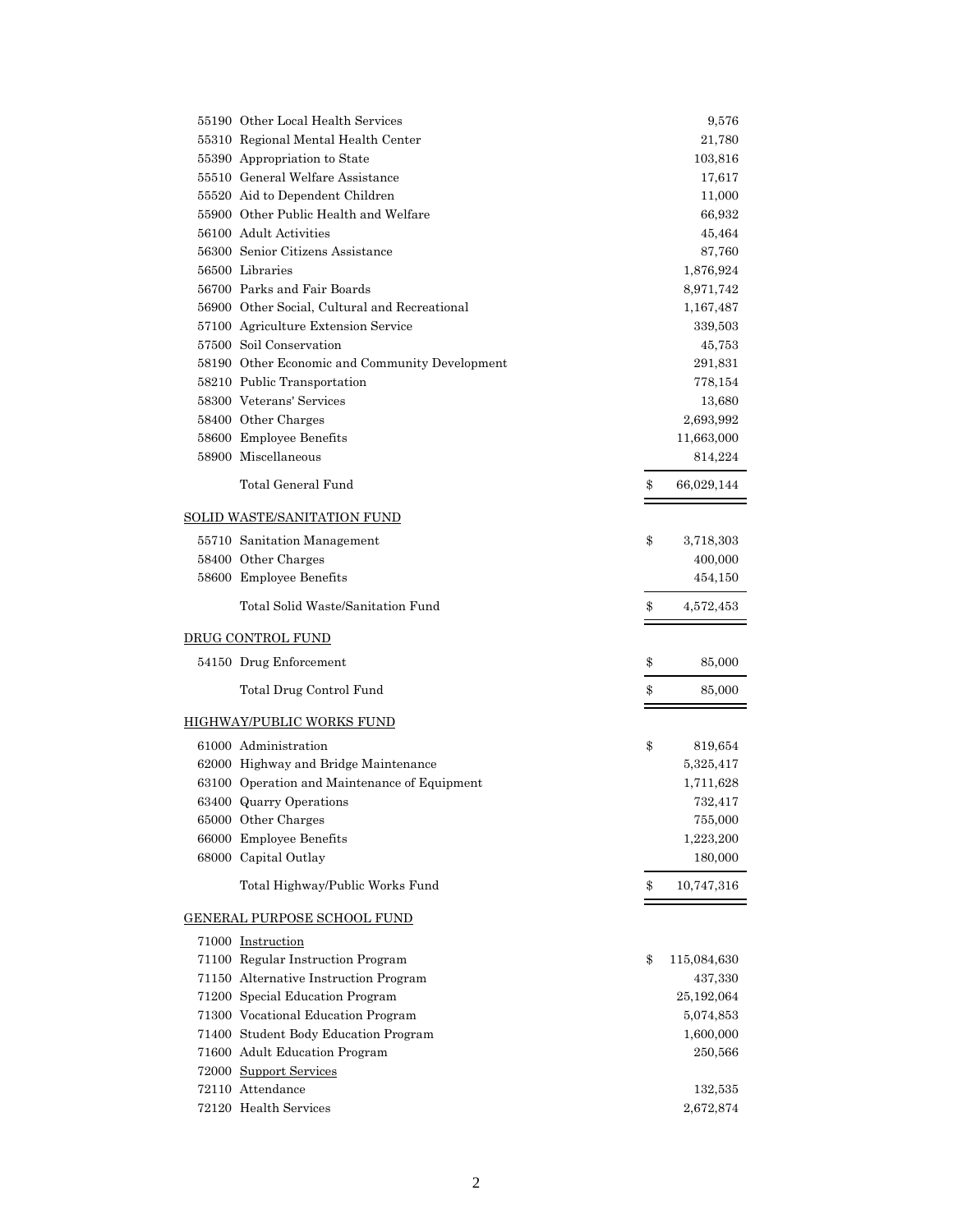| 72130 Other Student Support                   | 6,751,755         |
|-----------------------------------------------|-------------------|
| 72210 Regular Instruction Program             | 5,920,168         |
| 72220 Special Education Program               | 2,301,631         |
| 72230 Vocational Education Program            | 240,778           |
| 72260 Adult Programs                          | 114,743           |
| 72310 Board of Education                      | 3,957,865         |
| 72320 Director of Schools                     | 1,224,351         |
| 72410 Office of the Principal                 | 14,549,796        |
| 72510 Fiscal Services                         | 1,069,039         |
| 72520 Human Resources/Personnel               | 704,046           |
| 72610 Operation of Plant                      | 14,136,826        |
| 72620 Maintenance of Plant                    | 5,683,326         |
| 72710 Transportation                          | 11,332,761        |
| 72810 Central and Other                       | 3,411,973         |
| 73300 Community Services                      | 595,801           |
| 73400 Early Childhood Education               | 799,898           |
| Total General Purpose School Fund             | \$<br>223,239,609 |
| CENTRAL CAFETERIA FUND                        |                   |
| 73100 Food Service                            | \$<br>9,224,233   |
| Total Central Cafeteria Fund                  | \$<br>9,224,233   |
| EXTENDED SCHOOL PROGRAM FUND                  |                   |
| 73300 Community Services                      | \$<br>1,096,980   |
| Total Extended School Program Fund            | \$<br>1,096,980   |
| <b>GENERAL DEBT SERVICE FUND</b>              |                   |
| 82110 Principal - General Government          | \$<br>10,910,895  |
| 82120 Principal - Highways and Streets        | 156,600           |
| 82130 Principal - Education                   | 7,009,510         |
| 82210 Interest - General Government           | 7,006,755         |
| 82220 Interest - Highways and Streets         | 52,075            |
| 82230 Interest - Education                    | 6,271,320         |
| 82310 Other Debt Service - General Government | 620,000           |
| Total General Debt Service Fund               | \$<br>32,027,155  |
| <b>RURAL DEBT SERVICE FUND</b>                |                   |
| 82130 Principal - Education                   | \$<br>6,265,000   |
| 82230 Interest - Education                    | 9,392,844         |
| 82330 Other Debt Service - Education          | 235,000           |
| Total Rural Debt Service Fund                 | \$<br>15,892,844  |

 BE IT FURTHER RESOLVED that the budget for the Williamson County School Federal Projects Fund shall be the budget approved for the separate projects within No Child Left Behind (NCLB), Individuals with Disabilities Education Act (IDEA), Carl Perkins Vocational fund and Race To The Top (RTTT) by the Williamson County Board of Education.

 SECTION 2. BE IT FURTHER RESOLVED that there are also hereby appropriated certain portions of the commissions and fees for collecting taxes and licenses and for administering other funds which the trustee, county clerk, circuit court clerk, clerk and master, register, and the sheriff and their officially authorized deputies and assistants may be entitled to receive under state laws heretofore or hereafter enacted. Expenditures out of commissions and/or fees collected by the trustee, county clerk, circuit court clerk, clerk and master, register and sheriff may be made for such purposes and in such amounts as may be authorized by existing law or by valid order of any court having power to make such appropriations. Any excess commissions and/or fees collected over and above the expenditures duly and conclusively authorized shall be paid over to the trustee and converted into the General Fund as provided by law.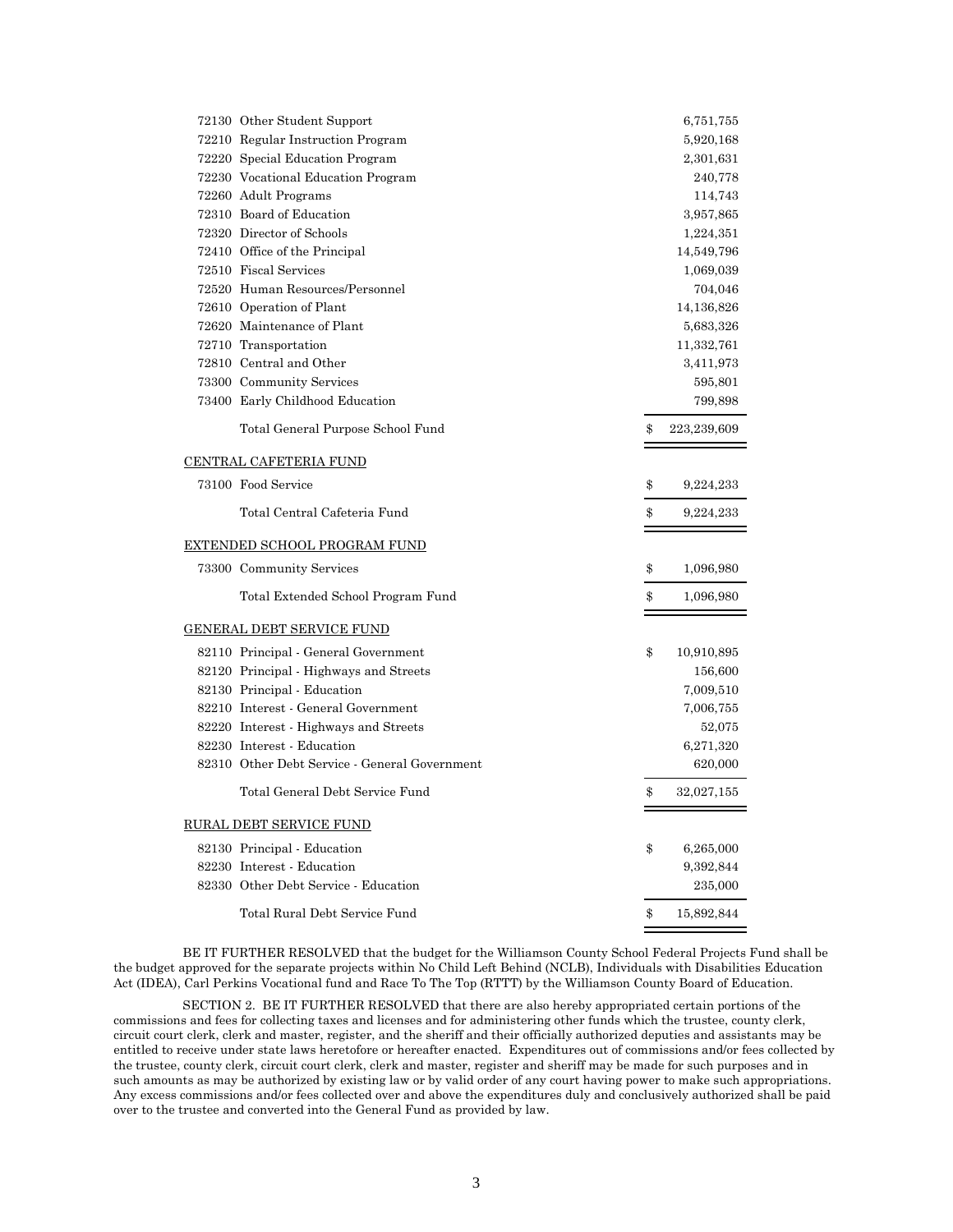BE IT FURTHER RESOLVED that if any fee officials, as enumerated in Section 8-22-101, Tennessee Code Annotated, operate under provisions of Section 8-22-104, Tennessee Code Annotated, provisions of the preceding paragraph shall not apply to those particular officials.

 SECTION 3. BE IT FURTHER RESOLVED that any amendment to the budget, except for amendments to the budget for funds under supervision of the director of schools, shall be approved as provided in Section 5-9-407, Tennessee Code Annotated. The director of schools must receive approval of the Board of Education for transfers within each major category of the budget, and approval of both the Board of Education and Board of County Commissioners for transfers between major categories as required by law.

 One copy of each amendment shall be filed with the county clerk, one copy with the chairman of the Budget Committee, and one copy with each divisional or departmental head concerned. The reason(s) for each transfer shall be clearly stated; however, this section shall in no case whatsoever be construed as authorizing transfer from one fund to another, but shall apply solely to transfers within a certain fund.

 SECTION 4. BE IT FURTHER RESOLVED that any appropriations made by this resolution which cover the same purpose for which a specific appropriation is made by statute is made in lieu of but not in addition to said statutory appropriation. The salary, wages, or remuneration of each officer, employee, or agent of the county shall not be in excess of the amounts authorized by existing law or as set forth in the estimate of expenditures which accompanies this resolution. Provided, however, that appropriations for such salaries, wages, or other remuneration hereby authorized shall in no case be construed as permitting expenditures for an office, agency, institution, division or department of the county in excess of the appropriation made herein for such office, agency, institution, division or department of the county. Such appropriation shall constitute the limit to the expenditures of any office, agency, institution, division or department for the year ending June 30, 2011. The aggregate expenditures for any item of appropriation shall in no instance be more than the amount herein appropriated for such item.

 SECTION 5. BE IT FURTHER RESOLVED that any resolution which may hereafter be presented to the Board of County Commissioners providing for appropriations in addition to those made by this Budget Appropriation Resolution shall specifically provide sufficient revenue or other funds actually to be provided during the year in which the expenditure is to be made to meet such additional appropriation. Said appropriating resolution shall be submitted to and approved by the state director of Local Finance after its adoption as provided by Section 9-21-403, Tennessee Code Annotated.

 SECTION 6. BE IT FURTHER RESOLVED that the county mayor and county clerk are hereby authorized to borrow money on revenue anticipation notes, provided such notes are first approved by the state director of Local Finance, to pay for the expenses herein authorized until the taxes and other revenue for the year 2010-2011 have been collected. The proceeds of loans for each individual fund shall not exceed 60% of the appropriations of each fund and shall be used only to pay the expenses and other requirements of the fund for which the loan is made. The loan shall be paid out of revenue from the fund for which money is borrowed. The notes evidencing the loans authorized under this section shall be issued under the applicable sections of Title 9, Chapter 21, Tennessee Code Annotated. Said notes shall be signed by the county mayor and countersigned by the county clerk and shall mature and be paid in full without renewal not later than June 30, 2011.

 SECTION 7. BE IT FURTHER RESOLVED that the delinquent county property taxes for the year 2009 and prior years and the interest and penalty thereon collected during the year ending June 30, 2011, shall be apportioned to the various county funds according to the subdivision of the tax levy for the year 2010. The clerk and master and the trustee are hereby authorized and directed to make such apportionment accordingly.

 SECTION 8. BE IT FURTHER RESOLVED that all unencumbered balances of appropriations remaining at the end of the year shall lapse and be of no further effect at the end of the year at June 30, 2011.

 SECTION 9. BE IT FURTHER RESOLVED that any resolution or part of a resolution which heretofore has been passed by the Board of County Commissioners which is in conflict with any provision in this resolution be and the same is hereby repealed.

 SECTION 10. BE IT FURTHER RESOLVED that this resolution shall take effect from and after its passage and its provisions shall be in force from and after July 1, 2010. This resolution shall be spread upon the minutes of the Board of County Commissioners.

Passed this 12th day of July, 2010.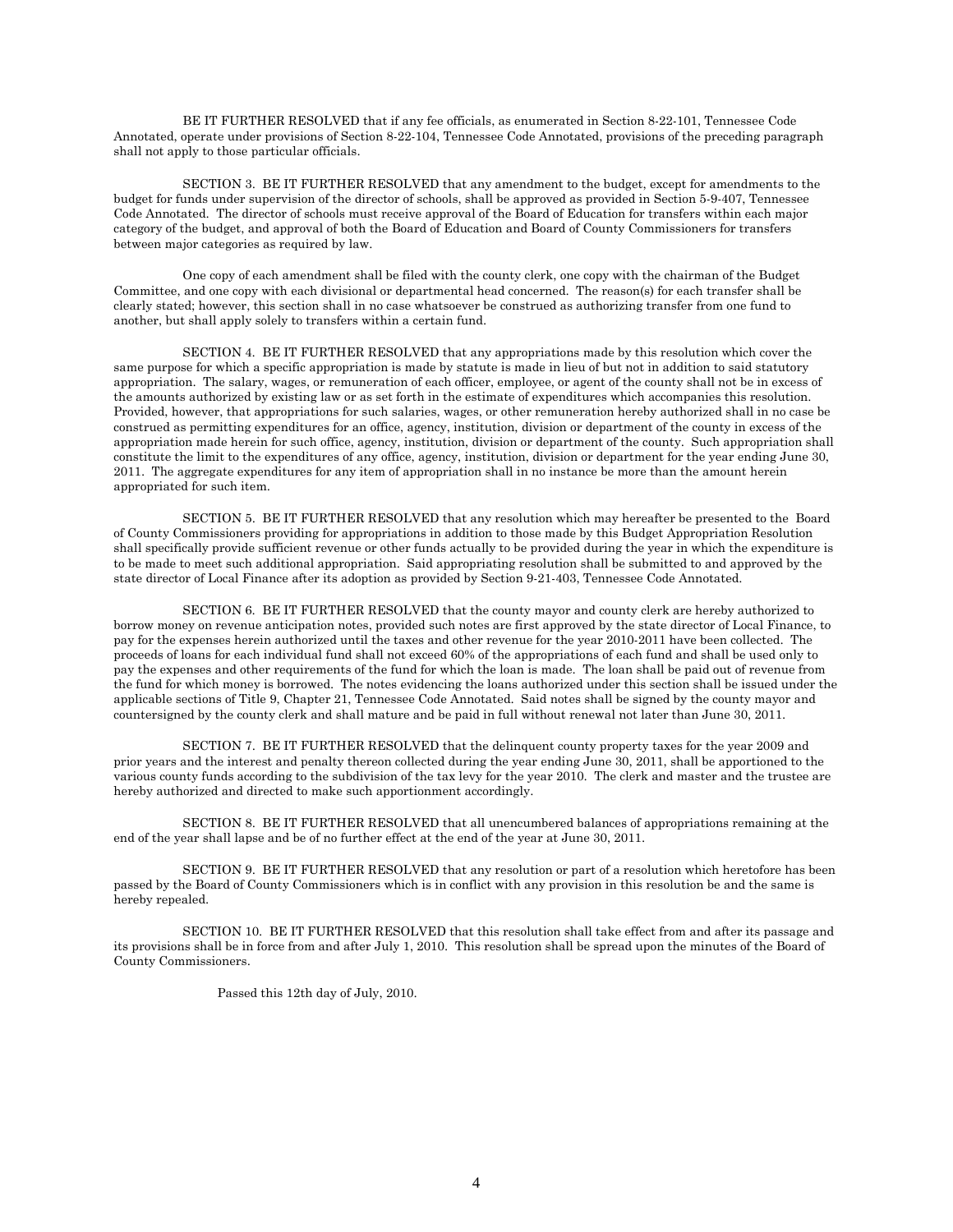#### **RESOLUTION FIXING THE TAX LEVY IN WILLIAMSON COUNTY, TENNESSEE FOR THE YEAR BEGINNING JULY 1, 2010**

**SECTION 1. BE IT RESOLVED** by the Board of County Commissioners of Williamson County, Tennessee, assembled in regular session on this 12th day of July, 2010, that the combined property tax rate for Williamson County, Tennessee for the fiscal year beginning July 1, 2010, shall be \$2.31 on each \$100 of taxable property, which is to provide revenue for each of the following funds and otherwise conform to the following levies:

| Fund                           | Rate   |
|--------------------------------|--------|
|                                |        |
| <b>County General</b>          | \$0.45 |
| Highway/Public                 | 0.05   |
| <b>General Purpose Schools</b> | 1.31   |
| General Debt Service           | 0.28   |
| Solid Waste/Sanitation         | 0.06   |
| <b>Rural Debt Service</b>      | 0.16   |
| Total                          | \$2.31 |

**SECTION 2. BE IT FURTHER RESOLVED,** that there is hereby levied a gross receipts tax as provided by law. The proceeds of the gross receipts tax herein levied shall accrue to the Highway Public Works Fund.

**SECTION 3. BE IT FURTHER RESOLVED**, that all resolutions of the Board of County Commissioners of Williamson County, Tennessee, which are in conflict with this resolution are hereby repealed.

**SECTION 4. BE IT FURTHER RESOLVED**, that this resolution take effect from and after its passage, the public welfare requiring it. This resolution shall be spread upon the minutes of the Board of County Commissioners.

Passed this 12th day of July, 2010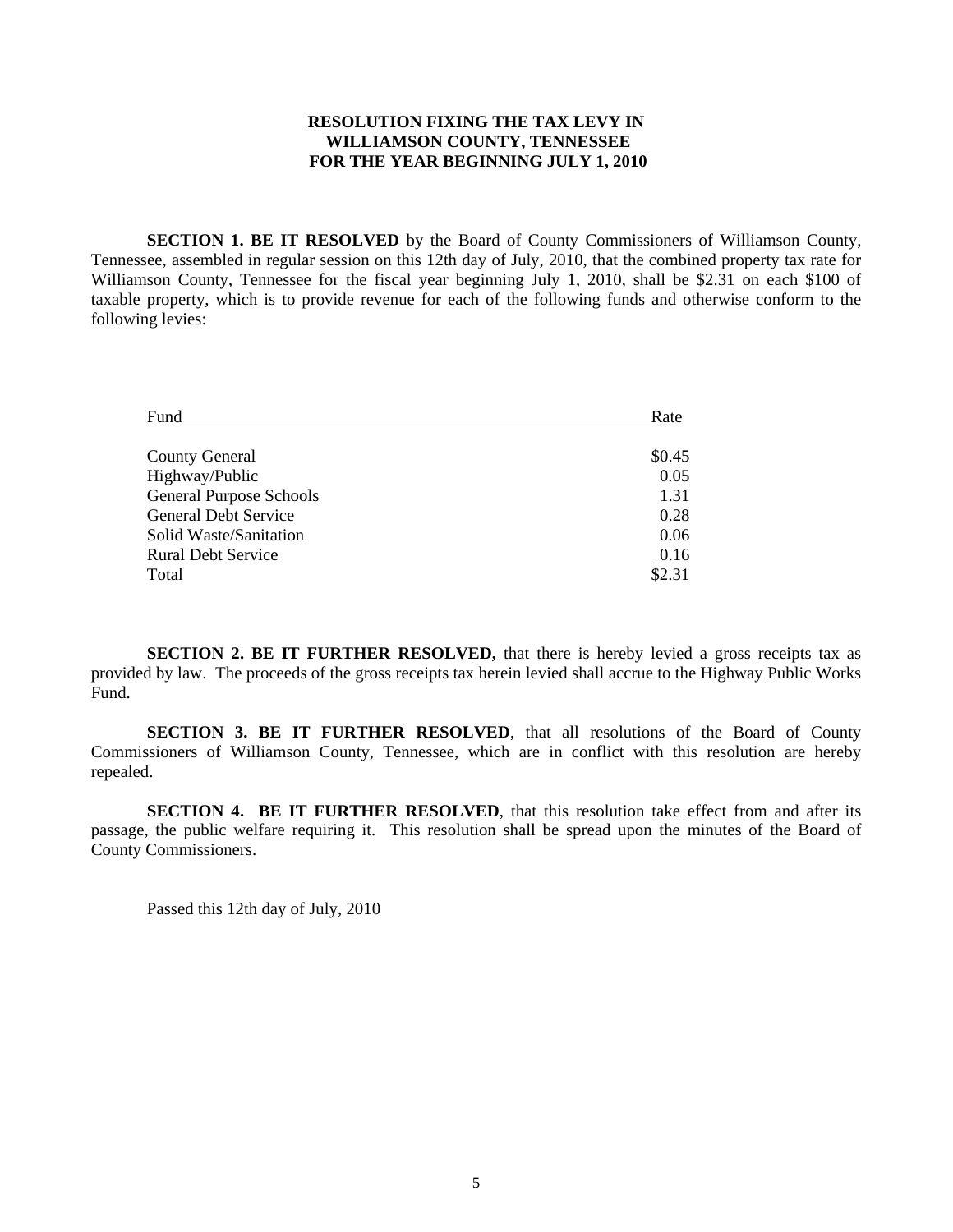#### **RESOLUTION MAKING APPROPRIATIONS TO NON-PROFIT CHARITABLE ORGANIZATIONS OF WILLIAMSON COUNTY, TN FOR THE FISCAL YEAR BEGINNING JULY 1, 2010, AND ENDING JUNE 30, 2011**

**WHEREAS,** Section 5-9-109, Tennessee Code Annotated, authorizes the Williamson County Legislative Body to make appropriations to various non-profit charitable organizations; and,

**WHEREAS,** the Williamson County Legislative Body recognizes the various non-profit charitable organizations providing services in Williamson County have great need of funds to carry on their non-profit, charitable work;

**NOW THEREFORE, BE IT RESOLVED,** by the Board of County Commissioners of Williamson County, meeting in regular session on this  $12<sup>th</sup>$  day of July, 2010,

**SECTION 1.** That \$1,509,124 be appropriated to non profit organizations in Williamson County as reflected below:

| <b>ACCOUNT NO.</b> | <b>AGENCY</b>                        | <b>PURPOSE</b>              | <b>AMOUNT</b> |
|--------------------|--------------------------------------|-----------------------------|---------------|
| 101.54310.316.001  | <b>Arrington VFD</b>                 | <b>Emergency Services</b>   | \$47,745      |
| 101.54310.316.002  | College Grove VFD                    | <b>Emergency Services</b>   | 37,783        |
| 101.54310.316.003  | <b>Fairview VFD</b>                  | <b>Emergency Services</b>   | 71,550        |
| 101.54310.316.004  | Flat Creek/Bethesda VFD              | <b>Emergency Services</b>   | 50,112        |
| 101.54310.316.005  | Nolensville VFD                      | <b>Emergency Services</b>   | 67,993        |
| 101.54310.316.006  | W C Rescue Squad                     | <b>Emergency Services</b>   | 184,163       |
| 101.54310.316.007  | Peytonsville VFD                     | <b>Emergency Services</b>   | 35,013        |
| 101.55190.316      | M/C Community Action Agency          | <b>Community Services</b>   | 9,576         |
| 101.55310.316      | Regional Mental Health Center        | <b>Mental Health Svcs</b>   | 21,780        |
| 101.55390.316      | <b>State Rehabilitation Center</b>   | <b>Handicapped Svcs</b>     | 67,816        |
| 101.55390.316.001  | M/C HRA Homemaker Services           | <b>Community Services</b>   | 36,000        |
| 101.55510.316      | Graceworks                           | <b>Community Services</b>   | 17,617        |
| 101.55520.316      | <b>Foster Children</b>               | Child Care                  | 11,000        |
| 101.56100.316      | <b>Adult Activities/Waves</b>        | <b>Handicapped Svcs</b>     | 45,464        |
| 101.56300.316.001  | <b>Franklin Senior Citizens</b>      | <b>Senior Citizens Svcs</b> | 26,978        |
| 101.56300.316.002  | <b>Fairview Senior Citizens</b>      | <b>Senior Citizens Svcs</b> | 6,031         |
| 101.56300.316.003  | Hillsboro Senior Citizens            | <b>Senior Citizens Svcs</b> | 4,311         |
| 101.56300.316.004  | College Grove Senior Citizens        | <b>Senior Citizens Svcs</b> | 15,975        |
| 101.56300.316.005  | <b>Bethesda Senior Citizens</b>      | <b>Senior Citizens Svcs</b> | 12,010        |
| 101.56300.316.007  | <b>Nolensville Senior Citizens</b>   | <b>Senior Citizens Svcs</b> | 4,230         |
| 101.56300.316.008  | <b>Brentwood Senior Citizens</b>     | <b>Senior Citizens Svcs</b> | 15,975        |
| 101.56300.316.009  | Spring Hill Senior Citizens          | Senior Citizens Svcs        | 2,250         |
| 101.56500.316.001  | Library-Brentwood                    | Operations                  | 71,950        |
| 101.56500.316.002  | Library-Spring Hill                  | Operations                  | 26,165        |
| 101.58900.316.001  | Boys & Girls Club                    | <b>Community Services</b>   | 8,960         |
| 101.58900.316.003  | <b>Community Child Care</b>          | <b>Community Services</b>   | 7,508         |
| 101.58900.316.005  | My Friends House                     | <b>Community Services</b>   | 4,958         |
| 101.58900.316.006  | CrimeStoppers                        | <b>Community Services</b>   | 873           |
| 101.58900.316.007  | M/C HRA Nutrition Program            | <b>Community Services</b>   | 14,622        |
| 101.58900.316.008  | M/C HRA Transportation Prog.         | <b>Community Services</b>   | 2,241         |
| 101.58900.316.011  | Court Appointed Special Advoc.       | <b>Community Services</b>   | 3,292         |
| 101.58900.316.015  | <b>Community Housing Partnership</b> | <b>Community Services</b>   | 38,131        |
| 101.58900.316.018  | Assoc. for Retarded Citizens         | <b>Community Services</b>   | 1,814         |
| 101.58900.316.019  | <b>Greenbrier Community Center</b>   | <b>Community Services</b>   | 437           |
| 101.58900.316.021  | SaddleUp!                            | <b>Handicapped Svcs</b>     | 3,600         |
| 101.58900.316.023  | Bridges of W <sub>C</sub>            | <b>Community Services</b>   | 15,701        |
| 101.58900.316.028  | Williamson County Fair               | <b>Community Services</b>   | 45,000        |
| 101.58900.316.029  | Convention & Visitors Bureau         | <b>Community Services</b>   | 472,500       |
|                    |                                      |                             | \$1,509,124   |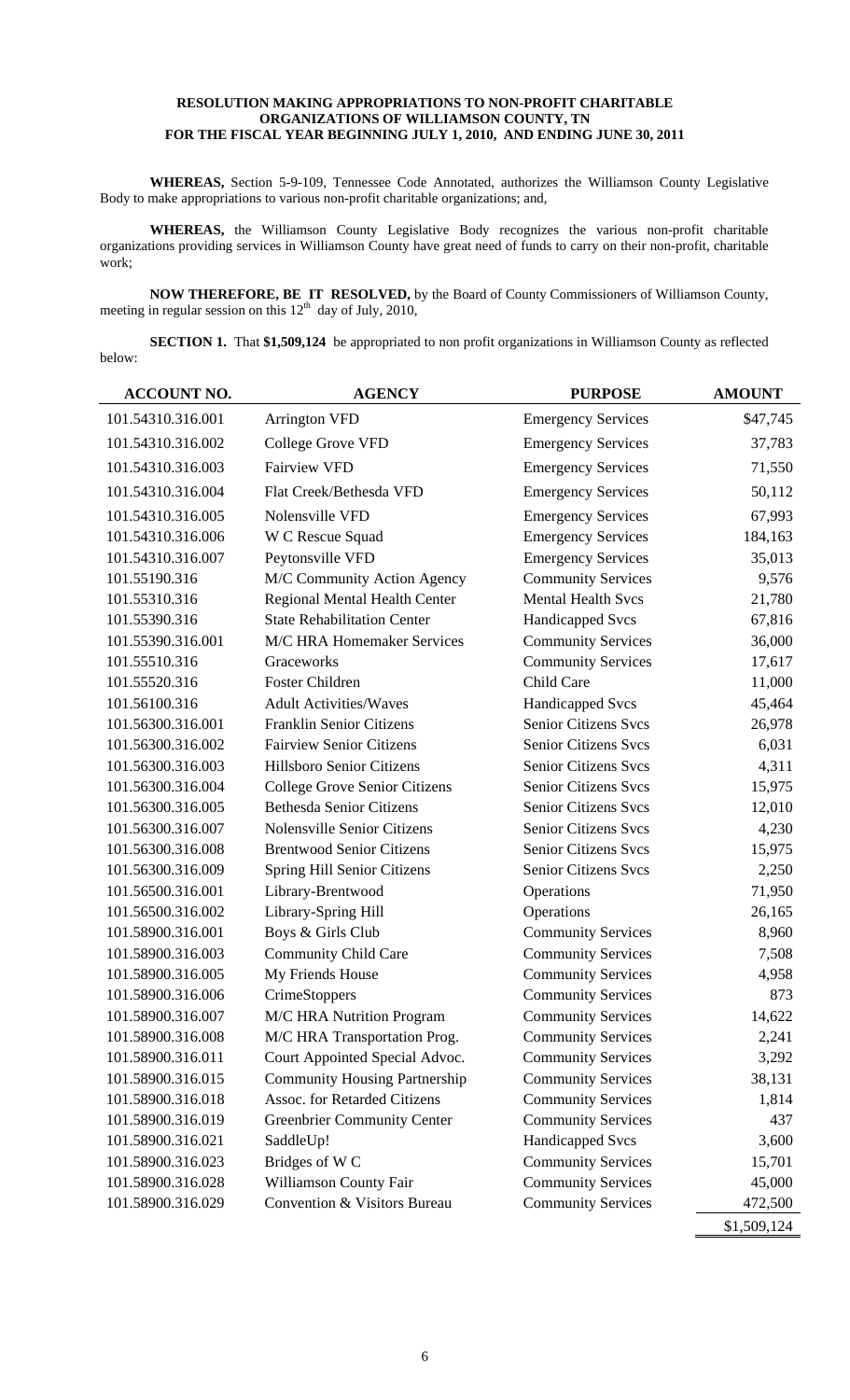**AND BE IT FURTHER RESOLVED,** that all appropriations enumerated in Section 1 above are subject to the following conditions:

- 1. That the non-profit organizations to which funds are appropriated shall file with the county clerk and the disbursing officials a copy of any annual report of its business affairs and transactions and the proposed use of the county's funds in accordance with rules promulgated by the Comptroller of the Treasury, Chapter 0380-2-7. Such annual report shall be prepared and certified by the chief financial officer of such non-profit organization in accordance with Section 5-9-102(c), Tennessee Code Annotated.
- 2. That said funds must only be used by the named non-profit charitable organizations in furtherance of their non-profit charitable purposes benefitting the general welfare of the residents of Williamson County.
- 3. That it is the expressed interest of the County Commission of Williamson County in providing these funds to the above-named non-profit charitable organizations to be fully in compliance with Chapter 0380-2-7 of the Rules of the Comptroller of the Treasury and Section 5-9-109, Tennessee Code Annotated, and any and all other laws which may apply to County appropriations to non-profit organizations; and so this appropriations is made subject to compliance with any and all of these laws and regulations.

**AND BE IT FURTHER RESOLVED** that this resolution shall take effect from and after its passage; and its provisions shall be in force from and after July 1, 2010. This resolution shall be spread upon the minutes of the Board of County Commissioners this  $12<sup>th</sup>$  day of July, 2010.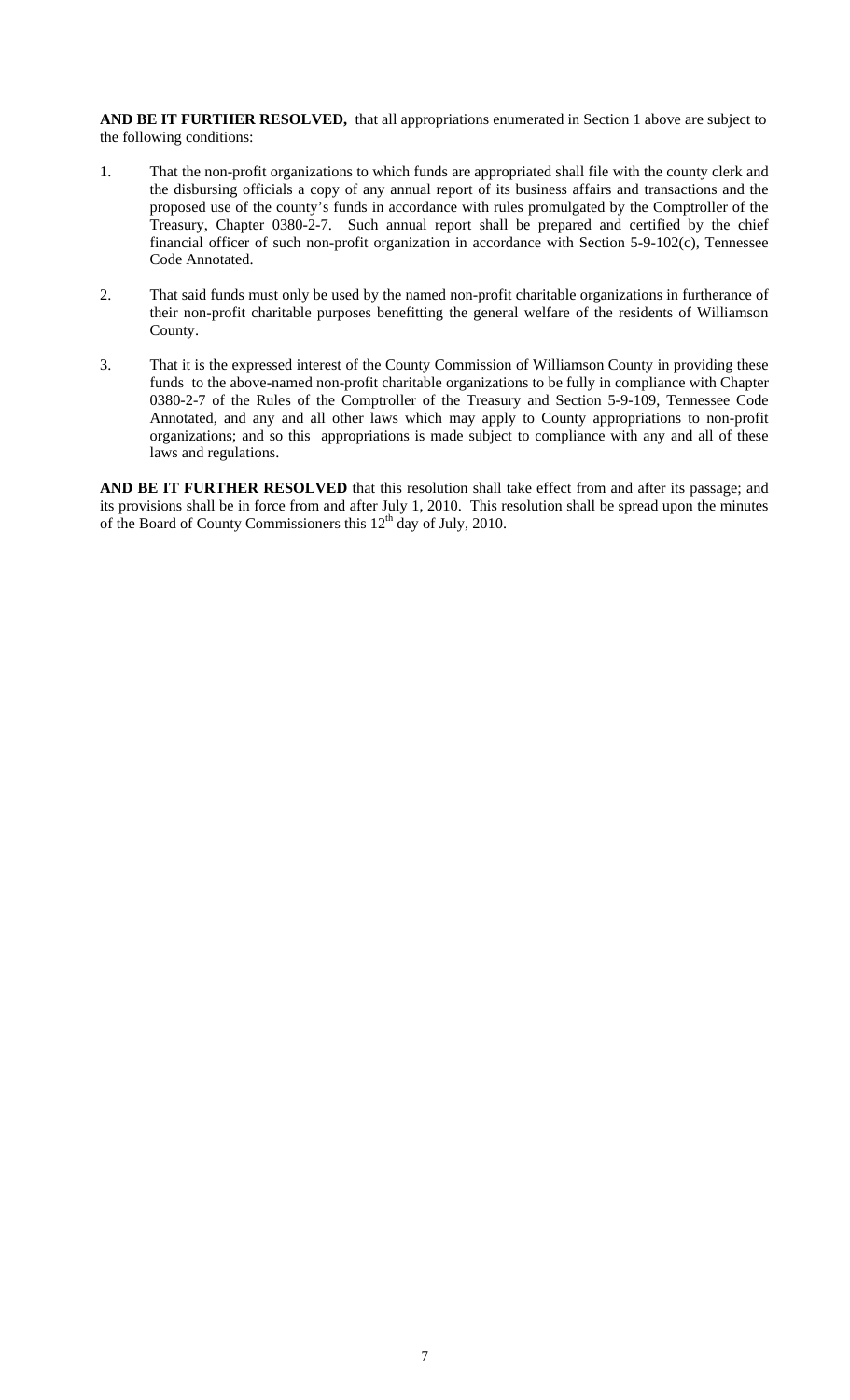## $\triangle$

Summary Statement of Proposed Operations A Summary Statement of Proposed Operations<br>For the Year Ending June 30, 2011 For the Year Ending June 30, 2011 Williamson County, Tennessee Williamson County, Tennessee

|                         | Estimated                      |                                                                         |              |                                 |              |           |                | Estimated  |
|-------------------------|--------------------------------|-------------------------------------------------------------------------|--------------|---------------------------------|--------------|-----------|----------------|------------|
|                         | Beginning                      |                                                                         |              | Total                           |              |           |                | Ending     |
|                         | Fund                           |                                                                         |              | Estimated                       |              |           | Total          | Fund       |
|                         | Balance                        | Estimated                                                               | Transfers    | Available                       | Estimated    | Transfers | Appropri-      | Balance    |
| Fund                    | $7/1/2010$ Revenue             |                                                                         | $\mathbf{r}$ | Funds                           | Expenditures | J         | ations         | 6/30/2011  |
| General                 | \$ 35,278,045 \$ 57,479,338 \$ |                                                                         |              | $0$ \$ 92,757,383 \$ 66,029,144 |              |           | 66,029,144 \$  | 26,728,239 |
| Solid Waste/Sanitation  | 2,951,156                      | 4,142,602                                                               |              | ,093,758                        | 4,572,453    |           | 4,572,453      | 2,521,305  |
| Drug Control            | 129,028                        | 36,000                                                                  |              | 165,028                         | 85,000       |           | 85,000         | 80,028     |
| Highway/Public Works    | 8,575,192                      | 10,795,095                                                              | 100,000      | 19,470,287                      | 10,747,316   |           | 0,747,316      | 8,722,971  |
| General Debt Service    | 18,761,820                     | 21,443,537                                                              | 5,020,061    | 45,225,418                      | 32,027,155   |           | 32,027,155     | 3,198,263  |
| Rural Debt Service      | 5,908,321                      | 10,620,318                                                              | ,433,728     | 17,962,367                      | 15,892,844   |           | 15,892,844     | 2,069,523  |
| General Purpose School  | 13,396,252                     | 218,919,138                                                             | 150,000      | 232,465,390                     | 23,239,609   |           | 223,239,609    | 9,225,781  |
| Central Cafeteria       | 2,085,133                      | 9,286,523                                                               |              | 1,371,656                       | 9,224,233    |           | 9,224,233      | 2,147,423  |
| Extended School Program | 349,241                        | 1,435,694                                                               |              | 1,784,935                       | 1,096,980    |           | 1,096,980      | 687,955    |
| Total                   |                                | 87,434,188 \$ 334,158,245 \$ 6,703,789 \$ 428,296,222 \$ 362,914,734 \$ |              |                                 |              | မ<br>ဝ    | 362,914,734 \$ | 65.381.488 |
|                         |                                |                                                                         |              |                                 |              |           |                |            |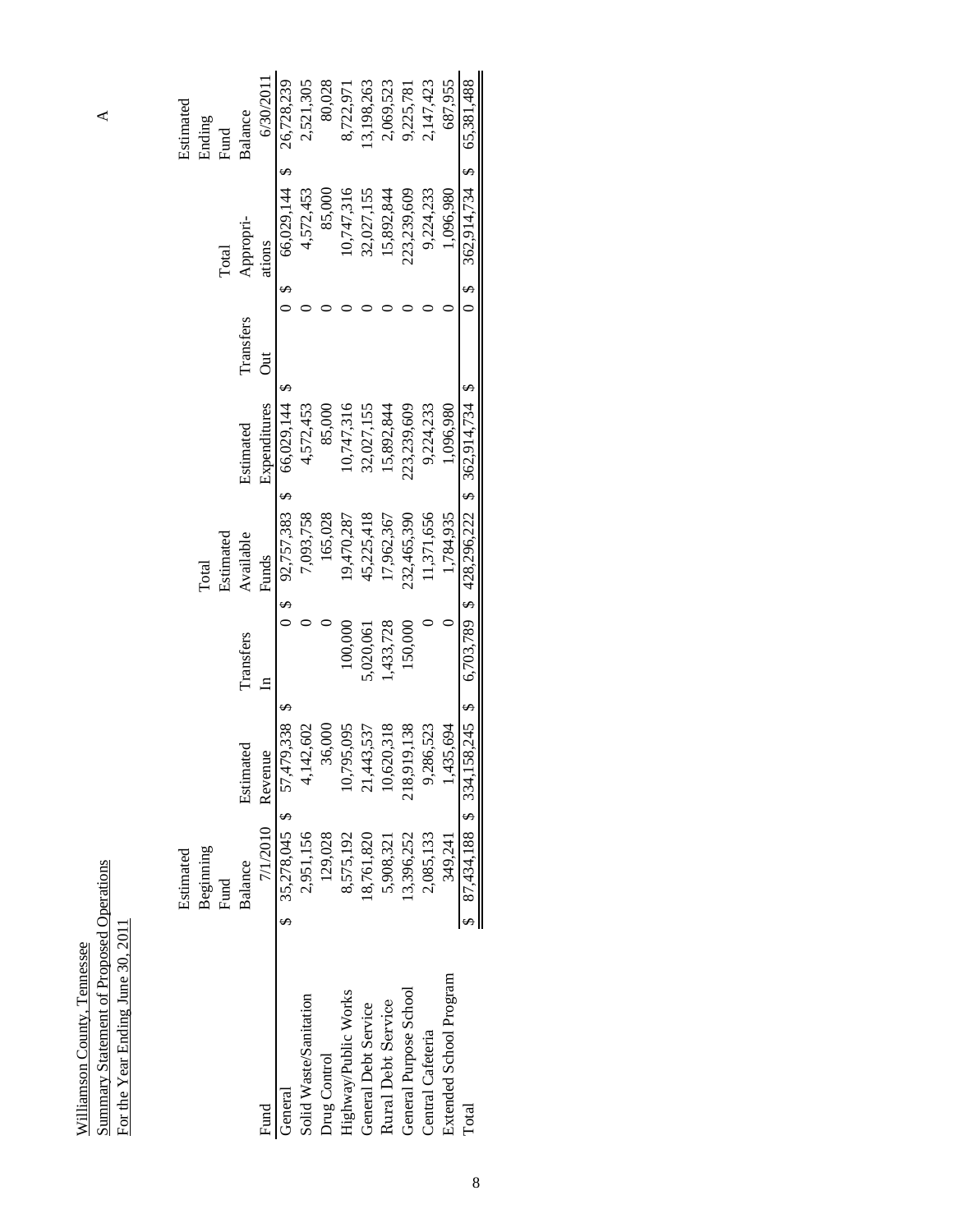#### Williamson County, Tennessee B Statement of Estimated Revenue from Current Property Taxes 2010 Assessments Based Upon Estimated Assessed Valuation of \$7,432,327,899

|                             | <b>Proposed</b> |                 |               | <b>Amount of</b> | <b>Reserve for</b><br><b>Delinquency</b> |            |               | <b>Estimated</b><br><b>Collection of</b> |
|-----------------------------|-----------------|-----------------|---------------|------------------|------------------------------------------|------------|---------------|------------------------------------------|
| <b>FUND</b>                 |                 | <b>Tax Rate</b> |               | <b>Tax Levy</b>  |                                          | 8%         |               | <b>Taxes</b>                             |
| General                     | \$              | 0.45            | <sup>\$</sup> | 33,445,476       | S                                        | 2,675,638  | <sup>\$</sup> | 30,769,838                               |
| Solid Waste/Convention Ctr. |                 | 0.06            |               | 2,805,437        |                                          | 224,435    |               | 2,581,002                                |
| Highway/ Public Works       |                 | 0.05            |               | 802,277          |                                          | 64,182     |               | 738,095                                  |
| General Purpose School      |                 | 1.31            |               | 97, 363, 495     |                                          | 7,789,080  |               | 89,574,416                               |
| <b>General Debt Service</b> |                 | 0.28            |               | 20,810,518       |                                          | 1,664,841  |               | 19,145,677                               |
| <b>Rural Debt Service</b>   |                 | 0.16            |               | 9,336,551        |                                          | 746,924    |               | 8,589,627                                |
|                             |                 |                 |               |                  |                                          |            |               |                                          |
|                             | \$              | 2.31            | \$.           | 164, 563, 754    |                                          | 13,165,100 |               | 151,398,654                              |

| <b>ADA</b> Proration            | <b>Percentage</b> | Amount     |
|---------------------------------|-------------------|------------|
| General Purpose School          | 89.736%           | 80,380,068 |
| <b>Franklin Special Schools</b> | 10.264%           | 9.194.348  |
| TOTAL                           | 100.00%           | 89,574,416 |

| <b>County Assessment Breakdown</b> |                 |
|------------------------------------|-----------------|
| <b>County Outside Cities</b>       | \$1,590,175,696 |
| <b>Brentwood</b>                   | 2,217,278,809   |
| Fairview                           | 141,877,971     |
| Franklin (Outside FSSD)            | 1,173,993,907   |
| Franklin (Inside FSSD)             | 1,582,605,407   |
| FSSD (9TH Outside)                 | 14,378,181      |
| Spring Hill                        | 458,530,487     |
| <b>Thompson Station</b>            | 90,704,880      |
| Nolensville                        | 162,782,561     |
|                                    |                 |
| <b>Total County Assessment</b>     | \$7,432,327,899 |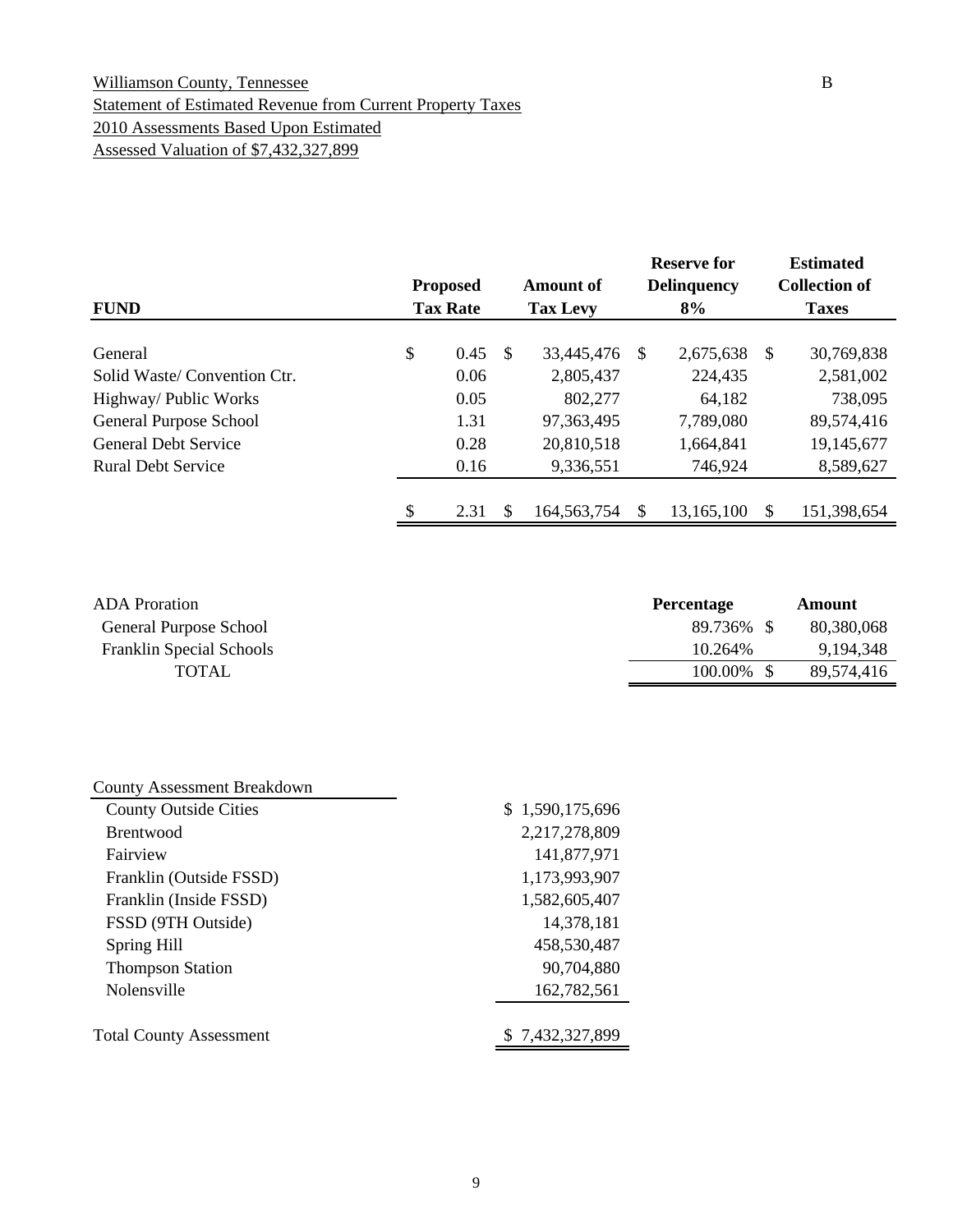|                                |                 | <b>TAX BASED</b>  |
|--------------------------------|-----------------|-------------------|
| <b>FUNDS</b>                   |                 | <b>ASSESSMENT</b> |
| General                        |                 |                   |
|                                |                 | \$7,432,327,899   |
| General Purpose School         |                 | \$7,432,327,899   |
| <b>General Debt Service</b>    |                 | \$7,432,327,899   |
| Highway/ Public Works          |                 |                   |
| <b>County Outside Cities</b>   | \$1,590,175,696 |                   |
| FSSD (9TH Outside)             | 14,378,181      |                   |
| <b>Total Highway</b>           |                 | \$1,604,553,877   |
| <b>Rural Debt Service</b>      |                 |                   |
| <b>Total County Assessment</b> | \$7,432,327,899 |                   |
| LESS: Franklin (Inside FSSD)   | (1,582,605,407) |                   |
| FSSD (9TH Outside)             | (14, 378, 181)  |                   |
| <b>Total Rural Debt</b>        |                 | \$5,835,344,311   |
| Solid Waste/Convention Centers |                 |                   |
| <b>Total County Assessment</b> | \$7,432,327,899 |                   |
| LESS: Franklin (Outside FSSD)  | (1,173,993,907) |                   |
| Franklin (Inside FSSD)         | (1,582,605,407) |                   |
| <b>Total Solid Waste</b>       |                 | \$4,675,728,585   |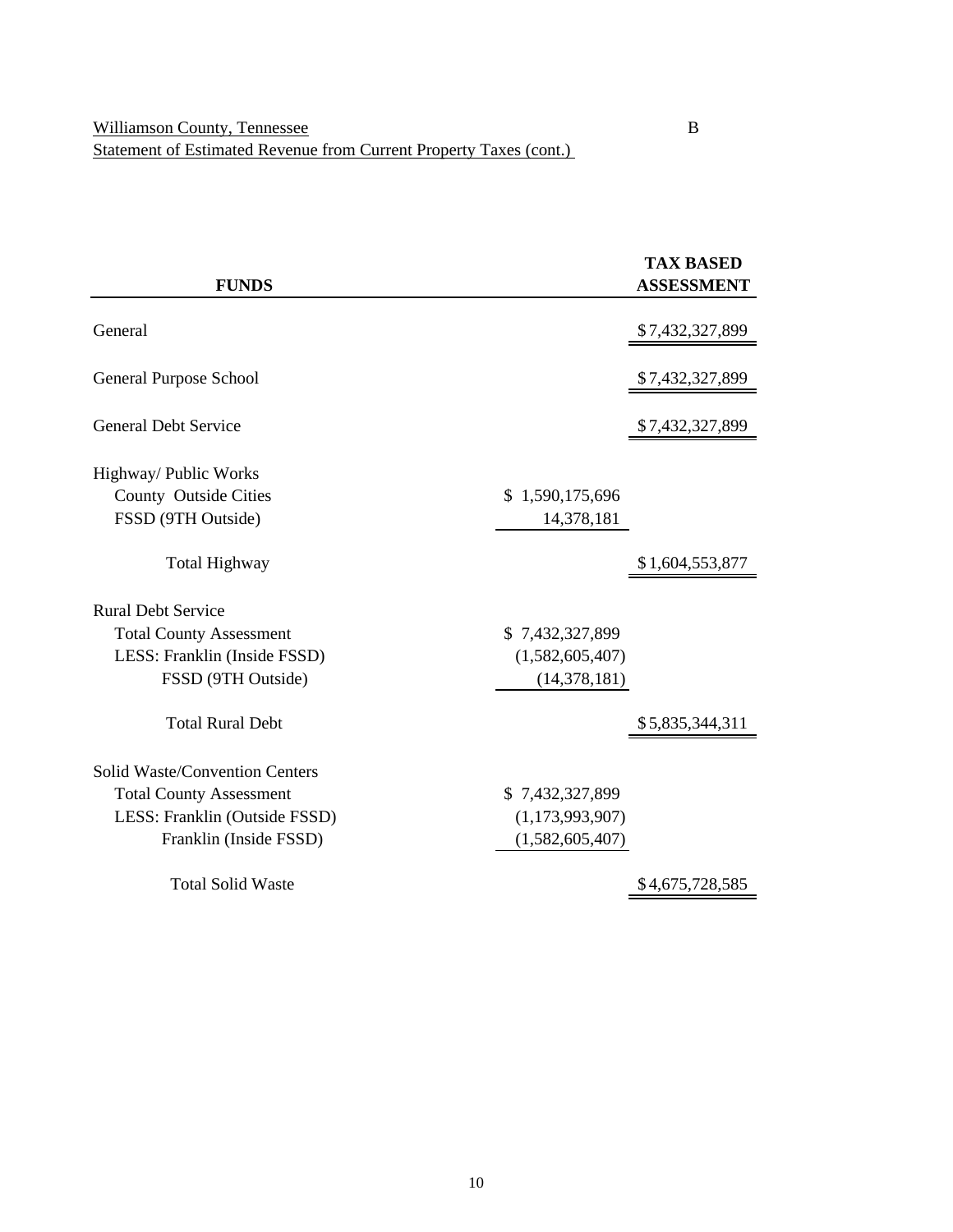## Property Tax Revenue Distribution by Fund FY Y 201 1 F Figure 1

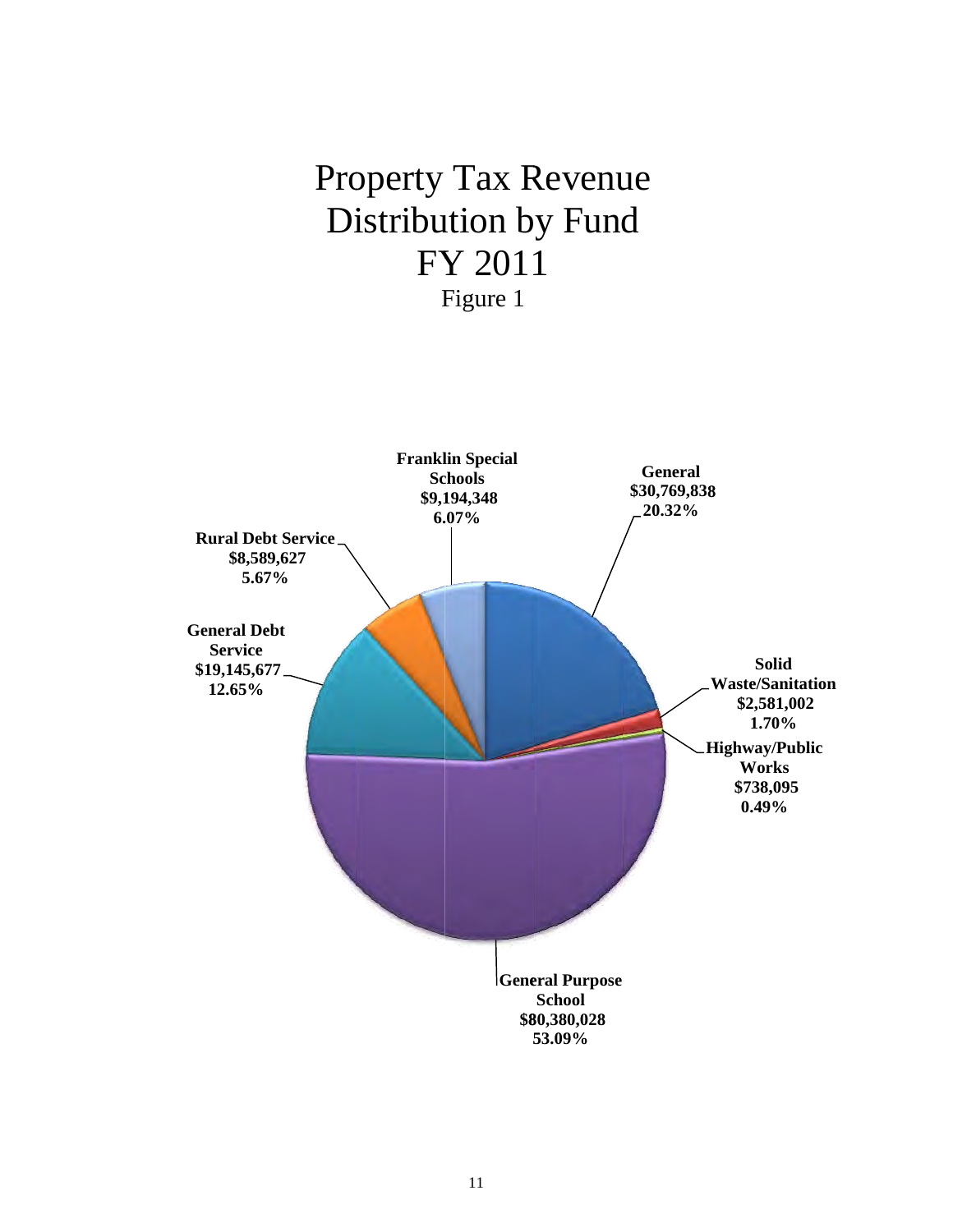## **Major Revenue Sources Total for All Funds FY 2011**  Figure 2

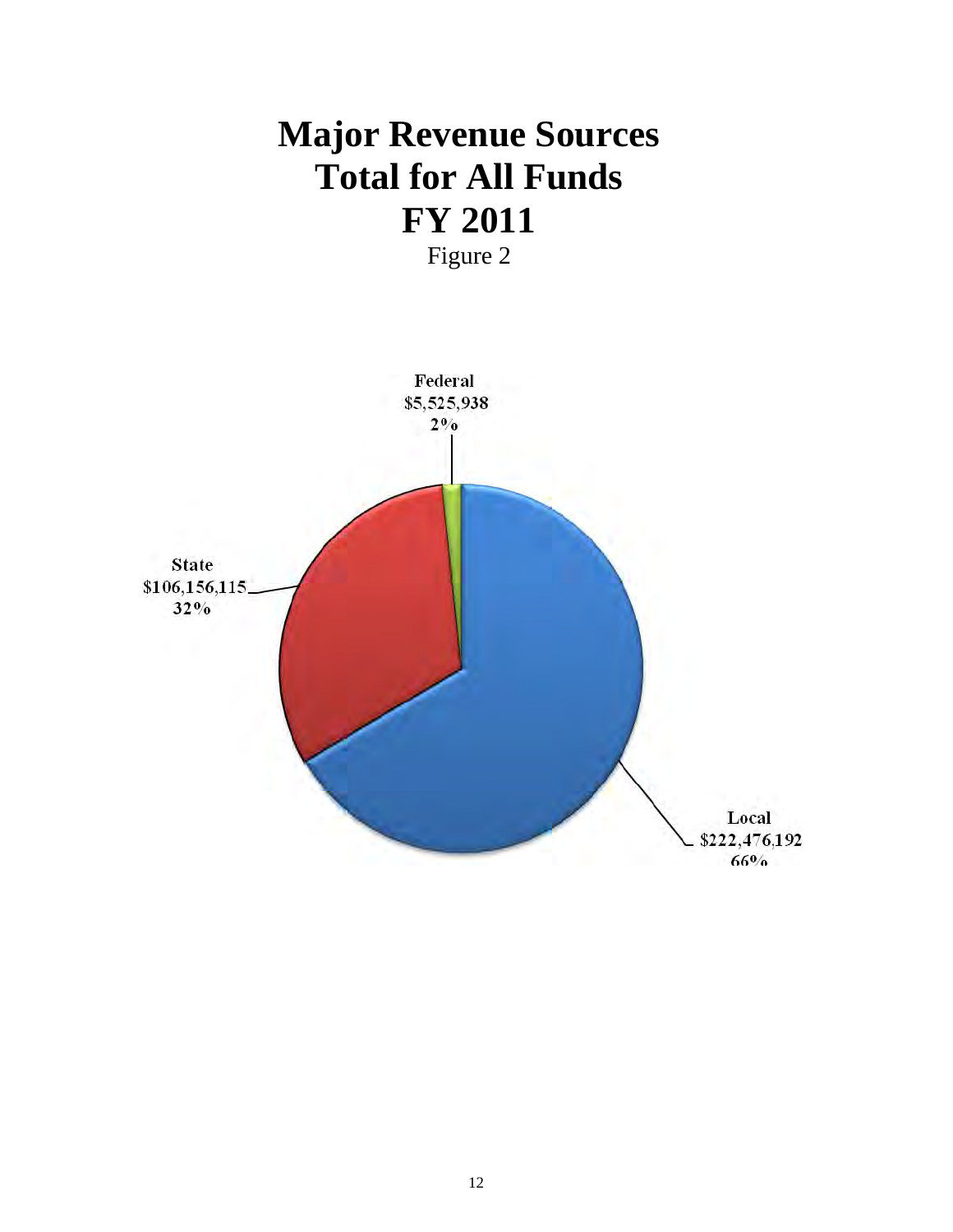# Expenditures Distribution by Fund FY Y 2011 1

F igure 3

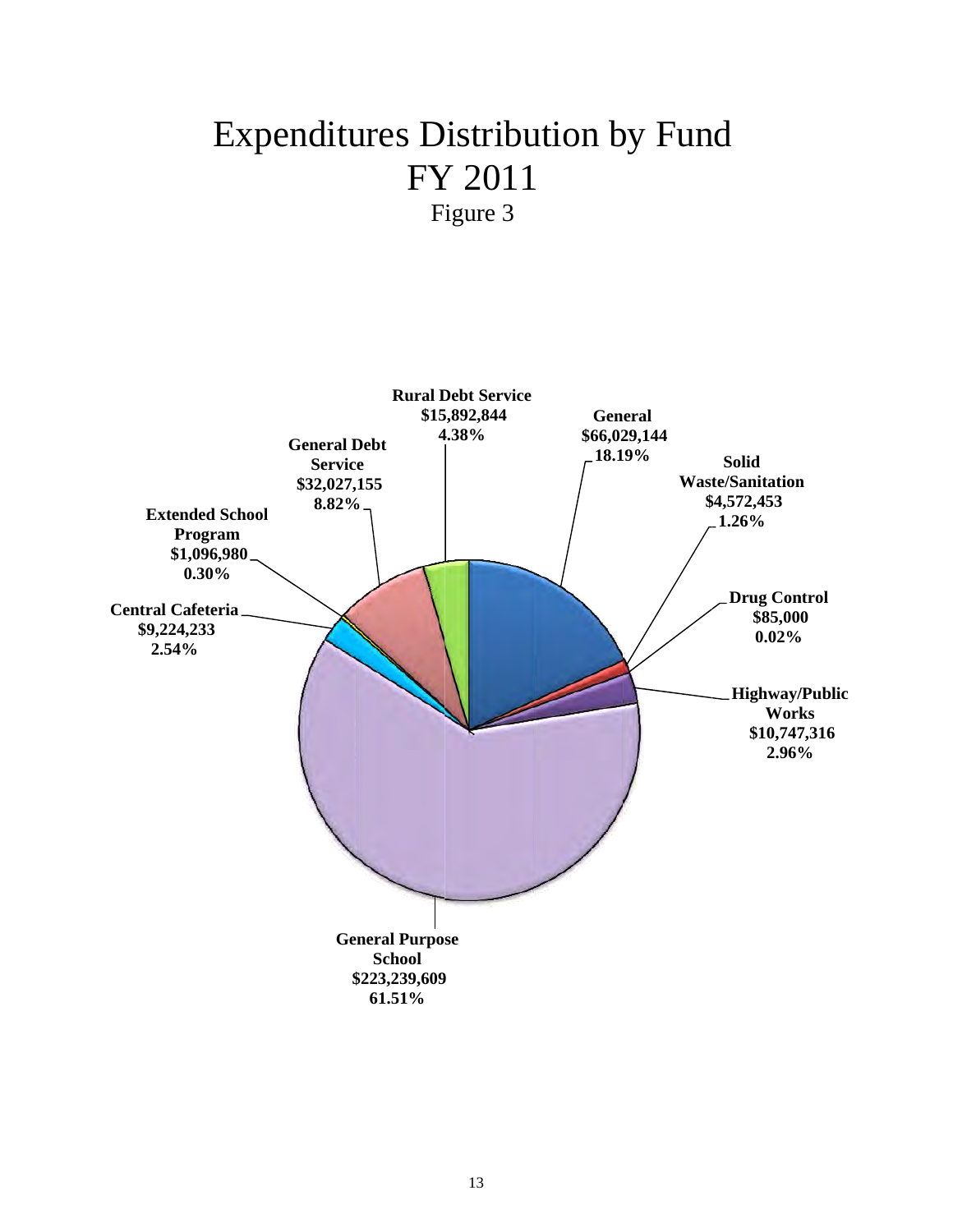| Account |                                                  | Actual              | Estimated        | Estimated        |
|---------|--------------------------------------------------|---------------------|------------------|------------------|
| No.     | Description                                      | $2008 - 2009$       | 2009 - 2010      | $2010 - 2011$    |
|         | <b>Estimated Revenues</b>                        |                     |                  |                  |
| 40000   | <b>LOCAL TAXES</b>                               |                     |                  |                  |
| 40100   | <b>County Property Taxes</b>                     |                     |                  |                  |
| 40110   | <b>Current Property Tax</b>                      | \$<br>33,411,252 \$ | 35,117,458 \$    | 30,769,838       |
| 40120   | Trustee's Collections - Prior Year               | 466,997             | 719,636          | 500,000          |
| 40130   | Circuit/Clerk & Master Collections - Prior Years | 162,887             | 192,878          | 175,000          |
| 40140   | <b>Interest and Penalty</b>                      | 89,680              | 139,885          | 100,000          |
| 40161   | Payments in Lieu of Taxes - T.V.A.               | $\boldsymbol{0}$    | 1,087            | $\mathbf{0}$     |
| 40163   | Payments in Lieu of Taxes - Other                | 46,976              | 45,939           | $\overline{0}$   |
| 40200   | <b>County Local Option Taxes</b>                 |                     |                  |                  |
| 40220   | Hotel/Motel Tax                                  | 2,406,683           | 2,376,471        | 2,100,000        |
| 40240   | Wheel Tax                                        | 74,991              | 128,609          | 100,000          |
| 40250   | Litigation Tax - General                         | 10,221              | 41,261           | 10,000           |
| 40260   | Litigation Tax - Special Purpose                 | 112,268             | 86,882           | 100,000          |
| 40266   | Litigation Tax - Jail, Workhouse, or Courthouse  | 3,260               | 5,451            | 500              |
| 40268   | Litigation Tax / Courtroom Security              | 212,339             | 320,404          | $\overline{0}$   |
| 40270   | <b>Business Tax</b>                              | 642,927             | $\boldsymbol{0}$ | 200,000          |
| 40300   | <b>Statutory Local Taxes</b>                     |                     |                  |                  |
| 40320   | <b>Bank Excise Tax</b>                           | 1,318,887           | 506,471          | 750,000          |
| 40330   | <b>Wholesale Beer Tax</b>                        | 452,026             | 467,606          | 425,000          |
| 40331   | Beer Privilege Tax                               | 2,090               | 2,185            | 2,000            |
| 40350   | <b>Interstate Telecommunications Tax</b>         | 647                 | 361              | 500              |
|         | TOTAL LOCAL TAXES                                | \$<br>39,414,131 \$ | 40,152,584 \$    | 35,232,838       |
| 41000   | <b>LICENSES AND PERMITS</b>                      |                     |                  |                  |
| 41100   | Licenses                                         |                     |                  |                  |
| 41130   | <b>Animal Vaccination</b>                        | \$<br>135,860 \$    | 139,394 \$       | 100,000          |
| 41140   | Cable TV Franchise                               | 615,232             | 663,786          | 550,000          |
| 41500   | Permits                                          |                     |                  |                  |
| 41510   | <b>Beer Permits</b>                              | 1,425               | 950              | $\mathbf{0}$     |
| 41520   | <b>Building Permits</b>                          | 302,823             | 280,577          | 250,000          |
| 41590   | Other Permits                                    | 19,850              | 17,670           | 15,000           |
|         | TOTAL LICENSES AND PERMITS                       | \$<br>1,075,190 \$  | 1,102,377 \$     | 915,000          |
|         | FINES, FORFEITURES AND PENALTIES                 |                     |                  |                  |
| 42000   |                                                  |                     |                  |                  |
| 42100   | Circuit Court                                    |                     |                  |                  |
| 42110   | Fines                                            | \$<br>22,237 \$     | 13,920 \$        | 20,000           |
| 42120   | <b>Officers</b> Costs                            | 35,227              | 34,885           | 30,000           |
| 42150   | Jail Fees                                        | 6,190               | 8,325            | 5,000            |
| 42170   | Judicial Commissioner Fees                       | 2,155               | 1,414            | 2,000            |
| 42180   | <b>DUI</b> Treatment Fines                       | 11,771              | 8,910            | $\boldsymbol{0}$ |
| 42190   | Data Entry Fee - Circuit Court                   | 3,958               | 4,174            | $\theta$         |
| 42191   | Courtroom Security Fee                           | 1,189               | 1,073            | $\overline{0}$   |
| 42192   | Victims Assist. Asmnt-Circuit                    | 43                  | $\boldsymbol{0}$ | $\overline{0}$   |
| 42200   | <b>Criminal Court</b>                            |                     |                  |                  |
| 42240   | Drug Control Fines                               | 11,999              | 7,227            | $\boldsymbol{0}$ |
| 42241   | Drug Court Fees                                  | 3,713               | 6,088            | $\boldsymbol{0}$ |
| 42290   | Data Entry Fee - Criminal Court                  | 13,359              | 13,728           | $\boldsymbol{0}$ |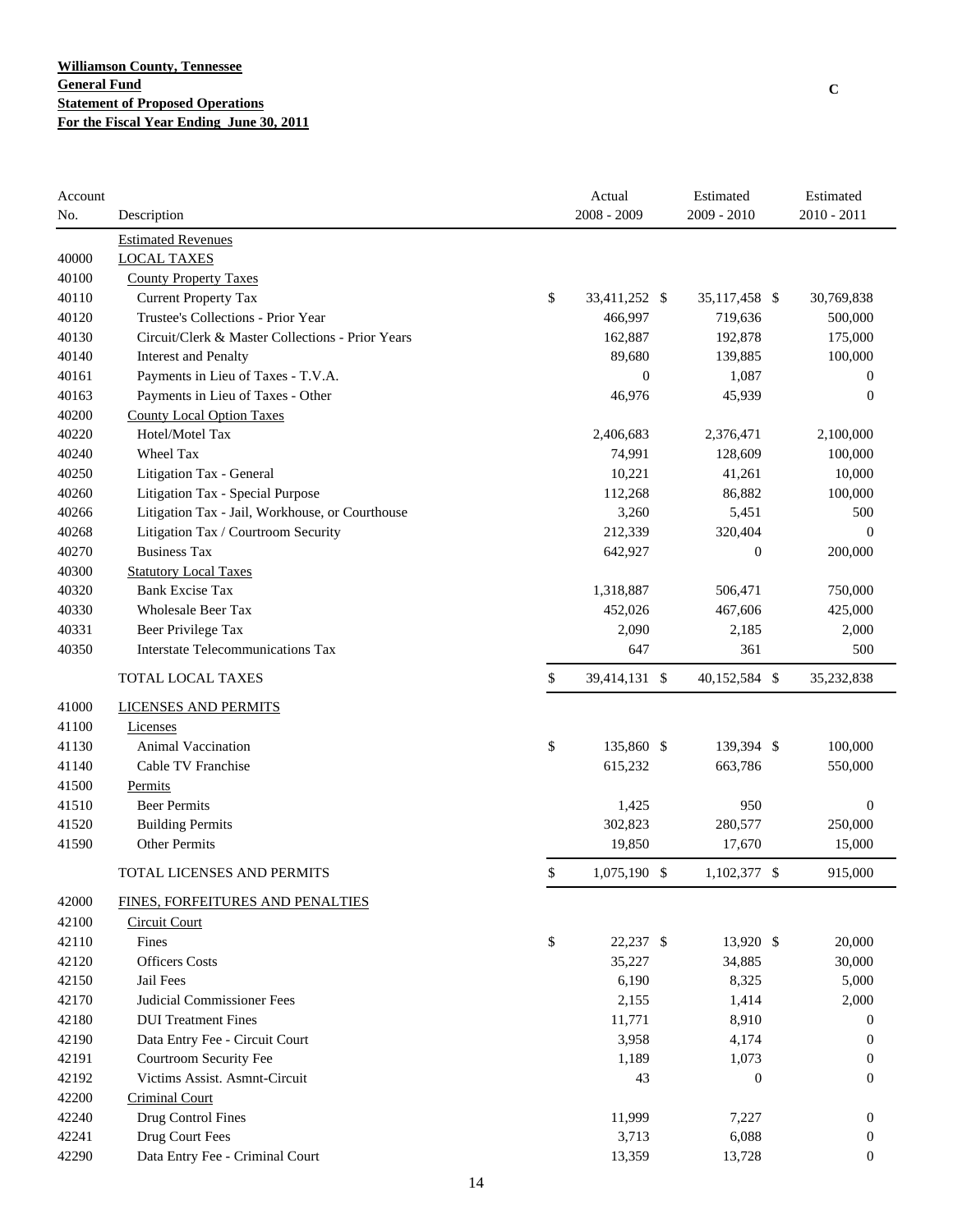| Account |                                            | Actual           | Estimated   | Estimated        |
|---------|--------------------------------------------|------------------|-------------|------------------|
| No.     | Description                                | 2008 - 2009      | 2009 - 2010 | 2010 - 2011      |
|         | <b>Estimated Revenues (Cont.)</b>          |                  |             |                  |
| 42000   | FINES, FORFEITURES AND PENALTIES (Cont.)   |                  |             |                  |
| 42200   | Criminal Court (Cont.)                     |                  |             |                  |
| 42291   | Courtroom Security Fee                     | \$<br>5,260 \$   | 5,374 \$    | $\boldsymbol{0}$ |
| 42292   | Victims Assist. Asmnt-Criminal             | 10,796           | 11,884      | $\boldsymbol{0}$ |
| 42300   | <b>General Sessions Court</b>              |                  |             |                  |
| 42310   | Fines                                      | 88,923           | 63,286      | 50,000           |
| 42320   | <b>Officers Costs</b>                      | 184,002          | 174,418     | 175,000          |
| 42330   | Game and Fish Fines                        | 1,122            | 636         | 500              |
| 42341   | Drug Court Fees                            | 31,004           | 26,353      | $\theta$         |
| 42350   | Jail Fees                                  | 25,153           | 20,835      | 20,000           |
| 42370   | Judicial Commissioner Fees                 | 15,045           | 12,512      | 15,000           |
| 42380   | <b>DUI</b> Treatment Fines                 | 34,442           | 31,600      | $\mathbf{0}$     |
| 42390   | Data Entry Fee - General Sessions Court    | 8,956            | 9,921       | $\mathbf{0}$     |
| 42392   | Victims Assist. Asmnt-Gen Sessions         | 93,408           | 73,217      | $\overline{0}$   |
| 42400   | Juvenile Court                             |                  |             |                  |
| 42410   | Fines                                      | 47,124           | 45,665      | 50,000           |
| 42490   | Data Entry Fee - Juvenile Court            | 1,492            | 1,435       | $\theta$         |
| 42500   | <b>Chancery Court</b>                      |                  |             |                  |
| 42520   | <b>Officers Costs</b>                      | 12,001           | 18,463      | 10,000           |
| 42530   | Data Entry Fee - Chancery Court            | 6,046            | 8,652       | $\theta$         |
| 42600   | Other Courts - In-county                   |                  |             |                  |
| 42641   | Drug Court Fees                            | 1,609            | 1,566       | $\mathbf{0}$     |
| 42670   | <b>DUI</b> Treatment Fines                 | 1,292            | 1,346       | $\boldsymbol{0}$ |
| 42800   | <b>Judicial District Drug Program</b>      |                  |             |                  |
| 42872   | Victims Asst. - Other Courts               | 1,331            | 2,559       | $\boldsymbol{0}$ |
|         | TOTAL FINES, FORFEITURES AND PENALTIES     | \$<br>680,847 \$ | 609,466 \$  | 377,500          |
| 43000   | <b>CHARGES FOR CURRENT SERVICES</b>        |                  |             |                  |
| 43100   | <b>General Service Charges</b>             |                  |             |                  |
| 43190   | Other General Service Charges              | \$<br>23,039 \$  | $12,365$ \$ | 25,000           |
| 43194   | Service Charges                            | 97,494           | 92,642      | 100,000          |
| 43300   | <b>Fees</b>                                |                  |             |                  |
| 43330   | <b>Engineer Review Fees</b>                | 4,000            | 8,000       | 42,600           |
| 43340   | <b>Recreation Fees</b>                     | 4,190,715        | 3,919,721   | 3,800,000        |
| 43350   | Copy Fees                                  | 37,715           | 25,022      | 30,000           |
| 43360   | <b>Library Fees</b>                        | 68,996           | 61,089      | 60,000           |
| 43370   | Telephone Commissions                      | 99,089           | 118,622     | 100,000          |
| 43392   | Data Processing Fee - Register             | 102,082          | 91,206      | $\mathbf{0}$     |
| 43393   | <b>Probation Fees</b>                      | 546,457          | 513,252     | 500,000          |
| 43394   | Data Processing Fee - Sheriff              | 27,064           | 24,946      | $\boldsymbol{0}$ |
| 43395   | Sexual Offender Registration Fee - Sheriff | 1,855            | 1,500       | $\boldsymbol{0}$ |
| 43396   | Data Process' - County Clerk               | 19,064           | 18,832      | $\overline{0}$   |
| 43500   | <b>Education Charges</b>                   |                  |             |                  |
| 43533   | Transportation from Individuals            | 39,405           | 36,759      | 42,000           |
| 43990   | Other Charges for Services                 |                  |             |                  |
| 43990   | Other Charges for Services                 | 119,640          | 103,348     | 100,000          |
|         |                                            |                  |             |                  |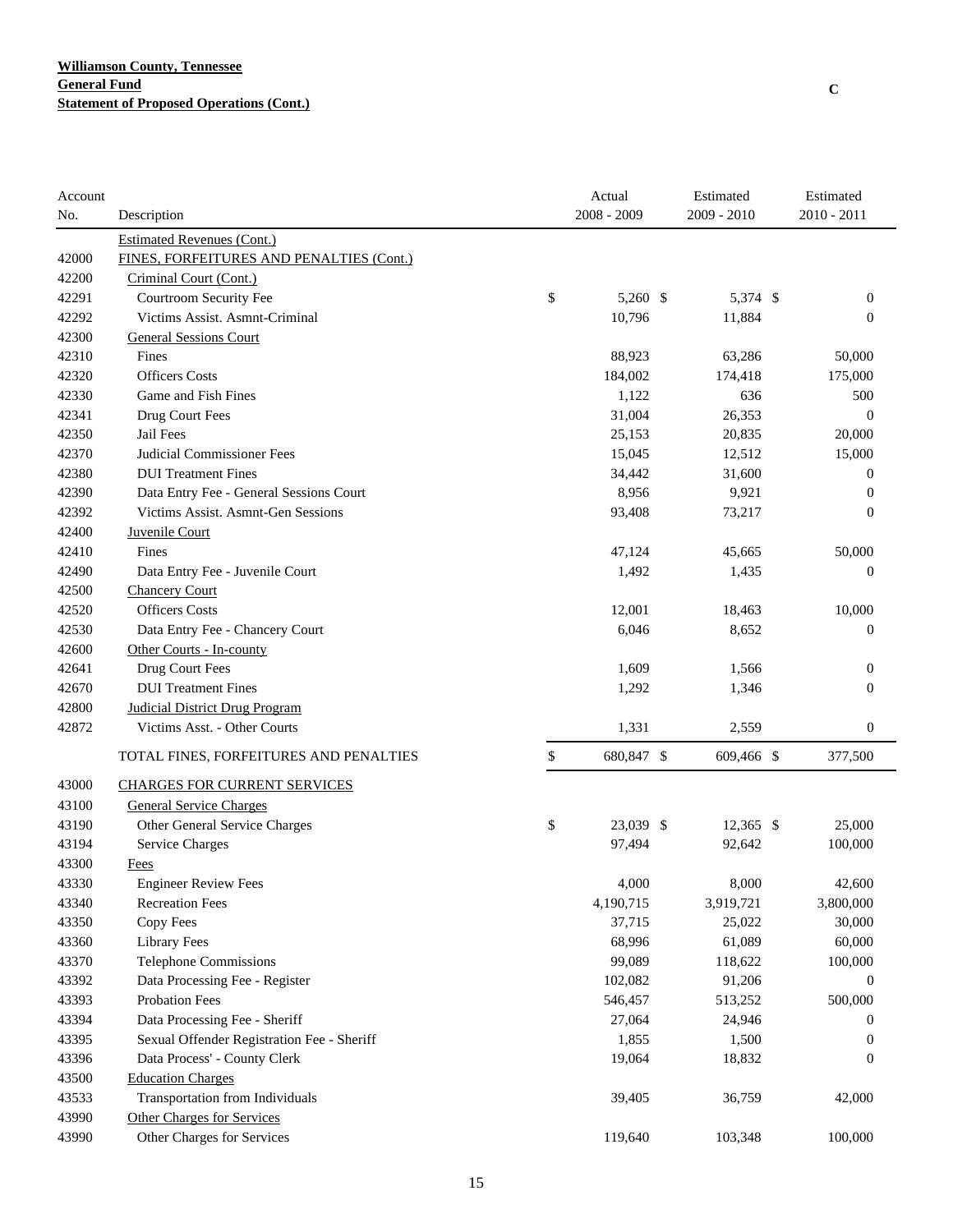| Account | Description                                                                      | Actual<br>2008 - 2009 | Estimated<br>2009 - 2010 | Estimated<br>$2010 - 2011$ |
|---------|----------------------------------------------------------------------------------|-----------------------|--------------------------|----------------------------|
| No.     |                                                                                  |                       |                          |                            |
| 43000   | <b>Estimated Revenues (Cont.)</b><br><b>CHARGES FOR CURRENT SERVICES (Cont.)</b> |                       |                          |                            |
|         | TOTAL CHARGES FOR CURRENT SERVICES                                               | \$<br>5,376,615 \$    | 5,027,304 \$             | 4,799,600                  |
| 44000   | <b>OTHER LOCAL REVENUES</b>                                                      |                       |                          |                            |
| 44100   | <b>Recurring Items</b>                                                           |                       |                          |                            |
| 44110   | <b>Investment Income</b>                                                         | \$<br>549,594 \$      | 436,100 \$               | 450,000                    |
| 44120   | Lease/Rentals                                                                    | 484,917               | 189,281                  | 220,000                    |
| 44130   | Sale of Materials and Supplies                                                   | 1,709                 | 1,729                    | 500                        |
| 44131   | <b>Commissary Sales</b>                                                          | 22                    | 112                      | $\overline{0}$             |
| 44140   | Sale of Maps                                                                     | 65,886                | 35,449                   | 50,000                     |
| 44170   | Miscellaneous Refunds                                                            | 4,841                 | 29,456                   | $\mathbf{0}$               |
| 44500   | Nonrecurring Items                                                               |                       |                          |                            |
| 44530   | Sale of Equipment                                                                | 7,455                 | 23,561                   | $\boldsymbol{0}$           |
| 44560   | Damages Recovered from Individuals                                               | 1,582                 | 3,080                    | $\boldsymbol{0}$           |
| 44990   | <b>Other Local Revenues</b>                                                      |                       |                          |                            |
| 44990   | Other Local Revenues                                                             | 103,091               | 78,290                   | 75,000                     |
|         | TOTAL OTHER LOCAL REVENUES                                                       | \$<br>1,219,097 \$    | 797,058 \$               | 795,500                    |
| 45000   | FEES RECEIVED FROM COUNTY OFFICIALS                                              |                       |                          |                            |
| 45100   | <b>Excess Fees</b>                                                               |                       |                          |                            |
| 45110   | <b>County Clerk</b>                                                              | \$<br>1,929,829 \$    | 1,913,358 \$             | 2,000,000                  |
| 45120   | <b>Circuit Court Clerk</b>                                                       | 1,255,722             | 1,219,101                | 1,200,000                  |
| 45150   | Clerk and Master                                                                 | 561,155               | 664,104                  | 550,000                    |
| 45180   | Register                                                                         | 1,711,033             | 1,403,433                | 1,500,000                  |
| 45190   | Trustee                                                                          | 4,660,934             | 4,840,756                | 4,500,000                  |
| 45500   | Fees In Lieu of Salary                                                           |                       |                          |                            |
| 45560   | Juvenile Court Clerk                                                             | 43,139                | 39,986                   | 50,000                     |
| 45590   | Sheriff                                                                          | 130,780               | 132,075                  | 150,000                    |
| 45610   | Trustee                                                                          | 1,190                 | 1,480                    | $\boldsymbol{0}$           |
|         | TOTAL FEES RECEIVED FROM COUNTY OFFICIALS                                        | \$<br>10,293,782 \$   | 10,214,293 \$            | 9,950,000                  |
| 46000   | <b>STATE OF TENNESSEE</b>                                                        |                       |                          |                            |
| 46100   | <b>General Government Grants</b>                                                 |                       |                          |                            |
| 46110   | Juvenile Services Program                                                        | \$<br>11,250 \$       | $9,000$ \$               | 5,000                      |
| 46160   | <b>State Reappraisal Grant</b>                                                   | 43,700                | 34,965                   | 34,000                     |
| 46190   | Other General Government Grants                                                  | 3,188                 | 4,750                    | 0                          |
| 46200   | <b>Public Safety Grants</b>                                                      |                       |                          |                            |
| 46210   | Law Enforcement Training Programs                                                | 112,800               | 60,000                   | 50,000                     |
| 46230   | Safe and Drug-Free Schools and Communities                                       | 291,600               | 277,543                  | 280,000                    |
| 46400   | <b>Public Works Grants</b>                                                       |                       |                          |                            |
| 46430   | Litter Program                                                                   | 78,489                | 73,032                   | 75,000                     |
| 46800   | <b>Other State Revenues</b>                                                      |                       |                          |                            |
| 46820   | Income Tax                                                                       | 876,815               | 1,053,863                | 1,000,000                  |
| 46830   | Beer Tax                                                                         | 18,701                | 17,777                   | 16,000                     |
| 46840   | Alcoholic Beverage Tax                                                           | 74,340                | 76,690                   | 75,000                     |
| 46850   | Mixed Drink Tax                                                                  | 26,948                | 33,530                   | 25,000                     |
| 46915   | <b>Contracted Prisoner Boarding</b>                                              | 800,415               | 598,095                  | 750,000                    |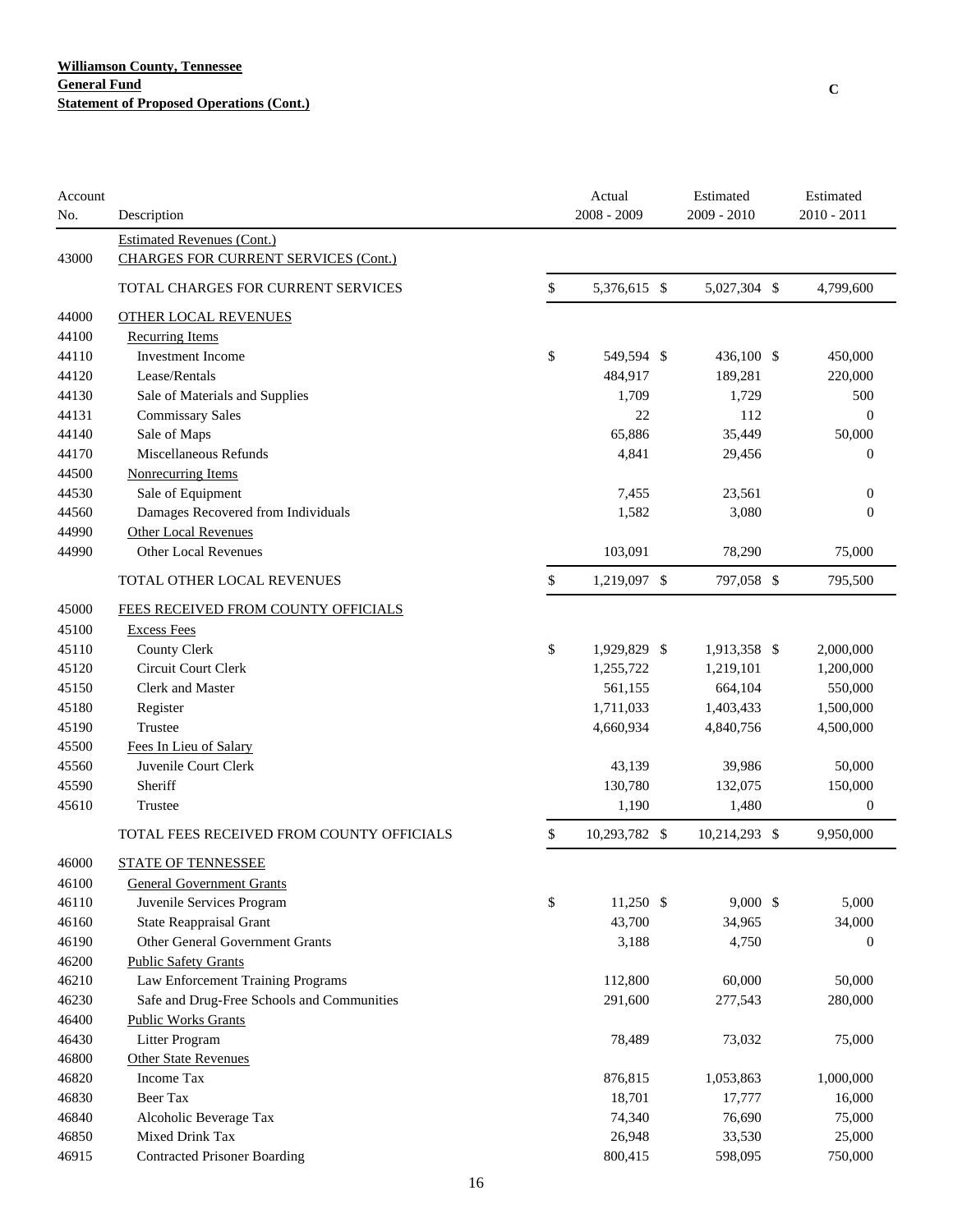| Account<br>No. | Description                                                   | Actual<br>$2008 - 2009$                  | Estimated<br>2009 - 2010 |                | Estimated<br>$2010 - 2011$ |
|----------------|---------------------------------------------------------------|------------------------------------------|--------------------------|----------------|----------------------------|
|                | <b>Estimated Revenues (Cont.)</b>                             |                                          |                          |                |                            |
| 46000          | <b>STATE OF TENNESSEE (Cont.)</b>                             |                                          |                          |                |                            |
| 46800          | Other State Revenues (Cont.)                                  |                                          |                          |                |                            |
| 46950          | T.B.I. - Equipment Reimbursement                              | \$<br>16,959 \$                          | 38,475 \$                |                | 500                        |
| 46960          | Registrar's Salary Supplement                                 | 10,817                                   | 16,380                   |                | 16,000                     |
| 46980          | <b>Other State Grants</b>                                     | 1,032,916                                | 1,207,902                |                | 1,055,900                  |
| 46990          | <b>Other State Revenues</b>                                   | 21,015                                   | 44,472                   |                | $\mathbf{0}$               |
|                | <b>TOTAL STATE OF TENNESSEE</b>                               | \$<br>3,419,953 \$                       | 3,546,474 \$             |                | 3,382,400                  |
| 47000          | FEDERAL GOVERNMENT                                            |                                          |                          |                |                            |
|                |                                                               |                                          |                          |                |                            |
| 47301<br>47302 | ARRA #2 / Elder & Dom Abu<br>ARRA #3 / Courtroom Sec. & Tech. | \$<br>0 <sup>5</sup><br>$\boldsymbol{0}$ | 59,692 \$<br>8,138       |                | 0<br>$\mathbf{0}$          |
| 47801          |                                                               | $\mathbf{0}$                             |                          |                | $\overline{0}$             |
| 47100          | ARRA - SRO Technology<br><b>Federal Through State</b>         |                                          | 11,507                   |                |                            |
| 47220          | Civil Defense Reimbursement                                   | 972,055                                  | 974,119                  |                | 1,043,346                  |
| 47230          | Disaster Relief                                               | 124,782                                  | 98,568                   |                | $\mathbf{0}$               |
| 47590          | Other Federal through State                                   | 534,277                                  | 423,002                  |                | 778,154                    |
| 47600          | Direct Federal Revenue                                        |                                          |                          |                |                            |
| 47700          | <b>Asset Forfeiture Funds</b>                                 | 9,393                                    | 37,892                   |                | $\boldsymbol{0}$           |
| 47990          | <b>Other Direct Federal Revenue</b>                           | $\boldsymbol{0}$                         | 6,600                    |                | $\boldsymbol{0}$           |
|                |                                                               |                                          |                          |                |                            |
|                | TOTAL FEDERAL GOVERNMENT                                      | \$<br>1,640,507 \$                       | 1,619,518 \$             |                | 1,821,500                  |
| 48000          | OTHER GOVERNMENTS AND CITIZENS GROUPS                         |                                          |                          |                |                            |
| 48100          | <b>Other Governments</b>                                      |                                          |                          |                |                            |
| 48110          | Prisoner Board                                                | \$<br>2,931 \$                           | 3,842 \$                 |                | 5,000                      |
| 48140          | <b>Contracted Services</b>                                    | 200,688                                  | 227,165                  |                | 200,000                    |
| 48600          | <b>Citizens Groups</b>                                        |                                          |                          |                |                            |
| 48610          | Donations                                                     | 168,985                                  | 506,982                  |                | $\boldsymbol{0}$           |
|                | TOTAL OTHER GOVERNMENTS AND CITIZENS GROUPS                   | \$<br>372,604 \$                         | 737,989 \$               |                | 205,000                    |
|                | <b>Total Estimated Revenues</b>                               | \$<br>63,492,726 \$                      | 63,807,063 \$            |                | 57,479,338                 |
|                | <b>Estimated Other Sources:</b>                               |                                          |                          |                |                            |
| 49600          | Proceeds From Sale of Capital Assets                          | \$<br>129,300 \$                         |                          | 0 <sup>5</sup> | 0                          |
| 49700          | <b>Insurance Recovery</b>                                     | $\boldsymbol{0}$                         | 785,753                  |                | $\boldsymbol{0}$           |
| 49800          | Transfers In                                                  | 93,270                                   | 104,003                  |                | $\boldsymbol{0}$           |
|                | <b>Total Estimated Revenues and Other Sources</b>             | \$<br>63,715,296 \$                      | 64,696,819 \$            |                | 57,479,338                 |
|                | <b>Estimated Expenditures</b>                                 |                                          |                          |                |                            |
| 51000          | <b>GENERAL GOVERNMENT</b>                                     |                                          |                          |                |                            |
| 51100          | <b>County Commission</b>                                      |                                          |                          |                |                            |
| 101            | County Official/Administrative Officer                        | \$<br>144,364 \$                         | 144,594 \$               |                | 144,600                    |
| 199            | Other Per Diem & Fees                                         | 3,750                                    | 3,800                    |                | 7,000                      |
| 305            | <b>Audit Services</b>                                         | 90,893                                   | 44,941                   |                | 68,500                     |
| 312            | Contracts with Private Agencies                               | $\boldsymbol{0}$                         | $\mathbf{0}$             |                | 8,000                      |
| 320            | Dues and Memberships                                          | $\boldsymbol{0}$                         | $\boldsymbol{0}$         |                | 500                        |
| 332            | Legal Notices, Recording and Court Costs                      | 306                                      | 1,190                    |                | 1,300                      |
|                | 17                                                            |                                          |                          |                |                            |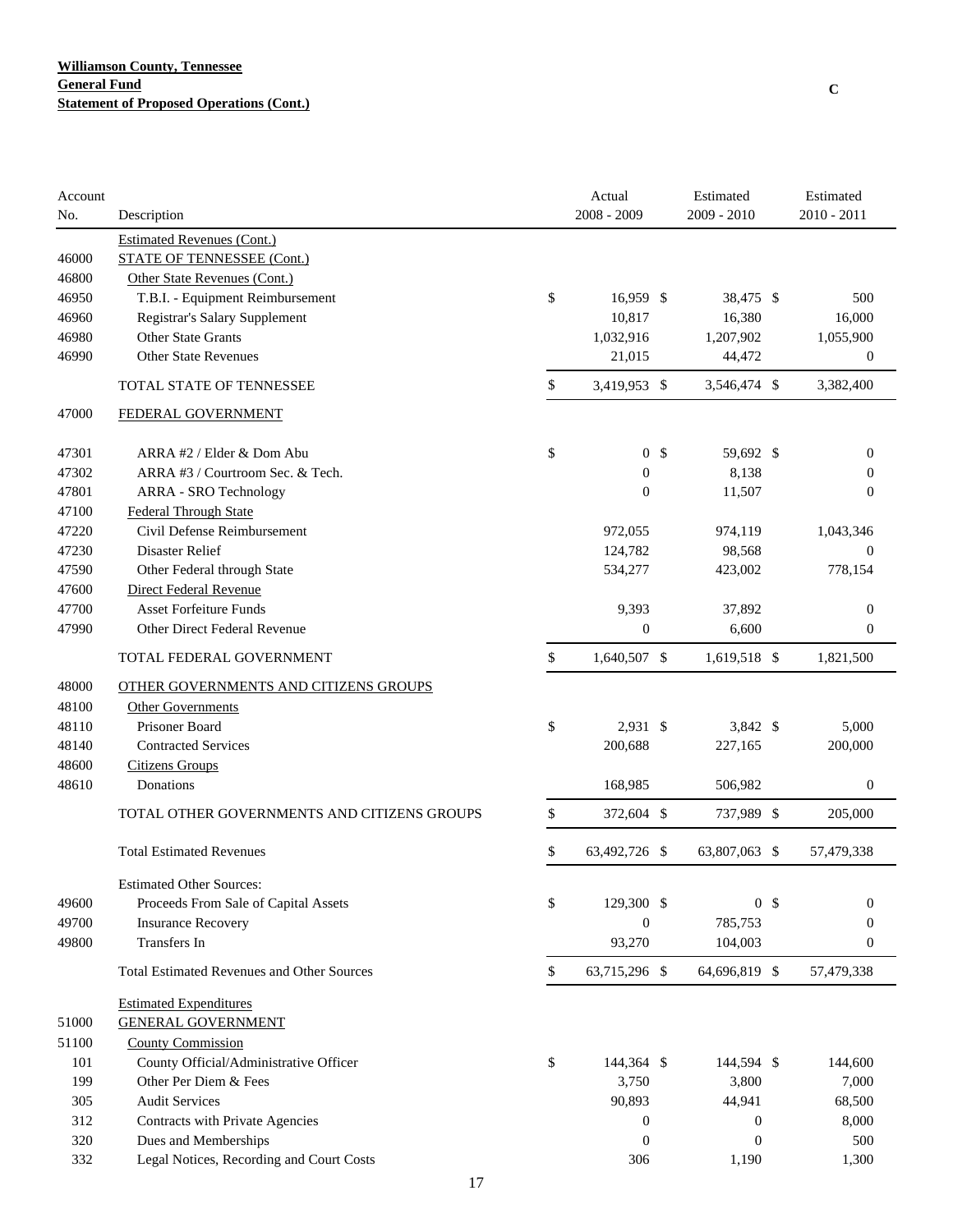| Account |                                                 | Actual           | Estimated        | Estimated        |
|---------|-------------------------------------------------|------------------|------------------|------------------|
| No.     | Description                                     | 2008 - 2009      | $2009 - 2010$    | 2010 - 2011      |
|         | <b>Estimated Expenditures (Cont.)</b>           |                  |                  |                  |
| 51000   | <b>GENERAL GOVERNMENT (Cont.)</b>               |                  |                  |                  |
| 51100   | County Commission (Cont.)                       |                  |                  |                  |
| 337     | Maintenance & Repair Services- Office Equipment | \$<br>7,479 \$   | 7,600 \$         | 11,735           |
| 348     | Postal Charges                                  | 2,000            | 2,000            | 2,000            |
| 349     | Printing, Stationery and Forms                  | 328              | 271              | 1,000            |
| 355     | Travel                                          | 2,781            | 2,105            | 5,000            |
| 399     | <b>Other Contracted Services</b>                | $\overline{0}$   | $\boldsymbol{0}$ | 2,000            |
| 509     | Refunds                                         | 28,000           | $\overline{0}$   | 28,000           |
| 540     | Tax Relief Program                              | 349,492          | 488,696          | 390,000          |
| 599     | Other Charges                                   | 1,634            | $\boldsymbol{0}$ | 1,000            |
|         | <b>Total County Commission</b>                  | \$<br>631,027 \$ | 695,197 \$       | 670,635          |
| 51210   | <b>Board of Equalization</b>                    |                  |                  |                  |
| 191     | Board and Committee Members Fees                | \$<br>$1,465$ \$ | 5,764 \$         | 7,700            |
|         | Total Board of Equalization                     | \$<br>$1,465$ \$ | 5,764 \$         | 7,700            |
| 51220   | <b>Beer Board</b>                               |                  |                  |                  |
| 191     | Board and Committee Members Fees                | \$<br>$1,200$ \$ | 825 \$           | 2,700            |
|         | <b>Total Beer Board</b>                         | \$<br>$1,200$ \$ | 825 \$           | 2,700            |
| 51240   | <b>Other Boards and Committees</b>              |                  |                  |                  |
| 191     | Board and Committee Members Fees                | \$<br>$1,050$ \$ | $1,050$ \$       | 2,250            |
| 302     | Advertising                                     | $\boldsymbol{0}$ | $\boldsymbol{0}$ | 350              |
| 307     | Communication                                   | $\boldsymbol{0}$ | $\boldsymbol{0}$ | 100              |
| 348     | Postal Charges                                  | $\overline{0}$   | $\mathbf{0}$     | 150              |
| 349     | Printing, Stationery and Forms                  | $\overline{0}$   | $\overline{0}$   | 200              |
| 355     | Travel                                          | $\overline{0}$   | $\overline{0}$   | 250              |
|         | <b>Total Other Boards and Committees</b>        | \$<br>$1,050$ \$ | $1,050$ \$       | 3,300            |
| 51300   | <b>County Mayor</b>                             |                  |                  |                  |
| 101     | County Official/Administrative Officer          | \$<br>130,354 \$ | 130,354 \$       | 132,970          |
| 105     | Supervisor/Director                             | 70,637           | 70,637           | 72,055           |
| 133     | Paraprofessionals                               | $\theta$         | $\boldsymbol{0}$ | 97.980           |
| 140     | <b>Salary Supplements</b>                       | 4,000            | 4,000            | $\boldsymbol{0}$ |
| 161     | $S \text{ecretary}(s)$                          | 100,610          | 100,610          | 102,630          |
| 168     | <b>Temporary Personnel</b>                      | $\boldsymbol{0}$ | $\boldsymbol{0}$ | 1,030            |
| 169     | Part-time Personnel                             | $\boldsymbol{0}$ | $\boldsymbol{0}$ | 4,175            |
| 186     | Longevity Pay                                   | 1,800            | 2,200            | 2,400            |
| 187     | Overtime Pay                                    | $\theta$         | $\mathbf{0}$     | 1,020            |
| 302     | Advertising                                     | 97               | $\mathbf{0}$     | 150              |
| 307     | Communication                                   | 3,823            | 3,624            | 5,500            |
| 308     | Consultants                                     | 20,000           | 5,040            | 27,000           |
| 320     | Dues and Memberships                            | 1,104            | 1,787            | 2,200            |
| 330     | <b>Operating Lease Payments</b>                 | 1,665            | 1,931            | 2,250            |
| 337     | Maintenance & Repair Services- Office Equipment | 250              | 650              | 1,250            |
| 348     | <b>Postal Charges</b>                           | 4,000            | 4,500            | 4,500            |
| 349     | Printing, Stationery and Forms                  | 2,734            | 460              | 1,700            |
|         |                                                 |                  |                  |                  |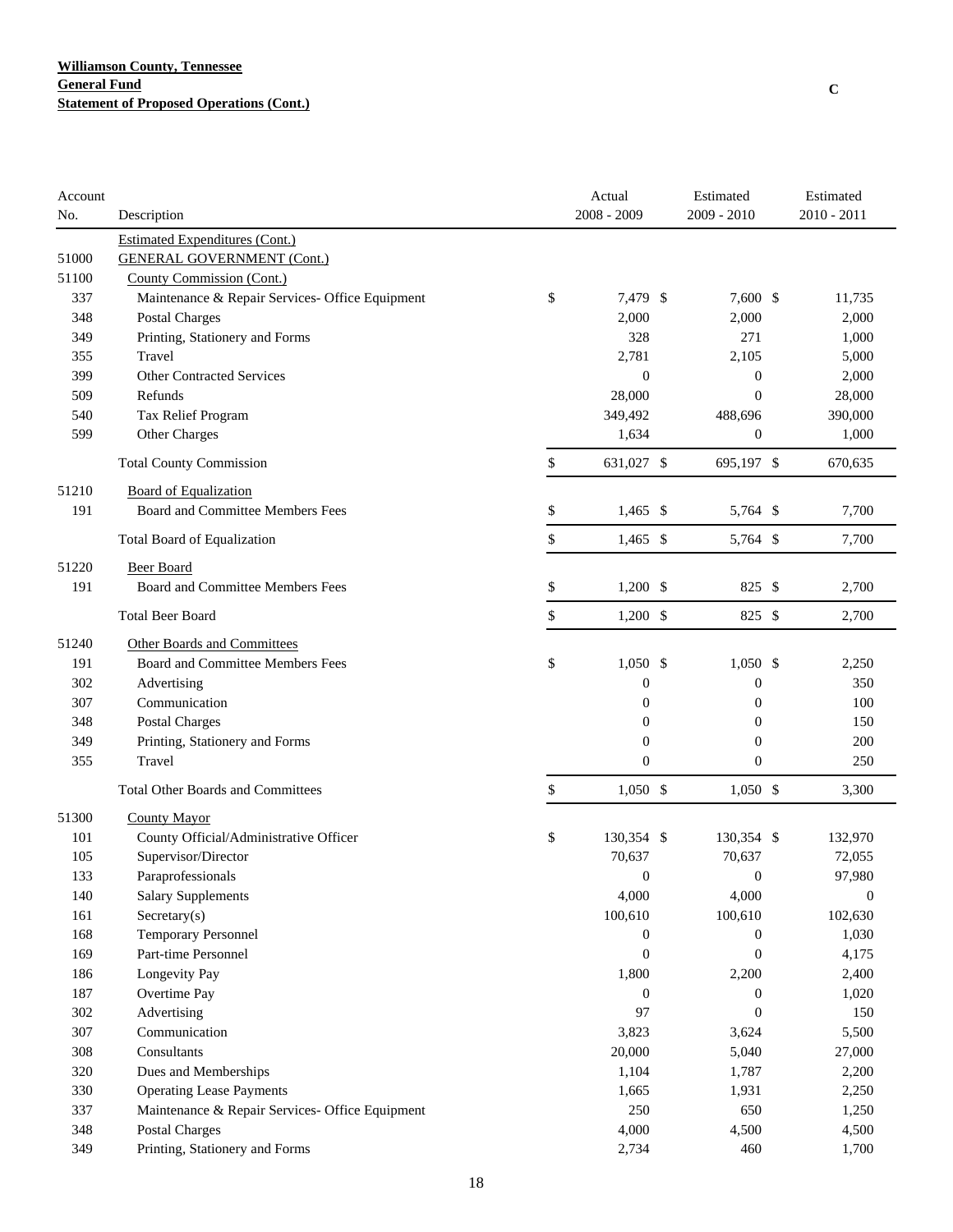| Account |                                                    | Actual           | Estimated        | Estimated        |
|---------|----------------------------------------------------|------------------|------------------|------------------|
| No.     | Description                                        | 2008 - 2009      | 2009 - 2010      | $2010 - 2011$    |
|         | <b>Estimated Expenditures (Cont.)</b>              |                  |                  |                  |
| 51000   | <b>GENERAL GOVERNMENT (Cont.)</b>                  |                  |                  |                  |
| 51300   | County Mayor (Cont.)                               |                  |                  |                  |
| 355     | Travel                                             | \$<br>$1,204$ \$ | 1,837 \$         | 3,000            |
| 399     | <b>Other Contracted Services</b>                   | $\boldsymbol{0}$ | 2,350            | 200,000          |
| 435     | Office Supplies                                    | 1,766            | 1,916            | 2,130            |
| 499     | Other Supplies and Materials                       | 726              | 709              | 730              |
| 508     | Premiums on Corporate Surety Bonds                 | 113              | 175              | 250              |
| 599     | Other Charges                                      | 4,100            | 2,284            | 8,975            |
| 719     | Office Equipment                                   | 256              | $\boldsymbol{0}$ | $\boldsymbol{0}$ |
|         | <b>Total County Mayor</b>                          | \$<br>349,239 \$ | 335,064 \$       | 673,895          |
| 51310   | Personnel Office                                   |                  |                  |                  |
| 103     | Assistant(s)                                       | \$<br>79,539 \$  | 79,433 \$        | 81,150           |
| 105     | Supervisor/Director                                | 89,107           | 89,107           | 90,905           |
| 162     | <b>Clerical Personnel</b>                          | $\boldsymbol{0}$ | $\boldsymbol{0}$ | 61,015           |
| 186     | Longevity Pay                                      | 1,000            | 1,100            | 1,450            |
| 307     | Communication                                      | 1,118            | 969              | 1,600            |
| 317     | Data Processing Services                           | 619              | 2,605            | 3,000            |
| 320     | Dues and Memberships                               | 305              | 305              | 400              |
| 348     | Postal Charges                                     | 250              | 300              | 300              |
| 349     | Printing, Stationery and Forms                     | 3,029            | 3,239            | 3,650            |
| 355     | Travel                                             | $\mathbf{0}$     | $\boldsymbol{0}$ | 200              |
| 435     | Office Supplies                                    | 855              | 867              | 1,200            |
| 437     | Periodicals                                        | 515              | 429              | 500              |
| 524     | In Service/Staff Development                       | $\boldsymbol{0}$ | $\boldsymbol{0}$ | 300              |
| 711     | <b>Furniture and Fixtures</b>                      | 498              | $\boldsymbol{0}$ | $\boldsymbol{0}$ |
|         | <b>Total Personnel Office</b>                      | \$<br>176,835 \$ | 178,354 \$       | 245,670          |
|         |                                                    |                  |                  |                  |
| 51400   | <b>County Attorney</b>                             |                  |                  |                  |
| 331     | <b>Legal Services</b>                              | \$<br>575,784 \$ | 662,059 \$       | 609,450          |
|         | <b>Total County Attorney</b>                       | \$<br>575,784 \$ | 662,059 \$       | 609,450          |
| 51500   | Election Commission (Including Voter Registration) |                  |                  |                  |
| 101     | County Official/Administrative Officer             | \$<br>88,254 \$  | 88,254 \$        | 90,045           |
| 103     | $\text{Assistant}(s)$                              | 129,584          | 129,599          | 132,285          |
| 168     | <b>Temporary Personnel</b>                         | 130,290          | 16,038           | 93,728           |
| 169     | Part-time Personnel                                | 15,944           | 2,131            | 26,340           |
| 186     | Longevity Pay                                      | 2,050            | 2,200            | 2,350            |
| 187     | Overtime Pay                                       | 26,386           | 5,759            | 31,435           |
| 192     | <b>Election Commission</b>                         | 5,100            | 5,045            | 7,200            |
| 193     | <b>Election Workers</b>                            | 96,476           | 48,435           | 149,340          |
| 302     | Advertising                                        | 7,275            | 2,583            | 9,300            |
| 307     | Communication                                      | 8,296            | 2,263            | 10,906           |
| 320     | Dues and Memberships                               | 2,100            | 3,250            | 2,800            |
| 327     | Freight Expenses                                   | 15,805           | 6,080            | 19,600           |
| 330     | <b>Operating Lease Payments</b>                    | 33,327           | 2,415            | 5,500            |
| 333     | Licenses                                           | 20,450           | 5,300            | 25,151           |
|         |                                                    |                  |                  |                  |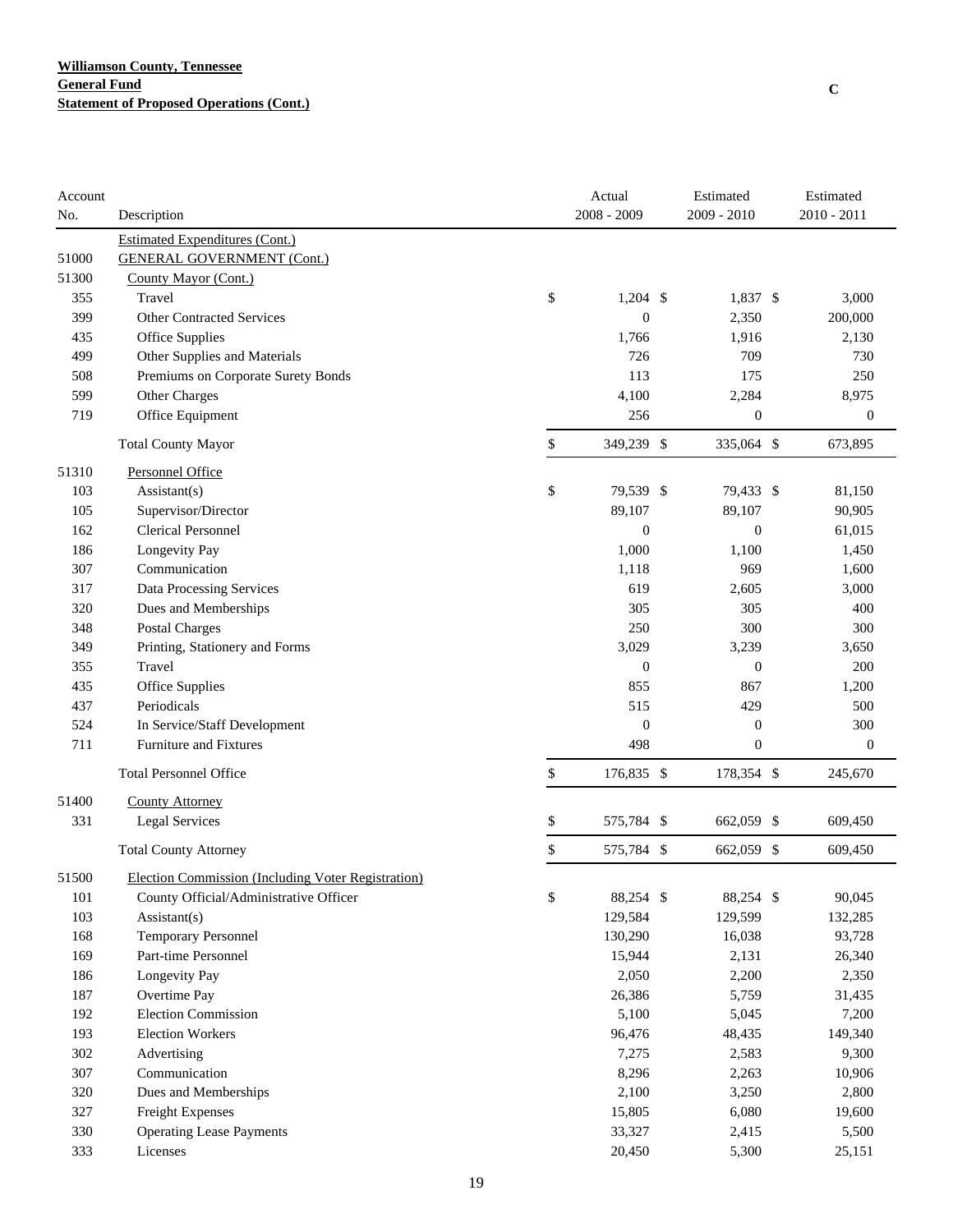| Account                                                             | Actual           | Estimated        | Estimated        |
|---------------------------------------------------------------------|------------------|------------------|------------------|
| No.<br>Description                                                  | 2008 - 2009      | 2009 - 2010      | 2010 - 2011      |
| <b>Estimated Expenditures (Cont.)</b>                               |                  |                  |                  |
| 51000<br><b>GENERAL GOVERNMENT (Cont.)</b>                          |                  |                  |                  |
| 51500<br>Election Commission (Including Voter Registration) (Cont.) |                  |                  |                  |
| \$<br>336<br>Maintenance & Repair Services- Equipment               | 18,636 \$        | 44,895 \$        | 43,536           |
| 337<br>Maintenance & Repair Services- Office Equipment              | 40,740           | 867              | 25,000           |
| 348<br><b>Postal Charges</b>                                        | 15,584           | 16,128           | 16,000           |
| 349<br>Printing, Stationery and Forms                               | 20,491           | 22,840           | 22,000           |
| 355<br>Travel                                                       | 1,797            | 4,346            | 4,761            |
| 435<br>Office Supplies                                              | 10,485           | 7,962            | 12,800           |
| Periodicals<br>437                                                  | 200              | 236              | 357              |
| 599<br>Other Charges                                                | 2,099            | 742              | 4,035            |
| 719<br>Office Equipment                                             | 9,968            | $\boldsymbol{0}$ | $\mathbf{0}$     |
| \$<br>Total Election Commission (Including Voter Registration)      | 701,337 \$       | 417,368 \$       | 734,469          |
| 51600<br><b>Register of Deeds</b>                                   |                  |                  |                  |
| \$<br>101<br>County Official/Administrative Officer                 | 98,093 \$        | 98,093 \$        | 100,070          |
| 106<br>Deputy(ies)                                                  | 367,201          | 375,643          | 408,625          |
| 169<br>Part-time Personnel                                          | 11,830           | 640              | $\theta$         |
| 186<br>Longevity Pay                                                | 6,500            | 5,800            | 6,150            |
| 187<br>Overtime Pay                                                 | 19,026           | $\overline{0}$   | $\mathbf{0}$     |
| Communication<br>307                                                | 3,488            | 3,184            | 7,000            |
| 320<br>Dues and Memberships                                         | 716              | 716              | 1,500            |
| 330<br><b>Operating Lease Payments</b>                              | 12,756           | 13,716           | 1,380            |
| 337<br>Maintenance & Repair Services- Office Equipment              | 49,144           | 42,713           | 376              |
| 348<br><b>Postal Charges</b>                                        | 8,106            | 6,110            | 9,040            |
| 349<br>Printing, Stationery and Forms                               | 25,844           | 22,400           | 31,251           |
| 355<br>Travel                                                       | $\boldsymbol{0}$ | $\boldsymbol{0}$ | 800              |
| 508<br>Premiums on Corporate Surety Bonds                           | 75               | 75               | 175              |
| 599<br>Other Charges                                                | 74               | $\overline{0}$   | $\mathbf{0}$     |
| 709<br>Data Processing Equipment                                    | 6,051            | 13,221           | $\boldsymbol{0}$ |
| <b>Total Register of Deeds</b><br>\$                                | 608,904 \$       | 582,311 \$       | 566,367          |
| 51710<br>Development                                                |                  |                  |                  |
| 103<br>\$<br>Assistant(s)                                           | 1,138,365 \$     | 1,134,886 \$     | 1,257,170        |
| 105<br>Supervisor/Director                                          | 95,472           | 95,472           | 97,415           |
| 106<br>Deputy(ies)                                                  | 348,338          | 348,341          | 358,415          |
| 161<br>Sercetary(s)                                                 | 307,795          | 306,589          | 314,090          |
| 168<br><b>Temporary Personnel</b>                                   | 4,844            | 5,257            | 8,624            |
| 169<br>Part-time Personnel                                          | $\boldsymbol{0}$ | $\mathbf{0}$     | 11,390           |
| 186<br>Longevity Pay                                                | 19,300           | 19,100           | 21,350           |
| Board and Committee Members Fees<br>191                             | 13,837           | 12,589           | 18,100           |
| 307<br>Communication                                                | 11,312           | 10,453           | 14,000           |
| 308<br>Consultants                                                  | 36,500           | 46,955           | 8,500            |
| 320<br>Dues and Memberships                                         | 590              | 733              | 800              |
| 330<br><b>Operating Lease Payments</b>                              | 3,674            | 2,875            | 3,600            |
| 337<br>Maintenance & Repair Services- Office Equipment              | 1,676            | 1,673            | 2,100            |
| 348<br>Postal Charges                                               | 4,075            | 5,301            | 5,494            |
| 355<br>Travel                                                       | 100              | 254              | 600              |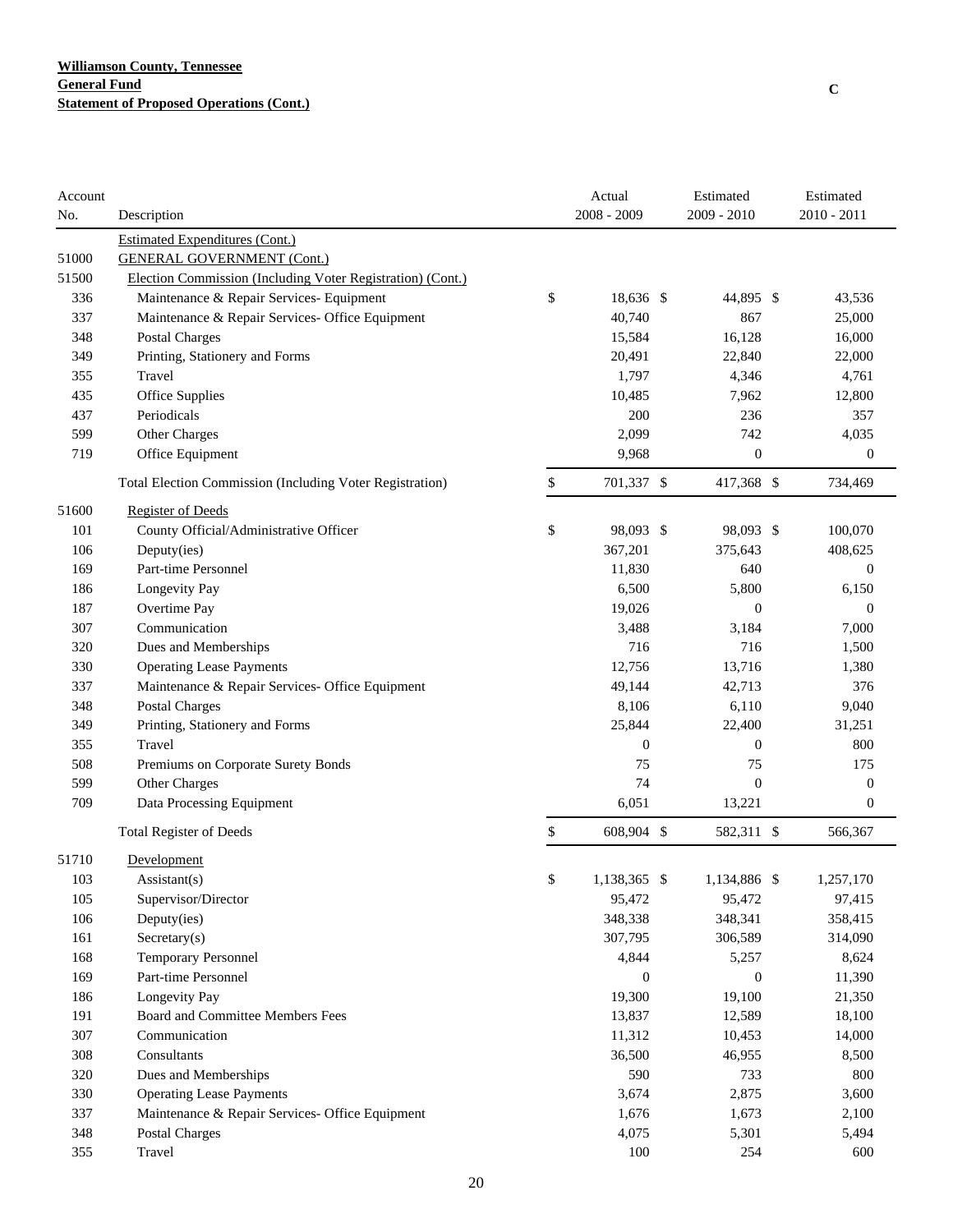| Account |                                             | Actual               | Estimated        | Estimated        |
|---------|---------------------------------------------|----------------------|------------------|------------------|
| No.     | Description                                 | $2008 - 2009$        | 2009 - 2010      | $2010 - 2011$    |
|         | <b>Estimated Expenditures (Cont.)</b>       |                      |                  |                  |
| 51000   | <b>GENERAL GOVERNMENT (Cont.)</b>           |                      |                  |                  |
| 51710   | Development (Cont.)                         |                      |                  |                  |
| 435     | Office Supplies                             | \$<br>$12,120$ \$    | 14,729 \$        | 16,894           |
| 524     | In Service/Staff Development                | 195                  | 279              | 1,020            |
| 599     | Other Charges                               | 1,043                | 1,220            | 2,000            |
| 719     | Office Equipment                            | 378                  | $\boldsymbol{0}$ | $\boldsymbol{0}$ |
|         | <b>Total Development</b>                    | \$<br>1,999,614 \$   | 2,006,706 \$     | 2,141,562        |
| 51720   | Planning                                    |                      |                  |                  |
| 302     | Advertising                                 | \$<br>651 \$         | 614 \$           | 900              |
| 308     | Consultants                                 | $\boldsymbol{0}$     | 4,800            | 5,000            |
| 320     | Dues and Memberships                        | 459                  | 1,075            | 1,330            |
| 322     | <b>Evaluation and Testing</b>               | 8,495                | 6,000            | 11,250           |
| 338     | Maintenance & Repair Services- Vehicles     | 125                  | 157              | 650              |
| 355     | Travel                                      | $\theta$             | 12               | 400              |
| 425     | Gasoline                                    | 579                  | 499              | 760              |
| 429     | <b>Instructional Supplies and Materials</b> | 1,260                | 960              | 1,065            |
| 524     | In Service/Staff Development                | 1,739                | 875              | 2,500            |
|         | <b>Total Planning</b>                       | \$<br>13,308 \$      | 14,992 \$        | 23,855           |
| 51730   | <b>Building</b>                             |                      |                  |                  |
| 302     | Advertising                                 | \$<br>0 <sup>5</sup> | 20 \$            | 20               |
| 307     | Communication                               | 1,811                | 1,798            | 1,800            |
| 320     | Dues and Memberships                        | 380                  | 380              | 480              |
| 338     | Maintenance & Repair Services- Vehicles     | 2,186                | 2,178            | 2,889            |
| 425     | Gasoline                                    | 6,713                | 6,478            | 10,350           |
| 451     | Uniforms                                    | 525                  | 264              | 282              |
| 524     | In Service/Staff Development                | 2,990                | 3,164            | 3,300            |
|         | <b>Total Building</b>                       | \$<br>14,605 \$      | 14,282 \$        | 19,121           |
| 51740   | Engineering                                 |                      |                  |                  |
| 191     | Board and Committee Members Fees            | \$<br>$2,625$ \$     | 2,775 \$         | 6,300            |
| 308     | Consultants                                 | 4,995                | 5,000            | 5,000            |
| 320     | Dues and Memberships                        | 850                  | 1,200            | 1,500            |
| 322     | <b>Evaluation and Testing</b>               | $\mathbf{0}$         | 7,131            | 9,057            |
| 338     | Maintenance & Repair Services- Vehicles     | 1,312                | 1,360            | 3,000            |
| 361     | Permits                                     | 2,500                | 3,460            | 3,460            |
| 425     | Gasoline                                    | 3,920                | 3,447            | 5,980            |
| 429     | <b>Instructional Supplies and Materials</b> | 1,675                | 531              | 7,000            |
| 451     | Uniforms                                    | $\theta$             | 301              | 700              |
| 524     | In Service/Staff Development                | 600                  | 2,169            | 6,000            |
|         | <b>Total Engineering</b>                    | \$<br>18,477 \$      | 27,374 \$        | 47,997           |
| 51750   | Codes Compliance                            |                      |                  |                  |
| 302     | Advertising                                 | \$<br>476 \$         | 450 \$           | 1,500            |
| 307     | Communication                               | 1,041                | 1,050            | 1,700            |
| 308     | Consultants                                 | 2,500                | $\boldsymbol{0}$ | 10,000           |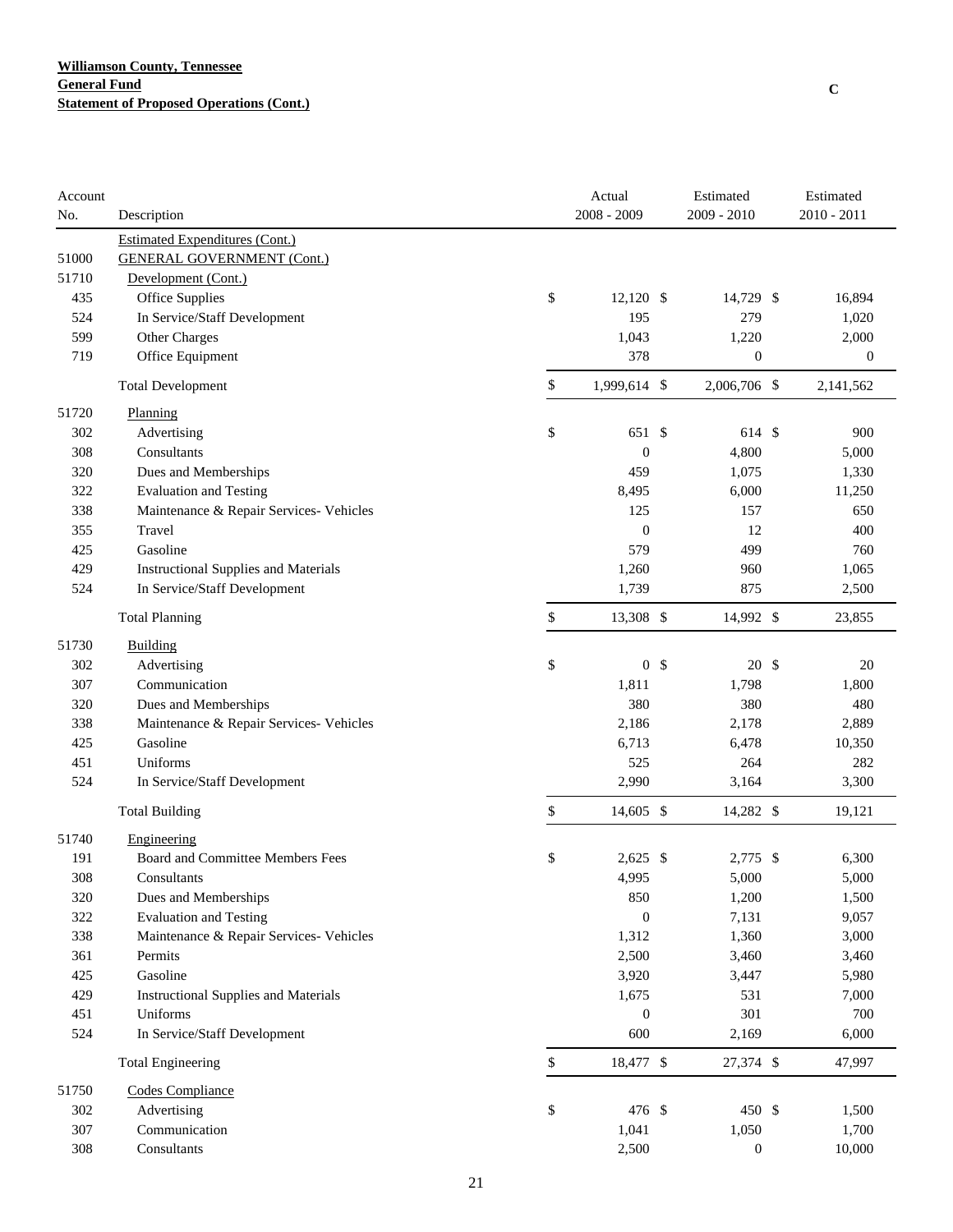| Account |                                                 | Actual             | Estimated        | Estimated        |
|---------|-------------------------------------------------|--------------------|------------------|------------------|
| No.     | Description                                     | 2008 - 2009        | 2009 - 2010      | 2010 - 2011      |
|         | <b>Estimated Expenditures (Cont.)</b>           |                    |                  |                  |
| 51000   | <b>GENERAL GOVERNMENT (Cont.)</b>               |                    |                  |                  |
| 51750   | Codes Compliance (Cont.)                        |                    |                  |                  |
| 312     | Contracts with Private Agencies                 | \$<br>13,888 \$    | 23,635 \$        | 20,174           |
| 320     | Dues and Memberships                            | $\boldsymbol{0}$   | $\boldsymbol{0}$ | 195              |
| 331     | Legal Services                                  | $\boldsymbol{0}$   | $\boldsymbol{0}$ | 200              |
| 338     | Maintenance & Repair Services- Vehicles         | 2,003              | 2,622            | 7,000            |
| 355     | Travel                                          | 721                | 536              | 950              |
| 425     | Gasoline                                        | 1,412              | 1,544            | 3,900            |
| 437     | Periodicals                                     | 280                | 327              | 400              |
| 451     | Uniforms                                        | 495                | 494              | 500              |
| 524     | In Service/Staff Development                    | $\boldsymbol{0}$   | 245              | 3,862            |
|         | <b>Total Codes Compliance</b>                   | \$<br>22,816 \$    | 30,903 \$        | 50,381           |
| 51760   | <b>Geographical Information Systems</b>         |                    |                  |                  |
| 105     | Supervisor/Director                             | \$<br>89,357 \$    | 89,357 \$        | 91,150           |
| 121     | Data Processing Personnel                       | 518,668            | 520,534          | 535,200          |
| 161     | $S \nectors(s)$                                 | 29,682             | 29,682           | 30,280           |
| 169     | Part-time Personnel                             | 16,686             | 12,749           | 20,765           |
| 186     | Longevity Pay                                   | 4,750              | 5,150            | 5,750            |
| 307     | Communication                                   | 95,743             | 124,177          | 116,160          |
| 308     | Consultants                                     | 9,990              | 6,584            | 10,000           |
| 320     | Dues and Memberships                            | 1,313              | 1,180            | 1,500            |
| 333     | Licenses                                        | 231,612            | 223,056          | 223,056          |
| 337     | Maintenance & Repair Services- Office Equipment | 104,785            | $\boldsymbol{0}$ | $\mathbf{0}$     |
| 338     | Maintenance & Repair Services- Vehicles         | 822                | 1,000            | 1,000            |
| 355     | Travel                                          | 488                | 501              | 1,000            |
| 399     | <b>Other Contracted Services</b>                | 15,532             | 12,019           | 11,415           |
| 425     | Gasoline                                        | 2,248              | 2,733            | 2,340            |
| 429     | <b>Instructional Supplies and Materials</b>     | 692                | 439              | 700              |
| 435     | <b>Office Supplies</b>                          | 6,317              | 6,962            | 7,000            |
| 451     | Uniforms                                        | 3,095              | 3,107            | 4,000            |
| 524     | In Service/Staff Development                    | 12,820             | 4,528            | 15,100           |
| 599     | Other Charges                                   | 403                | 446              | 1,000            |
| 711     | Furniture and Fixtures                          | 215                | $\boldsymbol{0}$ | $\boldsymbol{0}$ |
| 799     | Other Capital Outlay                            | 77,520             | $\boldsymbol{0}$ | $\boldsymbol{0}$ |
|         | <b>Total Geographical Information Systems</b>   | \$<br>1,222,738 \$ | 1,044,204 \$     | 1,077,416        |
| 51800   | <b>County Buildings</b>                         |                    |                  |                  |
| 105     | Supervisor/Director                             | \$<br>97,906 \$    | 97,906 \$        | 99,870           |
| 106     | Deputy(ies)                                     | 63,523             | 63,523           | 64,825           |
| 141     | Foremen                                         | 53,228             | 53,248           | 54,340           |
| 142     | Mechanic(s)                                     | 566,756            | 569,242          | 660,735          |
| 150     | Nightwatchmen                                   | 24,357             | 24,360           | 25,915           |
| 162     | <b>Clerical Personnel</b>                       | 35,256             | 35,256           | 35,985           |
| 166     | <b>Custodial Personnel</b>                      | 267,155            | 268,597          | 276,180          |
| 169     | Part-time Personnel                             | 161,608            | 171,053          | 214,200          |
| 186     | Longevity Pay                                   | 11,950             | 12,650           | 13,600           |
|         |                                                 |                    |                  |                  |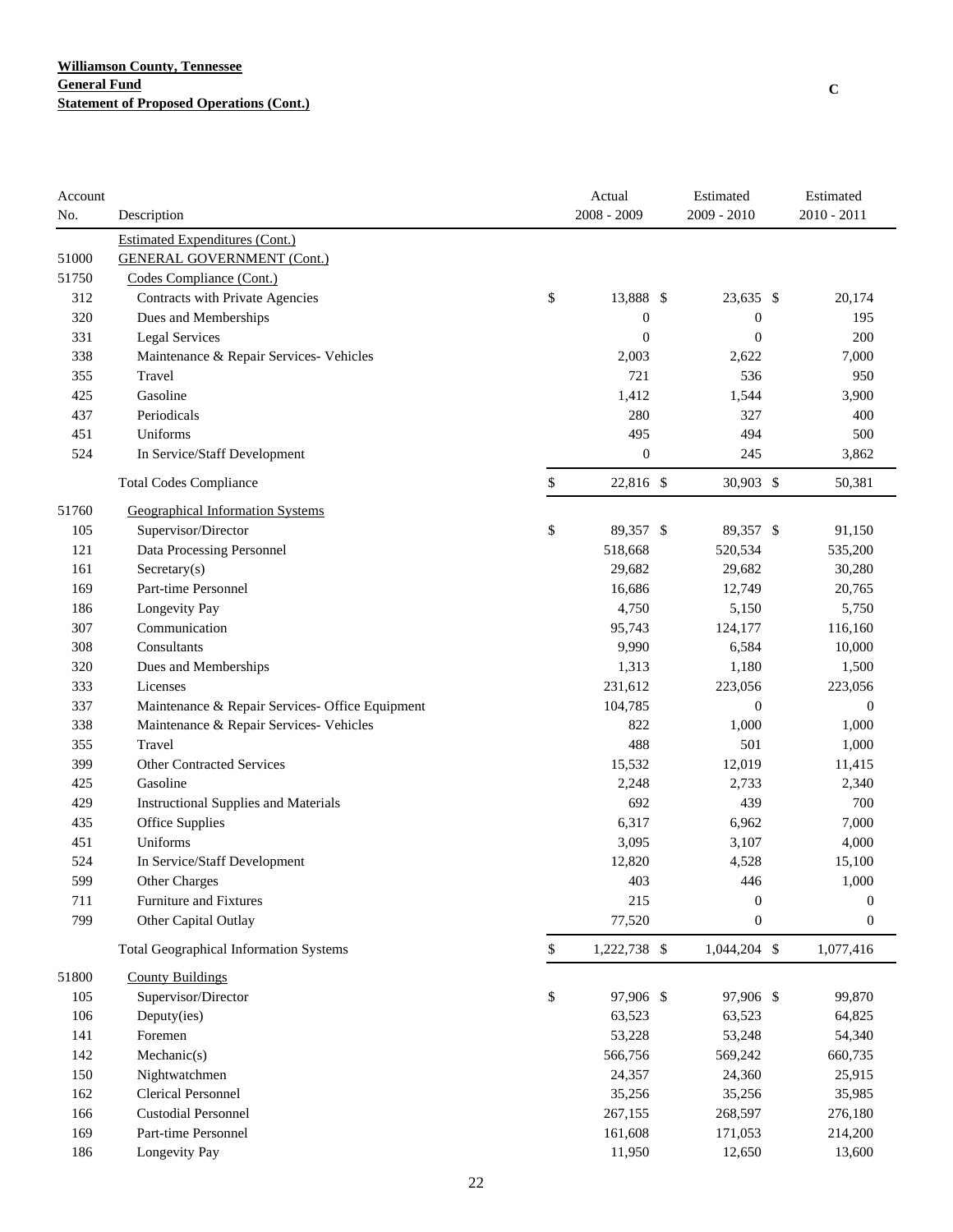| $2008 - 2009$<br>2009 - 2010<br>2010 - 2011<br>No.<br>Description<br><b>Estimated Expenditures (Cont.)</b><br><b>GENERAL GOVERNMENT (Cont.)</b><br>51000<br>51800<br>County Buildings (Cont.)<br>\$<br>187<br>Overtime Pay<br>23,012 \$<br>19,409 \$<br>69,540<br>307<br>Communication<br>49,468<br>50,775<br>63,000<br>312<br>Contracts with Private Agencies<br>54,895<br>63,104<br>75,000<br>330<br><b>Operating Lease Payments</b><br>466<br>1,500<br>1,500<br>Maintenance & Repair Services- Buildings<br>335<br>335,108<br>380,515<br>450,000<br>338<br>Maintenance & Repair Services- Vehicles<br>15,273<br>20,147<br>32,400<br>351<br>Rentals<br>1,368<br>$\boldsymbol{0}$<br>$\theta$<br>$\boldsymbol{0}$<br>91<br>355<br>Travel<br>1,000<br>410<br><b>Custodial Supplies</b><br>72,143<br>71,494<br>82,000<br>415<br>Electricity<br>529,477<br>496,437<br>525,000<br>Gasoline<br>425<br>33,432<br>35,475<br>52,500<br>Natural Gas<br>434<br>56,523<br>64,112<br>100,000<br>889<br>1,379<br>435<br>Office Supplies<br>1,800<br>Uniforms<br>8,724<br>451<br>10,414<br>15,000<br>454<br>Water and Sewer<br>33,477<br>34,331<br>52,500<br>499<br>Other Supplies and Materials<br>1,150<br>$\overline{0}$<br>$\theta$<br>524<br>In Service/Staff Development<br>1,533<br>1,265<br>6,300<br>599<br>$\boldsymbol{0}$<br>Other Charges<br>68<br>2,000<br>\$<br>2,498,745 \$<br>2,546,283 \$<br>2,975,190<br><b>Total County Buildings</b><br>51810<br><b>Other Facilities</b><br>\$<br>103<br>$\text{Assistant}(s)$<br>29,994 \$<br>29,994 \$<br>30,605<br>105<br>Supervisor/Director<br>46,342<br>46,342<br>47,280<br>169<br>Part-time Personnel<br>14,035<br>12,474<br>12,840<br>186<br>Longevity Pay<br>250<br>300<br>350<br>307<br>Communication<br>318<br>284<br>541<br>500<br>768<br>337<br>Maintenance & Repair Services- Office Equipment<br>895<br>889<br>338<br>Maintenance & Repair Services- Vehicles<br>1,308<br>1,260<br>355<br>Travel<br>533<br>283<br>630<br>425<br>Gasoline<br>669<br>512<br>1,053<br>435<br>948<br>1,692<br>1.700<br><b>Office Supplies</b><br>499<br>Other Supplies and Materials<br>2,988<br>2,697<br>2,700<br>708<br><b>Communication Equipment</b><br>7,597<br>$\overline{0}$<br>0<br>709<br>Data Processing Equipment<br>301<br>$\overline{0}$<br>$\mathbf{0}$<br>790<br>14,140<br>$\boldsymbol{0}$<br>Other Equipment<br>$\boldsymbol{0}$<br><b>Total Other Facilities</b><br>\$<br>119,504 \$<br>96,654 \$<br>99,854<br>51910<br>Preservation of Records<br>\$<br>101<br>County Official/Administrative Officer<br>51,044 \$<br>51,043 \$<br>52,070<br>103<br>91,790<br>91,790<br>Assistant(s)<br>124,560<br>168<br><b>Temporary Personnel</b><br>630<br>100<br>6,025<br>186<br>Longevity Pay<br>2,400<br>2,600<br>2,800<br>Communication<br>307<br>1,100<br>985<br>2,000<br>330<br><b>Operating Lease Payments</b><br>2,589<br>2,638<br>3,550<br>333<br>Licenses<br>1,220<br>2,169<br>2,480 | Account |  | Actual | Estimated | Estimated |
|-----------------------------------------------------------------------------------------------------------------------------------------------------------------------------------------------------------------------------------------------------------------------------------------------------------------------------------------------------------------------------------------------------------------------------------------------------------------------------------------------------------------------------------------------------------------------------------------------------------------------------------------------------------------------------------------------------------------------------------------------------------------------------------------------------------------------------------------------------------------------------------------------------------------------------------------------------------------------------------------------------------------------------------------------------------------------------------------------------------------------------------------------------------------------------------------------------------------------------------------------------------------------------------------------------------------------------------------------------------------------------------------------------------------------------------------------------------------------------------------------------------------------------------------------------------------------------------------------------------------------------------------------------------------------------------------------------------------------------------------------------------------------------------------------------------------------------------------------------------------------------------------------------------------------------------------------------------------------------------------------------------------------------------------------------------------------------------------------------------------------------------------------------------------------------------------------------------------------------------------------------------------------------------------------------------------------------------------------------------------------------------------------------------------------------------------------------------------------------------------------------------------------------------------------------------------------------------------------------------------------------------------------------------------------------------------------------------------------------------------------------------------------------------------------------------------------------------------------------------------------------------------------------------------------------------------|---------|--|--------|-----------|-----------|
|                                                                                                                                                                                                                                                                                                                                                                                                                                                                                                                                                                                                                                                                                                                                                                                                                                                                                                                                                                                                                                                                                                                                                                                                                                                                                                                                                                                                                                                                                                                                                                                                                                                                                                                                                                                                                                                                                                                                                                                                                                                                                                                                                                                                                                                                                                                                                                                                                                                                                                                                                                                                                                                                                                                                                                                                                                                                                                                                         |         |  |        |           |           |
|                                                                                                                                                                                                                                                                                                                                                                                                                                                                                                                                                                                                                                                                                                                                                                                                                                                                                                                                                                                                                                                                                                                                                                                                                                                                                                                                                                                                                                                                                                                                                                                                                                                                                                                                                                                                                                                                                                                                                                                                                                                                                                                                                                                                                                                                                                                                                                                                                                                                                                                                                                                                                                                                                                                                                                                                                                                                                                                                         |         |  |        |           |           |
|                                                                                                                                                                                                                                                                                                                                                                                                                                                                                                                                                                                                                                                                                                                                                                                                                                                                                                                                                                                                                                                                                                                                                                                                                                                                                                                                                                                                                                                                                                                                                                                                                                                                                                                                                                                                                                                                                                                                                                                                                                                                                                                                                                                                                                                                                                                                                                                                                                                                                                                                                                                                                                                                                                                                                                                                                                                                                                                                         |         |  |        |           |           |
|                                                                                                                                                                                                                                                                                                                                                                                                                                                                                                                                                                                                                                                                                                                                                                                                                                                                                                                                                                                                                                                                                                                                                                                                                                                                                                                                                                                                                                                                                                                                                                                                                                                                                                                                                                                                                                                                                                                                                                                                                                                                                                                                                                                                                                                                                                                                                                                                                                                                                                                                                                                                                                                                                                                                                                                                                                                                                                                                         |         |  |        |           |           |
|                                                                                                                                                                                                                                                                                                                                                                                                                                                                                                                                                                                                                                                                                                                                                                                                                                                                                                                                                                                                                                                                                                                                                                                                                                                                                                                                                                                                                                                                                                                                                                                                                                                                                                                                                                                                                                                                                                                                                                                                                                                                                                                                                                                                                                                                                                                                                                                                                                                                                                                                                                                                                                                                                                                                                                                                                                                                                                                                         |         |  |        |           |           |
|                                                                                                                                                                                                                                                                                                                                                                                                                                                                                                                                                                                                                                                                                                                                                                                                                                                                                                                                                                                                                                                                                                                                                                                                                                                                                                                                                                                                                                                                                                                                                                                                                                                                                                                                                                                                                                                                                                                                                                                                                                                                                                                                                                                                                                                                                                                                                                                                                                                                                                                                                                                                                                                                                                                                                                                                                                                                                                                                         |         |  |        |           |           |
|                                                                                                                                                                                                                                                                                                                                                                                                                                                                                                                                                                                                                                                                                                                                                                                                                                                                                                                                                                                                                                                                                                                                                                                                                                                                                                                                                                                                                                                                                                                                                                                                                                                                                                                                                                                                                                                                                                                                                                                                                                                                                                                                                                                                                                                                                                                                                                                                                                                                                                                                                                                                                                                                                                                                                                                                                                                                                                                                         |         |  |        |           |           |
|                                                                                                                                                                                                                                                                                                                                                                                                                                                                                                                                                                                                                                                                                                                                                                                                                                                                                                                                                                                                                                                                                                                                                                                                                                                                                                                                                                                                                                                                                                                                                                                                                                                                                                                                                                                                                                                                                                                                                                                                                                                                                                                                                                                                                                                                                                                                                                                                                                                                                                                                                                                                                                                                                                                                                                                                                                                                                                                                         |         |  |        |           |           |
|                                                                                                                                                                                                                                                                                                                                                                                                                                                                                                                                                                                                                                                                                                                                                                                                                                                                                                                                                                                                                                                                                                                                                                                                                                                                                                                                                                                                                                                                                                                                                                                                                                                                                                                                                                                                                                                                                                                                                                                                                                                                                                                                                                                                                                                                                                                                                                                                                                                                                                                                                                                                                                                                                                                                                                                                                                                                                                                                         |         |  |        |           |           |
|                                                                                                                                                                                                                                                                                                                                                                                                                                                                                                                                                                                                                                                                                                                                                                                                                                                                                                                                                                                                                                                                                                                                                                                                                                                                                                                                                                                                                                                                                                                                                                                                                                                                                                                                                                                                                                                                                                                                                                                                                                                                                                                                                                                                                                                                                                                                                                                                                                                                                                                                                                                                                                                                                                                                                                                                                                                                                                                                         |         |  |        |           |           |
|                                                                                                                                                                                                                                                                                                                                                                                                                                                                                                                                                                                                                                                                                                                                                                                                                                                                                                                                                                                                                                                                                                                                                                                                                                                                                                                                                                                                                                                                                                                                                                                                                                                                                                                                                                                                                                                                                                                                                                                                                                                                                                                                                                                                                                                                                                                                                                                                                                                                                                                                                                                                                                                                                                                                                                                                                                                                                                                                         |         |  |        |           |           |
|                                                                                                                                                                                                                                                                                                                                                                                                                                                                                                                                                                                                                                                                                                                                                                                                                                                                                                                                                                                                                                                                                                                                                                                                                                                                                                                                                                                                                                                                                                                                                                                                                                                                                                                                                                                                                                                                                                                                                                                                                                                                                                                                                                                                                                                                                                                                                                                                                                                                                                                                                                                                                                                                                                                                                                                                                                                                                                                                         |         |  |        |           |           |
|                                                                                                                                                                                                                                                                                                                                                                                                                                                                                                                                                                                                                                                                                                                                                                                                                                                                                                                                                                                                                                                                                                                                                                                                                                                                                                                                                                                                                                                                                                                                                                                                                                                                                                                                                                                                                                                                                                                                                                                                                                                                                                                                                                                                                                                                                                                                                                                                                                                                                                                                                                                                                                                                                                                                                                                                                                                                                                                                         |         |  |        |           |           |
|                                                                                                                                                                                                                                                                                                                                                                                                                                                                                                                                                                                                                                                                                                                                                                                                                                                                                                                                                                                                                                                                                                                                                                                                                                                                                                                                                                                                                                                                                                                                                                                                                                                                                                                                                                                                                                                                                                                                                                                                                                                                                                                                                                                                                                                                                                                                                                                                                                                                                                                                                                                                                                                                                                                                                                                                                                                                                                                                         |         |  |        |           |           |
|                                                                                                                                                                                                                                                                                                                                                                                                                                                                                                                                                                                                                                                                                                                                                                                                                                                                                                                                                                                                                                                                                                                                                                                                                                                                                                                                                                                                                                                                                                                                                                                                                                                                                                                                                                                                                                                                                                                                                                                                                                                                                                                                                                                                                                                                                                                                                                                                                                                                                                                                                                                                                                                                                                                                                                                                                                                                                                                                         |         |  |        |           |           |
|                                                                                                                                                                                                                                                                                                                                                                                                                                                                                                                                                                                                                                                                                                                                                                                                                                                                                                                                                                                                                                                                                                                                                                                                                                                                                                                                                                                                                                                                                                                                                                                                                                                                                                                                                                                                                                                                                                                                                                                                                                                                                                                                                                                                                                                                                                                                                                                                                                                                                                                                                                                                                                                                                                                                                                                                                                                                                                                                         |         |  |        |           |           |
|                                                                                                                                                                                                                                                                                                                                                                                                                                                                                                                                                                                                                                                                                                                                                                                                                                                                                                                                                                                                                                                                                                                                                                                                                                                                                                                                                                                                                                                                                                                                                                                                                                                                                                                                                                                                                                                                                                                                                                                                                                                                                                                                                                                                                                                                                                                                                                                                                                                                                                                                                                                                                                                                                                                                                                                                                                                                                                                                         |         |  |        |           |           |
|                                                                                                                                                                                                                                                                                                                                                                                                                                                                                                                                                                                                                                                                                                                                                                                                                                                                                                                                                                                                                                                                                                                                                                                                                                                                                                                                                                                                                                                                                                                                                                                                                                                                                                                                                                                                                                                                                                                                                                                                                                                                                                                                                                                                                                                                                                                                                                                                                                                                                                                                                                                                                                                                                                                                                                                                                                                                                                                                         |         |  |        |           |           |
|                                                                                                                                                                                                                                                                                                                                                                                                                                                                                                                                                                                                                                                                                                                                                                                                                                                                                                                                                                                                                                                                                                                                                                                                                                                                                                                                                                                                                                                                                                                                                                                                                                                                                                                                                                                                                                                                                                                                                                                                                                                                                                                                                                                                                                                                                                                                                                                                                                                                                                                                                                                                                                                                                                                                                                                                                                                                                                                                         |         |  |        |           |           |
|                                                                                                                                                                                                                                                                                                                                                                                                                                                                                                                                                                                                                                                                                                                                                                                                                                                                                                                                                                                                                                                                                                                                                                                                                                                                                                                                                                                                                                                                                                                                                                                                                                                                                                                                                                                                                                                                                                                                                                                                                                                                                                                                                                                                                                                                                                                                                                                                                                                                                                                                                                                                                                                                                                                                                                                                                                                                                                                                         |         |  |        |           |           |
|                                                                                                                                                                                                                                                                                                                                                                                                                                                                                                                                                                                                                                                                                                                                                                                                                                                                                                                                                                                                                                                                                                                                                                                                                                                                                                                                                                                                                                                                                                                                                                                                                                                                                                                                                                                                                                                                                                                                                                                                                                                                                                                                                                                                                                                                                                                                                                                                                                                                                                                                                                                                                                                                                                                                                                                                                                                                                                                                         |         |  |        |           |           |
|                                                                                                                                                                                                                                                                                                                                                                                                                                                                                                                                                                                                                                                                                                                                                                                                                                                                                                                                                                                                                                                                                                                                                                                                                                                                                                                                                                                                                                                                                                                                                                                                                                                                                                                                                                                                                                                                                                                                                                                                                                                                                                                                                                                                                                                                                                                                                                                                                                                                                                                                                                                                                                                                                                                                                                                                                                                                                                                                         |         |  |        |           |           |
|                                                                                                                                                                                                                                                                                                                                                                                                                                                                                                                                                                                                                                                                                                                                                                                                                                                                                                                                                                                                                                                                                                                                                                                                                                                                                                                                                                                                                                                                                                                                                                                                                                                                                                                                                                                                                                                                                                                                                                                                                                                                                                                                                                                                                                                                                                                                                                                                                                                                                                                                                                                                                                                                                                                                                                                                                                                                                                                                         |         |  |        |           |           |
|                                                                                                                                                                                                                                                                                                                                                                                                                                                                                                                                                                                                                                                                                                                                                                                                                                                                                                                                                                                                                                                                                                                                                                                                                                                                                                                                                                                                                                                                                                                                                                                                                                                                                                                                                                                                                                                                                                                                                                                                                                                                                                                                                                                                                                                                                                                                                                                                                                                                                                                                                                                                                                                                                                                                                                                                                                                                                                                                         |         |  |        |           |           |
|                                                                                                                                                                                                                                                                                                                                                                                                                                                                                                                                                                                                                                                                                                                                                                                                                                                                                                                                                                                                                                                                                                                                                                                                                                                                                                                                                                                                                                                                                                                                                                                                                                                                                                                                                                                                                                                                                                                                                                                                                                                                                                                                                                                                                                                                                                                                                                                                                                                                                                                                                                                                                                                                                                                                                                                                                                                                                                                                         |         |  |        |           |           |
|                                                                                                                                                                                                                                                                                                                                                                                                                                                                                                                                                                                                                                                                                                                                                                                                                                                                                                                                                                                                                                                                                                                                                                                                                                                                                                                                                                                                                                                                                                                                                                                                                                                                                                                                                                                                                                                                                                                                                                                                                                                                                                                                                                                                                                                                                                                                                                                                                                                                                                                                                                                                                                                                                                                                                                                                                                                                                                                                         |         |  |        |           |           |
|                                                                                                                                                                                                                                                                                                                                                                                                                                                                                                                                                                                                                                                                                                                                                                                                                                                                                                                                                                                                                                                                                                                                                                                                                                                                                                                                                                                                                                                                                                                                                                                                                                                                                                                                                                                                                                                                                                                                                                                                                                                                                                                                                                                                                                                                                                                                                                                                                                                                                                                                                                                                                                                                                                                                                                                                                                                                                                                                         |         |  |        |           |           |
|                                                                                                                                                                                                                                                                                                                                                                                                                                                                                                                                                                                                                                                                                                                                                                                                                                                                                                                                                                                                                                                                                                                                                                                                                                                                                                                                                                                                                                                                                                                                                                                                                                                                                                                                                                                                                                                                                                                                                                                                                                                                                                                                                                                                                                                                                                                                                                                                                                                                                                                                                                                                                                                                                                                                                                                                                                                                                                                                         |         |  |        |           |           |
|                                                                                                                                                                                                                                                                                                                                                                                                                                                                                                                                                                                                                                                                                                                                                                                                                                                                                                                                                                                                                                                                                                                                                                                                                                                                                                                                                                                                                                                                                                                                                                                                                                                                                                                                                                                                                                                                                                                                                                                                                                                                                                                                                                                                                                                                                                                                                                                                                                                                                                                                                                                                                                                                                                                                                                                                                                                                                                                                         |         |  |        |           |           |
|                                                                                                                                                                                                                                                                                                                                                                                                                                                                                                                                                                                                                                                                                                                                                                                                                                                                                                                                                                                                                                                                                                                                                                                                                                                                                                                                                                                                                                                                                                                                                                                                                                                                                                                                                                                                                                                                                                                                                                                                                                                                                                                                                                                                                                                                                                                                                                                                                                                                                                                                                                                                                                                                                                                                                                                                                                                                                                                                         |         |  |        |           |           |
|                                                                                                                                                                                                                                                                                                                                                                                                                                                                                                                                                                                                                                                                                                                                                                                                                                                                                                                                                                                                                                                                                                                                                                                                                                                                                                                                                                                                                                                                                                                                                                                                                                                                                                                                                                                                                                                                                                                                                                                                                                                                                                                                                                                                                                                                                                                                                                                                                                                                                                                                                                                                                                                                                                                                                                                                                                                                                                                                         |         |  |        |           |           |
|                                                                                                                                                                                                                                                                                                                                                                                                                                                                                                                                                                                                                                                                                                                                                                                                                                                                                                                                                                                                                                                                                                                                                                                                                                                                                                                                                                                                                                                                                                                                                                                                                                                                                                                                                                                                                                                                                                                                                                                                                                                                                                                                                                                                                                                                                                                                                                                                                                                                                                                                                                                                                                                                                                                                                                                                                                                                                                                                         |         |  |        |           |           |
|                                                                                                                                                                                                                                                                                                                                                                                                                                                                                                                                                                                                                                                                                                                                                                                                                                                                                                                                                                                                                                                                                                                                                                                                                                                                                                                                                                                                                                                                                                                                                                                                                                                                                                                                                                                                                                                                                                                                                                                                                                                                                                                                                                                                                                                                                                                                                                                                                                                                                                                                                                                                                                                                                                                                                                                                                                                                                                                                         |         |  |        |           |           |
|                                                                                                                                                                                                                                                                                                                                                                                                                                                                                                                                                                                                                                                                                                                                                                                                                                                                                                                                                                                                                                                                                                                                                                                                                                                                                                                                                                                                                                                                                                                                                                                                                                                                                                                                                                                                                                                                                                                                                                                                                                                                                                                                                                                                                                                                                                                                                                                                                                                                                                                                                                                                                                                                                                                                                                                                                                                                                                                                         |         |  |        |           |           |
|                                                                                                                                                                                                                                                                                                                                                                                                                                                                                                                                                                                                                                                                                                                                                                                                                                                                                                                                                                                                                                                                                                                                                                                                                                                                                                                                                                                                                                                                                                                                                                                                                                                                                                                                                                                                                                                                                                                                                                                                                                                                                                                                                                                                                                                                                                                                                                                                                                                                                                                                                                                                                                                                                                                                                                                                                                                                                                                                         |         |  |        |           |           |
|                                                                                                                                                                                                                                                                                                                                                                                                                                                                                                                                                                                                                                                                                                                                                                                                                                                                                                                                                                                                                                                                                                                                                                                                                                                                                                                                                                                                                                                                                                                                                                                                                                                                                                                                                                                                                                                                                                                                                                                                                                                                                                                                                                                                                                                                                                                                                                                                                                                                                                                                                                                                                                                                                                                                                                                                                                                                                                                                         |         |  |        |           |           |
|                                                                                                                                                                                                                                                                                                                                                                                                                                                                                                                                                                                                                                                                                                                                                                                                                                                                                                                                                                                                                                                                                                                                                                                                                                                                                                                                                                                                                                                                                                                                                                                                                                                                                                                                                                                                                                                                                                                                                                                                                                                                                                                                                                                                                                                                                                                                                                                                                                                                                                                                                                                                                                                                                                                                                                                                                                                                                                                                         |         |  |        |           |           |
|                                                                                                                                                                                                                                                                                                                                                                                                                                                                                                                                                                                                                                                                                                                                                                                                                                                                                                                                                                                                                                                                                                                                                                                                                                                                                                                                                                                                                                                                                                                                                                                                                                                                                                                                                                                                                                                                                                                                                                                                                                                                                                                                                                                                                                                                                                                                                                                                                                                                                                                                                                                                                                                                                                                                                                                                                                                                                                                                         |         |  |        |           |           |
|                                                                                                                                                                                                                                                                                                                                                                                                                                                                                                                                                                                                                                                                                                                                                                                                                                                                                                                                                                                                                                                                                                                                                                                                                                                                                                                                                                                                                                                                                                                                                                                                                                                                                                                                                                                                                                                                                                                                                                                                                                                                                                                                                                                                                                                                                                                                                                                                                                                                                                                                                                                                                                                                                                                                                                                                                                                                                                                                         |         |  |        |           |           |
|                                                                                                                                                                                                                                                                                                                                                                                                                                                                                                                                                                                                                                                                                                                                                                                                                                                                                                                                                                                                                                                                                                                                                                                                                                                                                                                                                                                                                                                                                                                                                                                                                                                                                                                                                                                                                                                                                                                                                                                                                                                                                                                                                                                                                                                                                                                                                                                                                                                                                                                                                                                                                                                                                                                                                                                                                                                                                                                                         |         |  |        |           |           |
|                                                                                                                                                                                                                                                                                                                                                                                                                                                                                                                                                                                                                                                                                                                                                                                                                                                                                                                                                                                                                                                                                                                                                                                                                                                                                                                                                                                                                                                                                                                                                                                                                                                                                                                                                                                                                                                                                                                                                                                                                                                                                                                                                                                                                                                                                                                                                                                                                                                                                                                                                                                                                                                                                                                                                                                                                                                                                                                                         |         |  |        |           |           |
|                                                                                                                                                                                                                                                                                                                                                                                                                                                                                                                                                                                                                                                                                                                                                                                                                                                                                                                                                                                                                                                                                                                                                                                                                                                                                                                                                                                                                                                                                                                                                                                                                                                                                                                                                                                                                                                                                                                                                                                                                                                                                                                                                                                                                                                                                                                                                                                                                                                                                                                                                                                                                                                                                                                                                                                                                                                                                                                                         |         |  |        |           |           |
|                                                                                                                                                                                                                                                                                                                                                                                                                                                                                                                                                                                                                                                                                                                                                                                                                                                                                                                                                                                                                                                                                                                                                                                                                                                                                                                                                                                                                                                                                                                                                                                                                                                                                                                                                                                                                                                                                                                                                                                                                                                                                                                                                                                                                                                                                                                                                                                                                                                                                                                                                                                                                                                                                                                                                                                                                                                                                                                                         |         |  |        |           |           |
|                                                                                                                                                                                                                                                                                                                                                                                                                                                                                                                                                                                                                                                                                                                                                                                                                                                                                                                                                                                                                                                                                                                                                                                                                                                                                                                                                                                                                                                                                                                                                                                                                                                                                                                                                                                                                                                                                                                                                                                                                                                                                                                                                                                                                                                                                                                                                                                                                                                                                                                                                                                                                                                                                                                                                                                                                                                                                                                                         |         |  |        |           |           |
|                                                                                                                                                                                                                                                                                                                                                                                                                                                                                                                                                                                                                                                                                                                                                                                                                                                                                                                                                                                                                                                                                                                                                                                                                                                                                                                                                                                                                                                                                                                                                                                                                                                                                                                                                                                                                                                                                                                                                                                                                                                                                                                                                                                                                                                                                                                                                                                                                                                                                                                                                                                                                                                                                                                                                                                                                                                                                                                                         |         |  |        |           |           |
|                                                                                                                                                                                                                                                                                                                                                                                                                                                                                                                                                                                                                                                                                                                                                                                                                                                                                                                                                                                                                                                                                                                                                                                                                                                                                                                                                                                                                                                                                                                                                                                                                                                                                                                                                                                                                                                                                                                                                                                                                                                                                                                                                                                                                                                                                                                                                                                                                                                                                                                                                                                                                                                                                                                                                                                                                                                                                                                                         |         |  |        |           |           |
|                                                                                                                                                                                                                                                                                                                                                                                                                                                                                                                                                                                                                                                                                                                                                                                                                                                                                                                                                                                                                                                                                                                                                                                                                                                                                                                                                                                                                                                                                                                                                                                                                                                                                                                                                                                                                                                                                                                                                                                                                                                                                                                                                                                                                                                                                                                                                                                                                                                                                                                                                                                                                                                                                                                                                                                                                                                                                                                                         |         |  |        |           |           |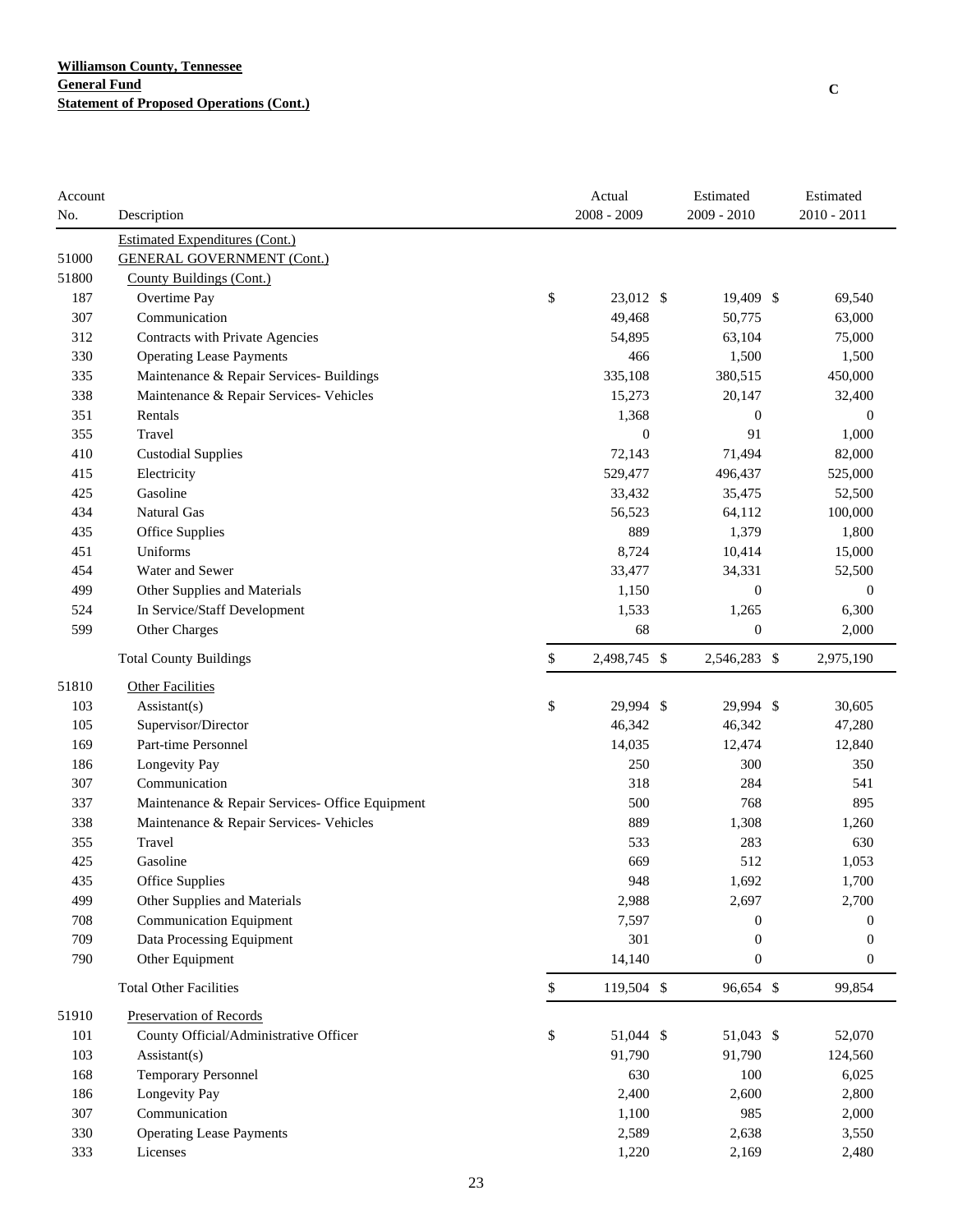| Account |                                                 |              | Actual           | Estimated        | Estimated        |
|---------|-------------------------------------------------|--------------|------------------|------------------|------------------|
| No.     | Description                                     |              | 2008 - 2009      | 2009 - 2010      | 2010 - 2011      |
|         | <b>Estimated Expenditures (Cont.)</b>           |              |                  |                  |                  |
| 51000   | <b>GENERAL GOVERNMENT (Cont.)</b>               |              |                  |                  |                  |
| 51910   | Preservation of Records (Cont.)                 |              |                  |                  |                  |
| 337     | Maintenance & Repair Services- Office Equipment | \$           | $2,685$ \$       | 2,967 \$         | 10,000           |
| 348     | Postal Charges                                  |              | 158              | 200              | 500              |
| 399     | <b>Other Contracted Services</b>                |              | 1,200            | $\boldsymbol{0}$ | 1,200            |
| 435     | <b>Office Supplies</b>                          |              | 3,848            | 7,351            | 14,200           |
| 499     | Other Supplies and Materials                    |              | 9,035            | 6,802            | 18,000           |
| 719     | Office Equipment                                |              | 115              | $\boldsymbol{0}$ | $\boldsymbol{0}$ |
|         | <b>Total Preservation of Records</b>            | \$           | 167,814 \$       | 168,645 \$       | 237,385          |
| 51920   | <b>Risk Management</b>                          |              |                  |                  |                  |
| 101     | County Official/Administrative Officer          | \$           | 78,208 \$        | 78,208 \$        | 79,820           |
| 103     | Assistant(s)                                    |              | 71,531           | 71,531           | 101,770          |
| 186     | Longevity Pay                                   |              | 500              | 600              | 700              |
| 307     | Communication                                   |              | 2,381            | 2,364            | 2,500            |
| 320     | Dues and Memberships                            |              | 133              | 230              | 390              |
| 348     | <b>Postal Charges</b>                           |              | 500              | 1,000            | 1,000            |
| 349     | Printing, Stationery and Forms                  |              | $\boldsymbol{0}$ | 107              | 400              |
| 355     | Travel                                          |              | 560              | 376              | 900              |
| 411     | Data Processing Supplies                        |              | $\boldsymbol{0}$ | 27               | 150              |
| 429     | <b>Instructional Supplies and Materials</b>     |              | 575              | 528              | 1,000            |
| 435     | Office Supplies                                 |              | 1,203            | 1,193            | 1,400            |
|         | <b>Total Risk Management</b>                    | \$           | 155,591 \$       | 156,164 \$       | 190,030          |
| 51930   | <b>Other Risk Management</b>                    |              |                  |                  |                  |
| 133     | Paraprofessionals                               | \$           | 67,538 \$        | 67,538 \$        | 68,895           |
| 162     | <b>Clerical Personnel</b>                       |              | 153,058          | 150,544          | 161,715          |
| 186     | Longevity Pay                                   |              | 1,000            | 1,100            | 1,200            |
| 307     | Communication                                   |              | 3,582            | 3,423            | 3,732            |
| 320     | Dues and Memberships                            |              | 20               | $\mathbf{0}$     | $\boldsymbol{0}$ |
| 330     | <b>Operating Lease Payments</b>                 |              | 1,809            | 1,746            | 2,250            |
| 348     | <b>Postal Charges</b>                           |              | 8,111            | 8,359            | 8,350            |
| 349     | Printing, Stationery and Forms                  |              | 3,606            | 3,247            | 3,258            |
| 355     | Travel                                          |              | 268              | 241              | 1,000            |
| 435     | Office Supplies                                 |              | 874              | 1,593            | 1,040            |
| 524     | In Service/Staff Development                    |              | 363              | 344              | 600              |
| 709     | Data Processing Equipment                       |              | 2,256            | 0                | $\mathbf{0}$     |
| 711     | Furniture and Fixtures                          |              | 2,828            | $\boldsymbol{0}$ | $\boldsymbol{0}$ |
|         | <b>Total Other Risk Management</b>              | $\mathbb{S}$ | 245,313 \$       | 238,135 \$       | 252,040          |
| 52000   | <b>FINANCE</b>                                  |              |                  |                  |                  |
| 52100   | <b>Accounting and Budgeting</b>                 |              |                  |                  |                  |
| 101     | County Official/Administrative Officer          | \$           | 105,165 \$       | 95,457 \$        | 107,270          |
| 103     | Assistant(s)                                    |              | 68,952           | 68,952           | 70,335           |
| 119     | Accountants/Bookkeepers                         |              | 293,304          | 283,646          | 319,035          |
| 122     | <b>Purchasing Personnel</b>                     |              | 83,788           | 90,060           | 91,890           |
| 186     | Longevity Pay                                   |              | 3,750            | 3,850            | 4,500            |
|         |                                                 |              |                  |                  |                  |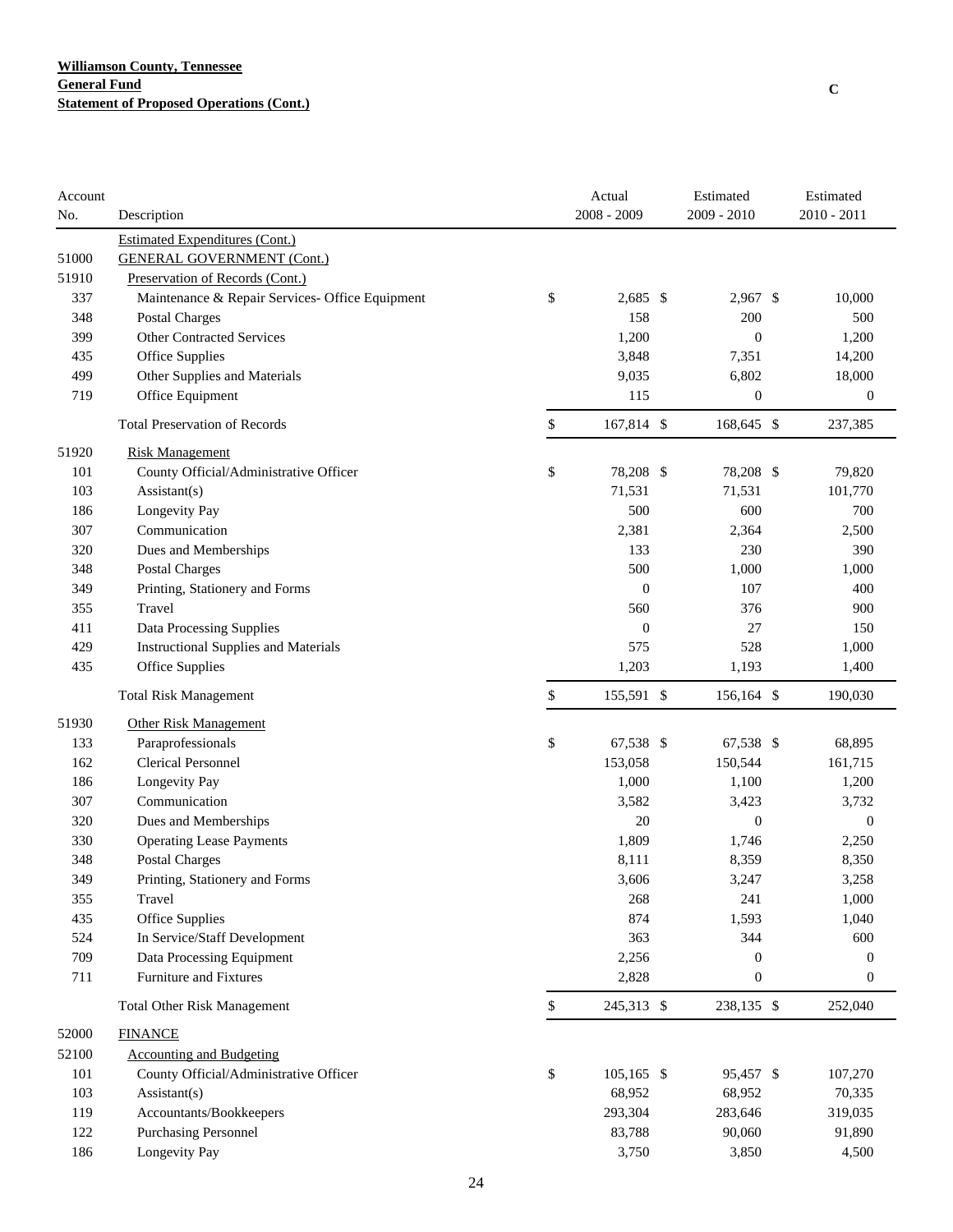| Account<br>No. | Description                                       | Actual<br>2008 - 2009 | Estimated<br>2009 - 2010 | Estimated<br>$2010 - 2011$ |
|----------------|---------------------------------------------------|-----------------------|--------------------------|----------------------------|
|                |                                                   |                       |                          |                            |
| 52000          | Estimated Expenditures (Cont.)<br>FINANCE (Cont.) |                       |                          |                            |
| 52100          | Accounting and Budgeting (Cont.)                  |                       |                          |                            |
| 307            | Communication                                     | \$<br>$3,435$ \$      | 3,185 $$$                | 3,700                      |
| 330            | <b>Operating Lease Payments</b>                   | 1,470                 | 1,503                    | 1,764                      |
| 337            | Maintenance & Repair Services- Office Equipment   | 10,969                | 10,227                   | 10,000                     |
| 348            | Postal Charges                                    | 5,596                 | 6,000                    | 6,000                      |
| 349            | Printing, Stationery and Forms                    | 5,931                 | 5,299                    | 6,505                      |
| 355            | Travel                                            | 86                    | 305                      | 300                        |
|                |                                                   | 9,307                 |                          |                            |
| 435            | Office Supplies                                   |                       | 7,598                    | 7,400                      |
| 508            | Premiums on Corporate Surety Bonds                | 125                   | 125                      | 140                        |
| 524            | In Service/Staff Development                      | 3,867                 | 1,917                    | 2,250                      |
| 599            | Other Charges                                     | 435                   | 148                      | 150                        |
| 709            | Data Processing Equipment                         | $\boldsymbol{0}$      | 198,327                  | 200,000                    |
| 711            | Furniture and Fixtures                            | $\overline{0}$        | 50,000                   | 50,000                     |
| 719            | Office Equipment                                  | 1,896                 | $\boldsymbol{0}$         | $\mathbf{0}$               |
|                | Total Accounting and Budgeting                    | \$<br>598,076 \$      | 826,599 \$               | 881,239                    |
| 52300          | <b>Property Assessor's Office</b>                 |                       |                          |                            |
| 101            | County Official/Administrative Officer            | \$<br>98,093 \$       | 98,093 \$                | 100,070                    |
| 106            | Deputy(ies)                                       | 994,478               | 993,012                  | 1,014,810                  |
| 140            | <b>Salary Supplements</b>                         | 7,188                 | 8,750                    | 4,750                      |
| 168            | Temporary Personnel                               | $\mathbf{0}$          | 303                      | 448                        |
| 169            | Part-time Personnel                               | 37,514                | 17,764                   | 48,135                     |
| 186            | Longevity Pay                                     | 9,450                 | 10,300                   | 11,650                     |
| 187            | Overtime Pay                                      | 31,608                | 18,909                   | 63,085                     |
| 302            | Advertising                                       | 242                   | 79                       | 250                        |
| 307            | Communication                                     | 13,926                | 14,302                   | 16,300                     |
| 308            | Consultants                                       | 153,000               | 153,000                  | 153,000                    |
| 317            | Data Processing Services                          | 9,752                 | 16,875                   | 26,450                     |
| 320            | Dues and Memberships                              | 2,262                 | 1,997                    | 2,247                      |
| 330            | <b>Operating Lease Payments</b>                   | 3,994                 | 9,598                    | 15,000                     |
| 333            | Licenses                                          | 6,250                 | 400                      | 400                        |
| 337            | Maintenance & Repair Services- Office Equipment   | 7,102                 | 1,173                    | 8,500                      |
| 338            | Maintenance & Repair Services- Vehicles           | 514                   | 1,473                    | 2,900                      |
| 348            | <b>Postal Charges</b>                             | 11,220                | 9,070                    | 34,500                     |
| 349            | Printing, Stationery and Forms                    | 4,406                 | 1,498                    | 3,300                      |
| 355            | Travel                                            | 3,515                 | 3,142                    | 4,000                      |
| 425            | Gasoline                                          | 2,985                 | 1,846                    | 8,450                      |
| 435            | Office Supplies                                   | 8,565                 | 8,858                    | 11,000                     |
| 437            | Periodicals                                       | 774                   | 796                      | 800                        |
| 508            | Premiums on Corporate Surety Bonds                | 75                    | 75                       | 100                        |
| 524            | In Service/Staff Development                      | 3,613                 | 4,705                    | 5,000                      |
| 599            | Other Charges                                     | 9,723                 | 6,979                    | 8,500                      |
| 709            | Data Processing Equipment                         | 4,940                 | $\mathbf{0}$             | $\theta$                   |
| 719            | Office Equipment                                  | 12,413                | $\boldsymbol{0}$         | $\boldsymbol{0}$           |
|                | <b>Total Property Assessor's Office</b>           | \$<br>1,437,602 \$    | 1,382,997 \$             | 1,543,645                  |
|                |                                                   |                       |                          |                            |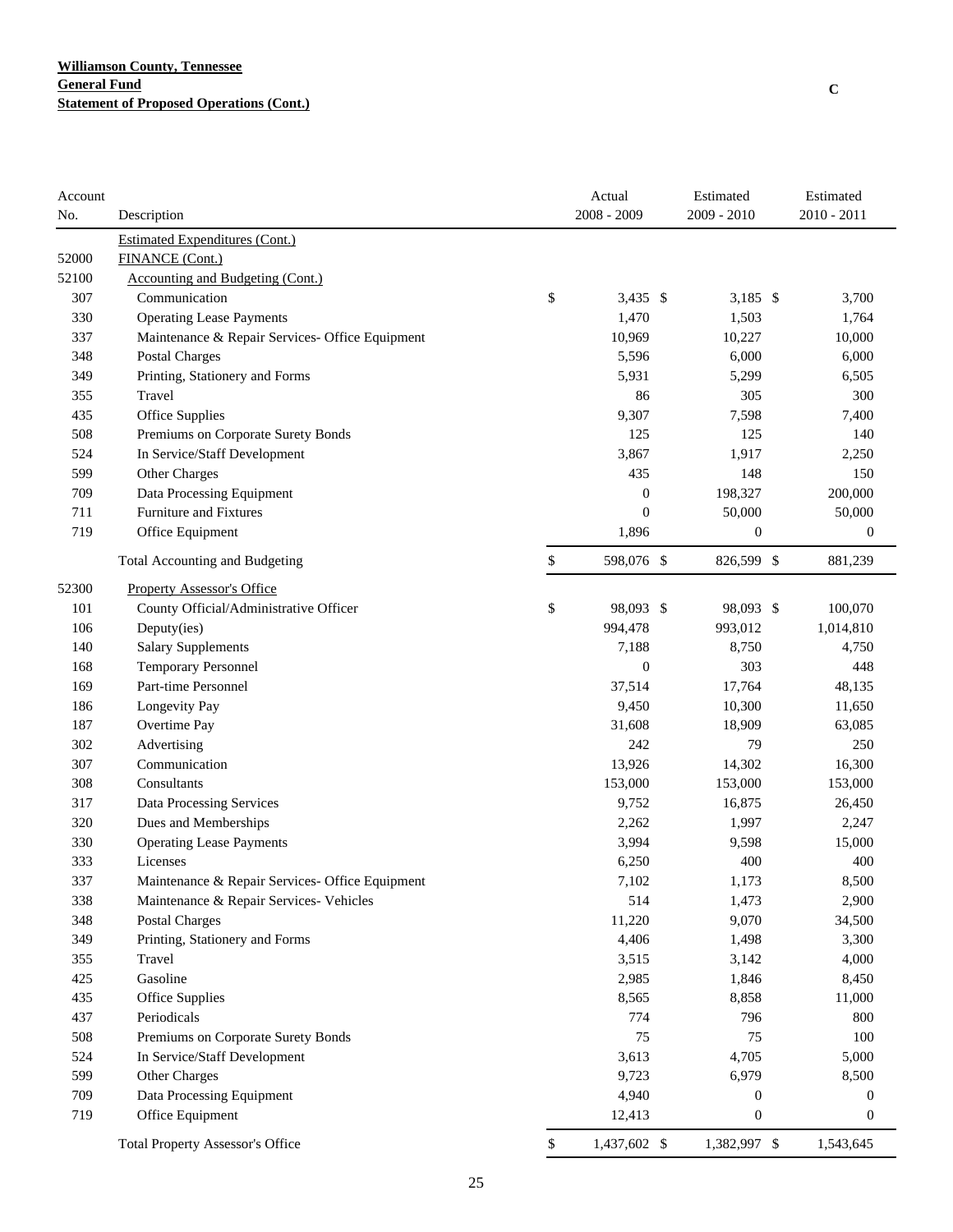| 2008 - 2009<br>2009 - 2010<br>$2010 - 2011$<br>No.<br>Description<br><b>Estimated Expenditures (Cont.)</b><br>52000<br>FINANCE (Cont.)<br>52400<br><b>County Trustee's Office</b><br>\$<br>101<br>County Official/Administrative Officer<br>98,093 \$<br>98,093 \$<br>100,070<br>103<br>245,435<br>246,501<br>251,445<br>$\text{Assistant}(s)$<br>169<br>Part-time Personnel<br>35,266<br>36,996<br>75,860<br>186<br>Longevity Pay<br>1,850<br>2,100<br>2,850<br>187<br>Overtime Pay<br>1,516<br>$\boldsymbol{0}$<br>5,195<br>302<br>Advertising<br>1,340<br>2,160<br>2,038<br>307<br>3,752<br>Communication<br>3,637<br>3,858<br>317<br>Data Processing Services<br>4,544<br>9,409<br>9,450<br>801<br>900<br>320<br>Dues and Memberships<br>926<br>19,319<br>16,063<br>337<br>Maintenance & Repair Services- Office Equipment<br>19,035<br>348<br><b>Postal Charges</b><br>35,146<br>31,020<br>31,081<br>349<br>Printing, Stationery and Forms<br>17,281<br>15,452<br>15,644<br>Travel<br>1,204<br>355<br>1,195<br>1,400<br>508<br>5,481<br>5,056<br>5,600<br>Premiums on Corporate Surety Bonds<br>524<br>In Service/Staff Development<br>2,810<br>2,238<br>3,656<br>599<br>241<br>125<br>540<br>Other Charges<br>6,976<br>709<br>Data Processing Equipment<br>$\boldsymbol{0}$<br>$\mathbf{0}$<br>799<br>286<br>$\mathbf{0}$<br>Other Capital Outlay<br>$\mathbf{0}$<br>\$<br><b>Total County Trustee's Office</b><br>481,466 \$<br>470,724 \$<br>528,744<br>52500<br>County Clerk's Office<br>\$<br>101<br>County Official/Administrative Officer<br>98,093 \$<br>98,093 \$<br>100,070<br>103<br>612,894<br>Assistant(s)<br>631,289<br>676,895<br>$\mathbf{0}$<br>$\boldsymbol{0}$<br>168<br><b>Temporary Personnel</b><br>12,557<br>169<br>Part-time Personnel<br>35,090<br>21,817<br>46,275<br>186<br>Longevity Pay<br>6,250<br>6,800<br>8,100<br>1,040<br>520<br>302<br>Advertising<br>315<br>Communication<br>307<br>3,316<br>3,455<br>4,680<br>766<br>320<br>Dues and Memberships<br>766<br>630<br>330<br>4,547<br>4,754<br>4,320<br><b>Operating Lease Payments</b><br>337<br>14.281<br>Maintenance & Repair Services- Office Equipment<br>16,158<br>13,860<br>348<br>44,924<br>37,800<br>26,325<br>Postal Charges<br>349<br>Printing, Stationery and Forms<br>8,445<br>7,327<br>10,575<br>539<br>355<br>Travel<br>85<br>675<br>499<br>Other Supplies and Materials<br>4,595<br>4,812<br>3,780<br>508<br>Premiums on Corporate Surety Bonds<br>113<br>113<br>135<br>599<br>Other Charges<br>$\boldsymbol{0}$<br>210<br>315<br>719<br>919<br>Office Equipment<br>3,059<br>$\boldsymbol{0}$<br>\$<br><b>Total County Clerk's Office</b><br>837,952 \$<br>834,918 \$<br>909,507<br>53000<br><b>ADMINISTRATION OF JUSTICE</b><br>53100<br><b>Circuit Court</b><br>101<br>County Official/Administrative Officer<br>\$<br>98,093 \$<br>98,093 \$<br>100,070<br>106<br>970,439<br>Deputy(ies)<br>944,231<br>1,046,330 | Account |  | Actual | Estimated | Estimated |
|---------------------------------------------------------------------------------------------------------------------------------------------------------------------------------------------------------------------------------------------------------------------------------------------------------------------------------------------------------------------------------------------------------------------------------------------------------------------------------------------------------------------------------------------------------------------------------------------------------------------------------------------------------------------------------------------------------------------------------------------------------------------------------------------------------------------------------------------------------------------------------------------------------------------------------------------------------------------------------------------------------------------------------------------------------------------------------------------------------------------------------------------------------------------------------------------------------------------------------------------------------------------------------------------------------------------------------------------------------------------------------------------------------------------------------------------------------------------------------------------------------------------------------------------------------------------------------------------------------------------------------------------------------------------------------------------------------------------------------------------------------------------------------------------------------------------------------------------------------------------------------------------------------------------------------------------------------------------------------------------------------------------------------------------------------------------------------------------------------------------------------------------------------------------------------------------------------------------------------------------------------------------------------------------------------------------------------------------------------------------------------------------------------------------------------------------------------------------------------------------------------------------------------------------------------------------------------------------------------------------------------------------------------------------------------------------------------------------------------------------------------------------------------------------------------------------------------------------------------------------------------------------------------------------------|---------|--|--------|-----------|-----------|
|                                                                                                                                                                                                                                                                                                                                                                                                                                                                                                                                                                                                                                                                                                                                                                                                                                                                                                                                                                                                                                                                                                                                                                                                                                                                                                                                                                                                                                                                                                                                                                                                                                                                                                                                                                                                                                                                                                                                                                                                                                                                                                                                                                                                                                                                                                                                                                                                                                                                                                                                                                                                                                                                                                                                                                                                                                                                                                                           |         |  |        |           |           |
|                                                                                                                                                                                                                                                                                                                                                                                                                                                                                                                                                                                                                                                                                                                                                                                                                                                                                                                                                                                                                                                                                                                                                                                                                                                                                                                                                                                                                                                                                                                                                                                                                                                                                                                                                                                                                                                                                                                                                                                                                                                                                                                                                                                                                                                                                                                                                                                                                                                                                                                                                                                                                                                                                                                                                                                                                                                                                                                           |         |  |        |           |           |
|                                                                                                                                                                                                                                                                                                                                                                                                                                                                                                                                                                                                                                                                                                                                                                                                                                                                                                                                                                                                                                                                                                                                                                                                                                                                                                                                                                                                                                                                                                                                                                                                                                                                                                                                                                                                                                                                                                                                                                                                                                                                                                                                                                                                                                                                                                                                                                                                                                                                                                                                                                                                                                                                                                                                                                                                                                                                                                                           |         |  |        |           |           |
|                                                                                                                                                                                                                                                                                                                                                                                                                                                                                                                                                                                                                                                                                                                                                                                                                                                                                                                                                                                                                                                                                                                                                                                                                                                                                                                                                                                                                                                                                                                                                                                                                                                                                                                                                                                                                                                                                                                                                                                                                                                                                                                                                                                                                                                                                                                                                                                                                                                                                                                                                                                                                                                                                                                                                                                                                                                                                                                           |         |  |        |           |           |
|                                                                                                                                                                                                                                                                                                                                                                                                                                                                                                                                                                                                                                                                                                                                                                                                                                                                                                                                                                                                                                                                                                                                                                                                                                                                                                                                                                                                                                                                                                                                                                                                                                                                                                                                                                                                                                                                                                                                                                                                                                                                                                                                                                                                                                                                                                                                                                                                                                                                                                                                                                                                                                                                                                                                                                                                                                                                                                                           |         |  |        |           |           |
|                                                                                                                                                                                                                                                                                                                                                                                                                                                                                                                                                                                                                                                                                                                                                                                                                                                                                                                                                                                                                                                                                                                                                                                                                                                                                                                                                                                                                                                                                                                                                                                                                                                                                                                                                                                                                                                                                                                                                                                                                                                                                                                                                                                                                                                                                                                                                                                                                                                                                                                                                                                                                                                                                                                                                                                                                                                                                                                           |         |  |        |           |           |
|                                                                                                                                                                                                                                                                                                                                                                                                                                                                                                                                                                                                                                                                                                                                                                                                                                                                                                                                                                                                                                                                                                                                                                                                                                                                                                                                                                                                                                                                                                                                                                                                                                                                                                                                                                                                                                                                                                                                                                                                                                                                                                                                                                                                                                                                                                                                                                                                                                                                                                                                                                                                                                                                                                                                                                                                                                                                                                                           |         |  |        |           |           |
|                                                                                                                                                                                                                                                                                                                                                                                                                                                                                                                                                                                                                                                                                                                                                                                                                                                                                                                                                                                                                                                                                                                                                                                                                                                                                                                                                                                                                                                                                                                                                                                                                                                                                                                                                                                                                                                                                                                                                                                                                                                                                                                                                                                                                                                                                                                                                                                                                                                                                                                                                                                                                                                                                                                                                                                                                                                                                                                           |         |  |        |           |           |
|                                                                                                                                                                                                                                                                                                                                                                                                                                                                                                                                                                                                                                                                                                                                                                                                                                                                                                                                                                                                                                                                                                                                                                                                                                                                                                                                                                                                                                                                                                                                                                                                                                                                                                                                                                                                                                                                                                                                                                                                                                                                                                                                                                                                                                                                                                                                                                                                                                                                                                                                                                                                                                                                                                                                                                                                                                                                                                                           |         |  |        |           |           |
|                                                                                                                                                                                                                                                                                                                                                                                                                                                                                                                                                                                                                                                                                                                                                                                                                                                                                                                                                                                                                                                                                                                                                                                                                                                                                                                                                                                                                                                                                                                                                                                                                                                                                                                                                                                                                                                                                                                                                                                                                                                                                                                                                                                                                                                                                                                                                                                                                                                                                                                                                                                                                                                                                                                                                                                                                                                                                                                           |         |  |        |           |           |
|                                                                                                                                                                                                                                                                                                                                                                                                                                                                                                                                                                                                                                                                                                                                                                                                                                                                                                                                                                                                                                                                                                                                                                                                                                                                                                                                                                                                                                                                                                                                                                                                                                                                                                                                                                                                                                                                                                                                                                                                                                                                                                                                                                                                                                                                                                                                                                                                                                                                                                                                                                                                                                                                                                                                                                                                                                                                                                                           |         |  |        |           |           |
|                                                                                                                                                                                                                                                                                                                                                                                                                                                                                                                                                                                                                                                                                                                                                                                                                                                                                                                                                                                                                                                                                                                                                                                                                                                                                                                                                                                                                                                                                                                                                                                                                                                                                                                                                                                                                                                                                                                                                                                                                                                                                                                                                                                                                                                                                                                                                                                                                                                                                                                                                                                                                                                                                                                                                                                                                                                                                                                           |         |  |        |           |           |
|                                                                                                                                                                                                                                                                                                                                                                                                                                                                                                                                                                                                                                                                                                                                                                                                                                                                                                                                                                                                                                                                                                                                                                                                                                                                                                                                                                                                                                                                                                                                                                                                                                                                                                                                                                                                                                                                                                                                                                                                                                                                                                                                                                                                                                                                                                                                                                                                                                                                                                                                                                                                                                                                                                                                                                                                                                                                                                                           |         |  |        |           |           |
|                                                                                                                                                                                                                                                                                                                                                                                                                                                                                                                                                                                                                                                                                                                                                                                                                                                                                                                                                                                                                                                                                                                                                                                                                                                                                                                                                                                                                                                                                                                                                                                                                                                                                                                                                                                                                                                                                                                                                                                                                                                                                                                                                                                                                                                                                                                                                                                                                                                                                                                                                                                                                                                                                                                                                                                                                                                                                                                           |         |  |        |           |           |
|                                                                                                                                                                                                                                                                                                                                                                                                                                                                                                                                                                                                                                                                                                                                                                                                                                                                                                                                                                                                                                                                                                                                                                                                                                                                                                                                                                                                                                                                                                                                                                                                                                                                                                                                                                                                                                                                                                                                                                                                                                                                                                                                                                                                                                                                                                                                                                                                                                                                                                                                                                                                                                                                                                                                                                                                                                                                                                                           |         |  |        |           |           |
|                                                                                                                                                                                                                                                                                                                                                                                                                                                                                                                                                                                                                                                                                                                                                                                                                                                                                                                                                                                                                                                                                                                                                                                                                                                                                                                                                                                                                                                                                                                                                                                                                                                                                                                                                                                                                                                                                                                                                                                                                                                                                                                                                                                                                                                                                                                                                                                                                                                                                                                                                                                                                                                                                                                                                                                                                                                                                                                           |         |  |        |           |           |
|                                                                                                                                                                                                                                                                                                                                                                                                                                                                                                                                                                                                                                                                                                                                                                                                                                                                                                                                                                                                                                                                                                                                                                                                                                                                                                                                                                                                                                                                                                                                                                                                                                                                                                                                                                                                                                                                                                                                                                                                                                                                                                                                                                                                                                                                                                                                                                                                                                                                                                                                                                                                                                                                                                                                                                                                                                                                                                                           |         |  |        |           |           |
|                                                                                                                                                                                                                                                                                                                                                                                                                                                                                                                                                                                                                                                                                                                                                                                                                                                                                                                                                                                                                                                                                                                                                                                                                                                                                                                                                                                                                                                                                                                                                                                                                                                                                                                                                                                                                                                                                                                                                                                                                                                                                                                                                                                                                                                                                                                                                                                                                                                                                                                                                                                                                                                                                                                                                                                                                                                                                                                           |         |  |        |           |           |
|                                                                                                                                                                                                                                                                                                                                                                                                                                                                                                                                                                                                                                                                                                                                                                                                                                                                                                                                                                                                                                                                                                                                                                                                                                                                                                                                                                                                                                                                                                                                                                                                                                                                                                                                                                                                                                                                                                                                                                                                                                                                                                                                                                                                                                                                                                                                                                                                                                                                                                                                                                                                                                                                                                                                                                                                                                                                                                                           |         |  |        |           |           |
|                                                                                                                                                                                                                                                                                                                                                                                                                                                                                                                                                                                                                                                                                                                                                                                                                                                                                                                                                                                                                                                                                                                                                                                                                                                                                                                                                                                                                                                                                                                                                                                                                                                                                                                                                                                                                                                                                                                                                                                                                                                                                                                                                                                                                                                                                                                                                                                                                                                                                                                                                                                                                                                                                                                                                                                                                                                                                                                           |         |  |        |           |           |
|                                                                                                                                                                                                                                                                                                                                                                                                                                                                                                                                                                                                                                                                                                                                                                                                                                                                                                                                                                                                                                                                                                                                                                                                                                                                                                                                                                                                                                                                                                                                                                                                                                                                                                                                                                                                                                                                                                                                                                                                                                                                                                                                                                                                                                                                                                                                                                                                                                                                                                                                                                                                                                                                                                                                                                                                                                                                                                                           |         |  |        |           |           |
|                                                                                                                                                                                                                                                                                                                                                                                                                                                                                                                                                                                                                                                                                                                                                                                                                                                                                                                                                                                                                                                                                                                                                                                                                                                                                                                                                                                                                                                                                                                                                                                                                                                                                                                                                                                                                                                                                                                                                                                                                                                                                                                                                                                                                                                                                                                                                                                                                                                                                                                                                                                                                                                                                                                                                                                                                                                                                                                           |         |  |        |           |           |
|                                                                                                                                                                                                                                                                                                                                                                                                                                                                                                                                                                                                                                                                                                                                                                                                                                                                                                                                                                                                                                                                                                                                                                                                                                                                                                                                                                                                                                                                                                                                                                                                                                                                                                                                                                                                                                                                                                                                                                                                                                                                                                                                                                                                                                                                                                                                                                                                                                                                                                                                                                                                                                                                                                                                                                                                                                                                                                                           |         |  |        |           |           |
|                                                                                                                                                                                                                                                                                                                                                                                                                                                                                                                                                                                                                                                                                                                                                                                                                                                                                                                                                                                                                                                                                                                                                                                                                                                                                                                                                                                                                                                                                                                                                                                                                                                                                                                                                                                                                                                                                                                                                                                                                                                                                                                                                                                                                                                                                                                                                                                                                                                                                                                                                                                                                                                                                                                                                                                                                                                                                                                           |         |  |        |           |           |
|                                                                                                                                                                                                                                                                                                                                                                                                                                                                                                                                                                                                                                                                                                                                                                                                                                                                                                                                                                                                                                                                                                                                                                                                                                                                                                                                                                                                                                                                                                                                                                                                                                                                                                                                                                                                                                                                                                                                                                                                                                                                                                                                                                                                                                                                                                                                                                                                                                                                                                                                                                                                                                                                                                                                                                                                                                                                                                                           |         |  |        |           |           |
|                                                                                                                                                                                                                                                                                                                                                                                                                                                                                                                                                                                                                                                                                                                                                                                                                                                                                                                                                                                                                                                                                                                                                                                                                                                                                                                                                                                                                                                                                                                                                                                                                                                                                                                                                                                                                                                                                                                                                                                                                                                                                                                                                                                                                                                                                                                                                                                                                                                                                                                                                                                                                                                                                                                                                                                                                                                                                                                           |         |  |        |           |           |
|                                                                                                                                                                                                                                                                                                                                                                                                                                                                                                                                                                                                                                                                                                                                                                                                                                                                                                                                                                                                                                                                                                                                                                                                                                                                                                                                                                                                                                                                                                                                                                                                                                                                                                                                                                                                                                                                                                                                                                                                                                                                                                                                                                                                                                                                                                                                                                                                                                                                                                                                                                                                                                                                                                                                                                                                                                                                                                                           |         |  |        |           |           |
|                                                                                                                                                                                                                                                                                                                                                                                                                                                                                                                                                                                                                                                                                                                                                                                                                                                                                                                                                                                                                                                                                                                                                                                                                                                                                                                                                                                                                                                                                                                                                                                                                                                                                                                                                                                                                                                                                                                                                                                                                                                                                                                                                                                                                                                                                                                                                                                                                                                                                                                                                                                                                                                                                                                                                                                                                                                                                                                           |         |  |        |           |           |
|                                                                                                                                                                                                                                                                                                                                                                                                                                                                                                                                                                                                                                                                                                                                                                                                                                                                                                                                                                                                                                                                                                                                                                                                                                                                                                                                                                                                                                                                                                                                                                                                                                                                                                                                                                                                                                                                                                                                                                                                                                                                                                                                                                                                                                                                                                                                                                                                                                                                                                                                                                                                                                                                                                                                                                                                                                                                                                                           |         |  |        |           |           |
|                                                                                                                                                                                                                                                                                                                                                                                                                                                                                                                                                                                                                                                                                                                                                                                                                                                                                                                                                                                                                                                                                                                                                                                                                                                                                                                                                                                                                                                                                                                                                                                                                                                                                                                                                                                                                                                                                                                                                                                                                                                                                                                                                                                                                                                                                                                                                                                                                                                                                                                                                                                                                                                                                                                                                                                                                                                                                                                           |         |  |        |           |           |
|                                                                                                                                                                                                                                                                                                                                                                                                                                                                                                                                                                                                                                                                                                                                                                                                                                                                                                                                                                                                                                                                                                                                                                                                                                                                                                                                                                                                                                                                                                                                                                                                                                                                                                                                                                                                                                                                                                                                                                                                                                                                                                                                                                                                                                                                                                                                                                                                                                                                                                                                                                                                                                                                                                                                                                                                                                                                                                                           |         |  |        |           |           |
|                                                                                                                                                                                                                                                                                                                                                                                                                                                                                                                                                                                                                                                                                                                                                                                                                                                                                                                                                                                                                                                                                                                                                                                                                                                                                                                                                                                                                                                                                                                                                                                                                                                                                                                                                                                                                                                                                                                                                                                                                                                                                                                                                                                                                                                                                                                                                                                                                                                                                                                                                                                                                                                                                                                                                                                                                                                                                                                           |         |  |        |           |           |
|                                                                                                                                                                                                                                                                                                                                                                                                                                                                                                                                                                                                                                                                                                                                                                                                                                                                                                                                                                                                                                                                                                                                                                                                                                                                                                                                                                                                                                                                                                                                                                                                                                                                                                                                                                                                                                                                                                                                                                                                                                                                                                                                                                                                                                                                                                                                                                                                                                                                                                                                                                                                                                                                                                                                                                                                                                                                                                                           |         |  |        |           |           |
|                                                                                                                                                                                                                                                                                                                                                                                                                                                                                                                                                                                                                                                                                                                                                                                                                                                                                                                                                                                                                                                                                                                                                                                                                                                                                                                                                                                                                                                                                                                                                                                                                                                                                                                                                                                                                                                                                                                                                                                                                                                                                                                                                                                                                                                                                                                                                                                                                                                                                                                                                                                                                                                                                                                                                                                                                                                                                                                           |         |  |        |           |           |
|                                                                                                                                                                                                                                                                                                                                                                                                                                                                                                                                                                                                                                                                                                                                                                                                                                                                                                                                                                                                                                                                                                                                                                                                                                                                                                                                                                                                                                                                                                                                                                                                                                                                                                                                                                                                                                                                                                                                                                                                                                                                                                                                                                                                                                                                                                                                                                                                                                                                                                                                                                                                                                                                                                                                                                                                                                                                                                                           |         |  |        |           |           |
|                                                                                                                                                                                                                                                                                                                                                                                                                                                                                                                                                                                                                                                                                                                                                                                                                                                                                                                                                                                                                                                                                                                                                                                                                                                                                                                                                                                                                                                                                                                                                                                                                                                                                                                                                                                                                                                                                                                                                                                                                                                                                                                                                                                                                                                                                                                                                                                                                                                                                                                                                                                                                                                                                                                                                                                                                                                                                                                           |         |  |        |           |           |
|                                                                                                                                                                                                                                                                                                                                                                                                                                                                                                                                                                                                                                                                                                                                                                                                                                                                                                                                                                                                                                                                                                                                                                                                                                                                                                                                                                                                                                                                                                                                                                                                                                                                                                                                                                                                                                                                                                                                                                                                                                                                                                                                                                                                                                                                                                                                                                                                                                                                                                                                                                                                                                                                                                                                                                                                                                                                                                                           |         |  |        |           |           |
|                                                                                                                                                                                                                                                                                                                                                                                                                                                                                                                                                                                                                                                                                                                                                                                                                                                                                                                                                                                                                                                                                                                                                                                                                                                                                                                                                                                                                                                                                                                                                                                                                                                                                                                                                                                                                                                                                                                                                                                                                                                                                                                                                                                                                                                                                                                                                                                                                                                                                                                                                                                                                                                                                                                                                                                                                                                                                                                           |         |  |        |           |           |
|                                                                                                                                                                                                                                                                                                                                                                                                                                                                                                                                                                                                                                                                                                                                                                                                                                                                                                                                                                                                                                                                                                                                                                                                                                                                                                                                                                                                                                                                                                                                                                                                                                                                                                                                                                                                                                                                                                                                                                                                                                                                                                                                                                                                                                                                                                                                                                                                                                                                                                                                                                                                                                                                                                                                                                                                                                                                                                                           |         |  |        |           |           |
|                                                                                                                                                                                                                                                                                                                                                                                                                                                                                                                                                                                                                                                                                                                                                                                                                                                                                                                                                                                                                                                                                                                                                                                                                                                                                                                                                                                                                                                                                                                                                                                                                                                                                                                                                                                                                                                                                                                                                                                                                                                                                                                                                                                                                                                                                                                                                                                                                                                                                                                                                                                                                                                                                                                                                                                                                                                                                                                           |         |  |        |           |           |
|                                                                                                                                                                                                                                                                                                                                                                                                                                                                                                                                                                                                                                                                                                                                                                                                                                                                                                                                                                                                                                                                                                                                                                                                                                                                                                                                                                                                                                                                                                                                                                                                                                                                                                                                                                                                                                                                                                                                                                                                                                                                                                                                                                                                                                                                                                                                                                                                                                                                                                                                                                                                                                                                                                                                                                                                                                                                                                                           |         |  |        |           |           |
|                                                                                                                                                                                                                                                                                                                                                                                                                                                                                                                                                                                                                                                                                                                                                                                                                                                                                                                                                                                                                                                                                                                                                                                                                                                                                                                                                                                                                                                                                                                                                                                                                                                                                                                                                                                                                                                                                                                                                                                                                                                                                                                                                                                                                                                                                                                                                                                                                                                                                                                                                                                                                                                                                                                                                                                                                                                                                                                           |         |  |        |           |           |
|                                                                                                                                                                                                                                                                                                                                                                                                                                                                                                                                                                                                                                                                                                                                                                                                                                                                                                                                                                                                                                                                                                                                                                                                                                                                                                                                                                                                                                                                                                                                                                                                                                                                                                                                                                                                                                                                                                                                                                                                                                                                                                                                                                                                                                                                                                                                                                                                                                                                                                                                                                                                                                                                                                                                                                                                                                                                                                                           |         |  |        |           |           |
|                                                                                                                                                                                                                                                                                                                                                                                                                                                                                                                                                                                                                                                                                                                                                                                                                                                                                                                                                                                                                                                                                                                                                                                                                                                                                                                                                                                                                                                                                                                                                                                                                                                                                                                                                                                                                                                                                                                                                                                                                                                                                                                                                                                                                                                                                                                                                                                                                                                                                                                                                                                                                                                                                                                                                                                                                                                                                                                           |         |  |        |           |           |
|                                                                                                                                                                                                                                                                                                                                                                                                                                                                                                                                                                                                                                                                                                                                                                                                                                                                                                                                                                                                                                                                                                                                                                                                                                                                                                                                                                                                                                                                                                                                                                                                                                                                                                                                                                                                                                                                                                                                                                                                                                                                                                                                                                                                                                                                                                                                                                                                                                                                                                                                                                                                                                                                                                                                                                                                                                                                                                                           |         |  |        |           |           |
|                                                                                                                                                                                                                                                                                                                                                                                                                                                                                                                                                                                                                                                                                                                                                                                                                                                                                                                                                                                                                                                                                                                                                                                                                                                                                                                                                                                                                                                                                                                                                                                                                                                                                                                                                                                                                                                                                                                                                                                                                                                                                                                                                                                                                                                                                                                                                                                                                                                                                                                                                                                                                                                                                                                                                                                                                                                                                                                           |         |  |        |           |           |
| Part-time Personnel<br>169<br>53,722<br>90,125<br>105,085                                                                                                                                                                                                                                                                                                                                                                                                                                                                                                                                                                                                                                                                                                                                                                                                                                                                                                                                                                                                                                                                                                                                                                                                                                                                                                                                                                                                                                                                                                                                                                                                                                                                                                                                                                                                                                                                                                                                                                                                                                                                                                                                                                                                                                                                                                                                                                                                                                                                                                                                                                                                                                                                                                                                                                                                                                                                 |         |  |        |           |           |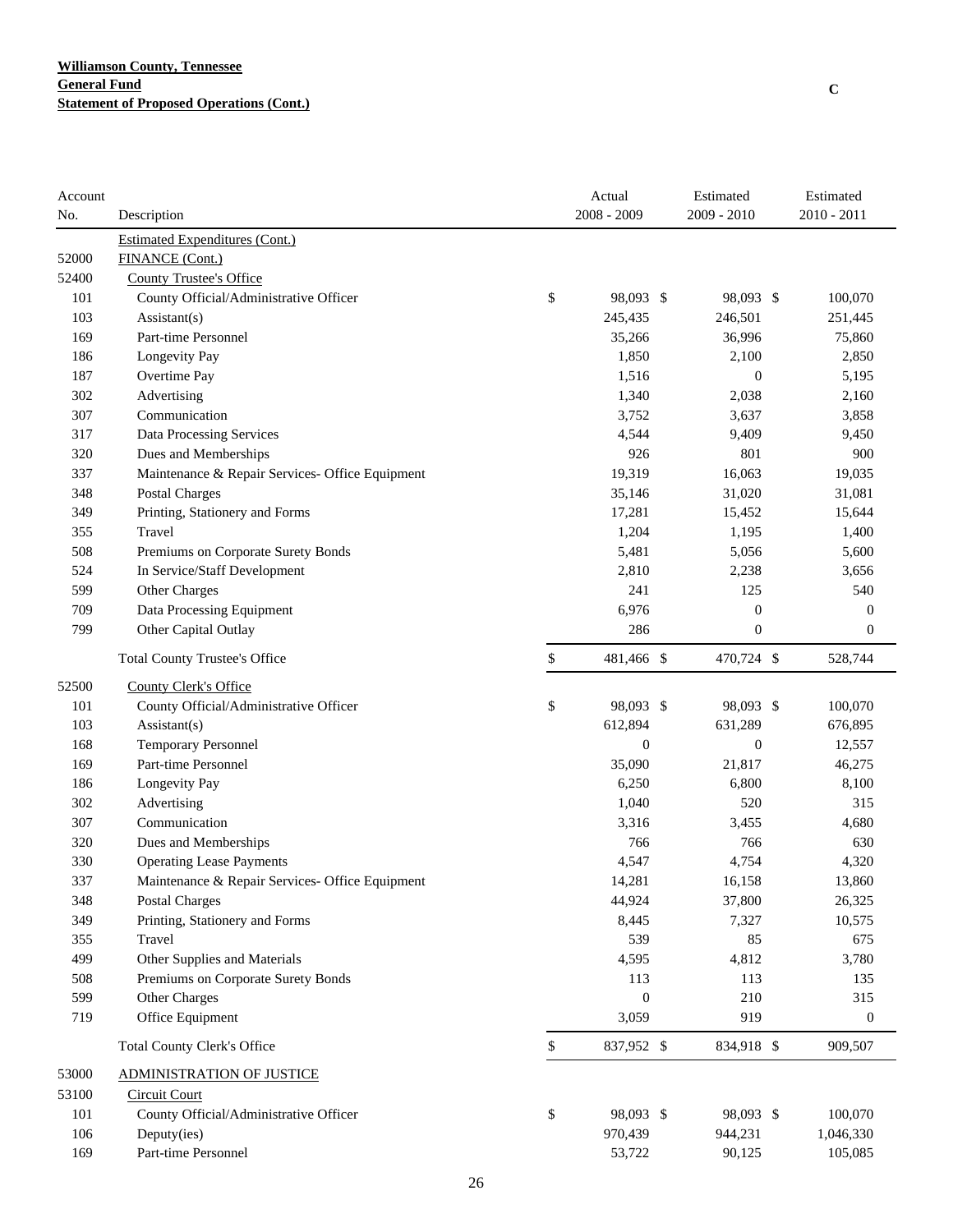| Account |                                                 | Actual             | Estimated        | Estimated        |
|---------|-------------------------------------------------|--------------------|------------------|------------------|
| No.     | Description                                     | 2008 - 2009        | $2009 - 2010$    | 2010 - 2011      |
|         | <b>Estimated Expenditures (Cont.)</b>           |                    |                  |                  |
| 53000   | <b>ADMINISTRATION OF JUSTICE (Cont.)</b>        |                    |                  |                  |
| 53100   | Circuit Court (Cont.)                           |                    |                  |                  |
| 186     | Longevity Pay                                   | \$<br>17,450 \$    | $16,350$ \$      | 17,550           |
| 194     | Jury and Witness Fees                           | 28,415             | 20,937           | 50,000           |
| 307     | Communication                                   | 6,042              | 4,728            | 8,000            |
| 312     | Contracts with Private Agencies                 | 35,700             | $\boldsymbol{0}$ | $\mathbf{0}$     |
| 320     | Dues and Memberships                            | 732                | 581              | 700              |
| 330     | <b>Operating Lease Payments</b>                 | 43,596             | 36,141           | 33,960           |
| 332     | Legal Notices, Recording and Court Costs        | 12,207             | 4,370            | 8,700            |
| 337     | Maintenance & Repair Services- Office Equipment | 503                | 172              | 500              |
| 348     | <b>Postal Charges</b>                           | 16,627             | 15,217           | 16,500           |
| 349     | Printing, Stationery and Forms                  | 13,223             | 11,117           | 13,000           |
| 355     | Travel                                          | $\mathbf{0}$       | $\mathbf{0}$     | 200              |
| 422     | Food Supplies                                   | 1,160              | 1,285            | 3,200            |
| 435     | Office Supplies                                 | 12,594             | 17,316           | 15,748           |
| 508     | Premiums on Corporate Surety Bonds              | 163                | 113              | 300              |
| 599     | Other Charges                                   | 96                 | $\mathbf{0}$     | 500              |
| 719     | Office Equipment                                | 8,321              | 36,357           | $\boldsymbol{0}$ |
|         | <b>Total Circuit Court</b>                      | \$<br>1,319,083 \$ | 1,297,133 \$     | 1,420,343        |
| 53300   | <b>General Sessions Court</b>                   |                    |                  |                  |
| 102     | Judge(s)                                        | \$<br>281,299 \$   | 291,990 \$       | 291,998          |
| 103     | $\text{Assistant}(s)$                           | 151,029            | 151,029          | 154,085          |
| 111     | Probation Officer(s)                            | 111,113            | 111,259          | 113,550          |
| 161     | Sercetary(s)                                    | 41,787             | 79,061           | 80,660           |
| 162     | <b>Clerical Personnel</b>                       | 26,125             | 26,125           | 26,655           |
| 168     | Temporary Personnel                             | 2,620              | 2,114            | 2,388            |
| 186     | Longevity Pay                                   | 2,600              | 3,050            | 4,200            |
| 187     | Overtime Pay                                    | $\mathbf{0}$       | $\mathbf{0}$     | 10,000           |
| 307     | Communication                                   | 2,897              | 2,491            | 3,452            |
| 309     | Contracts with Government Agencies              | $\boldsymbol{0}$   | 14,356           | $\boldsymbol{0}$ |
| 320     | Dues and Memberships                            | 490                | 1,325            | 2,009            |
| 322     | <b>Evaluation and Testing</b>                   | 2,176              | 3,466            | 1,340            |
| 330     | <b>Operating Lease Payments</b>                 | 2,203              | 2,551            | 2,518            |
| 337     | Maintenance & Repair Services- Office Equipment | 295                | $\boldsymbol{0}$ | 692              |
| 348     | Postal Charges                                  | 2,067              | 1,871            | 1,898            |
| 349     | Printing, Stationery and Forms                  | 745                | 791              | 796              |
| 351     | Rentals                                         | $\boldsymbol{0}$   | 828              | 1,200            |
| 355     | Travel                                          | 2,221              | 838              | 2,236            |
| 435     | Office Supplies                                 | 4,796              | 4,088            | 4,375            |
| 437     | Periodicals                                     | 1,960              | 2,176            | 2,408            |
| 524     | In Service/Staff Development                    | 50                 | 12               | 562              |
| 599     | Other Charges                                   | 162                | 160              | 238              |
| 719     | Office Equipment                                | 3,813              | $\boldsymbol{0}$ | $\boldsymbol{0}$ |
|         | <b>Total General Sessions Court</b>             | \$<br>640,448 \$   | 699,581 \$       | 707,260          |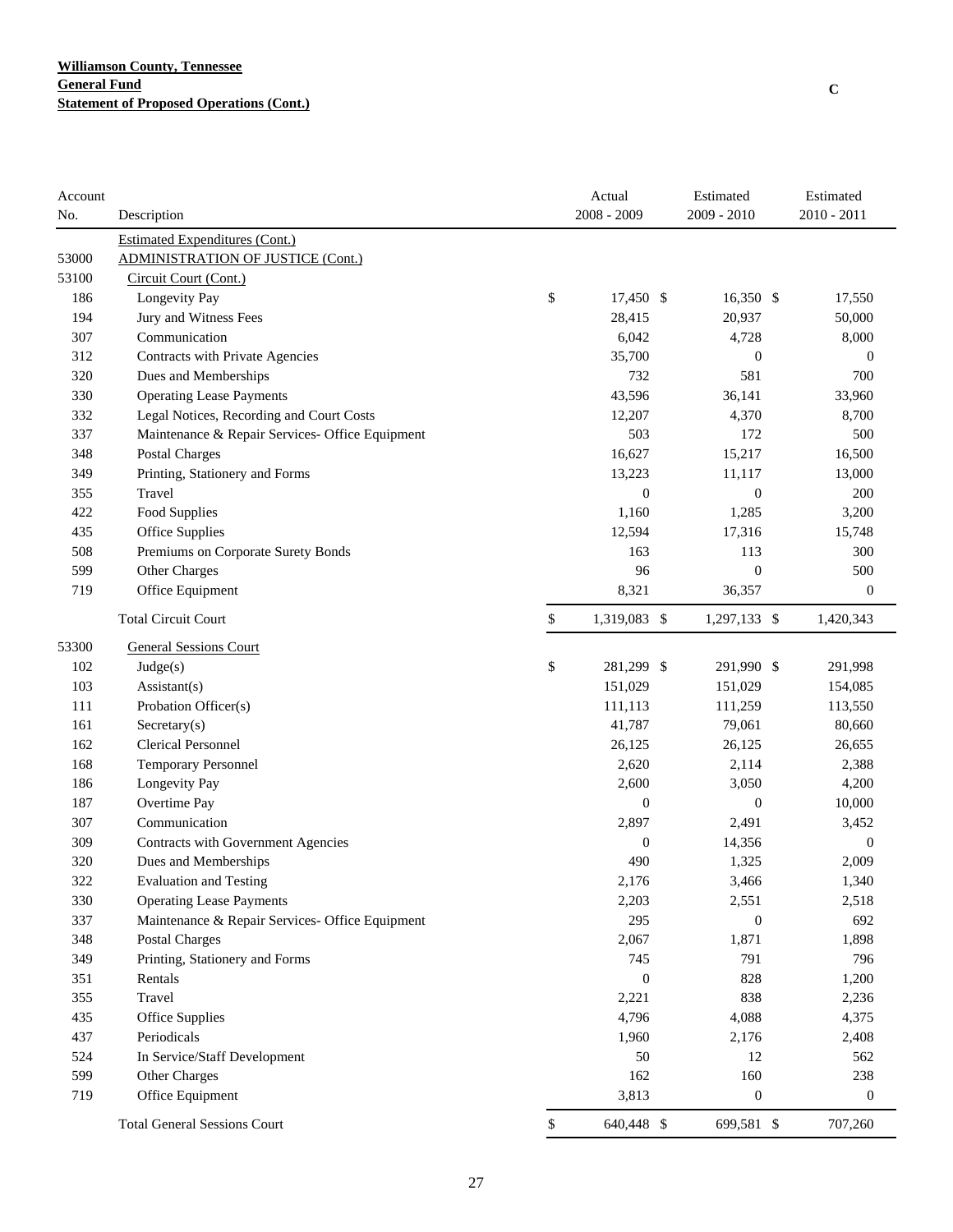| Account |                                                 | Actual           | Estimated        | Estimated        |
|---------|-------------------------------------------------|------------------|------------------|------------------|
| No.     | Description                                     | 2008 - 2009      | 2009 - 2010      | $2010 - 2011$    |
|         | <b>Estimated Expenditures (Cont.)</b>           |                  |                  |                  |
| 53000   | <b>ADMINISTRATION OF JUSTICE (Cont.)</b>        |                  |                  |                  |
| 53330   | Drug Court                                      |                  |                  |                  |
| 368     | Drug Treatment                                  | \$<br>102,391 \$ | 95,831 \$        | $\mathbf{0}$     |
|         | <b>Total Drug Court</b>                         | \$<br>102,391 \$ | 95,831 \$        | $\mathbf{0}$     |
| 53400   | <b>Chancery Court</b>                           |                  |                  |                  |
| 101     | County Official/Administrative Officer          | \$<br>98,072 \$  | 98,072 \$        | 100,070          |
| 103     | Assistant(s)                                    | 245,170          | 245,177          | 250,240          |
| 169     | Part-time Personnel                             | 3,239            | 3,467            | 6,270            |
| 186     | Longevity Pay                                   | 2,800            | 3,550            | 3,900            |
| 307     | Communication                                   | 2,396            | 2,082            | 2,300            |
| 320     | Dues and Memberships                            | 836              | 836              | 836              |
| 337     | Maintenance & Repair Services- Office Equipment | 10,884           | 11,172           | 11,244           |
| 348     | <b>Postal Charges</b>                           | 11,303           | 12,789           | 9,560            |
| 349     | Printing, Stationery and Forms                  | 7,664            | 4,414            | 4,250            |
| 435     | Office Supplies                                 | 3,231            | 3,381            | 3,710            |
| 437     | Periodicals                                     | 608              | 761              | 800              |
| 499     | Other Supplies and Materials                    | 921              | 566              | 575              |
| 508     | Premiums on Corporate Surety Bonds              | 210              | 235              | 225              |
| 524     | In Service/Staff Development                    | 557              | 425              | 450              |
| 599     | Other Charges                                   | 78               | 147              | 250              |
| 719     | Office Equipment                                | 6,273            | 7,456            | $\boldsymbol{0}$ |
|         | <b>Total Chancery Court</b>                     | \$<br>394,242 \$ | 394,530 \$       | 394,680          |
| 53500   | Juvenile Court                                  |                  |                  |                  |
| 101     | County Official/Administrative Officer          | \$<br>98,093 \$  | 98,093 \$        | 100,070          |
| 103     | Assistant(s)                                    | 222,342          | 224,698          | 232,510          |
| 169     | Part-time Personnel                             | 15,131           | 18,327           | 17,265           |
| 186     | Longevity Pay                                   | 4,250            | 3,800            | 4,050            |
| 187     | Overtime Pay                                    | 921              | $\boldsymbol{0}$ | 714              |
| 194     | Jury and Witness Fees                           | $\boldsymbol{0}$ | $\boldsymbol{0}$ | 200              |
| 307     | Communication                                   | 4,624            | 3,609            | 4,100            |
| 320     | Dues and Memberships                            | 701              | 821              | 900              |
| 330     | <b>Operating Lease Payments</b>                 | 5,054            | 5,180            | 5,500            |
| 332     | Legal Notices, Recording and Court Costs        | $\overline{0}$   | $\theta$         | 150              |
| 337     | Maintenance & Repair Services- Office Equipment | 5,936            | 3,933            | 4,000            |
| 348     | Postal Charges                                  | 6,400            | 4,800            | 4,000            |
| 349     | Printing, Stationery and Forms                  | 5,757            | 4,578            | 4,800            |
| 355     | Travel                                          | 2,121            | 594              | 1,650            |
| 399     | <b>Other Contracted Services</b>                | 8,750            | 9,692            | 12,500           |
| 435     | <b>Office Supplies</b>                          | 1,645            | 1,870            | 1,900            |
| 508     | Premiums on Corporate Surety Bonds              | 113              | 124              | 200              |
| 524     | In Service/Staff Development                    | $\boldsymbol{0}$ | 113              | 800              |
| 599     | Other Charges                                   | 135              | 419              | 565              |
| 709     | Data Processing Equipment                       | 9,812            | $\boldsymbol{0}$ | $\boldsymbol{0}$ |
| 711     | Furniture and Fixtures                          | 1,099            | $\boldsymbol{0}$ | $\boldsymbol{0}$ |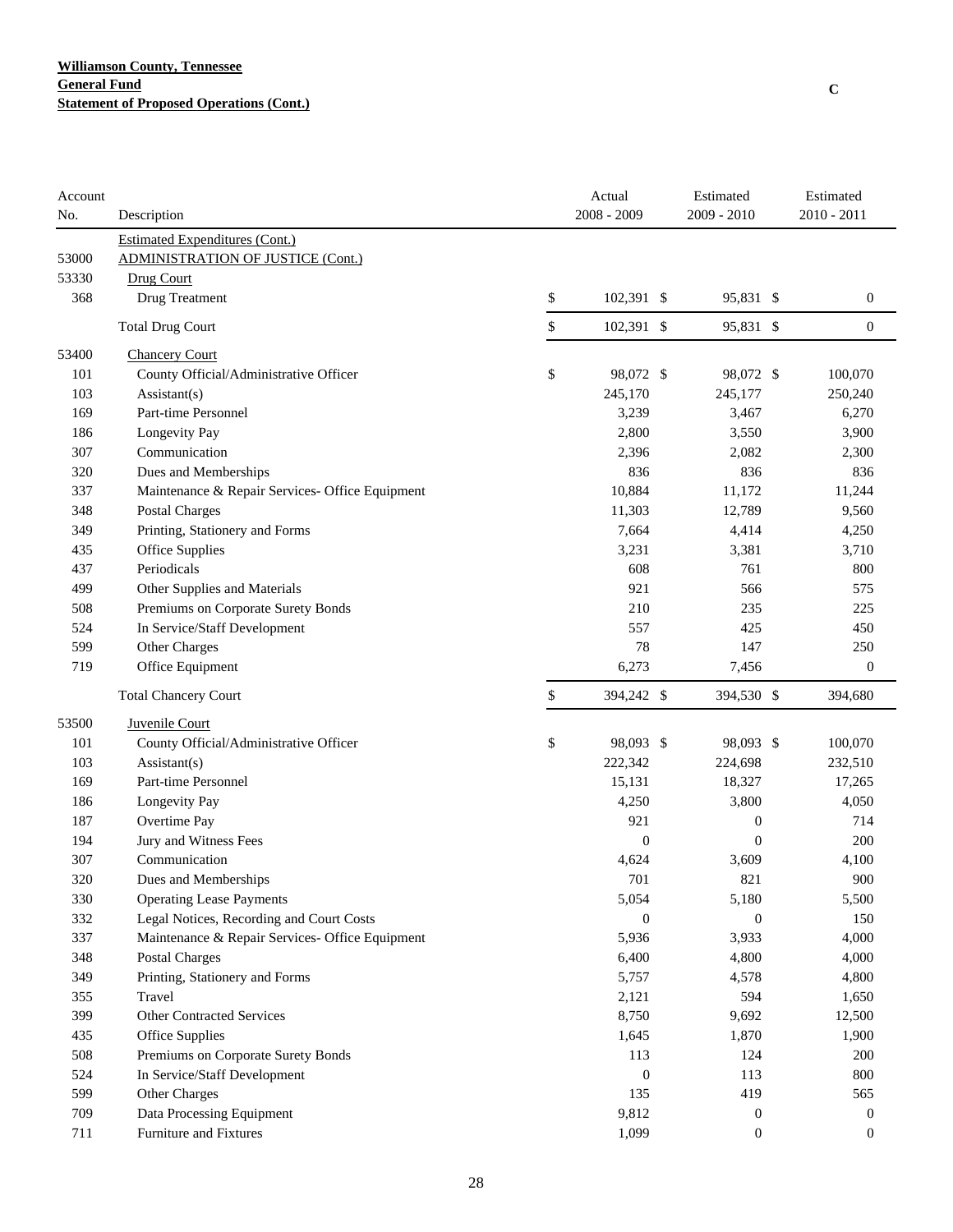| Account<br>No. | Description                                                                                          | Actual<br>2008 - 2009 | Estimated<br>2009 - 2010 | Estimated<br>$2010 - 2011$ |
|----------------|------------------------------------------------------------------------------------------------------|-----------------------|--------------------------|----------------------------|
| 53000<br>53500 | Estimated Expenditures (Cont.)<br><b>ADMINISTRATION OF JUSTICE (Cont.)</b><br>Juvenile Court (Cont.) |                       |                          |                            |
|                | <b>Total Juvenile Court</b>                                                                          | \$<br>392,884 \$      | 380,651 \$               | 395,874                    |
| 53900          | Other Administration of Justice                                                                      |                       |                          |                            |
| 101            | County Official/Administrative Officer                                                               | \$<br>56,428 \$       | 58,712 \$                | 60,400                     |
| 103            | Assistant(s)                                                                                         | 75,873                | 77,518                   | 75,490                     |
| 169            | Part-time Personnel                                                                                  | 10,439                | 13,468                   | 25,410                     |
|                | <b>Total Other Administration of Justice</b>                                                         | \$<br>142,740 \$      | 149,698 \$               | 161,300                    |
| 53930          | Victims of Crimes Asst. Prog.                                                                        |                       |                          |                            |
| 316            | Contributions                                                                                        | \$<br>93,003 \$       | 105,577 \$               | $\boldsymbol{0}$           |
|                | Total Victims of Crimes Asst. Prog.                                                                  | \$<br>93,003 \$       | 105,577 \$               | $\mathbf{0}$               |
| 54000          | PUBLIC SAFETY                                                                                        |                       |                          |                            |
| 54110          | <b>Sheriff's Department</b>                                                                          |                       |                          |                            |
| 101            | County Official/Administrative Officer                                                               | \$<br>89,216 \$       | 107,890 \$               | 110,055                    |
| 106            | Deputy(ies)                                                                                          | 4,320,518             | 4,307,602                | 4,647,700                  |
| 119            | Accountants/Bookkeepers                                                                              | 52,770                | 52,770                   | 53,830                     |
| 140            | <b>Salary Supplements</b>                                                                            | 55,200                | 60,000                   | 61,800                     |
| 162            | <b>Clerical Personnel</b>                                                                            | 373,629               | 378,534                  | 387,585                    |
| 186            | Longevity Pay                                                                                        | 41,650                | 46,900                   | 51,250                     |
| 187            | Overtime Pay                                                                                         | 219,251               | 207,123                  | 215,765                    |
| 307            | Communication                                                                                        | 30,369                | 25,157                   | 26,069                     |
| 312            | Contracts with Private Agencies                                                                      | 63,593                | 85,020                   | 78,562                     |
| 322            | <b>Evaluation and Testing</b>                                                                        | 2,150                 | 1,250                    | 3,000                      |
| 330            | <b>Operating Lease Payments</b>                                                                      | 7,788                 | 7,400                    | 11,400                     |
| 338            | Maintenance & Repair Services- Vehicles                                                              | 63,574                | 74,106                   | 70,552                     |
| 348            | <b>Postal Charges</b>                                                                                | 8,030                 | 8,647                    | 8,000                      |
| 354            | Transportation - Other than Students                                                                 | 37,864                | 47,561                   | 35,000                     |
| 355            | Travel                                                                                               | 18                    | 54                       | 65                         |
| 411            | Data Processing Supplies                                                                             | 14,285                | 17,735                   | 16,348                     |
| 425            | Gasoline                                                                                             | 265,166               | 314,274                  | 398,276                    |
| 431            | Law Enforcement Supplies                                                                             | 10,806                | 9,782                    | 14,000                     |
| 435            | Office Supplies                                                                                      | 17,135                | 16,742                   | 17,000                     |
| 437            | Periodicals                                                                                          | 1,901                 | 1,434                    | 4,000                      |
| 450            | Tires and Tubes                                                                                      | 30,061                | 39,694                   | 35,745                     |
| 451            | Uniforms                                                                                             | 79,117                | 67,990                   | 76,400                     |
| 499            | Other Supplies and Materials                                                                         | 4,890                 | 5,480                    | 5,800                      |
| 508            | Premiums on Corporate Surety Bonds                                                                   | 75                    | 75                       | 100                        |
| 524            | In Service/Staff Development                                                                         | 67,609                | 64,598                   | 67,600                     |
| 599            | Other Charges                                                                                        | 26,587                | 32,636                   | 27,382                     |
| 709            | Data Processing Equipment                                                                            | 36,962                | 11,348                   | $\boldsymbol{0}$           |
| 716            | Law Enforcement Equipment                                                                            | 95,501                | 76,897                   | 76,754                     |
| 719            | Office Equipment                                                                                     | 4,763                 | $\boldsymbol{0}$         | $\boldsymbol{0}$           |
|                | <b>Total Sheriff's Department</b>                                                                    | \$<br>6,020,478 \$    | 6,068,699 \$             | 6,500,038                  |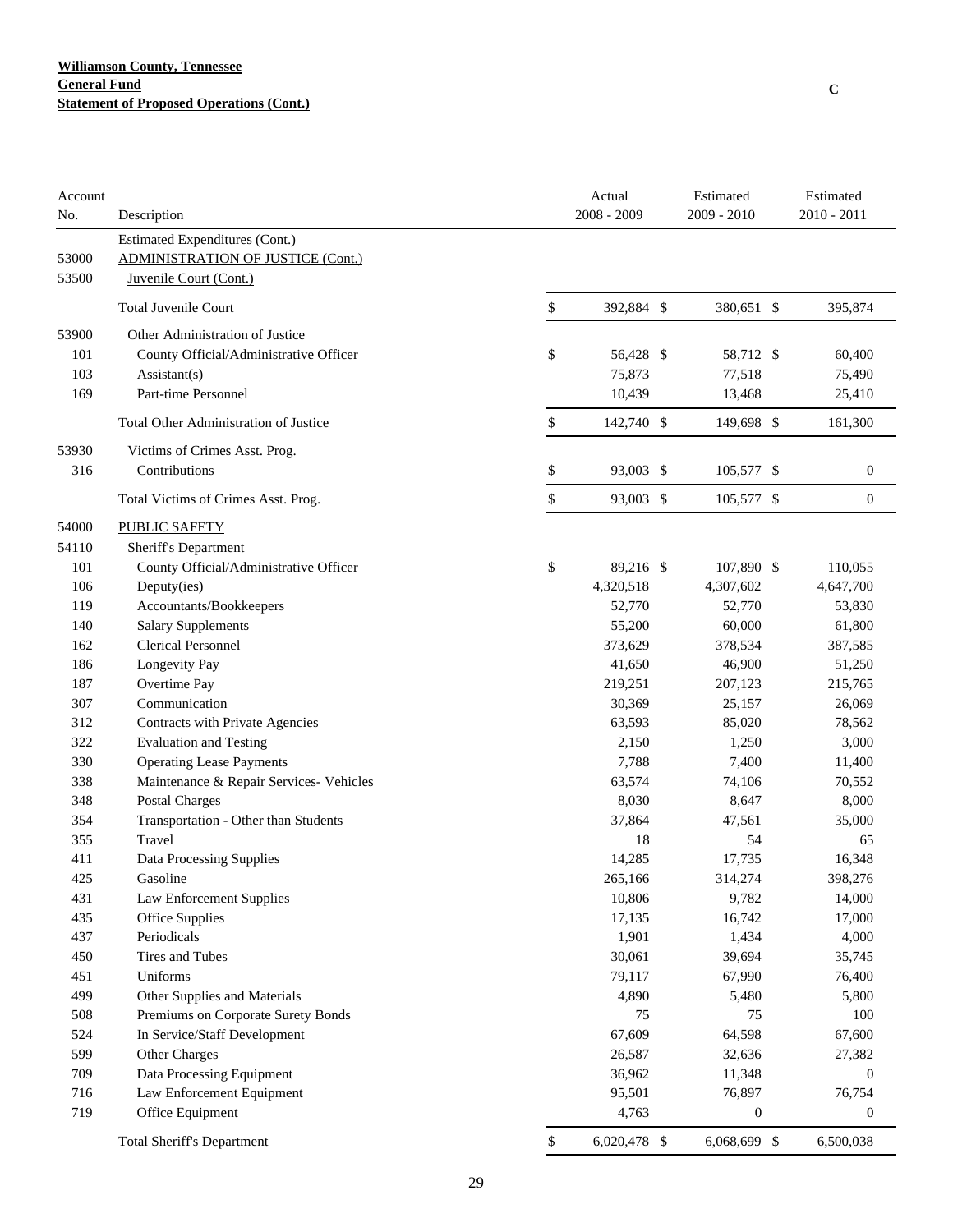| Account |                                                      | Actual               | Estimated        | Estimated        |
|---------|------------------------------------------------------|----------------------|------------------|------------------|
| No.     | Description                                          | 2008 - 2009          | 2009 - 2010      | 2010 - 2011      |
|         | <b>Estimated Expenditures (Cont.)</b>                |                      |                  |                  |
| 54000   | PUBLIC SAFETY (Cont.)                                |                      |                  |                  |
| 54130   | <b>Traffic Control</b>                               |                      |                  |                  |
| 160     | Guards                                               | \$<br>61,080 \$      | 59,058 \$        | 94,530           |
| 302     | Advertising                                          | 100                  | 160              | 800              |
| 451     | Uniforms                                             | 1,659                | 1,922            | 2,800            |
|         | <b>Total Traffic Control</b>                         | \$<br>62,839 \$      | $61,140$ \$      | 98,130           |
| 54160   | Administration of the Sexual Offender Register       |                      |                  |                  |
| 709     | Data Processing Equipment                            | \$<br>0 <sup>5</sup> | 5,413 \$         | $\boldsymbol{0}$ |
|         | Total Administration of the Sexual Offender Register | \$<br>0 <sup>5</sup> | 5,413 \$         | $\mathbf{0}$     |
| 54210   | Jail                                                 |                      |                  |                  |
| 160     | Guards                                               | \$<br>2,766,047 \$   | 2,845,527 \$     | 3,107,650        |
| 186     | Longevity Pay                                        | 10,100               | 10,250           | 13,250           |
| 187     | Overtime Pay                                         | 67,590               | 49,271           | 86,140           |
| 307     | Communication                                        | 25,368               | 24,774           | 25,000           |
| 322     | <b>Evaluation and Testing</b>                        | 6,270                | 3,034            | 10,000           |
| 329     | Laundry Service                                      | 49,866               | 51,053           | 52,000           |
| 330     | <b>Operating Lease Payments</b>                      | 5,589                | 5,460            | 5,500            |
| 335     | Maintenance & Repair Services- Buildings             | 80,946               | 76,080           | 77,000           |
| 336     | Maintenance & Repair Services- Equipment             | 13,903               | 12,236           | 14,460           |
| 338     | Maintenance & Repair Services- Vehicles              | 7,273                | 6,984            | 7,000            |
| 340     | Medical and Dental Services                          | 791,254              | 781,676          | 614,560          |
| 348     | Postal Charges                                       | 882                  | 888              | 888              |
| 351     | Rentals                                              | $\boldsymbol{0}$     | $\mathbf{0}$     | 500              |
| 413     | Drugs and Medical Supplies                           | 8,171                | 7,964            | 8,000            |
| 415     | Electricity                                          | 249,181              | 196,356          | 210,000          |
| 422     | Food Supplies                                        | 360,650              | 342,807          | 356,000          |
| 425     | Gasoline                                             | 11,351               | 14,998           | 15,860           |
| 434     | Natural Gas                                          | 111,355              | 56,970           | 86,520           |
| 435     | Office Supplies                                      | 18,373               | 15,897           | 17,400           |
| 437     | Periodicals                                          | 237                  | 491              | 500              |
| 441     | Prisoners Clothing                                   | 12,411               | 11,228           | 11,250           |
| 451     | Uniforms                                             | 26,111               | 25,717           | 26,000           |
| 454     | Water and Sewer                                      | 145,331              | 139,685          | 133,860          |
| 499     | Other Supplies and Materials                         | 25,393               | 22,996           | 23,000           |
| 524     | In Service/Staff Development                         | 13,353               | 35,134           | 13,105           |
| 709     | Data Processing Equipment                            | 10,999               | $\boldsymbol{0}$ | $\mathbf{0}$     |
| 799     | Other Capital Outlay                                 | 50,972               | 39,400           | $\boldsymbol{0}$ |
|         | Total Jail                                           | \$<br>4,868,976 \$   | 4,776,876 \$     | 4,915,443        |
|         |                                                      |                      |                  |                  |
| 54220   | Workhouse                                            |                      |                  |                  |
| 106     | Deputy(ies)                                          | \$<br>133,145 \$     | 122,089 \$       | 124,540          |
| 186     | Longevity Pay                                        | 2,050                | 1,600            | 1,700            |
| 338     | Maintenance & Repair Services- Vehicles              | 5,304                | 7,853            | 5,625            |
| 425     | Gasoline                                             | 9,427                | 10,100           | 22,100           |
| 429     | <b>Instructional Supplies and Materials</b>          | 19,554               | 14,961           | 15,000           |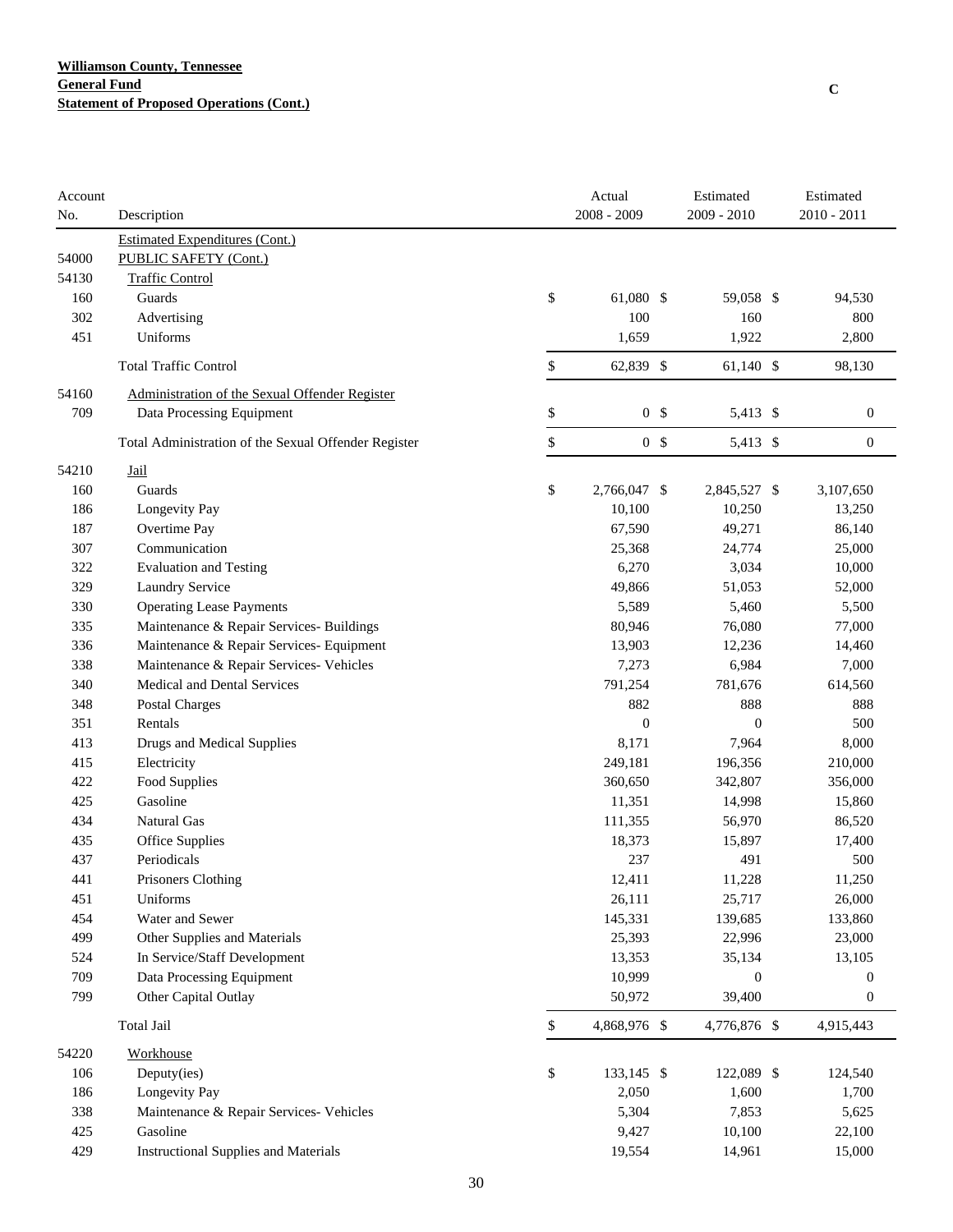| Account |                                                 | Actual             | Estimated        | Estimated        |
|---------|-------------------------------------------------|--------------------|------------------|------------------|
| No.     | Description                                     | $2008 - 2009$      | 2009 - 2010      | 2010 - 2011      |
|         | <b>Estimated Expenditures (Cont.)</b>           |                    |                  |                  |
| 54000   | PUBLIC SAFETY (Cont.)                           |                    |                  |                  |
| 54220   | Workhouse (Cont.)                               |                    |                  |                  |
| 435     | Office Supplies                                 | \$<br>1,856 \$     | 1,894 \$         | 1,900            |
| 436     | Other Road Supplies                             | 6,768              | 5,588            | 5,627            |
| 446     | <b>Small Tools</b>                              | 2,578              | 1,917            | 2,000            |
| 451     | Uniforms                                        | 2,072              | 2,979            | 3,000            |
| 499     | Other Supplies and Materials                    | 5,275              | 3,970            | 4,000            |
|         | <b>Total Workhouse</b>                          | \$<br>188,029 \$   | 172,951 \$       | 185,492          |
| 54240   | <b>Juvenile Services</b>                        |                    |                  |                  |
| 102     | Judge(s)                                        | \$<br>94,598 \$    | 94,598 \$        | 96,520           |
| 103     | Assistant(s)                                    | 1,096,815          | 1,060,572        | 1,087,170        |
| 116     | Teachers                                        | 126,090            | 126,090          | 128,620          |
| 169     | Part-time Personnel                             | 74,566             | 80,589           | 76,575           |
| 186     | Longevity Pay                                   | 13,100             | 13,300           | 13,850           |
| 187     | Overtime Pay                                    | 537                | 1,615            | 11,805           |
| 307     | Communication                                   | 9,778              | 7,061            | 8,972            |
| 312     | Contracts with Private Agencies                 | 4,350              | $\mathbf{0}$     | $\boldsymbol{0}$ |
| 320     | Dues and Memberships                            | 1,095              | 965              | 1,003            |
| 330     | <b>Operating Lease Payments</b>                 | 9,696              | 9,867            | 9,774            |
| 331     | <b>Legal Services</b>                           | 35,663             | 37,460           | 37,065           |
| 337     | Maintenance & Repair Services- Office Equipment | 8,578              | 5,847            | 6,948            |
| 340     | <b>Medical and Dental Services</b>              | 1,046              | 470              | 1,040            |
| 348     | <b>Postal Charges</b>                           | 3,491              | 3,359            | 3,362            |
| 349     | Printing, Stationery and Forms                  | 3,716              | 2,806            | 3,500            |
| 354     | Transportation - Other than Students            | 3,168              | 3,222            | 3,481            |
| 355     | Travel                                          | 7,481              | 2,096            | 3,667            |
| 399     | <b>Other Contracted Services</b>                | 1,560              | 3,150            | 3,225            |
| 422     | Food Supplies                                   | 16,884             | 13,409           | 14,909           |
| 429     | <b>Instructional Supplies and Materials</b>     | 581                | 654              | 672              |
| 435     | Office Supplies                                 | 16,693             | 13,702           | 13,225           |
| 499     | Other Supplies and Materials                    | 31,939             | 32,385           | 17,621           |
| 524     | In Service/Staff Development                    | 6,549              | 3,491            | 3,497            |
| 599     | Other Charges                                   | 421                | 207              | 506              |
| 709     | Data Processing Equipment                       | 19,983             | $\theta$         | $\mathbf{0}$     |
| 711     | <b>Furniture and Fixtures</b>                   | 5,174              | $\mathbf{0}$     | $\mathbf{0}$     |
| 799     | Other Capital Outlay                            | 25,000             | $\boldsymbol{0}$ | $\boldsymbol{0}$ |
|         | <b>Total Juvenile Services</b>                  | \$<br>1,618,552 \$ | 1,516,915 \$     | 1,547,007        |
| 54310   | Fire Prevention and Control                     |                    |                  |                  |
| 309     | Contracts with Government Agencies              | \$<br>$2,000$ \$   | $2,000$ \$       | 2,000            |
| 316     | Contributions                                   | 553,731            | 599,514          | 494,359          |
|         | Total Fire Prevention and Control               | \$<br>555,731 \$   | 601,514 \$       | 496,359          |
| 54410   | <b>Civil Defense</b>                            |                    |                  |                  |
| 105     | Supervisor/Director                             | \$<br>71,802 \$    | 59,167 \$        | 73,250           |
| 148     | Dispatchers/Radio Operators                     | 628,131            | 618,784          | 676,500          |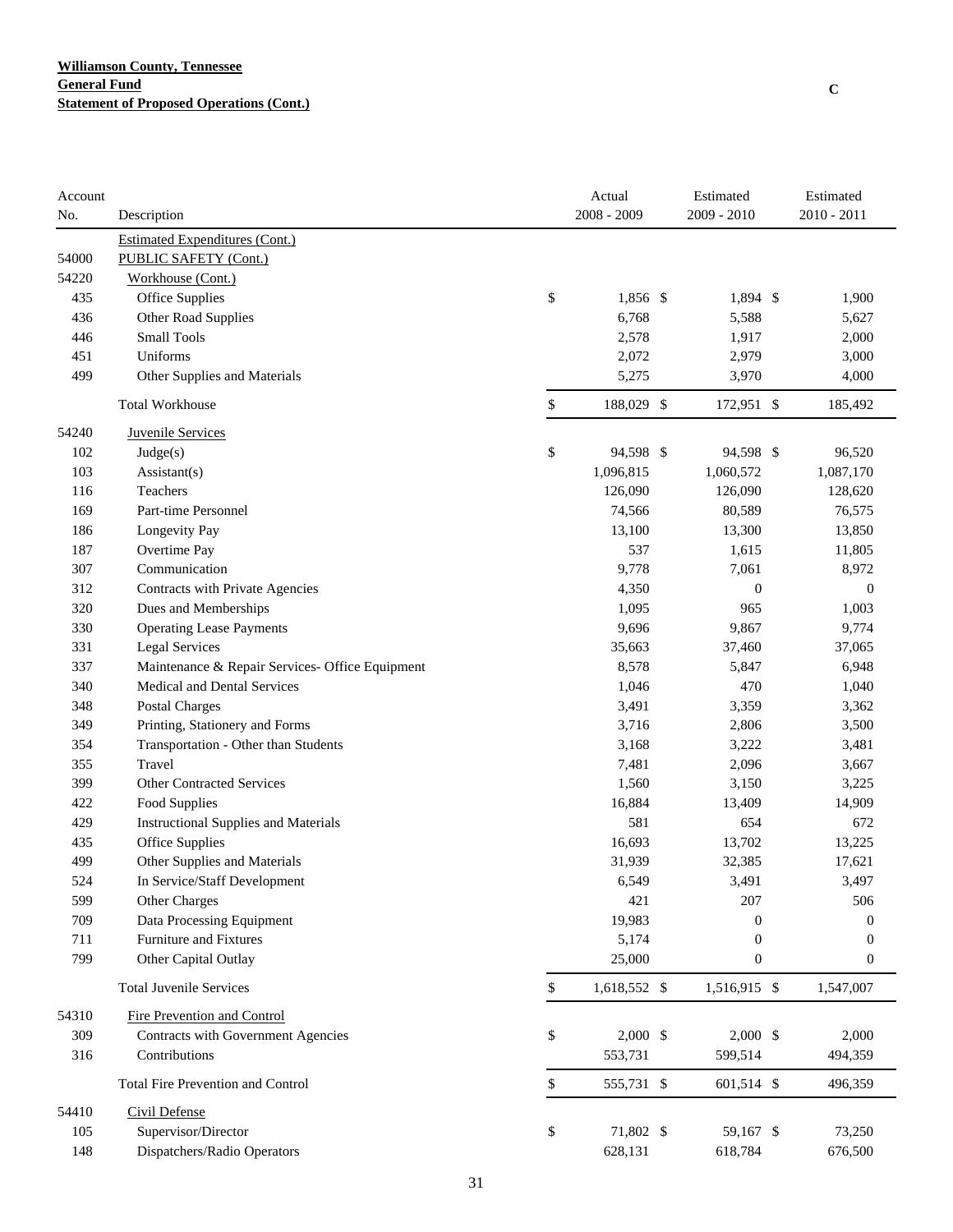| Account |                                                 | Actual           | Estimated        | Estimated        |
|---------|-------------------------------------------------|------------------|------------------|------------------|
| No.     | Description                                     | 2008 - 2009      | 2009 - 2010      | 2010 - 2011      |
|         | <b>Estimated Expenditures (Cont.)</b>           |                  |                  |                  |
| 54000   | PUBLIC SAFETY (Cont.)                           |                  |                  |                  |
| 54410   | Civil Defense (Cont.)                           |                  |                  |                  |
| 161     | Sercetary(s)                                    | \$<br>29,590 \$  | $31,203$ \$      | 33,225           |
| 169     | Part-time Personnel                             | $\boldsymbol{0}$ | 14,327           | 8,160            |
| 186     | Longevity Pay                                   | 4,350            | 4,950            | 5,600            |
| 187     | Overtime Pay                                    | 53,741           | 58,338           | 54,570           |
| 307     | Communication                                   | 12,817           | 21,936           | 17,089           |
| 309     | Contracts with Government Agencies              | 7,407            | 27,173           | $\boldsymbol{0}$ |
| 320     | Dues and Memberships                            | 400              | 400              | 400              |
| 322     | <b>Evaluation and Testing</b>                   | 350              | 464              | 1,000            |
| 330     | <b>Operating Lease Payments</b>                 | 7,418            | 7,768            | 18,120           |
| 336     | Maintenance & Repair Services- Equipment        | 8,036            | 10,064           | 13,000           |
| 338     | Maintenance & Repair Services- Vehicles         | 2,920            | 527              | 600              |
| 348     | Postal Charges                                  | 170              | 288              | 300              |
| 355     | Travel                                          | 7,901            | (32)             | 2,380            |
| 399     | <b>Other Contracted Services</b>                | 8,452            | 8,500            | 8,500            |
| 415     | Electricity                                     | 5,953            | 5,981            | 11,260           |
| 425     | Gasoline                                        | 2,827            | (2, 349)         | 4,420            |
| 435     | Office Supplies                                 | 3,333            | 3,342            | 3,380            |
| 451     | Uniforms                                        | 3,095            | 5,825            | 2,550            |
| 524     | In Service/Staff Development                    | 17,649           | 170,878          | 3,000            |
| 599     | Other Charges                                   | 144              | $\mathbf{0}$     | $\mathbf{0}$     |
| 715     | Land                                            | $\overline{0}$   | 8,000            | $\mathbf{0}$     |
| 799     | Other Capital Outlay                            | 14,296           | $\mathbf{0}$     | $\boldsymbol{0}$ |
|         | <b>Total Civil Defense</b>                      | \$<br>890,782 \$ | 1,055,534 \$     | 937,304          |
| 54420   | <b>Rescue Squad</b>                             |                  |                  |                  |
| 103     | $\text{Assistant}(s)$                           | \$<br>35,963 \$  | 35,963 \$        | 114,460          |
| 105     | Supervisor/Director                             | 74,111           | 74,110           | 75,615           |
| 161     | Sercetary(s)                                    | 32,425           | 16,837           | 55,550           |
| 186     | Longevity Pay                                   | 1,600            | 1,950            | 1,550            |
| 187     | Overtime Pay                                    | $\boldsymbol{0}$ | $\boldsymbol{0}$ | 306              |
| 302     | Advertising                                     | 74               | 38               | 135              |
| 307     | Communication                                   | 4,562            | 4,455            | 4,455            |
| 320     | Dues and Memberships                            | 299              | 396              | 485              |
| 330     | <b>Operating Lease Payments</b>                 | 2,659            | 2,658            | 2,915            |
| 334     | Maintenance Agreements                          | 20,512           | 20,754           | 20,754           |
| 337     | Maintenance & Repair Services- Office Equipment | 2,814            | 3,000            | 3,000            |
| 338     | Maintenance & Repair Services- Vehicles         | 1,783            | 1,995            | 2,000            |
| 351     | Rentals                                         | 600              | 600              | 600              |
| 355     | Travel                                          | $\boldsymbol{0}$ | $\mathbf{0}$     | 2,000            |
| 399     | <b>Other Contracted Services</b>                | $\boldsymbol{0}$ | 700              | 7,000            |
| 425     | Gasoline                                        | 2,516            | 1,938            | 5,000            |
| 435     | Office Supplies                                 | 1,936            | 1,962            | 2,000            |
| 451     | Uniforms                                        | 900              | 1,382            | 1,375            |
| 599     | Other Charges                                   | 58               | $\boldsymbol{0}$ | 175              |
| 719     | Office Equipment                                | 2,385            | $\boldsymbol{0}$ | $\boldsymbol{0}$ |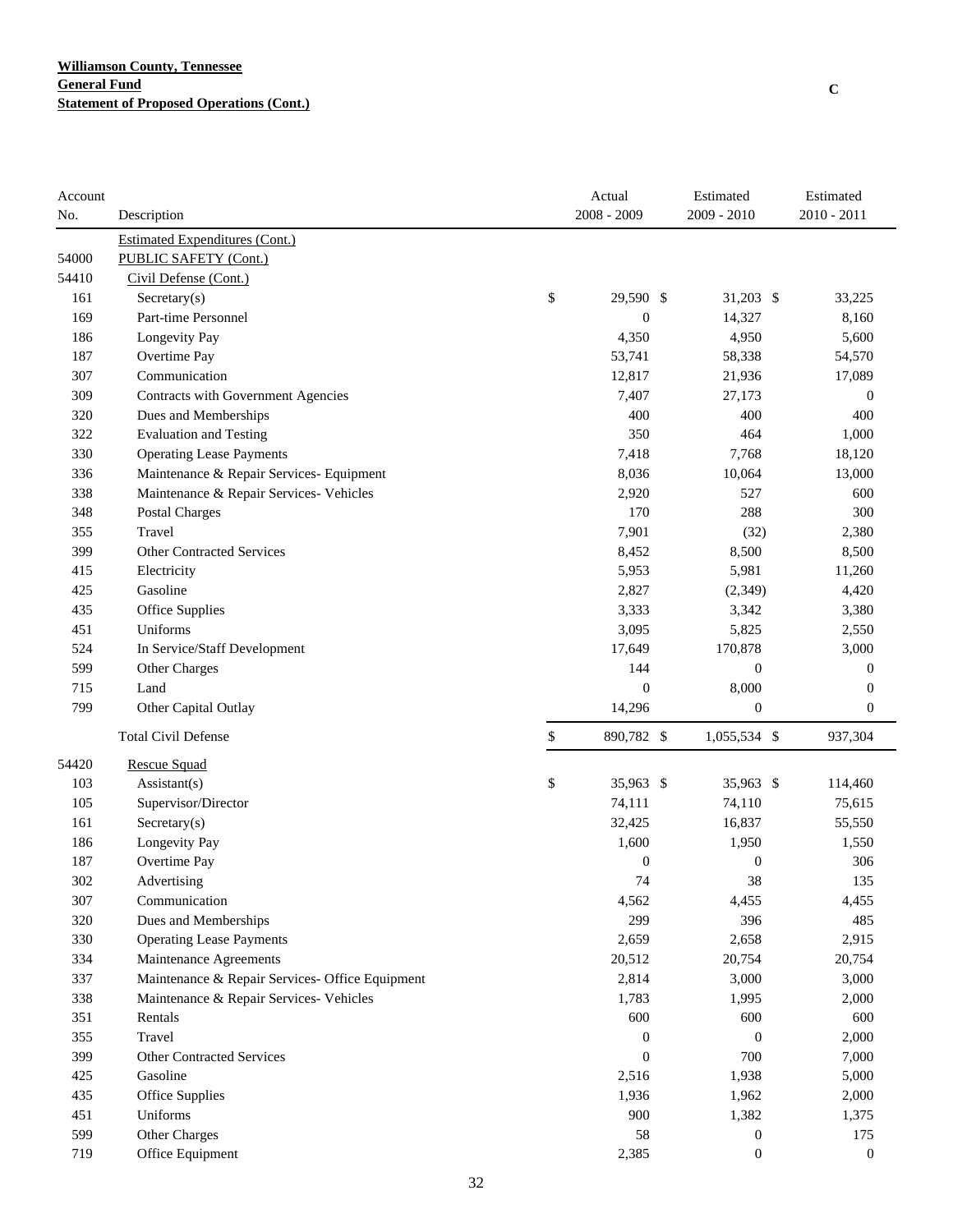| Account |                                              | Actual               | Estimated        |                | Estimated        |
|---------|----------------------------------------------|----------------------|------------------|----------------|------------------|
| No.     | Description                                  | 2008 - 2009          | $2009 - 2010$    |                | $2010 - 2011$    |
|         | Estimated Expenditures (Cont.)               |                      |                  |                |                  |
| 54000   | PUBLIC SAFETY (Cont.)                        |                      |                  |                |                  |
| 54420   | Rescue Squad (Cont.)                         |                      |                  |                |                  |
|         | <b>Total Rescue Squad</b>                    | \$<br>185,197 \$     | 168,738 \$       |                | 299,375          |
| 54490   | <b>Other Emergency Management</b>            |                      |                  |                |                  |
| 191     | Board and Committee Members Fees             | \$<br>0 <sup>5</sup> |                  | 0 <sup>5</sup> | 18,000           |
| 348     | Postal Charges                               | $\boldsymbol{0}$     | $\boldsymbol{0}$ |                | 2,000            |
| 349     | Printing, Stationery and Forms               | $\boldsymbol{0}$     | $\boldsymbol{0}$ |                | 1,500            |
| 355     | Travel                                       | $\boldsymbol{0}$     | $\boldsymbol{0}$ |                | 1,500            |
| 524     | In Service/Staff Development                 | $\boldsymbol{0}$     | $\boldsymbol{0}$ |                | 2,000            |
|         | <b>Total Other Emergency Management</b>      | \$<br>0 <sup>5</sup> |                  | 0 <sup>5</sup> | 25,000           |
| 54610   | <b>County Coroner/Medical Examiner</b>       |                      |                  |                |                  |
| 169     | Part-time Personnel                          | \$<br>$1,055$ \$     |                  | 0 <sup>5</sup> | $\boldsymbol{0}$ |
| 307     | Communication                                | 86                   | $\boldsymbol{0}$ |                | $\mathbf{0}$     |
| 312     | Contracts with Private Agencies              | 66,000               | 73,980           |                | 74,160           |
| 340     | <b>Medical and Dental Services</b>           | 30,000               | 30,000           |                | 30,000           |
| 399     | <b>Other Contracted Services</b>             | 41,250               | 38,250           |                | 33,000           |
| 413     | Drugs and Medical Supplies                   | 35,750               | 33,150           |                | 28,600           |
|         | <b>Total County Coroner/Medical Examiner</b> | \$<br>174,141 \$     | 175,380 \$       |                | 165,760          |
| 55000   | PUBLIC HEALTH AND WELFARE                    |                      |                  |                |                  |
| 55100   | Contributions                                |                      |                  |                |                  |
| 316     | Contributions                                | \$<br>0 <sup>5</sup> | $1,200$ \$       |                | 3,000            |
|         | <b>Total Contributions</b>                   | \$<br>0 <sup>5</sup> | $1,200$ \$       |                | 3,000            |
| 55110   | <b>Local Health Center</b>                   |                      |                  |                |                  |
| 131     | <b>Medical Personnel</b>                     | \$<br>158,611 \$     | 149,842 \$       |                | 166,985          |
| 161     | Sercetary(s)                                 | 29,786               | 29,786           |                | 30,390           |
| 162     | <b>Clerical Personnel</b>                    | 25,106               | 25,057           |                | 25,620           |
| 166     | <b>Custodial Personnel</b>                   | 22,963               | 22,963           |                | 23,435           |
| 169     | Part-time Personnel                          | 13,770               | 16,036           |                | 16,465           |
| 186     | Longevity Pay                                | 1,000                | 2,750            |                | 2,850            |
| 191     | Board and Committee Members Fees             | 3,894                | 3,115            |                | 4,500            |
| 307     | Communication                                | 8,838                | 8,822            |                | 9,000            |
| 309     | Contracts with Government Agencies           | 606,951              | 656,642          |                | 1,005,900        |
| 329     | <b>Laundry Service</b>                       | 316                  | 219              |                | 500              |
| 335     | Maintenance & Repair Services- Buildings     | 3,179                | 3,506            |                | 5,000            |
| 348     | <b>Postal Charges</b>                        | $\boldsymbol{0}$     | 6                |                | 25               |
| 355     | Travel                                       | 2,159                | 3,717            |                | 2,650            |
| 413     | Drugs and Medical Supplies                   | 38,811               | 31,837           |                | 34,379           |
| 435     | <b>Office Supplies</b>                       | 9,293                | 10,689           |                | 6,500            |
| 452     | Utilities                                    | 28,613               | 25,133           |                | 28,000           |
| 506     | Liability Insurance                          | 1,436                | 1,417            |                | 1,550            |
| 524     | In Service/Staff Development                 | 16                   | $\boldsymbol{0}$ |                | 0                |
| 599     | Other Charges                                | 737                  | 957              |                | 335              |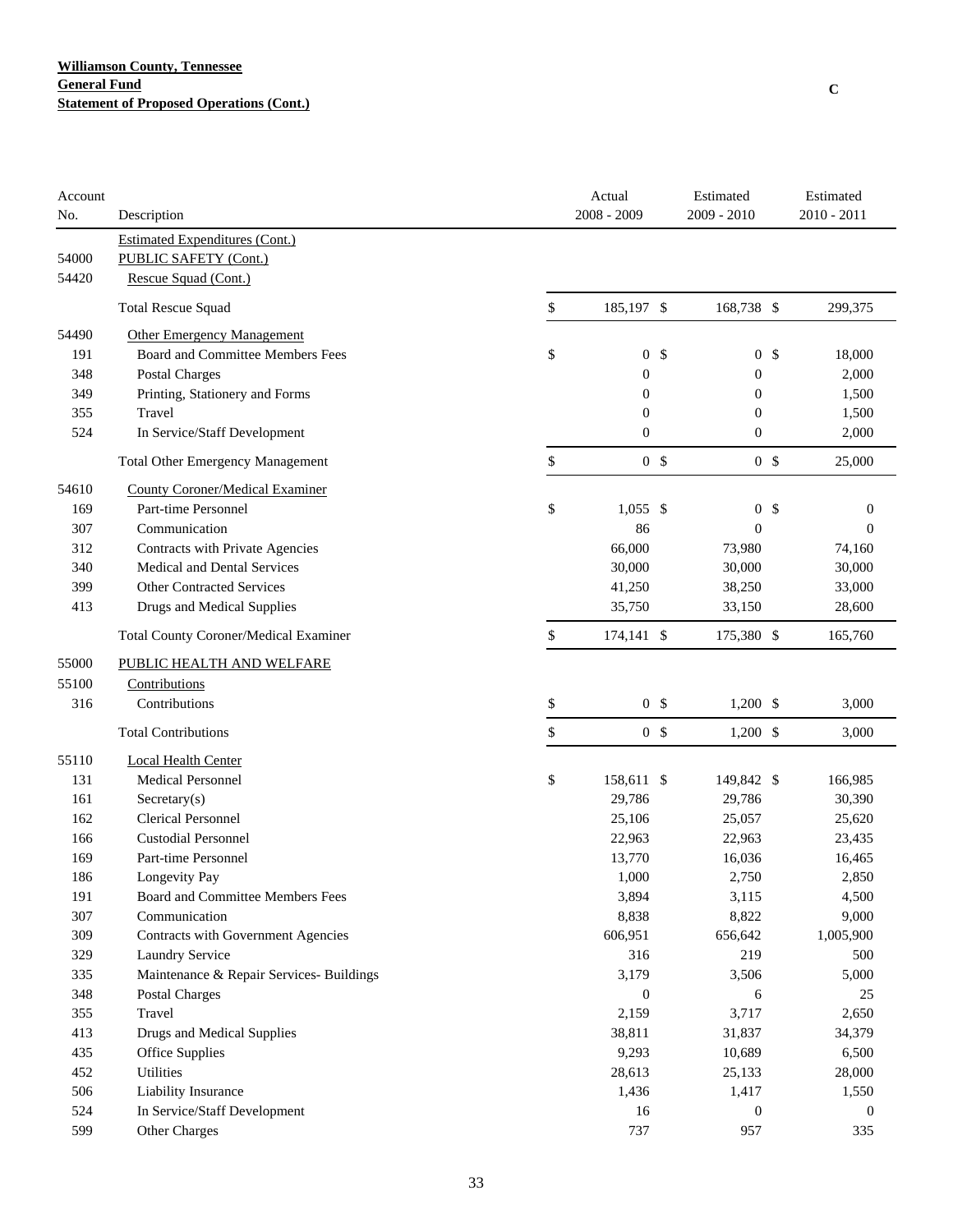| Account<br>No. | Description                                     | Actual<br>$2008 - 2009$ | Estimated<br>2009 - 2010 | Estimated<br>2010 - 2011 |
|----------------|-------------------------------------------------|-------------------------|--------------------------|--------------------------|
|                | <b>Estimated Expenditures (Cont.)</b>           |                         |                          |                          |
| 55000          | PUBLIC HEALTH AND WELFARE (Cont.)               |                         |                          |                          |
| 55110          | Local Health Center (Cont.)                     |                         |                          |                          |
|                |                                                 |                         |                          |                          |
|                | <b>Total Local Health Center</b>                | \$<br>955,479 \$        | 992,494 \$               | 1,364,084                |
| 55120          | Rabies and Animal Control                       |                         |                          |                          |
| 103            | $\text{Assistant}(s)$                           | \$<br>49,670 \$         | 49,670 \$                | 50,665                   |
| 105            | Supervisor/Director                             | 65,374                  | 65,374                   | 66,695                   |
| 133            | Paraprofessionals                               | 85,082                  | 72,687                   | 93,190                   |
| 164            | Attendants                                      | 265,432                 | 263,929                  | 297,450                  |
| 166            | <b>Custodial Personnel</b>                      | 26,027                  | 26,000                   | 27,230                   |
| 169            | Part-time Personnel                             | 66,148                  | 61,109                   | 90,765                   |
| 186            | Longevity Pay                                   | 2,050                   | 2,550                    | 3,350                    |
| 187            | Overtime Pay                                    | 21,464                  | 11,553                   | 31,835                   |
| 302            | Advertising                                     | 703                     | 800                      | 800                      |
| 307            | Communication                                   | 5,812                   | 4,492                    | 6,800                    |
| 312            | Contracts with Private Agencies                 | 4,774                   | 12,826                   | 11,700                   |
| 330            | <b>Operating Lease Payments</b>                 | 2,053                   | 1,769                    | 2,550                    |
| 335            | Maintenance & Repair Services- Buildings        | 3,227                   | 2,745                    | 4,725                    |
| 337            | Maintenance & Repair Services- Office Equipment | 558                     | $\boldsymbol{0}$         | 600                      |
| 338            | Maintenance & Repair Services- Vehicles         | 6,403                   | 5,818                    | 8,130                    |
| 348            | <b>Postal Charges</b>                           | 692                     | 402                      | 750                      |
| 349            | Printing, Stationery and Forms                  | 866                     | 396                      | 1,050                    |
| 357            | Veterinary Services                             | 5,717                   | 2,618                    | 8,500                    |
| 399            | <b>Other Contracted Services</b>                | 5,174                   | 4,455                    | 9,562                    |
| 401            | Animal Food and Supplies                        | 50,249                  | 31,724                   | 53,080                   |
| 410            | <b>Custodial Supplies</b>                       | 8,127                   | 4,344                    | 8,400                    |
| 413            | Drugs and Medical Supplies                      | 45,594                  | 50,617                   | 51,792                   |
| 415            | Electricity                                     | 19,738                  | 17,255                   | 20,300                   |
| 417            | <b>Equipment Parts - Light</b>                  | 59                      | 5,781                    | 3,000                    |
| 425            | Gasoline                                        | 14,282                  | 15,835                   | 25,740                   |
| 429            | <b>Instructional Supplies and Materials</b>     | 739                     | 541                      | 825                      |
| 434            | Natural Gas                                     | 11,528                  | 7,590                    | 15,000                   |
| 435            | <b>Office Supplies</b>                          | 2,291                   | 3,107                    | 2,400                    |
| 437            | Periodicals                                     | 78                      | 44                       | 100                      |
| 451            | Uniforms                                        | 2,856                   | 3,600                    | 3,600                    |
| 454            | Water and Sewer                                 | 6,866                   | 9,431                    | 8,200                    |
| 499            | Other Supplies and Materials                    | 78,753                  | 44,662                   | 37,840                   |
| 509            | Refunds                                         | 221                     | 257                      | 700                      |
| 524            | In Service/Staff Development                    | 8,528                   | 5,632                    | 9,360                    |
| 718            | <b>Motor Vehicles</b>                           | 26,925                  | $\boldsymbol{0}$         | $\boldsymbol{0}$         |
| 719            | Office Equipment                                | 110                     | $\boldsymbol{0}$         | $\boldsymbol{0}$         |
| 799            | Other Capital Outlay                            | 6,172                   | $\boldsymbol{0}$         | $\boldsymbol{0}$         |
|                | Total Rabies and Animal Control                 | \$<br>900,342 \$        | 789,613 \$               | 956,684                  |
| 55130          | <b>Ambulance/Emergency Medical Services</b>     |                         |                          |                          |
| 309            | Contracts with Government Agencies              | \$<br>1,943,624 \$      | 1,943,624 \$             | 1,943,624                |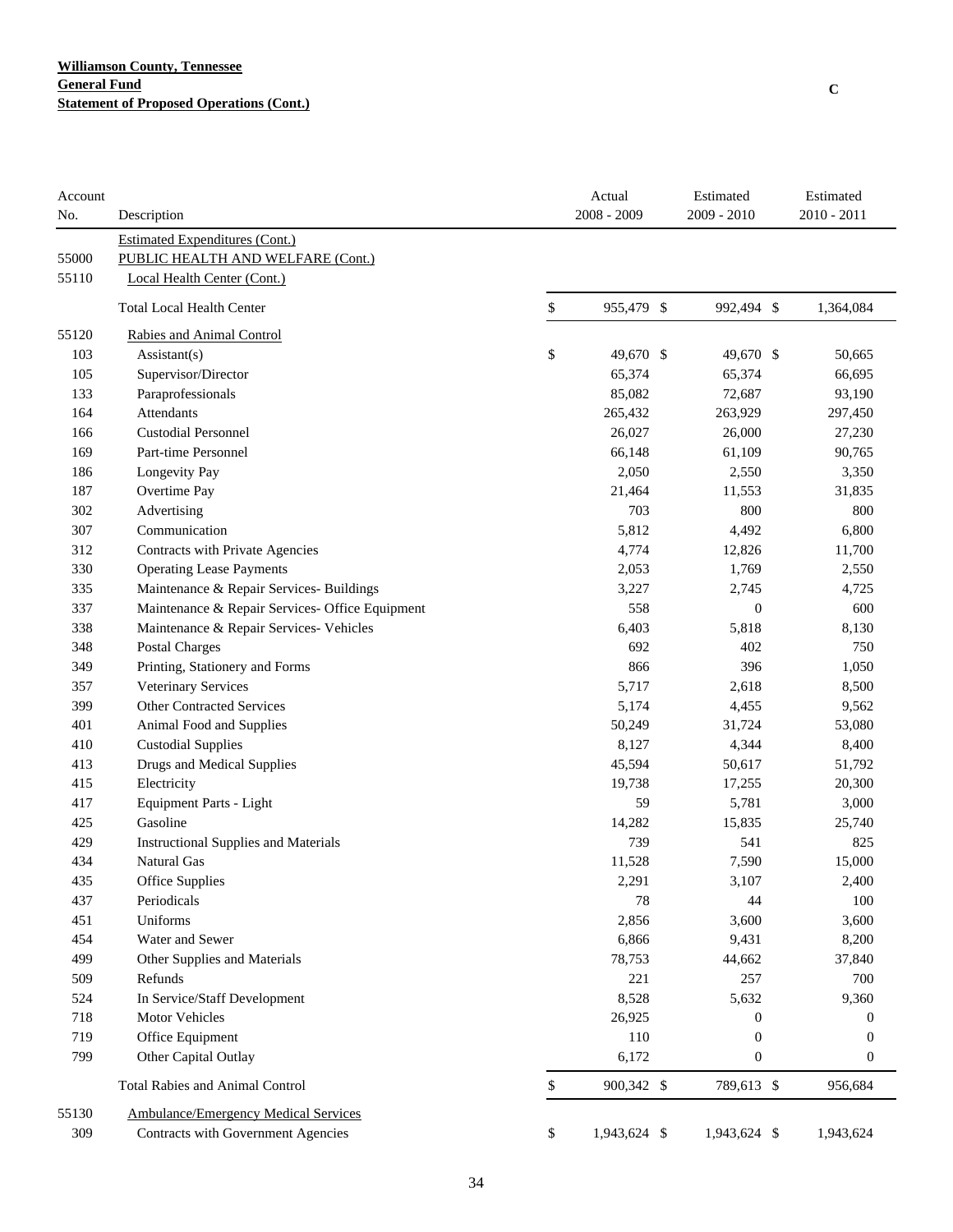| Account<br>No. | Description                                                                                                               | Actual<br>$2008 - 2009$ | Estimated<br>2009 - 2010 |                | Estimated<br>2010 - 2011 |
|----------------|---------------------------------------------------------------------------------------------------------------------------|-------------------------|--------------------------|----------------|--------------------------|
| 55000<br>55130 | <b>Estimated Expenditures (Cont.)</b><br>PUBLIC HEALTH AND WELFARE (Cont.)<br><b>Ambulance/Emergency Medical Services</b> |                         |                          |                |                          |
|                | Total Ambulance/Emergency Medical Services                                                                                | \$<br>1,943,624 \$      | 1,943,624 \$             |                | 1,943,624                |
| 55190<br>316   | Other Local Health Services<br>Contributions                                                                              | \$<br>10,640 \$         | 9,576 \$                 |                | 9,576                    |
|                | <b>Total Other Local Health Services</b>                                                                                  | \$<br>$10,640$ \$       | 9,576 \$                 |                | 9,576                    |
| 55310<br>316   | <b>Regional Mental Health Center</b><br>Contributions                                                                     | \$<br>24,220 \$         | 21,780 \$                |                | 21,780                   |
|                | Total Regional Mental Health Center                                                                                       | \$<br>24,220 \$         | 21,780 \$                |                | 21,780                   |
| 55390<br>316   | Appropriation to State<br>Contributions                                                                                   | \$<br>115,351 \$        | 103,816 \$               |                | 103,816                  |
|                | Total Appropriation to State                                                                                              | \$<br>115,351 \$        | 103,816 \$               |                | 103,816                  |
| 55510<br>316   | <b>General Welfare Assistance</b><br>Contributions                                                                        | \$<br>19,574 \$         | 17,617 \$                |                | 17,617                   |
|                | <b>Total General Welfare Assistance</b>                                                                                   | \$<br>19,574 \$         | 17,617 \$                |                | 17,617                   |
| 55520<br>316   | Aid to Dependent Children<br>Contributions                                                                                | \$<br>$12,121$ \$       | $6,375$ \$               |                | 11,000                   |
|                | Total Aid to Dependent Children                                                                                           | \$<br>$12,121$ \$       | 6,375 \$                 |                | 11,000                   |
| 55900          | Other Public Health and Welfare                                                                                           |                         |                          |                |                          |
| 302            | Advertising                                                                                                               | \$<br>$31 \text{ }$     |                          | 0 <sup>5</sup> | 500                      |
| 307            | Communication                                                                                                             | 7,820                   | 7,812                    |                | 8,936                    |
| 320            | Dues and Memberships                                                                                                      | 862                     | 1,240                    |                | 1,155                    |
| 322            | <b>Evaluation and Testing</b>                                                                                             | $\theta$                | $\boldsymbol{0}$         |                | 300                      |
| 330            | <b>Operating Lease Payments</b>                                                                                           | 6,714                   | 6,737                    |                | 7,248                    |
| 338            | Maintenance & Repair Services- Vehicles                                                                                   | 2,314                   | 2,827                    |                | 2,500                    |
| 348            | Postal Charges                                                                                                            | 545                     | 769                      |                | 625                      |
| 349            | Printing, Stationery and Forms                                                                                            | 852                     | 935                      |                | 800                      |
| 355<br>411     | Travel                                                                                                                    | 7,692<br>1,239          | 7,042<br>1,239           |                | 9,983                    |
| 425            | Data Processing Supplies<br>Gasoline                                                                                      | 8,586                   | 7,534                    |                | 1,600<br>15,865          |
| 435            | <b>Office Supplies</b>                                                                                                    | 4,941                   | 4,886                    |                | 4,757                    |
| 437            | Periodicals                                                                                                               | 23                      | 29                       |                | 378                      |
| 451            | Uniforms                                                                                                                  | 3,293                   | 3,743                    |                | 4,000                    |
| 499            | Other Supplies and Materials                                                                                              | 3,272                   | 3,425                    |                | 3,120                    |
| 508            | Premiums on Corporate Surety Bonds                                                                                        | 65                      | 65                       |                | 640                      |
| 524            | In Service/Staff Development                                                                                              | 2,260                   | 3,919                    |                | 4,525                    |
| 709            | Data Processing Equipment                                                                                                 | 464                     | $\mathbf{0}$             |                | 0                        |
| 790            | Other Equipment                                                                                                           | 11,105                  | $\boldsymbol{0}$         |                | $\boldsymbol{0}$         |
|                | Total Other Public Health and Welfare                                                                                     | \$<br>62,078 \$         | 52,202 \$                |                | 66,932                   |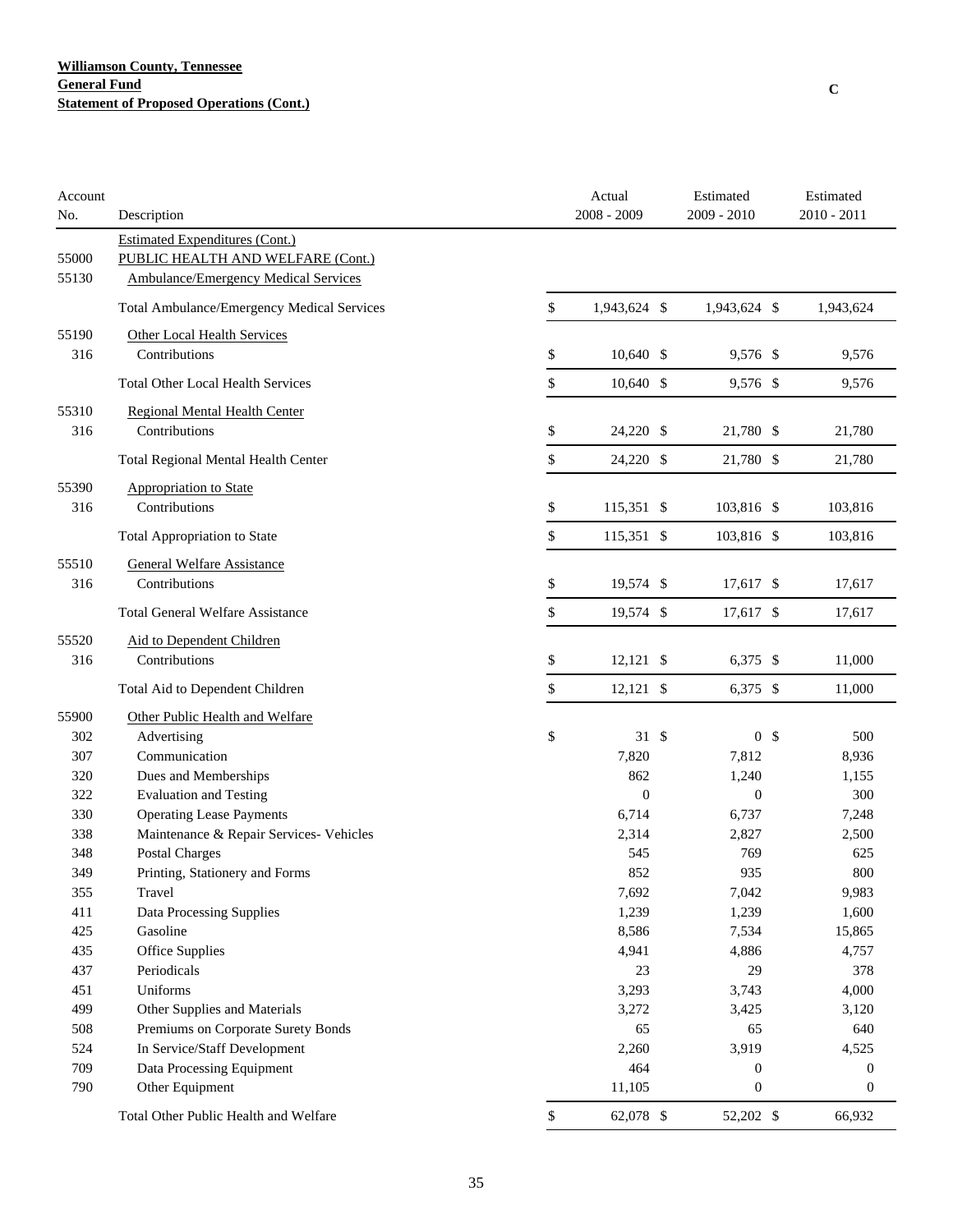| Account<br>No. | Description                                     | Actual<br>$2008 - 2009$ | Estimated<br>2009 - 2010 | Estimated<br>$2010 - 2011$ |
|----------------|-------------------------------------------------|-------------------------|--------------------------|----------------------------|
|                | <b>Estimated Expenditures (Cont.)</b>           |                         |                          |                            |
| 56000          | SOCIAL, CULTURAL AND RECREATIONAL SERVICES      |                         |                          |                            |
| 56100          | <b>Adult Activities</b>                         |                         |                          |                            |
| 316            | Contributions                                   | \$<br>50,515 \$         | 45,464 \$                | 45,464                     |
|                | <b>Total Adult Activities</b>                   | \$<br>50,515 \$         | 45,464 \$                | 45,464                     |
| 56300          | Senior Citizens Assistance                      |                         |                          |                            |
| 316            | Contributions                                   | \$<br>96,252 \$         | 83,671 \$                | 87,760                     |
|                | <b>Total Senior Citizens Assistance</b>         | \$<br>96,252 \$         | 83,671 \$                | 87,760                     |
| 56500          | Libraries                                       |                         |                          |                            |
| 101            | County Official/Administrative Officer          | \$<br>66,664 \$         | 66,664 \$                | 68,015                     |
| 129            | Librarians                                      | 1,032,080               | 1,019,099                | 1,074,080                  |
| 168            | <b>Temporary Personnel</b>                      | 12,566                  | 12,064                   | 11,066                     |
| 169            | Part-time Personnel                             | 191,224                 | 185,261                  | 201,480                    |
| 186            | Longevity Pay                                   | 10,500                  | 12,350                   | 13,150                     |
| 307            | Communication                                   | 6,941                   | 4,013                    | 5,000                      |
| 316            | Contributions                                   | 109,015                 | 98,115                   | 98,115                     |
| 320            | Dues and Memberships                            | 923                     | 829                      | 700                        |
| 330            | <b>Operating Lease Payments</b>                 | 11,202                  | 11,165                   | 11,000                     |
| 337            | Maintenance & Repair Services- Office Equipment | 2,622                   | 4,707                    | 4,870                      |
| 348            | <b>Postal Charges</b>                           | 5,314                   | 5,851                    | 5,000                      |
| 349            | Printing, Stationery and Forms                  | 781                     | 1,199                    | 1,200                      |
| 355            | Travel                                          | 424                     | 311                      | 900                        |
| 399            | <b>Other Contracted Services</b>                | 25,648                  | 24,602                   | 27,600                     |
| 411            | Data Processing Supplies                        | 81,373                  | 91,000                   | 90,000                     |
| 432            | Library Books/Media                             | 203,678                 | 221,282                  | 109,048                    |
| 435            | Office Supplies                                 | 11,925                  | 18,903                   | 14,000                     |
| 437            | Periodicals                                     | 7,500                   | 7,500                    | 7,500                      |
| 452            | <b>Utilities</b>                                | 149,929                 | 111,657                  | 130,000                    |
| 499            | Other Supplies and Materials                    | 16,931                  | 24,324                   | 3,200                      |
| 524            | In Service/Staff Development                    | 1,376                   | 1,000                    | 1,000                      |
| 709            | Data Processing Equipment                       | 12,100                  | $\boldsymbol{0}$         | $\boldsymbol{0}$           |
| 719            | Office Equipment                                | 6,769                   | $\boldsymbol{0}$         | $\boldsymbol{0}$           |
| 799            | Other Capital Outlay                            | 29,523                  | 4,991                    | $\boldsymbol{0}$           |
|                | <b>Total Libraries</b>                          | \$<br>1,997,008 \$      | 1,926,887 \$             | 1,876,924                  |
| 56700          | Parks and Fair Boards                           |                         |                          |                            |
| 101            | County Official/Administrative Officer          | \$<br>98,051 \$         | 98,051 \$                | 100,035                    |
| 103            | $\text{Assistant}(s)$                           | 1,402,745               | 1,384,154                | 1,441,690                  |
| 105            | Supervisor/Director                             | 388,586                 | 388,293                  | 396,400                    |
| 142            | Mechanic(s)                                     | 32,260                  | 33,550                   | 34,230                     |
| 162            | Clerical Personnel                              | 197,155                 | 203,195                  | 209,720                    |
| 166            | <b>Custodial Personnel</b>                      | 218,952                 | 219,636                  | 230,400                    |
| 167            | Maintenance Personnel                           | 342,383                 | 356,830                  | 370,170                    |
| 168            | Temporary Personnel                             | 542,621                 | 430,151                  | 680,188                    |
| 169            | Part-time Personnel                             | 1,810,948               | 2,448,350                | 2,611,120                  |
| 186            | Longevity Pay                                   | 23,250                  | 25,200                   | 26,200                     |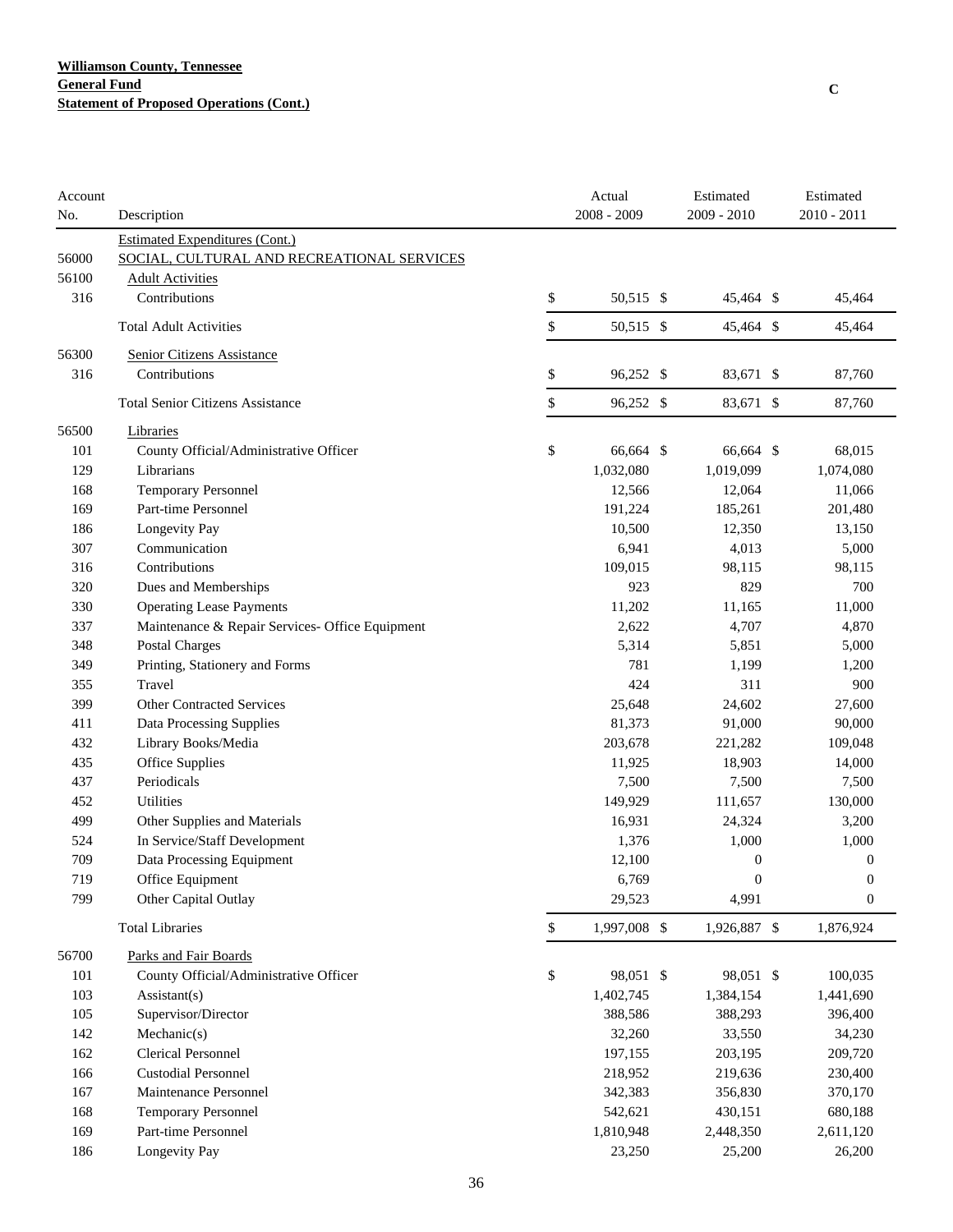| Account<br>No. | Description                                        | Actual<br>$2008 - 2009$ | Estimated<br>2009 - 2010 | Estimated<br>2010 - 2011 |
|----------------|----------------------------------------------------|-------------------------|--------------------------|--------------------------|
|                | <b>Estimated Expenditures (Cont.)</b>              |                         |                          |                          |
| 56000          | SOCIAL, CULTURAL AND RECREATIONAL SERVICES (Cont.) |                         |                          |                          |
| 56700          | Parks and Fair Boards (Cont.)                      |                         |                          |                          |
| 187            | Overtime Pay                                       | \$<br>24,200 \$         | $3,020$ \$               | 49,855                   |
| 199            | Other Per Diem & Fees                              | 4,050                   | 8,625                    | 9,000                    |
| 302            | Advertising                                        | 39,865                  | 16,519                   | 40,000                   |
| 307            | Communication                                      | 72,274                  | 62,973                   | 73,200                   |
| 310            | Contracts with Other Public Agencies               | 233,724                 | $\boldsymbol{0}$         | $\mathbf{0}$             |
| 312            | Contracts with Private Agencies                    | 686,946                 | 138,375                  | 145,000                  |
| 320            | Dues and Memberships                               | 5,587                   | 2,065                    | 4,000                    |
| 335            | Maintenance & Repair Services- Buildings           | 175,503                 | 191,986                  | 196,340                  |
| 336            | Maintenance & Repair Services- Equipment           | 58,701                  | 60,505                   | 62,100                   |
| 337            | Maintenance & Repair Services- Office Equipment    | 21,421                  | 24,960                   | 23,400                   |
| 338            | Maintenance & Repair Services- Vehicles            | 21,157                  | 21,442                   | 23,700                   |
| 347            | Pest Control                                       | 7,374                   | 2,860                    | 9,000                    |
| 348            | Postal Charges                                     | 14,540                  | 10,271                   | 11,500                   |
| 349            | Printing, Stationery and Forms                     | 102,710                 | 64,544                   | 80,000                   |
| 351            | Rentals                                            | 5,912                   | 5,695                    | 8,190                    |
| 355            | Travel                                             | $\boldsymbol{0}$        | $\boldsymbol{0}$         | 2,500                    |
| 359            | <b>Disposal Fees</b>                               | 29,626                  | 24,698                   | 27,000                   |
| 361            | Permits                                            | 2,900                   | 3,352                    | 3,000                    |
| 399            | <b>Other Contracted Services</b>                   | 25,711                  | 35,809                   | 38,910                   |
| 410            | <b>Custodial Supplies</b>                          | 156,767                 | 116,233                  | 142,000                  |
| 413            | <b>Drugs and Medical Supplies</b>                  | 5,441                   | 4,912                    | 5,620                    |
| 415            | Electricity                                        | 888,677                 | 782,507                  | 681,615                  |
| 420            | Fertilizer, Lime and Seed                          | 39,340                  | 27,193                   | 28,000                   |
| 422            | Food Supplies                                      | 34,132                  | 11,319                   | 24,000                   |
| 423            | Fuel Oil                                           | 2,535                   | 1,632                    | 2,500                    |
| 425            | Gasoline                                           | 65,139                  | 64,274                   | 75,038                   |
| 429            | <b>Instructional Supplies and Materials</b>        | 76,808                  | 75,515                   | 125,500                  |
| 434            | Natural Gas                                        | 240,039                 | 202,922                  | 246,300                  |
| 435            | Office Supplies                                    | 18,202                  | 12,088                   | 22,500                   |
| 437            | Periodicals                                        | 1,172                   | 793                      | 1,734                    |
| 445            | Sand                                               | 739                     | 240                      | 2,700                    |
| 451            | Uniforms                                           | 54,697                  | 26,589                   | 64,950                   |
| 454            | Water and Sewer                                    | 142,670                 | 130,441                  | 180,000                  |
| 465            | Clay                                               | 3,815                   | 28,800                   | 20,000                   |
| 468            | Chemicals                                          | 61,673                  | 55,333                   | 60,300                   |
| 499            | Other Supplies and Materials                       | 126,733                 | 148,932                  | 207,677                  |
| 509            | Refunds                                            | 39,267                  | 34,034                   | 35,000                   |
| 517            | Surcharge                                          | 12,557                  | 11,902                   | 9,360                    |
| 524            | In Service/Staff Development                       | 92                      | 30                       | 2,000                    |
| 599            | Other Charges                                      | 121,094                 | 81,368                   | 128,100                  |
|                | <b>Total Parks and Fair Boards</b>                 | \$<br>8,680,741 \$      | 8,082,166 \$             | 8,971,742                |
| 56900          | Other Social, Cultural and Recreational            |                         |                          |                          |
| 105            | Supervisor/Director                                | \$<br>63,731 \$         | 63,731 \$                | 65,015                   |
| 141            | Foremen                                            | 40,061                  | 40,061                   | 40,870                   |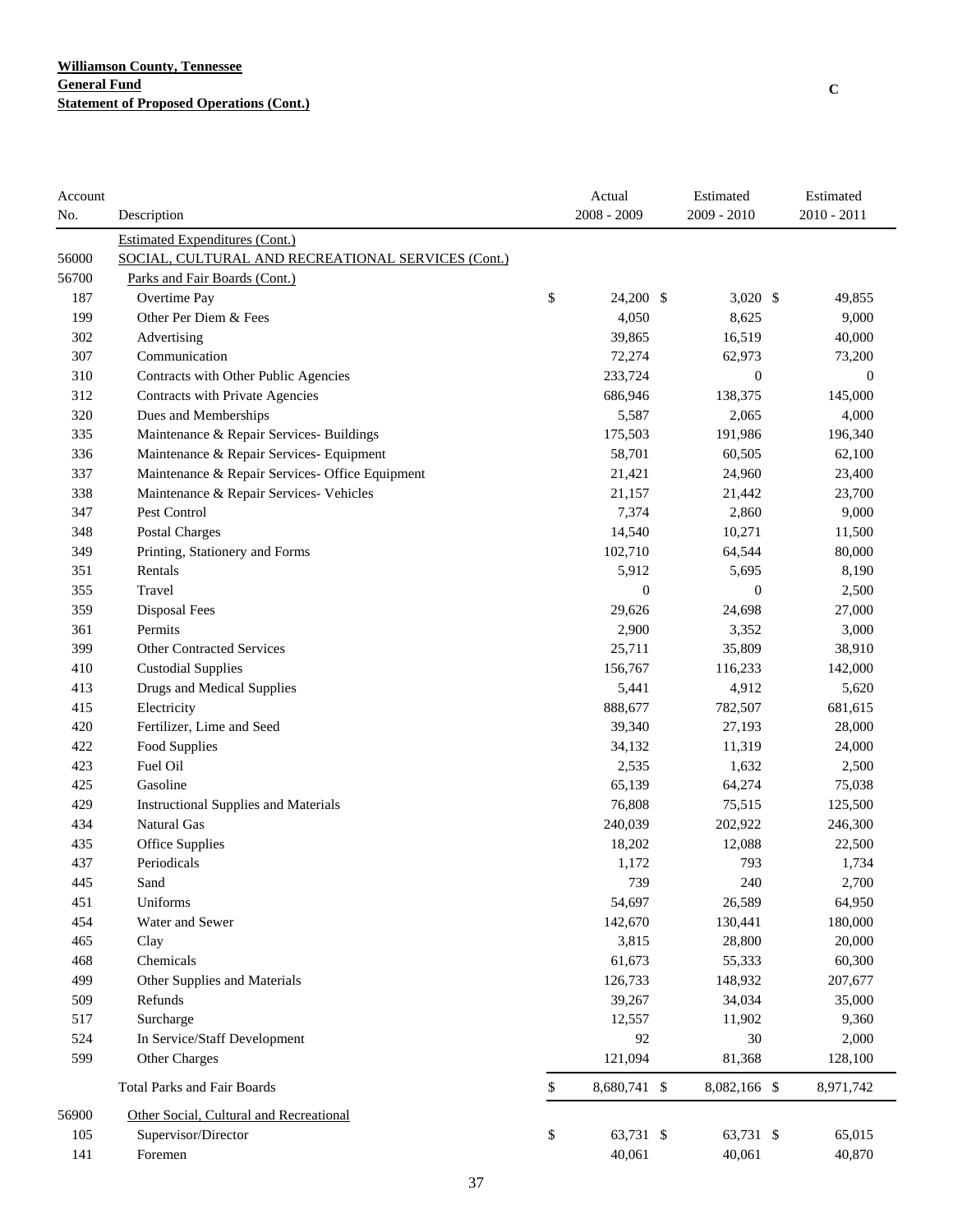| No.<br><b>Estimated Expenditures (Cont.)</b><br>56000<br>SOCIAL, CULTURAL AND RECREATIONAL SERVICES (Cont.)<br>56900<br>Other Social, Cultural and Recreational (Cont.)<br>\$<br><b>Clerical Personnel</b><br>162<br>67,808 \$<br>67,808 \$<br>86,125<br>Cafeteria Personnel<br>165<br>32,968<br>32,968<br>33,630<br>167<br>Maintenance Personnel<br>222,227<br>210,761<br>241,295<br>168<br><b>Temporary Personnel</b><br>64,108<br>42,049<br>72,627<br>186<br>Longevity Pay<br>2,300<br>2,650<br>3,250<br>187<br>Overtime Pay<br>11,795<br>10,132<br>57,975<br>302<br>Advertising<br>2,179<br>11<br>$\boldsymbol{0}$<br>307<br>Communication<br>11,872<br>11,706<br>14,000<br>320<br>Dues and Memberships<br>1,404<br>658<br>1,000<br>330<br><b>Operating Lease Payments</b><br>2,796<br>2,387<br>3,000<br>335<br>Maintenance & Repair Services- Buildings<br>12,362<br>9,500<br>13,957<br>336<br>Maintenance & Repair Services- Equipment<br>6,841<br>6,471<br>6,500<br>338<br>Maintenance & Repair Services- Vehicles<br>267<br>1,750<br>2,500<br>999<br>348<br><b>Postal Charges</b><br>144<br>250<br>284<br>349<br>Printing, Stationery and Forms<br>$\mathbf{0}$<br>$\theta$<br>27,772<br>351<br>19,566<br>22,150<br>Rentals<br>786<br>1,000<br>355<br>Travel<br>348<br>359<br><b>Disposal Fees</b><br>115,886<br>128,999<br>120,000<br>399<br><b>Other Contracted Services</b><br>10,287<br>8,384<br>8,500<br>410<br><b>Custodial Supplies</b><br>17,907<br>12,837<br>15,000<br>415<br>173,952<br>149,957<br>150,000<br>Electricity<br>Fertilizer, Lime and Seed<br>420<br>3,436<br>$\boldsymbol{0}$<br>$\boldsymbol{0}$<br>422<br>Food Supplies<br>75,355<br>58,668<br>65,000<br>Gasoline<br>7,600<br>425<br>10,167<br>9,100<br>434<br>Natural Gas<br>39,844<br>33,059<br>55,000<br>435<br>1,560<br>Office Supplies<br>1,472<br>1,000<br>Periodicals<br>220<br>437<br>249<br>300<br><b>Small Tools</b><br>446<br>3,483<br>2,904<br>4,000<br>450<br>Tires and Tubes<br>680<br>100<br>2,500<br>Uniforms<br>5,492<br>451<br>6,944<br>7,000<br>19,607<br>454<br>Water and Sewer<br>23,766<br>26,500<br>456<br>5,000<br>$\boldsymbol{0}$<br>$\boldsymbol{0}$<br>Gravel and Chert<br>499<br>Other Supplies and Materials<br>36,321<br>32,403<br>42,600<br>599<br>Other Charges<br>63<br>210<br>300<br>799<br>Other Capital Outlay<br>20,815<br>8,500<br>$\boldsymbol{0}$<br>\$<br>Total Other Social, Cultural and Recreational<br>$1,110,097$ \$<br>$1,005,748$ \$<br>1,167,487<br>57000<br><b>AGRICULTURE &amp; NATURAL RESOURCES</b><br>57100<br><b>Agriculture Extension Service</b><br>103<br>\$<br>76,898 \$<br>76,898 \$<br>$\text{Assistant}(s)$<br>78,455<br>140<br><b>Salary Supplements</b><br>163,286<br>138,094<br>171,973<br>Sercetary(s)<br>161<br>29,217<br>29,217<br>29,682<br>186<br>Longevity Pay<br>1,050<br>1,150<br>1,250<br>191<br>Board and Committee Members Fees<br>825<br>1,050<br>1,575 | Account |                 | Actual      | Estimated   | Estimated     |
|------------------------------------------------------------------------------------------------------------------------------------------------------------------------------------------------------------------------------------------------------------------------------------------------------------------------------------------------------------------------------------------------------------------------------------------------------------------------------------------------------------------------------------------------------------------------------------------------------------------------------------------------------------------------------------------------------------------------------------------------------------------------------------------------------------------------------------------------------------------------------------------------------------------------------------------------------------------------------------------------------------------------------------------------------------------------------------------------------------------------------------------------------------------------------------------------------------------------------------------------------------------------------------------------------------------------------------------------------------------------------------------------------------------------------------------------------------------------------------------------------------------------------------------------------------------------------------------------------------------------------------------------------------------------------------------------------------------------------------------------------------------------------------------------------------------------------------------------------------------------------------------------------------------------------------------------------------------------------------------------------------------------------------------------------------------------------------------------------------------------------------------------------------------------------------------------------------------------------------------------------------------------------------------------------------------------------------------------------------------------------------------------------------------------------------------------------------------------------------------------------------------------------------------------------------------------------------------------------------------------------------------------------------------------------------------------------------------------------------------------------------------------------------------------------------------------------------------------------------------------------------------------------------------------|---------|-----------------|-------------|-------------|---------------|
|                                                                                                                                                                                                                                                                                                                                                                                                                                                                                                                                                                                                                                                                                                                                                                                                                                                                                                                                                                                                                                                                                                                                                                                                                                                                                                                                                                                                                                                                                                                                                                                                                                                                                                                                                                                                                                                                                                                                                                                                                                                                                                                                                                                                                                                                                                                                                                                                                                                                                                                                                                                                                                                                                                                                                                                                                                                                                                                        |         | Description     | 2008 - 2009 | 2009 - 2010 | $2010 - 2011$ |
|                                                                                                                                                                                                                                                                                                                                                                                                                                                                                                                                                                                                                                                                                                                                                                                                                                                                                                                                                                                                                                                                                                                                                                                                                                                                                                                                                                                                                                                                                                                                                                                                                                                                                                                                                                                                                                                                                                                                                                                                                                                                                                                                                                                                                                                                                                                                                                                                                                                                                                                                                                                                                                                                                                                                                                                                                                                                                                                        |         |                 |             |             |               |
|                                                                                                                                                                                                                                                                                                                                                                                                                                                                                                                                                                                                                                                                                                                                                                                                                                                                                                                                                                                                                                                                                                                                                                                                                                                                                                                                                                                                                                                                                                                                                                                                                                                                                                                                                                                                                                                                                                                                                                                                                                                                                                                                                                                                                                                                                                                                                                                                                                                                                                                                                                                                                                                                                                                                                                                                                                                                                                                        |         |                 |             |             |               |
|                                                                                                                                                                                                                                                                                                                                                                                                                                                                                                                                                                                                                                                                                                                                                                                                                                                                                                                                                                                                                                                                                                                                                                                                                                                                                                                                                                                                                                                                                                                                                                                                                                                                                                                                                                                                                                                                                                                                                                                                                                                                                                                                                                                                                                                                                                                                                                                                                                                                                                                                                                                                                                                                                                                                                                                                                                                                                                                        |         |                 |             |             |               |
|                                                                                                                                                                                                                                                                                                                                                                                                                                                                                                                                                                                                                                                                                                                                                                                                                                                                                                                                                                                                                                                                                                                                                                                                                                                                                                                                                                                                                                                                                                                                                                                                                                                                                                                                                                                                                                                                                                                                                                                                                                                                                                                                                                                                                                                                                                                                                                                                                                                                                                                                                                                                                                                                                                                                                                                                                                                                                                                        |         |                 |             |             |               |
|                                                                                                                                                                                                                                                                                                                                                                                                                                                                                                                                                                                                                                                                                                                                                                                                                                                                                                                                                                                                                                                                                                                                                                                                                                                                                                                                                                                                                                                                                                                                                                                                                                                                                                                                                                                                                                                                                                                                                                                                                                                                                                                                                                                                                                                                                                                                                                                                                                                                                                                                                                                                                                                                                                                                                                                                                                                                                                                        |         |                 |             |             |               |
|                                                                                                                                                                                                                                                                                                                                                                                                                                                                                                                                                                                                                                                                                                                                                                                                                                                                                                                                                                                                                                                                                                                                                                                                                                                                                                                                                                                                                                                                                                                                                                                                                                                                                                                                                                                                                                                                                                                                                                                                                                                                                                                                                                                                                                                                                                                                                                                                                                                                                                                                                                                                                                                                                                                                                                                                                                                                                                                        |         |                 |             |             |               |
|                                                                                                                                                                                                                                                                                                                                                                                                                                                                                                                                                                                                                                                                                                                                                                                                                                                                                                                                                                                                                                                                                                                                                                                                                                                                                                                                                                                                                                                                                                                                                                                                                                                                                                                                                                                                                                                                                                                                                                                                                                                                                                                                                                                                                                                                                                                                                                                                                                                                                                                                                                                                                                                                                                                                                                                                                                                                                                                        |         |                 |             |             |               |
|                                                                                                                                                                                                                                                                                                                                                                                                                                                                                                                                                                                                                                                                                                                                                                                                                                                                                                                                                                                                                                                                                                                                                                                                                                                                                                                                                                                                                                                                                                                                                                                                                                                                                                                                                                                                                                                                                                                                                                                                                                                                                                                                                                                                                                                                                                                                                                                                                                                                                                                                                                                                                                                                                                                                                                                                                                                                                                                        |         |                 |             |             |               |
|                                                                                                                                                                                                                                                                                                                                                                                                                                                                                                                                                                                                                                                                                                                                                                                                                                                                                                                                                                                                                                                                                                                                                                                                                                                                                                                                                                                                                                                                                                                                                                                                                                                                                                                                                                                                                                                                                                                                                                                                                                                                                                                                                                                                                                                                                                                                                                                                                                                                                                                                                                                                                                                                                                                                                                                                                                                                                                                        |         |                 |             |             |               |
|                                                                                                                                                                                                                                                                                                                                                                                                                                                                                                                                                                                                                                                                                                                                                                                                                                                                                                                                                                                                                                                                                                                                                                                                                                                                                                                                                                                                                                                                                                                                                                                                                                                                                                                                                                                                                                                                                                                                                                                                                                                                                                                                                                                                                                                                                                                                                                                                                                                                                                                                                                                                                                                                                                                                                                                                                                                                                                                        |         |                 |             |             |               |
|                                                                                                                                                                                                                                                                                                                                                                                                                                                                                                                                                                                                                                                                                                                                                                                                                                                                                                                                                                                                                                                                                                                                                                                                                                                                                                                                                                                                                                                                                                                                                                                                                                                                                                                                                                                                                                                                                                                                                                                                                                                                                                                                                                                                                                                                                                                                                                                                                                                                                                                                                                                                                                                                                                                                                                                                                                                                                                                        |         |                 |             |             |               |
|                                                                                                                                                                                                                                                                                                                                                                                                                                                                                                                                                                                                                                                                                                                                                                                                                                                                                                                                                                                                                                                                                                                                                                                                                                                                                                                                                                                                                                                                                                                                                                                                                                                                                                                                                                                                                                                                                                                                                                                                                                                                                                                                                                                                                                                                                                                                                                                                                                                                                                                                                                                                                                                                                                                                                                                                                                                                                                                        |         |                 |             |             |               |
|                                                                                                                                                                                                                                                                                                                                                                                                                                                                                                                                                                                                                                                                                                                                                                                                                                                                                                                                                                                                                                                                                                                                                                                                                                                                                                                                                                                                                                                                                                                                                                                                                                                                                                                                                                                                                                                                                                                                                                                                                                                                                                                                                                                                                                                                                                                                                                                                                                                                                                                                                                                                                                                                                                                                                                                                                                                                                                                        |         |                 |             |             |               |
|                                                                                                                                                                                                                                                                                                                                                                                                                                                                                                                                                                                                                                                                                                                                                                                                                                                                                                                                                                                                                                                                                                                                                                                                                                                                                                                                                                                                                                                                                                                                                                                                                                                                                                                                                                                                                                                                                                                                                                                                                                                                                                                                                                                                                                                                                                                                                                                                                                                                                                                                                                                                                                                                                                                                                                                                                                                                                                                        |         |                 |             |             |               |
|                                                                                                                                                                                                                                                                                                                                                                                                                                                                                                                                                                                                                                                                                                                                                                                                                                                                                                                                                                                                                                                                                                                                                                                                                                                                                                                                                                                                                                                                                                                                                                                                                                                                                                                                                                                                                                                                                                                                                                                                                                                                                                                                                                                                                                                                                                                                                                                                                                                                                                                                                                                                                                                                                                                                                                                                                                                                                                                        |         |                 |             |             |               |
|                                                                                                                                                                                                                                                                                                                                                                                                                                                                                                                                                                                                                                                                                                                                                                                                                                                                                                                                                                                                                                                                                                                                                                                                                                                                                                                                                                                                                                                                                                                                                                                                                                                                                                                                                                                                                                                                                                                                                                                                                                                                                                                                                                                                                                                                                                                                                                                                                                                                                                                                                                                                                                                                                                                                                                                                                                                                                                                        |         |                 |             |             |               |
|                                                                                                                                                                                                                                                                                                                                                                                                                                                                                                                                                                                                                                                                                                                                                                                                                                                                                                                                                                                                                                                                                                                                                                                                                                                                                                                                                                                                                                                                                                                                                                                                                                                                                                                                                                                                                                                                                                                                                                                                                                                                                                                                                                                                                                                                                                                                                                                                                                                                                                                                                                                                                                                                                                                                                                                                                                                                                                                        |         |                 |             |             |               |
|                                                                                                                                                                                                                                                                                                                                                                                                                                                                                                                                                                                                                                                                                                                                                                                                                                                                                                                                                                                                                                                                                                                                                                                                                                                                                                                                                                                                                                                                                                                                                                                                                                                                                                                                                                                                                                                                                                                                                                                                                                                                                                                                                                                                                                                                                                                                                                                                                                                                                                                                                                                                                                                                                                                                                                                                                                                                                                                        |         |                 |             |             |               |
|                                                                                                                                                                                                                                                                                                                                                                                                                                                                                                                                                                                                                                                                                                                                                                                                                                                                                                                                                                                                                                                                                                                                                                                                                                                                                                                                                                                                                                                                                                                                                                                                                                                                                                                                                                                                                                                                                                                                                                                                                                                                                                                                                                                                                                                                                                                                                                                                                                                                                                                                                                                                                                                                                                                                                                                                                                                                                                                        |         |                 |             |             |               |
|                                                                                                                                                                                                                                                                                                                                                                                                                                                                                                                                                                                                                                                                                                                                                                                                                                                                                                                                                                                                                                                                                                                                                                                                                                                                                                                                                                                                                                                                                                                                                                                                                                                                                                                                                                                                                                                                                                                                                                                                                                                                                                                                                                                                                                                                                                                                                                                                                                                                                                                                                                                                                                                                                                                                                                                                                                                                                                                        |         |                 |             |             |               |
|                                                                                                                                                                                                                                                                                                                                                                                                                                                                                                                                                                                                                                                                                                                                                                                                                                                                                                                                                                                                                                                                                                                                                                                                                                                                                                                                                                                                                                                                                                                                                                                                                                                                                                                                                                                                                                                                                                                                                                                                                                                                                                                                                                                                                                                                                                                                                                                                                                                                                                                                                                                                                                                                                                                                                                                                                                                                                                                        |         |                 |             |             |               |
|                                                                                                                                                                                                                                                                                                                                                                                                                                                                                                                                                                                                                                                                                                                                                                                                                                                                                                                                                                                                                                                                                                                                                                                                                                                                                                                                                                                                                                                                                                                                                                                                                                                                                                                                                                                                                                                                                                                                                                                                                                                                                                                                                                                                                                                                                                                                                                                                                                                                                                                                                                                                                                                                                                                                                                                                                                                                                                                        |         |                 |             |             |               |
|                                                                                                                                                                                                                                                                                                                                                                                                                                                                                                                                                                                                                                                                                                                                                                                                                                                                                                                                                                                                                                                                                                                                                                                                                                                                                                                                                                                                                                                                                                                                                                                                                                                                                                                                                                                                                                                                                                                                                                                                                                                                                                                                                                                                                                                                                                                                                                                                                                                                                                                                                                                                                                                                                                                                                                                                                                                                                                                        |         |                 |             |             |               |
|                                                                                                                                                                                                                                                                                                                                                                                                                                                                                                                                                                                                                                                                                                                                                                                                                                                                                                                                                                                                                                                                                                                                                                                                                                                                                                                                                                                                                                                                                                                                                                                                                                                                                                                                                                                                                                                                                                                                                                                                                                                                                                                                                                                                                                                                                                                                                                                                                                                                                                                                                                                                                                                                                                                                                                                                                                                                                                                        |         |                 |             |             |               |
|                                                                                                                                                                                                                                                                                                                                                                                                                                                                                                                                                                                                                                                                                                                                                                                                                                                                                                                                                                                                                                                                                                                                                                                                                                                                                                                                                                                                                                                                                                                                                                                                                                                                                                                                                                                                                                                                                                                                                                                                                                                                                                                                                                                                                                                                                                                                                                                                                                                                                                                                                                                                                                                                                                                                                                                                                                                                                                                        |         |                 |             |             |               |
|                                                                                                                                                                                                                                                                                                                                                                                                                                                                                                                                                                                                                                                                                                                                                                                                                                                                                                                                                                                                                                                                                                                                                                                                                                                                                                                                                                                                                                                                                                                                                                                                                                                                                                                                                                                                                                                                                                                                                                                                                                                                                                                                                                                                                                                                                                                                                                                                                                                                                                                                                                                                                                                                                                                                                                                                                                                                                                                        |         |                 |             |             |               |
|                                                                                                                                                                                                                                                                                                                                                                                                                                                                                                                                                                                                                                                                                                                                                                                                                                                                                                                                                                                                                                                                                                                                                                                                                                                                                                                                                                                                                                                                                                                                                                                                                                                                                                                                                                                                                                                                                                                                                                                                                                                                                                                                                                                                                                                                                                                                                                                                                                                                                                                                                                                                                                                                                                                                                                                                                                                                                                                        |         |                 |             |             |               |
|                                                                                                                                                                                                                                                                                                                                                                                                                                                                                                                                                                                                                                                                                                                                                                                                                                                                                                                                                                                                                                                                                                                                                                                                                                                                                                                                                                                                                                                                                                                                                                                                                                                                                                                                                                                                                                                                                                                                                                                                                                                                                                                                                                                                                                                                                                                                                                                                                                                                                                                                                                                                                                                                                                                                                                                                                                                                                                                        |         |                 |             |             |               |
|                                                                                                                                                                                                                                                                                                                                                                                                                                                                                                                                                                                                                                                                                                                                                                                                                                                                                                                                                                                                                                                                                                                                                                                                                                                                                                                                                                                                                                                                                                                                                                                                                                                                                                                                                                                                                                                                                                                                                                                                                                                                                                                                                                                                                                                                                                                                                                                                                                                                                                                                                                                                                                                                                                                                                                                                                                                                                                                        |         |                 |             |             |               |
|                                                                                                                                                                                                                                                                                                                                                                                                                                                                                                                                                                                                                                                                                                                                                                                                                                                                                                                                                                                                                                                                                                                                                                                                                                                                                                                                                                                                                                                                                                                                                                                                                                                                                                                                                                                                                                                                                                                                                                                                                                                                                                                                                                                                                                                                                                                                                                                                                                                                                                                                                                                                                                                                                                                                                                                                                                                                                                                        |         |                 |             |             |               |
|                                                                                                                                                                                                                                                                                                                                                                                                                                                                                                                                                                                                                                                                                                                                                                                                                                                                                                                                                                                                                                                                                                                                                                                                                                                                                                                                                                                                                                                                                                                                                                                                                                                                                                                                                                                                                                                                                                                                                                                                                                                                                                                                                                                                                                                                                                                                                                                                                                                                                                                                                                                                                                                                                                                                                                                                                                                                                                                        |         |                 |             |             |               |
|                                                                                                                                                                                                                                                                                                                                                                                                                                                                                                                                                                                                                                                                                                                                                                                                                                                                                                                                                                                                                                                                                                                                                                                                                                                                                                                                                                                                                                                                                                                                                                                                                                                                                                                                                                                                                                                                                                                                                                                                                                                                                                                                                                                                                                                                                                                                                                                                                                                                                                                                                                                                                                                                                                                                                                                                                                                                                                                        |         |                 |             |             |               |
|                                                                                                                                                                                                                                                                                                                                                                                                                                                                                                                                                                                                                                                                                                                                                                                                                                                                                                                                                                                                                                                                                                                                                                                                                                                                                                                                                                                                                                                                                                                                                                                                                                                                                                                                                                                                                                                                                                                                                                                                                                                                                                                                                                                                                                                                                                                                                                                                                                                                                                                                                                                                                                                                                                                                                                                                                                                                                                                        |         |                 |             |             |               |
|                                                                                                                                                                                                                                                                                                                                                                                                                                                                                                                                                                                                                                                                                                                                                                                                                                                                                                                                                                                                                                                                                                                                                                                                                                                                                                                                                                                                                                                                                                                                                                                                                                                                                                                                                                                                                                                                                                                                                                                                                                                                                                                                                                                                                                                                                                                                                                                                                                                                                                                                                                                                                                                                                                                                                                                                                                                                                                                        |         |                 |             |             |               |
|                                                                                                                                                                                                                                                                                                                                                                                                                                                                                                                                                                                                                                                                                                                                                                                                                                                                                                                                                                                                                                                                                                                                                                                                                                                                                                                                                                                                                                                                                                                                                                                                                                                                                                                                                                                                                                                                                                                                                                                                                                                                                                                                                                                                                                                                                                                                                                                                                                                                                                                                                                                                                                                                                                                                                                                                                                                                                                                        |         |                 |             |             |               |
|                                                                                                                                                                                                                                                                                                                                                                                                                                                                                                                                                                                                                                                                                                                                                                                                                                                                                                                                                                                                                                                                                                                                                                                                                                                                                                                                                                                                                                                                                                                                                                                                                                                                                                                                                                                                                                                                                                                                                                                                                                                                                                                                                                                                                                                                                                                                                                                                                                                                                                                                                                                                                                                                                                                                                                                                                                                                                                                        |         |                 |             |             |               |
|                                                                                                                                                                                                                                                                                                                                                                                                                                                                                                                                                                                                                                                                                                                                                                                                                                                                                                                                                                                                                                                                                                                                                                                                                                                                                                                                                                                                                                                                                                                                                                                                                                                                                                                                                                                                                                                                                                                                                                                                                                                                                                                                                                                                                                                                                                                                                                                                                                                                                                                                                                                                                                                                                                                                                                                                                                                                                                                        |         |                 |             |             |               |
|                                                                                                                                                                                                                                                                                                                                                                                                                                                                                                                                                                                                                                                                                                                                                                                                                                                                                                                                                                                                                                                                                                                                                                                                                                                                                                                                                                                                                                                                                                                                                                                                                                                                                                                                                                                                                                                                                                                                                                                                                                                                                                                                                                                                                                                                                                                                                                                                                                                                                                                                                                                                                                                                                                                                                                                                                                                                                                                        |         |                 |             |             |               |
|                                                                                                                                                                                                                                                                                                                                                                                                                                                                                                                                                                                                                                                                                                                                                                                                                                                                                                                                                                                                                                                                                                                                                                                                                                                                                                                                                                                                                                                                                                                                                                                                                                                                                                                                                                                                                                                                                                                                                                                                                                                                                                                                                                                                                                                                                                                                                                                                                                                                                                                                                                                                                                                                                                                                                                                                                                                                                                                        |         |                 |             |             |               |
|                                                                                                                                                                                                                                                                                                                                                                                                                                                                                                                                                                                                                                                                                                                                                                                                                                                                                                                                                                                                                                                                                                                                                                                                                                                                                                                                                                                                                                                                                                                                                                                                                                                                                                                                                                                                                                                                                                                                                                                                                                                                                                                                                                                                                                                                                                                                                                                                                                                                                                                                                                                                                                                                                                                                                                                                                                                                                                                        |         |                 |             |             |               |
|                                                                                                                                                                                                                                                                                                                                                                                                                                                                                                                                                                                                                                                                                                                                                                                                                                                                                                                                                                                                                                                                                                                                                                                                                                                                                                                                                                                                                                                                                                                                                                                                                                                                                                                                                                                                                                                                                                                                                                                                                                                                                                                                                                                                                                                                                                                                                                                                                                                                                                                                                                                                                                                                                                                                                                                                                                                                                                                        |         |                 |             |             |               |
|                                                                                                                                                                                                                                                                                                                                                                                                                                                                                                                                                                                                                                                                                                                                                                                                                                                                                                                                                                                                                                                                                                                                                                                                                                                                                                                                                                                                                                                                                                                                                                                                                                                                                                                                                                                                                                                                                                                                                                                                                                                                                                                                                                                                                                                                                                                                                                                                                                                                                                                                                                                                                                                                                                                                                                                                                                                                                                                        |         |                 |             |             |               |
|                                                                                                                                                                                                                                                                                                                                                                                                                                                                                                                                                                                                                                                                                                                                                                                                                                                                                                                                                                                                                                                                                                                                                                                                                                                                                                                                                                                                                                                                                                                                                                                                                                                                                                                                                                                                                                                                                                                                                                                                                                                                                                                                                                                                                                                                                                                                                                                                                                                                                                                                                                                                                                                                                                                                                                                                                                                                                                                        |         |                 |             |             |               |
|                                                                                                                                                                                                                                                                                                                                                                                                                                                                                                                                                                                                                                                                                                                                                                                                                                                                                                                                                                                                                                                                                                                                                                                                                                                                                                                                                                                                                                                                                                                                                                                                                                                                                                                                                                                                                                                                                                                                                                                                                                                                                                                                                                                                                                                                                                                                                                                                                                                                                                                                                                                                                                                                                                                                                                                                                                                                                                                        |         |                 |             |             |               |
|                                                                                                                                                                                                                                                                                                                                                                                                                                                                                                                                                                                                                                                                                                                                                                                                                                                                                                                                                                                                                                                                                                                                                                                                                                                                                                                                                                                                                                                                                                                                                                                                                                                                                                                                                                                                                                                                                                                                                                                                                                                                                                                                                                                                                                                                                                                                                                                                                                                                                                                                                                                                                                                                                                                                                                                                                                                                                                                        |         |                 |             |             |               |
|                                                                                                                                                                                                                                                                                                                                                                                                                                                                                                                                                                                                                                                                                                                                                                                                                                                                                                                                                                                                                                                                                                                                                                                                                                                                                                                                                                                                                                                                                                                                                                                                                                                                                                                                                                                                                                                                                                                                                                                                                                                                                                                                                                                                                                                                                                                                                                                                                                                                                                                                                                                                                                                                                                                                                                                                                                                                                                                        |         |                 |             |             |               |
|                                                                                                                                                                                                                                                                                                                                                                                                                                                                                                                                                                                                                                                                                                                                                                                                                                                                                                                                                                                                                                                                                                                                                                                                                                                                                                                                                                                                                                                                                                                                                                                                                                                                                                                                                                                                                                                                                                                                                                                                                                                                                                                                                                                                                                                                                                                                                                                                                                                                                                                                                                                                                                                                                                                                                                                                                                                                                                                        | 201     | Social Security | 4,094       | 4,707       | 11,507        |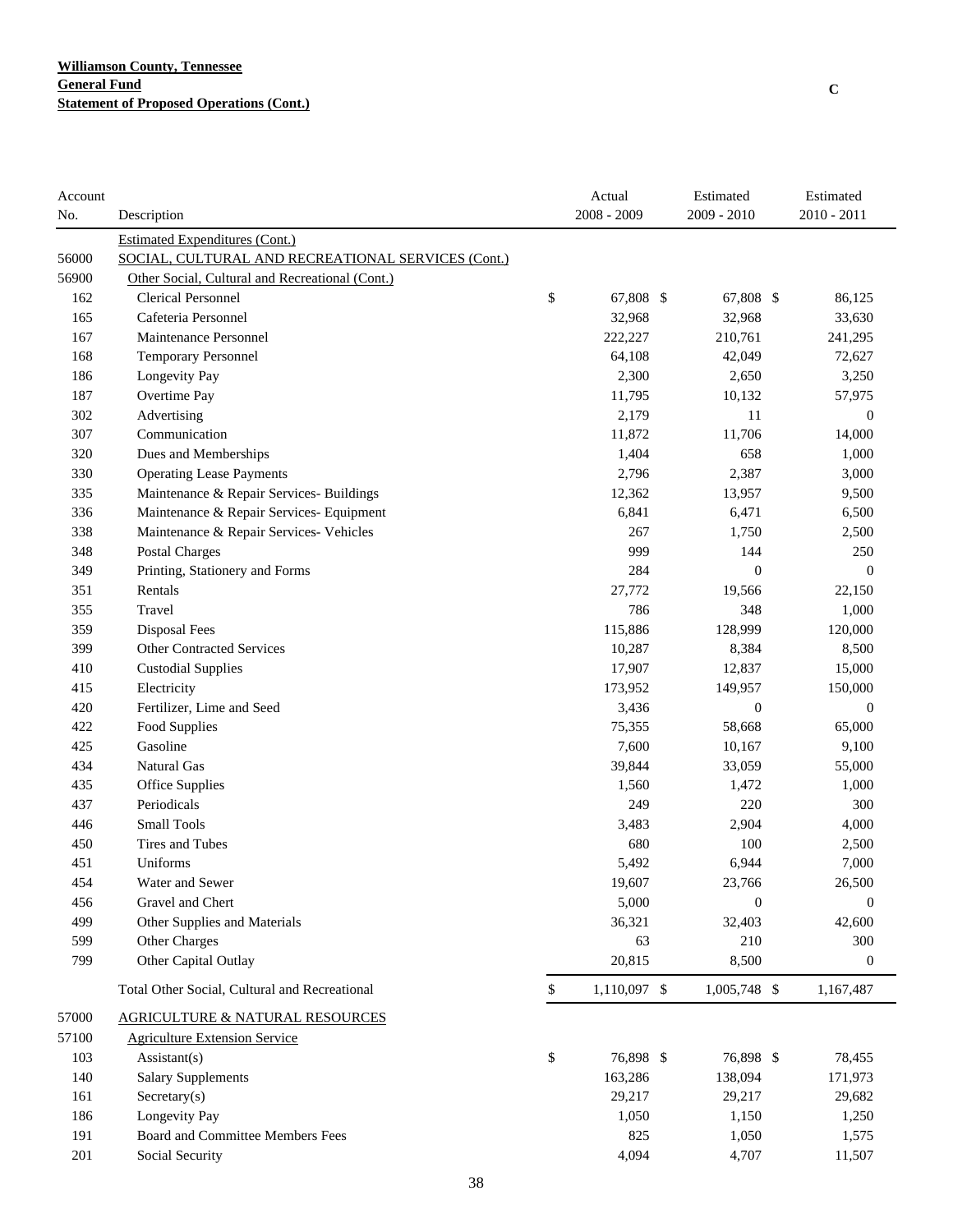| Account |                                                    | Actual           | Estimated        | Estimated        |
|---------|----------------------------------------------------|------------------|------------------|------------------|
| No.     | Description                                        | 2008 - 2009      | 2009 - 2010      | 2010 - 2011      |
|         | <b>Estimated Expenditures (Cont.)</b>              |                  |                  |                  |
| 57000   | <b>AGRICULTURE &amp; NATURAL RESOURCES (Cont.)</b> |                  |                  |                  |
| 57100   | Agriculture Extension Service (Cont.)              |                  |                  |                  |
| 203     | <b>Extension Service Medicare</b>                  | \$<br>$1,942$ \$ | $1,325$ \$       | 2,146            |
| 204     | <b>State Retirement</b>                            | 16,403           | 12,435           | 20,661           |
| 307     | Communication                                      | 2,123            | 2,141            | 3,700            |
| 320     | Dues and Memberships                               | 620              | 530              | 750              |
| 328     | Janitorial Services                                | 10,358           | 6,504            | 7,404            |
| 330     | <b>Operating Lease Payments</b>                    | 2,348            | 2,220            | 2,500            |
| 336     | Maintenance & Repair Services- Equipment           | 2,131            | 1,071            | 2,900            |
| 338     | Maintenance & Repair Services- Vehicles            | 56               | 260              | 500              |
| 348     | Postal Charges                                     | 492              | 499              | 500              |
| 355     | Travel                                             | 3,569            | 3,076            | 2,500            |
| 425     | Gasoline                                           | 1,153            | 1,121            | 1,500            |
| 719     | Office Equipment                                   | 1,227            | $\boldsymbol{0}$ | $\boldsymbol{0}$ |
| 799     | Other Capital Outlay                               | 3,315            | $\boldsymbol{0}$ | $\boldsymbol{0}$ |
|         | <b>Total Agriculture Extension Service</b>         | \$<br>321,107 \$ | 282,298 \$       | 339,503          |
| 57500   | Soil Conservation                                  |                  |                  |                  |
| 161     | Sercetary(s)                                       | \$<br>38,418 \$  | 38,418 \$        | 39,190           |
| 186     | Longevity Pay                                      | 1,200            | 1,250            | 1,300            |
| 599     | Other Charges                                      | 5,848            | 5,263            | 5,263            |
|         | <b>Total Soil Conservation</b>                     | \$<br>45,466 \$  | 44,931 \$        | 45,753           |
| 58000   | <b>OTHER OPERATIONS</b>                            |                  |                  |                  |
| 58190   | Other Economic and Community Development           |                  |                  |                  |
| 105     | Supervisor/Director                                | \$<br>82,534 \$  | 81,948 \$        | 84,195           |
| 161     | $S \text{eccetary}(s)$                             | 38,709           | 38,709           | 39,515           |
| 169     | Part-time Personnel                                | 41,047           | 38,926           | 44,485           |
| 302     | Advertising                                        | 15,435           | 16,090           | 20,098           |
| 307     | Communication                                      | 2,871            | 2,929            | 4,500            |
| 320     | Dues and Memberships                               | 3,792            | 3,353            | 3,225            |
| 330     | <b>Operating Lease Payments</b>                    | 4,473            | $\boldsymbol{0}$ | 0                |
| 337     | Maintenance & Repair Services- Office Equipment    | 2,985            | 3,676            | 3,000            |
| 348     | <b>Postal Charges</b>                              | 286              | 146              | 2,000            |
| 349     | Printing, Stationery and Forms                     | 1,982            | 432              | 2,000            |
| 355     | Travel                                             | 13,968           | 17,555           | 15,545           |
| 399     | <b>Other Contracted Services</b>                   | 47,758           | 57,906           | 67,980           |
| 435     | <b>Office Supplies</b>                             | 1,480            | 2,025            | 2,500            |
| 437     | Periodicals                                        | 788              | 785              | 788              |
| 524     | In Service/Staff Development                       | 500              | 235              | 2,000            |
|         | Total Other Economic and Community Development     | \$<br>258,608 \$ | 264,715 \$       | 291,831          |
| 58210   | <b>Public Transportation</b>                       |                  |                  |                  |
| 399     | <b>Other Contracted Services</b>                   | \$<br>482,441 \$ | 535,132 \$       | 778,154          |
|         | <b>Total Public Transportation</b>                 | \$<br>482,441 \$ | 535,132 \$       | 778,154          |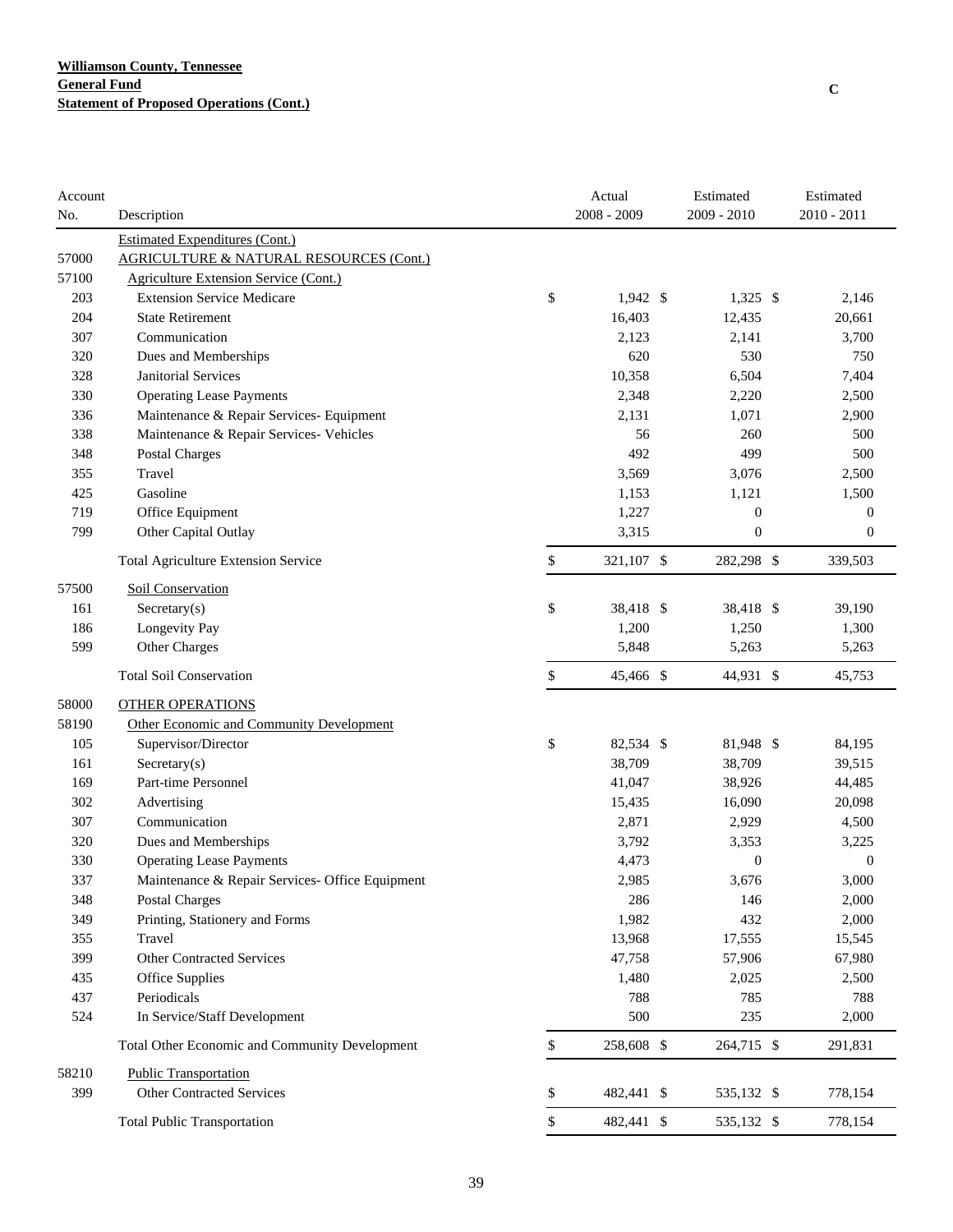| Account |                                         | Actual                | Estimated        | Estimated        |
|---------|-----------------------------------------|-----------------------|------------------|------------------|
| No.     | Description                             | $2008 - 2009$         | 2009 - 2010      | $2010 - 2011$    |
|         | <b>Estimated Expenditures (Cont.)</b>   |                       |                  |                  |
| 58000   | <b>OTHER OPERATIONS (Cont.)</b>         |                       |                  |                  |
| 58300   | Veterans' Services                      |                       |                  |                  |
| 105     | Supervisor/Director                     | \$<br>12,782 \$       | 12,782 \$        | 13,050           |
| 307     | Communication                           | 239                   | 186              | 490              |
| 320     | Dues and Memberships                    | 25                    | 25               | 25               |
| 355     | Travel                                  | $\boldsymbol{0}$      | $\boldsymbol{0}$ | 15               |
| 435     | Office Supplies                         | 109                   | 24               | 100              |
| 499     | Other Supplies and Materials            | 1,152                 | 1,464            | $\boldsymbol{0}$ |
|         | <b>Total Veterans' Services</b>         | \$<br>14,307 \$       | 14,481 \$        | 13,680           |
| 58400   | Other Charges                           |                       |                  |                  |
| 320     | Dues and Memberships                    | \$<br>38,417 \$       | 43,990 \$        | 43,992           |
| 502     | <b>Building and Contents Insurance</b>  | 106,563               | 314,308          | 150,000          |
| 503     | <b>Excess Risk Insurance</b>            | 617,135               | 529,882          | 1,000,000        |
| 510     | Trustee's Commission                    | 884,090               | 914,194          | 950,000          |
| 511     | Vehicle and Equipment Insurance         | 1,097,797             | (7, 197)         | 150,000          |
| 513     | Worker's Compensation Insurance         | 425,729               | 244,870          | 400,000          |
|         | <b>Total Other Charges</b>              | \$<br>3,169,731 \$    | 2,040,047 \$     | 2,693,992        |
| 58600   | <b>Employee Benefits</b>                |                       |                  |                  |
| 201     | Social Security                         | \$<br>1,838,849 \$    | 1,857,534 \$     | 2,090,000        |
| 204     | <b>State Retirement</b>                 | 2,016,853             | 2,024,910        | 2,315,000        |
| 206     | Life Insurance                          | 33,197                | 37,960           | 38,000           |
| 207     | Medical Insurance                       | 6,060,000             | 6,473,371        | 6,480,000        |
| 209     | Disability Insurance                    | 31,655                | 21,444           | 75,000           |
| 210     | <b>Unemployment Compensation</b>        | 30,701                | 63,620           | 75,000           |
| 211     | <b>Local Retirement</b>                 | 76,789                | 65,215           | 100,000          |
| 212     | <b>Employer Medicare</b>                | 431,480               | 435,903          | 490,000          |
|         | <b>Total Employee Benefits</b>          | \$<br>10,519,524 \$   | 10,979,957 \$    | 11,663,000       |
| 58801   | ARRA #1 SRO Technology                  |                       |                  |                  |
| 312     | Contracts with Private Agencies         | \$<br>0 <sup>5</sup>  | 6,812 \$         | $\boldsymbol{0}$ |
| 709     | Data Processing Equipment               | $\mathbf{0}$          | 4,056            | $\boldsymbol{0}$ |
|         | Total ARRA #1 Contract w/Private Agency | \$<br>0 <sup>5</sup>  | 10,868 \$        | $\boldsymbol{0}$ |
| 58802   | ARRA #2 Elder & Dom Abu                 |                       |                  |                  |
| 106     | Deputy(ies)                             | \$<br>0 <sup>5</sup>  | 39,365 \$        | $\mathbf{0}$     |
| 162     | <b>Clerical Personnel</b>               | $\boldsymbol{0}$      | 653              | $\theta$         |
| 299     | Other Fringe Benefits                   | $\boldsymbol{0}$      | 18,153           | $\theta$         |
| 307     | Communication                           | $\boldsymbol{0}$      | 555              | $\mathbf{0}$     |
| 435     | <b>Office Supplies</b>                  | $\boldsymbol{0}$      | 206              | $\mathbf{0}$     |
| 709     | Data Processing Equipment               | $\boldsymbol{0}$      | 910              | $\boldsymbol{0}$ |
|         | Total ARRA #2 Elder & Dom Abu           | \$<br>0 <sup>5</sup>  | 59,842 \$        | $\mathbf{0}$     |
| 58803   | ARRA #3 Sheriff Courtroom Sec. & Tech.  |                       |                  |                  |
| 708     | <b>Communication Equipment</b>          | \$<br>$0 \text{ }$ \$ | 8,139 \$         | $\boldsymbol{0}$ |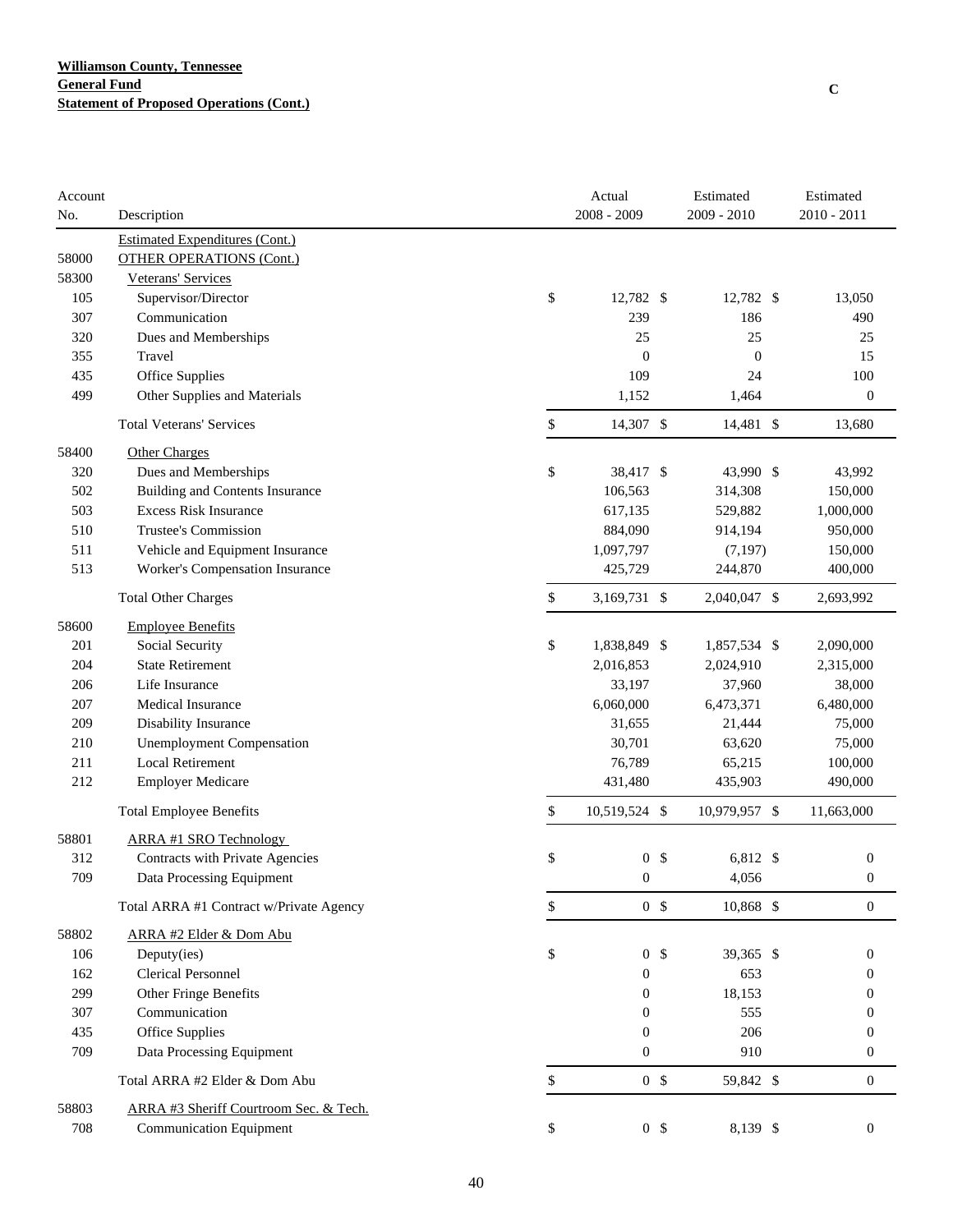### **Williamson County, Tennessee General Fund Statement of Proposed Operations (Cont.)**

| Account |                                                     | Actual               | Estimated     |                | Estimated     |
|---------|-----------------------------------------------------|----------------------|---------------|----------------|---------------|
| No.     | Description                                         | $2008 - 2009$        | $2009 - 2010$ |                | $2010 - 2011$ |
|         | <b>Estimated Expenditures (Cont.)</b>               |                      |               |                |               |
| 58000   | <b>OTHER OPERATIONS (Cont.)</b>                     |                      |               |                |               |
| 58803   | ARRA #3 Sheriff Courtroom Sec. & Tech.              |                      |               |                |               |
|         | Total ARRA #3 Sheriff Courtroom Sec. & Tech.        | \$<br>0 <sup>5</sup> | 8,139 \$      |                | $\mathbf{0}$  |
| 58900   | Miscellaneous                                       |                      |               |                |               |
| 308     | Consultants                                         | \$<br>$6,295$ \$     |               | 0 <sup>5</sup> | 10,000        |
| 309     | Contracts with Government Agencies                  | 68,334               | 68,463        |                | 74,587        |
| 312     | Contracts with Private Agencies                     | 83,410               | 212,139       |                | 80,000        |
| 316     | Contributions                                       | 685,159              | 621,217       |                | 619,637       |
| 414     | <b>Duplicating Supplies</b>                         | 29,828               | 31,721        |                | 30,000        |
|         | <b>Total Miscellaneous</b>                          | \$<br>873,026 \$     | 933,540 \$    |                | 814,224       |
|         | <b>Total Estimated Expenditures</b>                 | \$<br>62,192,230 \$  | 60,719,916 \$ |                | 66,029,144    |
|         | <b>Estimated Other Uses:</b>                        |                      |               |                |               |
| 99100   | <b>Transfers Out</b>                                | \$<br>1,247,795 \$   | 950,000 \$    |                | $\mathbf{0}$  |
|         | Total Estimated Expenditures and Other Uses         | \$<br>63,440,025 \$  | 61,669,916 \$ |                | 66,029,144    |
|         | Excess of Estimated Revenues and Other Sources Over |                      |               |                |               |
|         | (Under) Estimated Expenditures and Other Uses       | \$<br>275,271 \$     | 3,026,903 \$  |                | (8,549,806)   |
|         | Estimated Beginning Fund Balance, July 1            | 31,975,871           | 32,251,142    |                | 35,278,045    |
|         | Estimated Ending Fund Balance, June 30              | \$<br>32,251,142 \$  | 35,278,045 \$ |                | 26,728,239    |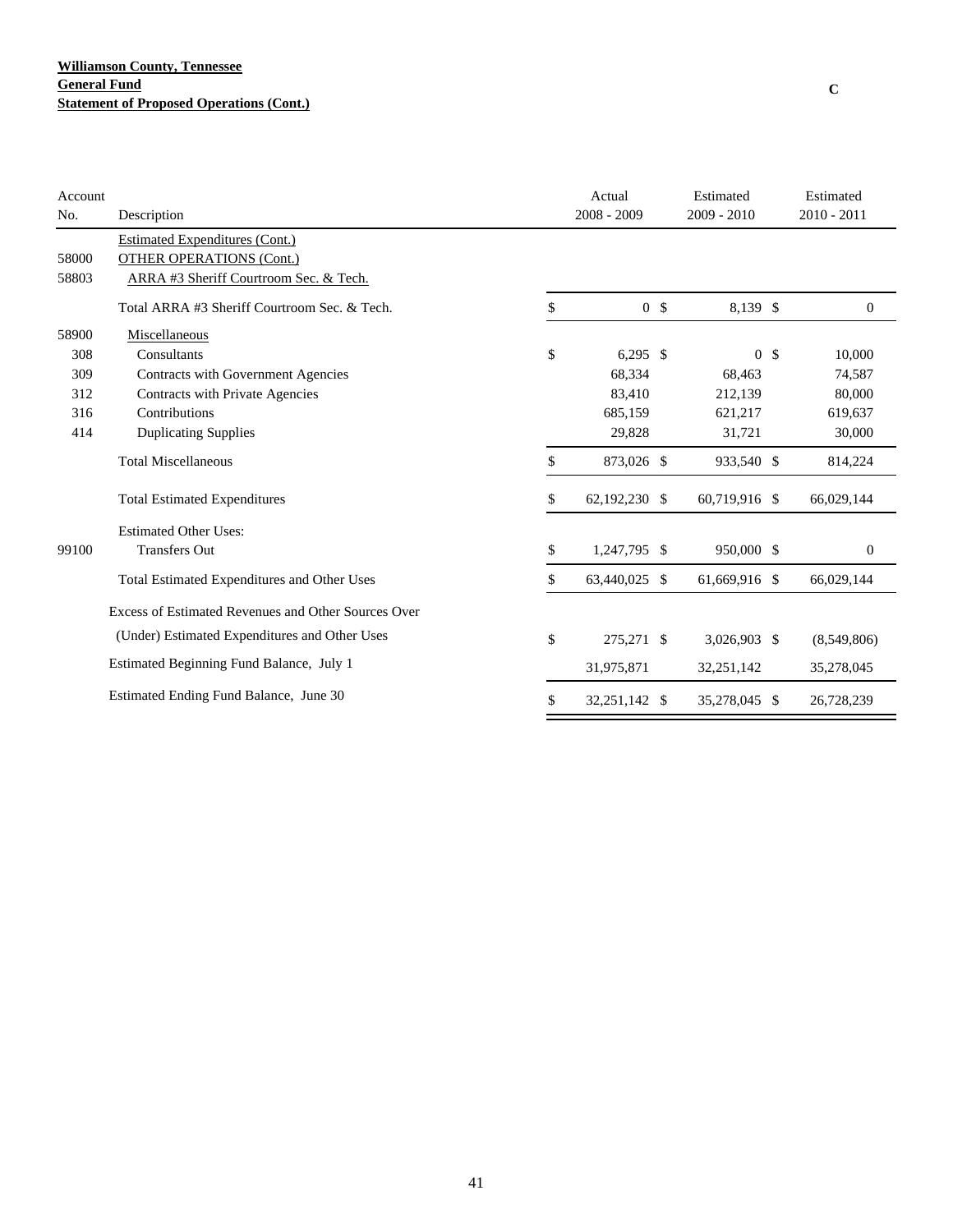| Account<br>No. | Description                                      | Actual<br>$2008 - 2009$ | Estimated<br>2009 - 2010 |                | Estimated<br>$2010 - 2011$ |
|----------------|--------------------------------------------------|-------------------------|--------------------------|----------------|----------------------------|
|                | <b>Estimated Revenues</b>                        |                         |                          |                |                            |
| 40000          | <b>LOCAL TAXES</b>                               |                         |                          |                |                            |
| 40100          | <b>County Property Taxes</b>                     |                         |                          |                |                            |
| 40110          | <b>Current Property Tax</b>                      | \$<br>2,607,199 \$      | 2,697,976 \$             |                | 2,581,002                  |
| 40120          | Trustee's Collections - Prior Year               | 41,166                  | 50,227                   |                | 35,000                     |
| 40130          | Circuit/Clerk & Master Collections - Prior Years | 14,999                  | 16,101                   |                | 15,000                     |
| 40140          | <b>Interest and Penalty</b>                      | 7,530                   | 11,177                   |                | 5,000                      |
| 40161          | Payments in Lieu of Taxes - T.V.A.               | $\mathbf{0}$            | 133                      |                | $\mathbf{0}$               |
| 40163          | Payments in Lieu of Taxes - Other                | 5,752                   | 5,625                    |                | $\mathbf{0}$               |
|                | <b>TOTAL LOCAL TAXES</b>                         | \$<br>2,676,646 \$      | 2,781,239 \$             |                | 2,636,002                  |
| 43000          | <b>CHARGES FOR CURRENT SERVICES</b>              |                         |                          |                |                            |
| 43100          | <b>General Service Charges</b>                   |                         |                          |                |                            |
| 43110          | <b>Tipping Fees</b>                              | \$<br>688,732 \$        | 836,886 \$               |                | 961,600                    |
|                | TOTAL CHARGES FOR CURRENT SERVICES               | \$<br>688,732 \$        | 836,886 \$               |                | 961,600                    |
| 44000          | <b>OTHER LOCAL REVENUES</b>                      |                         |                          |                |                            |
| 44100          | <b>Recurring Items</b>                           |                         |                          |                |                            |
| 44110          | <b>Investment Income</b>                         | \$<br>73.796 \$         | 42,067 \$                |                | 50,000                     |
| 44130          | Sale of Materials and Supplies                   | 37,668                  | 122,810                  |                | 120,000                    |
| 44145          | Sale of Recycled Materials                       | 131                     | 202,293                  |                | 240,000                    |
| 44500          | <b>Nonrecurring Items</b>                        |                         |                          |                |                            |
| 44530          | Sale of Equipment                                | 53,632                  | 14,672                   |                | $\boldsymbol{0}$           |
| 44990          | <b>Other Local Revenues</b>                      |                         |                          |                |                            |
| 44990          | Other Local Revenues                             | 6,485                   | 10,476                   |                | $\boldsymbol{0}$           |
|                | TOTAL OTHER LOCAL REVENUES                       | \$<br>171,712 \$        | 392,318 \$               |                | 410,000                    |
| 45000          | FEES RECEIVED FROM COUNTY OFFICIALS              |                         |                          |                |                            |
| 45500          | Fees In Lieu of Salary                           |                         |                          |                |                            |
| 45610          | Trustee                                          | \$<br>140S              |                          | 0 <sup>5</sup> | $\mathbf{0}$               |
|                | TOTAL FEES RECEIVED FROM COUNTY OFFICIALS        | \$<br>140S              |                          | 0 <sup>5</sup> | $\mathbf{0}$               |
| 46000          | <b>STATE OF TENNESSEE</b>                        |                         |                          |                |                            |
| 46100          | <b>General Government Grants</b>                 |                         |                          |                |                            |
| 46170          | Solid Waste Grants                               | \$<br>126,139 \$        | 136,027 \$               |                | 135,000                    |
| 46800          | Other State Revenues                             |                         |                          |                |                            |
| 46980          | <b>Other State Grants</b>                        | 16,591                  | 10,011                   |                | $\boldsymbol{0}$           |
|                | TOTAL STATE OF TENNESSEE                         | \$<br>142,730 \$        | 146,038 \$               |                | 135,000                    |
| 47000          | FEDERAL GOVERNMENT                               |                         |                          |                |                            |
| 47100          | <b>Federal Through State</b>                     |                         |                          |                |                            |
| 47230          | Disaster Relief                                  | \$<br>38,342 \$         |                          | 0 <sup>5</sup> | $\boldsymbol{0}$           |
|                | TOTAL FEDERAL GOVERNMENT                         | \$<br>38,342 \$         |                          | 0 <sup>5</sup> | $\boldsymbol{0}$           |
|                | <b>Total Estimated Revenues</b>                  | \$<br>3,718,302 \$      | 4,156,481 \$             |                | 4,142,602                  |
|                |                                                  |                         |                          |                |                            |
|                | <b>Estimated Other Sources:</b>                  |                         |                          |                |                            |
| 49800          | Transfers In                                     | \$<br>500,000 \$        | 500,000 \$               |                | $\boldsymbol{0}$           |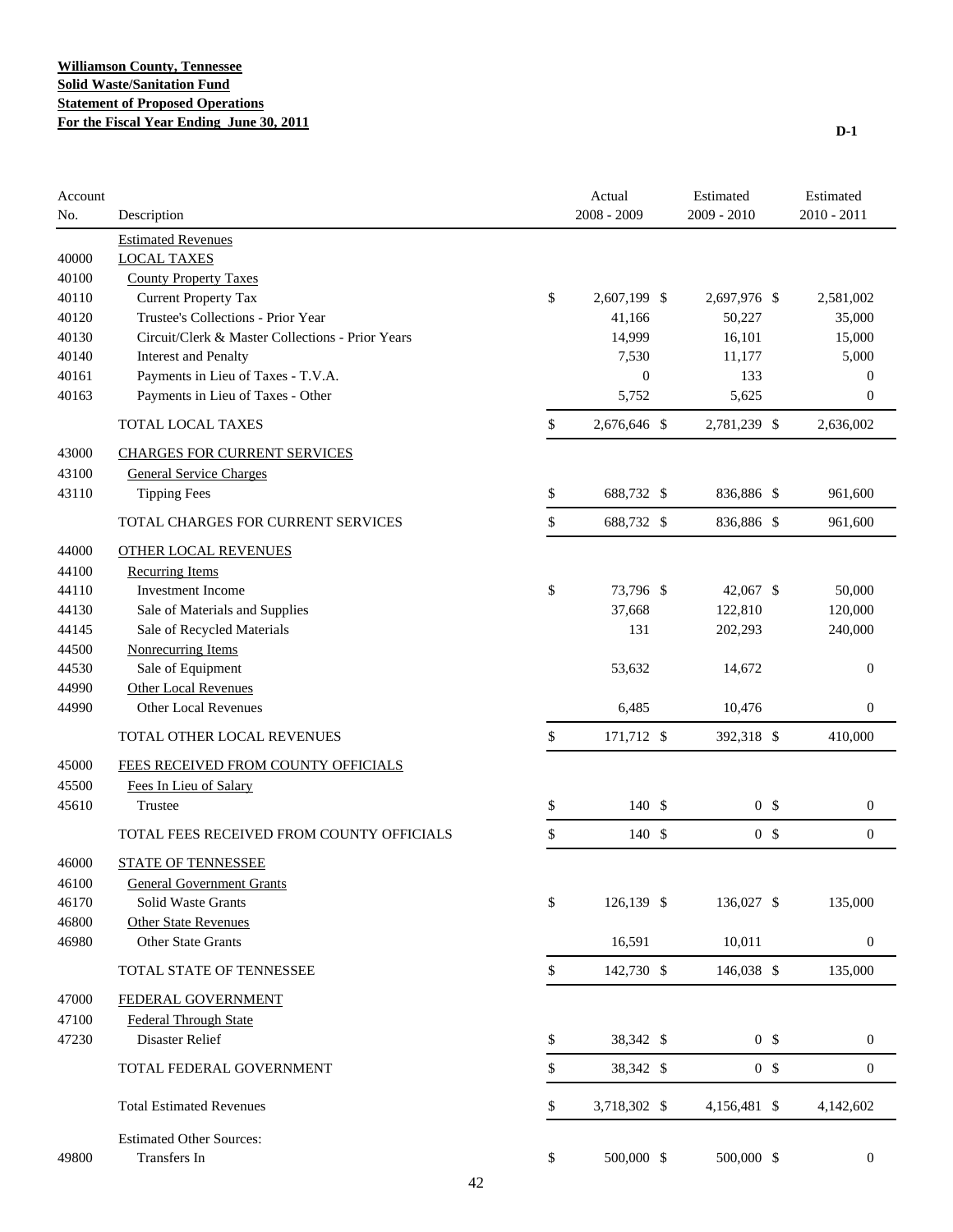#### **Williamson County, Tennessee Solid Waste/Sanitation Fund Statement of Proposed Operations (Cont.)**

| Account<br>No. | Description                                       | Actual<br>$2008 - 2009$ | Estimated<br>2009 - 2010 | Estimated<br>$2010 - 2011$ |
|----------------|---------------------------------------------------|-------------------------|--------------------------|----------------------------|
|                | <b>Estimated Other Sources:</b>                   |                         |                          |                            |
|                | <b>Total Estimated Revenues and Other Sources</b> | \$<br>4,218,302 \$      | 4,656,481 \$             | 4,142,602                  |
|                | <b>Estimated Expenditures</b>                     |                         |                          |                            |
| 55000          | PUBLIC HEALTH AND WELFARE                         |                         |                          |                            |
| 55710          | <b>Sanitation Management</b>                      |                         |                          |                            |
| 105            | Supervisor/Director                               | \$<br>91,998 \$         | 91,998 \$                | 93,829                     |
| 106            | Deputy(ies)                                       | 137,530                 | 137,530                  | 182,708                    |
| 149            | Laborers                                          | 545,580                 | 545,190                  | 579,606                    |
| 160            | Guards                                            | 429,876                 | 417,834                  | 480,111                    |
| 162            | <b>Clerical Personnel</b>                         | 95,784                  | 95,784                   | 97,719                     |
| 186            | Longevity Pay                                     | 9,300                   | 9,800                    | 11,150                     |
| 187            | Overtime Pay                                      | 86,008                  | 85,283                   | 113,750                    |
| 302            | Advertising                                       | 5,964                   | 4,337                    | 6,000                      |
| 307            | Communication                                     | 12,733                  | 12,146                   | 15,000                     |
| 320            | Dues and Memberships                              | 1,342                   | 869                      | 1,000                      |
| 322            | <b>Evaluation and Testing</b>                     | 920                     | 770                      | 2,000                      |
| 335            | Maintenance & Repair Services- Buildings          | 9,490                   | 12,538                   | 14,000                     |
| 336            | Maintenance & Repair Services- Equipment          | 138,040                 | 190,490                  | 337,000                    |
| 337            | Maintenance & Repair Services- Office Equipment   | 2,091                   | 2,081                    | 2,000                      |
| 338            | Maintenance & Repair Services- Vehicles           | 62,939                  | 96,281                   | 158,625                    |
| 348            | <b>Postal Charges</b>                             | 910                     | 47                       | 2,000                      |
| 349            | Printing, Stationery and Forms                    | 4,592                   | 4,437                    | 4,500                      |
| 351            | Rentals                                           | 5,851                   | 704                      | 3,000                      |
| 355            | Travel                                            | 3,996                   | 1,607                    | 1,880                      |
| 399            | <b>Other Contracted Services</b>                  | 825,315                 | 1,284,627                | 1,045,500                  |
| 412            | Diesel Fuel                                       | 250,824                 | 294,700                  | 335,000                    |
| 415            | Electricity                                       | 30,029                  | 25,899                   | 32,000                     |
| 425            | Gasoline                                          | 14,250                  | 17,655                   | 18,500                     |
| 433            | Lubricants                                        | 6,405                   | 5,227                    | 6,500                      |
| 434            | Natural Gas                                       | 3,242                   | 1,961                    | 2,500                      |
| 435            | Office Supplies                                   | 3,477                   | 2,752                    | 2,000                      |
| 437            | Periodicals                                       | 200                     | 124                      | 300                        |
| 450            | Tires and Tubes                                   | 57,540                  | 58,261                   | 65,000                     |
| 451            | Uniforms                                          | 11,710                  | 10,452                   | 20,000                     |
| 454            | Water and Sewer                                   | 2,077                   | 2,006                    | 3,000                      |
| 499            | Other Supplies and Materials                      | 20,713                  | 27,619                   | 27,000                     |
| 524            | In Service/Staff Development                      | 1,911                   | 665                      | 700                        |
| 599            | Other Charges                                     | 64,187                  | 55,430                   | 54,425                     |
| 718            | Motor Vehicles                                    | 32,292                  | 0                        | $\theta$                   |
| 719            | Office Equipment                                  | 1,432                   | 0                        | $\Omega$                   |
| 724            | Site Development                                  | 330,000                 | $\theta$                 | $\mathbf 0$                |
| 799            | Other Capital Outlay                              | $\boldsymbol{0}$        | 132,735                  | $\mathbf 0$                |
|                | <b>Total Sanitation Management</b>                | \$<br>3,300,548 \$      | 3,629,839 \$             | 3,718,303                  |
| 58000          | <b>OTHER OPERATIONS</b>                           |                         |                          |                            |
|                |                                                   |                         |                          |                            |
| 58400          | <b>Other Charges</b>                              |                         |                          |                            |
| 502            | <b>Building and Contents Insurance</b>            | \$<br>7,194 \$          | 39,788 \$                | 50,000                     |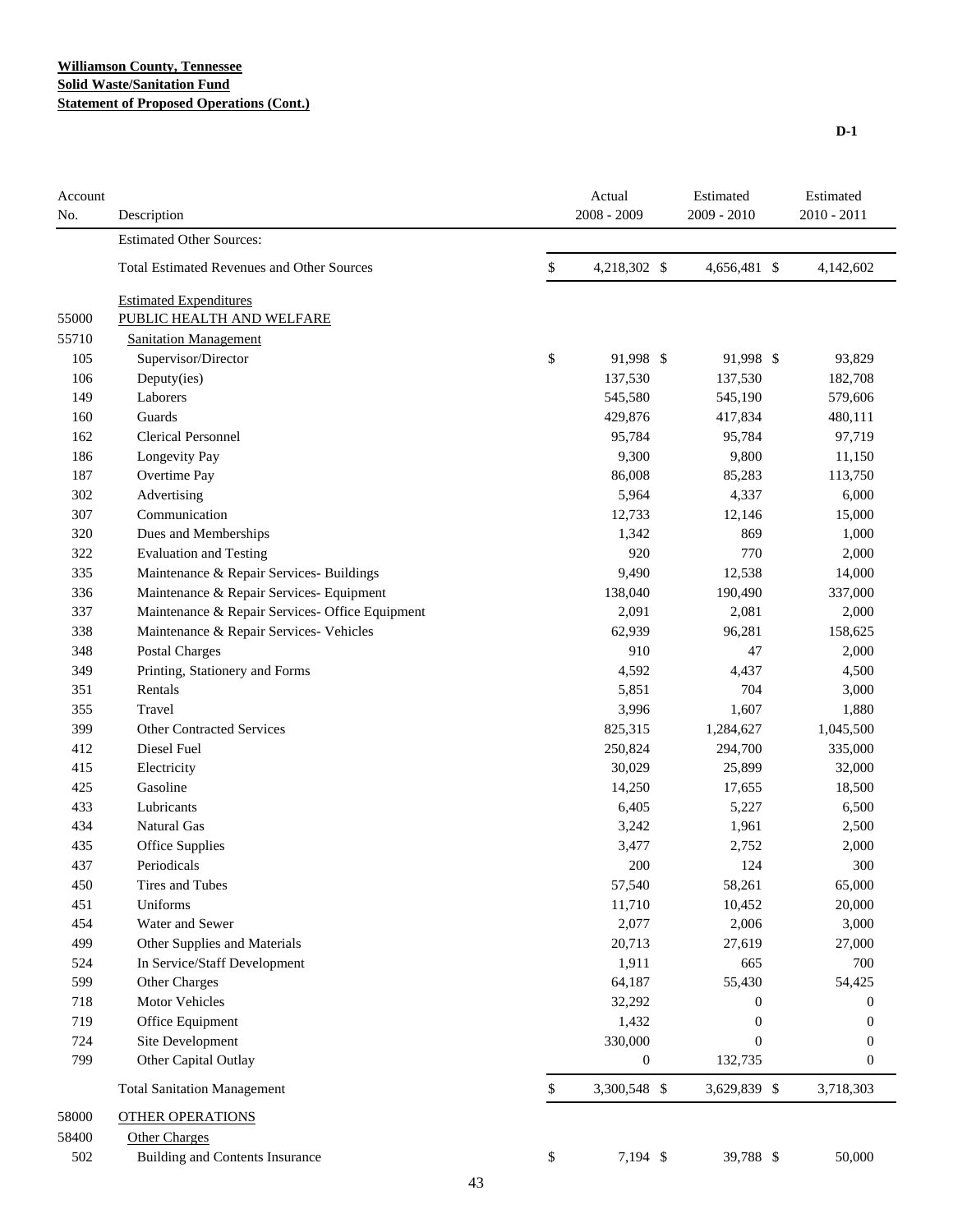| <b>Estimated Expenditures (Cont.)</b><br>58000<br><b>OTHER OPERATIONS (Cont.)</b><br>58400<br>Other Charges (Cont.)<br>\$<br>503<br><b>Excess Risk Insurance</b><br>101,488 \$<br>114,911 \$<br>120,000<br><b>Trustee's Commission</b><br>61,813<br>510<br>63,902<br>80,000<br>511<br>Vehicle and Equipment Insurance<br>45,750<br>10,219<br>50,000<br>513<br>Worker's Compensation Insurance<br>3,124<br>100,000<br>62,051<br>\$<br><b>Total Other Charges</b><br>278,296 \$<br>231,944 \$<br>400,000<br><b>Employee Benefits</b><br>58600<br>\$<br>201<br>Social Security<br>84,156 \$<br>83,199 \$<br>97,000<br><b>State Retirement</b><br>204<br>71,931<br>72,275<br>86,000<br>1,100<br>1,350<br>206<br>Life Insurance<br>1,350<br>Medical Insurance<br>240,000<br>207<br>225,000<br>225,000<br>Disability Insurance<br>209<br>$\mathbf{0}$<br>$\mathbf{0}$<br>11,800<br>$\overline{0}$<br><b>Unemployment Compensation</b><br>$\theta$<br>10,000<br>210<br><b>Employer Medicare</b><br>212<br>19,685<br>19,459<br>23,000<br>\$<br>416,872 \$<br>401,283 \$<br><b>Total Employee Benefits</b><br>454,150<br><b>Total Estimated Expenditures</b><br>\$<br>3,995,716 \$<br>4,263,066 \$<br>4,572,453<br><b>Estimated Other Uses:</b><br><b>Transfers Out</b><br>\$<br>638,000 \$<br>352,300 \$<br>99100<br>$\boldsymbol{0}$<br>\$<br>Total Estimated Expenditures and Other Uses<br>4,633,716 \$<br>4,615,366 \$<br>4,572,453<br>Excess of Estimated Revenues and Other Sources Over<br>(Under) Estimated Expenditures and Other Uses<br>\$<br>$(415, 414)$ \$<br>41,115 \$<br>(429, 851)<br>Estimated Beginning Fund Balance, July 1<br>3,325,455<br>2,910,041<br>2,951,156<br>Estimated Ending Fund Balance, June 30<br>\$<br>2,910,041 \$<br>2,951,156 \$<br>2,521,305 | Account<br>No. |             | Actual<br>$2008 - 2009$ | Estimated<br>$2009 - 2010$ | Estimated<br>$2010 - 2011$ |
|-----------------------------------------------------------------------------------------------------------------------------------------------------------------------------------------------------------------------------------------------------------------------------------------------------------------------------------------------------------------------------------------------------------------------------------------------------------------------------------------------------------------------------------------------------------------------------------------------------------------------------------------------------------------------------------------------------------------------------------------------------------------------------------------------------------------------------------------------------------------------------------------------------------------------------------------------------------------------------------------------------------------------------------------------------------------------------------------------------------------------------------------------------------------------------------------------------------------------------------------------------------------------------------------------------------------------------------------------------------------------------------------------------------------------------------------------------------------------------------------------------------------------------------------------------------------------------------------------------------------------------------------------------------------------------------------------------------------------------------------------------------------------------|----------------|-------------|-------------------------|----------------------------|----------------------------|
|                                                                                                                                                                                                                                                                                                                                                                                                                                                                                                                                                                                                                                                                                                                                                                                                                                                                                                                                                                                                                                                                                                                                                                                                                                                                                                                                                                                                                                                                                                                                                                                                                                                                                                                                                                             |                | Description |                         |                            |                            |
|                                                                                                                                                                                                                                                                                                                                                                                                                                                                                                                                                                                                                                                                                                                                                                                                                                                                                                                                                                                                                                                                                                                                                                                                                                                                                                                                                                                                                                                                                                                                                                                                                                                                                                                                                                             |                |             |                         |                            |                            |
|                                                                                                                                                                                                                                                                                                                                                                                                                                                                                                                                                                                                                                                                                                                                                                                                                                                                                                                                                                                                                                                                                                                                                                                                                                                                                                                                                                                                                                                                                                                                                                                                                                                                                                                                                                             |                |             |                         |                            |                            |
|                                                                                                                                                                                                                                                                                                                                                                                                                                                                                                                                                                                                                                                                                                                                                                                                                                                                                                                                                                                                                                                                                                                                                                                                                                                                                                                                                                                                                                                                                                                                                                                                                                                                                                                                                                             |                |             |                         |                            |                            |
|                                                                                                                                                                                                                                                                                                                                                                                                                                                                                                                                                                                                                                                                                                                                                                                                                                                                                                                                                                                                                                                                                                                                                                                                                                                                                                                                                                                                                                                                                                                                                                                                                                                                                                                                                                             |                |             |                         |                            |                            |
|                                                                                                                                                                                                                                                                                                                                                                                                                                                                                                                                                                                                                                                                                                                                                                                                                                                                                                                                                                                                                                                                                                                                                                                                                                                                                                                                                                                                                                                                                                                                                                                                                                                                                                                                                                             |                |             |                         |                            |                            |
|                                                                                                                                                                                                                                                                                                                                                                                                                                                                                                                                                                                                                                                                                                                                                                                                                                                                                                                                                                                                                                                                                                                                                                                                                                                                                                                                                                                                                                                                                                                                                                                                                                                                                                                                                                             |                |             |                         |                            |                            |
|                                                                                                                                                                                                                                                                                                                                                                                                                                                                                                                                                                                                                                                                                                                                                                                                                                                                                                                                                                                                                                                                                                                                                                                                                                                                                                                                                                                                                                                                                                                                                                                                                                                                                                                                                                             |                |             |                         |                            |                            |
|                                                                                                                                                                                                                                                                                                                                                                                                                                                                                                                                                                                                                                                                                                                                                                                                                                                                                                                                                                                                                                                                                                                                                                                                                                                                                                                                                                                                                                                                                                                                                                                                                                                                                                                                                                             |                |             |                         |                            |                            |
|                                                                                                                                                                                                                                                                                                                                                                                                                                                                                                                                                                                                                                                                                                                                                                                                                                                                                                                                                                                                                                                                                                                                                                                                                                                                                                                                                                                                                                                                                                                                                                                                                                                                                                                                                                             |                |             |                         |                            |                            |
|                                                                                                                                                                                                                                                                                                                                                                                                                                                                                                                                                                                                                                                                                                                                                                                                                                                                                                                                                                                                                                                                                                                                                                                                                                                                                                                                                                                                                                                                                                                                                                                                                                                                                                                                                                             |                |             |                         |                            |                            |
|                                                                                                                                                                                                                                                                                                                                                                                                                                                                                                                                                                                                                                                                                                                                                                                                                                                                                                                                                                                                                                                                                                                                                                                                                                                                                                                                                                                                                                                                                                                                                                                                                                                                                                                                                                             |                |             |                         |                            |                            |
|                                                                                                                                                                                                                                                                                                                                                                                                                                                                                                                                                                                                                                                                                                                                                                                                                                                                                                                                                                                                                                                                                                                                                                                                                                                                                                                                                                                                                                                                                                                                                                                                                                                                                                                                                                             |                |             |                         |                            |                            |
|                                                                                                                                                                                                                                                                                                                                                                                                                                                                                                                                                                                                                                                                                                                                                                                                                                                                                                                                                                                                                                                                                                                                                                                                                                                                                                                                                                                                                                                                                                                                                                                                                                                                                                                                                                             |                |             |                         |                            |                            |
|                                                                                                                                                                                                                                                                                                                                                                                                                                                                                                                                                                                                                                                                                                                                                                                                                                                                                                                                                                                                                                                                                                                                                                                                                                                                                                                                                                                                                                                                                                                                                                                                                                                                                                                                                                             |                |             |                         |                            |                            |
|                                                                                                                                                                                                                                                                                                                                                                                                                                                                                                                                                                                                                                                                                                                                                                                                                                                                                                                                                                                                                                                                                                                                                                                                                                                                                                                                                                                                                                                                                                                                                                                                                                                                                                                                                                             |                |             |                         |                            |                            |
|                                                                                                                                                                                                                                                                                                                                                                                                                                                                                                                                                                                                                                                                                                                                                                                                                                                                                                                                                                                                                                                                                                                                                                                                                                                                                                                                                                                                                                                                                                                                                                                                                                                                                                                                                                             |                |             |                         |                            |                            |
|                                                                                                                                                                                                                                                                                                                                                                                                                                                                                                                                                                                                                                                                                                                                                                                                                                                                                                                                                                                                                                                                                                                                                                                                                                                                                                                                                                                                                                                                                                                                                                                                                                                                                                                                                                             |                |             |                         |                            |                            |
|                                                                                                                                                                                                                                                                                                                                                                                                                                                                                                                                                                                                                                                                                                                                                                                                                                                                                                                                                                                                                                                                                                                                                                                                                                                                                                                                                                                                                                                                                                                                                                                                                                                                                                                                                                             |                |             |                         |                            |                            |
|                                                                                                                                                                                                                                                                                                                                                                                                                                                                                                                                                                                                                                                                                                                                                                                                                                                                                                                                                                                                                                                                                                                                                                                                                                                                                                                                                                                                                                                                                                                                                                                                                                                                                                                                                                             |                |             |                         |                            |                            |
|                                                                                                                                                                                                                                                                                                                                                                                                                                                                                                                                                                                                                                                                                                                                                                                                                                                                                                                                                                                                                                                                                                                                                                                                                                                                                                                                                                                                                                                                                                                                                                                                                                                                                                                                                                             |                |             |                         |                            |                            |
|                                                                                                                                                                                                                                                                                                                                                                                                                                                                                                                                                                                                                                                                                                                                                                                                                                                                                                                                                                                                                                                                                                                                                                                                                                                                                                                                                                                                                                                                                                                                                                                                                                                                                                                                                                             |                |             |                         |                            |                            |
|                                                                                                                                                                                                                                                                                                                                                                                                                                                                                                                                                                                                                                                                                                                                                                                                                                                                                                                                                                                                                                                                                                                                                                                                                                                                                                                                                                                                                                                                                                                                                                                                                                                                                                                                                                             |                |             |                         |                            |                            |
|                                                                                                                                                                                                                                                                                                                                                                                                                                                                                                                                                                                                                                                                                                                                                                                                                                                                                                                                                                                                                                                                                                                                                                                                                                                                                                                                                                                                                                                                                                                                                                                                                                                                                                                                                                             |                |             |                         |                            |                            |
|                                                                                                                                                                                                                                                                                                                                                                                                                                                                                                                                                                                                                                                                                                                                                                                                                                                                                                                                                                                                                                                                                                                                                                                                                                                                                                                                                                                                                                                                                                                                                                                                                                                                                                                                                                             |                |             |                         |                            |                            |
|                                                                                                                                                                                                                                                                                                                                                                                                                                                                                                                                                                                                                                                                                                                                                                                                                                                                                                                                                                                                                                                                                                                                                                                                                                                                                                                                                                                                                                                                                                                                                                                                                                                                                                                                                                             |                |             |                         |                            |                            |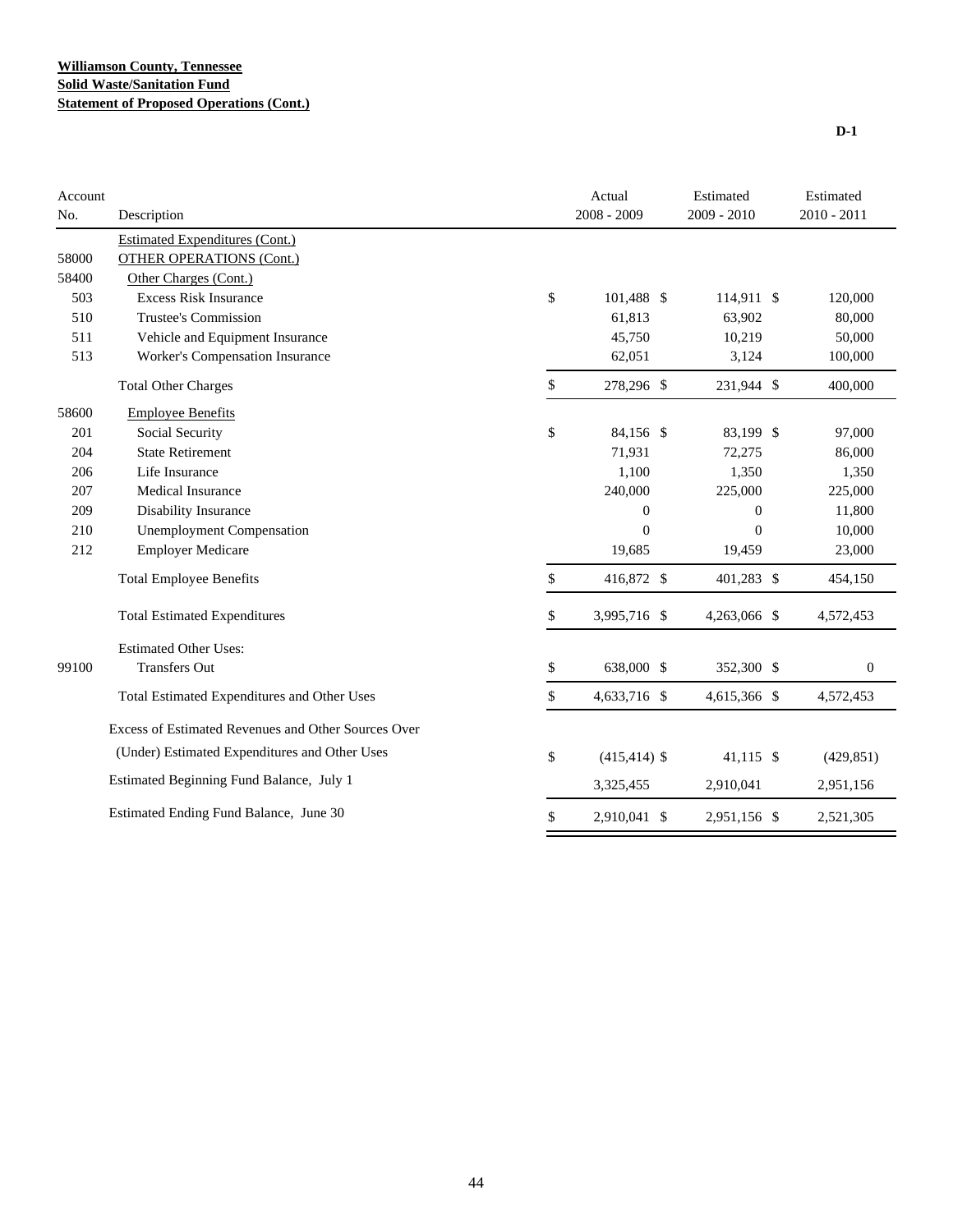| Account<br>No. | Description                                   | Actual<br>2008 - 2009 |                | Estimated<br>2009 - 2010 |                | Estimated<br>$2010 - 2011$ |
|----------------|-----------------------------------------------|-----------------------|----------------|--------------------------|----------------|----------------------------|
|                | <b>Estimated Revenues</b>                     |                       |                |                          |                |                            |
| 42000          | FINES, FORFEITURES AND PENALTIES              |                       |                |                          |                |                            |
| 42100          | <b>Circuit Court</b>                          |                       |                |                          |                |                            |
| 42140          | Drug Control Fines                            | \$<br>11,989 \$       |                | 11,578 \$                |                | 10,000                     |
| 42300          | <b>General Sessions Court</b>                 |                       |                |                          |                |                            |
| 42340          | Drug Control Fines                            | 30,772                |                | 32,424                   |                | 26,000                     |
| 42900          | Other Fines, Forfeitures, and Penalties       |                       |                |                          |                |                            |
| 42910          | Proceeds from Confiscated Property            | 1,662                 |                | 31,836                   |                | $\boldsymbol{0}$           |
|                | TOTAL FINES, FORFEITURES AND PENALTIES        | \$<br>44,423 \$       |                | 75,838 \$                |                | 36,000                     |
| 44000          | <b>OTHER LOCAL REVENUES</b>                   |                       |                |                          |                |                            |
| 44500          | <b>Nonrecurring Items</b>                     |                       |                |                          |                |                            |
| 44530          | Sale of Equipment                             | \$<br>613 \$          |                | 0 <sup>5</sup>           |                | $\boldsymbol{0}$           |
|                | TOTAL OTHER LOCAL REVENUES                    | \$<br>613 \$          |                |                          | 0 <sup>5</sup> | $\mathbf{0}$               |
| 46000          | <b>STATE OF TENNESSEE</b>                     |                       |                |                          |                |                            |
| 46800          | <b>Other State Revenues</b>                   |                       |                |                          |                |                            |
| 46990          | <b>Other State Revenues</b>                   | \$<br>427 \$          |                | 0 <sup>5</sup>           |                | $\boldsymbol{0}$           |
|                | TOTAL STATE OF TENNESSEE                      | \$<br>427 \$          |                | 0 <sup>5</sup>           |                | $\mathbf{0}$               |
| 48000          | OTHER GOVERNMENTS AND CITIZENS GROUPS         |                       |                |                          |                |                            |
| 48600          | <b>Citizens Groups</b>                        |                       |                |                          |                |                            |
| 48610          | Donations                                     | \$<br>1,800 \$        |                | 1,750 \$                 |                | $\boldsymbol{0}$           |
|                | TOTAL OTHER GOVERNMENTS AND CITIZENS GROUPS   | \$<br>1,800 \$        |                | $1,750$ \$               |                | $\mathbf{0}$               |
|                |                                               |                       |                |                          |                |                            |
|                | <b>Total Estimated Revenues</b>               | \$<br>47,263 \$       |                | 77,588 \$                |                | 36,000                     |
|                | <b>Estimated Expenditures</b>                 |                       |                |                          |                |                            |
| 54000          | PUBLIC SAFETY                                 |                       |                |                          |                |                            |
| 54150          | <b>Drug Enforcement</b>                       |                       |                |                          |                |                            |
| 307            | Communication                                 | \$                    | 0 <sup>5</sup> | 603 \$                   |                | 2,000                      |
| 319            | <b>Confidential Drug Enforcement Payments</b> | $\mathbf{0}$          |                | 2,050                    |                | 5,000                      |
| 338            | Maintenance & Repair Services- Vehicles       | 1,040                 |                | 3,978                    |                | 4,000                      |
| 353            | Tow-in Services                               | 700                   |                | 650                      |                | 2,000                      |
| 355            | Travel                                        | $\mathbf{0}$          |                | $\mathbf{0}$             |                | 1,500                      |
| 435            | Office Supplies                               | 3,253                 |                | 4,646                    |                | $\boldsymbol{0}$           |
| 499            | Other Supplies and Materials                  | $\boldsymbol{0}$      |                | $\boldsymbol{0}$         |                | 7,000                      |
| 510            | Trustee's Commission                          | 428                   |                | 408                      |                | 2,000                      |
| 524            | In Service/Staff Development                  | 709                   |                | 1,949                    |                | 4,000                      |
| 799            | Other Capital Outlay                          | 135,912               |                | 15,697                   |                | 57,500                     |
|                | <b>Total Drug Enforcement</b>                 | \$<br>142,042 \$      |                | 29,981 \$                |                | 85,000                     |
|                | <b>Total Estimated Expenditures</b>           | \$<br>142,042 \$      |                | 29,981 \$                |                | 85,000                     |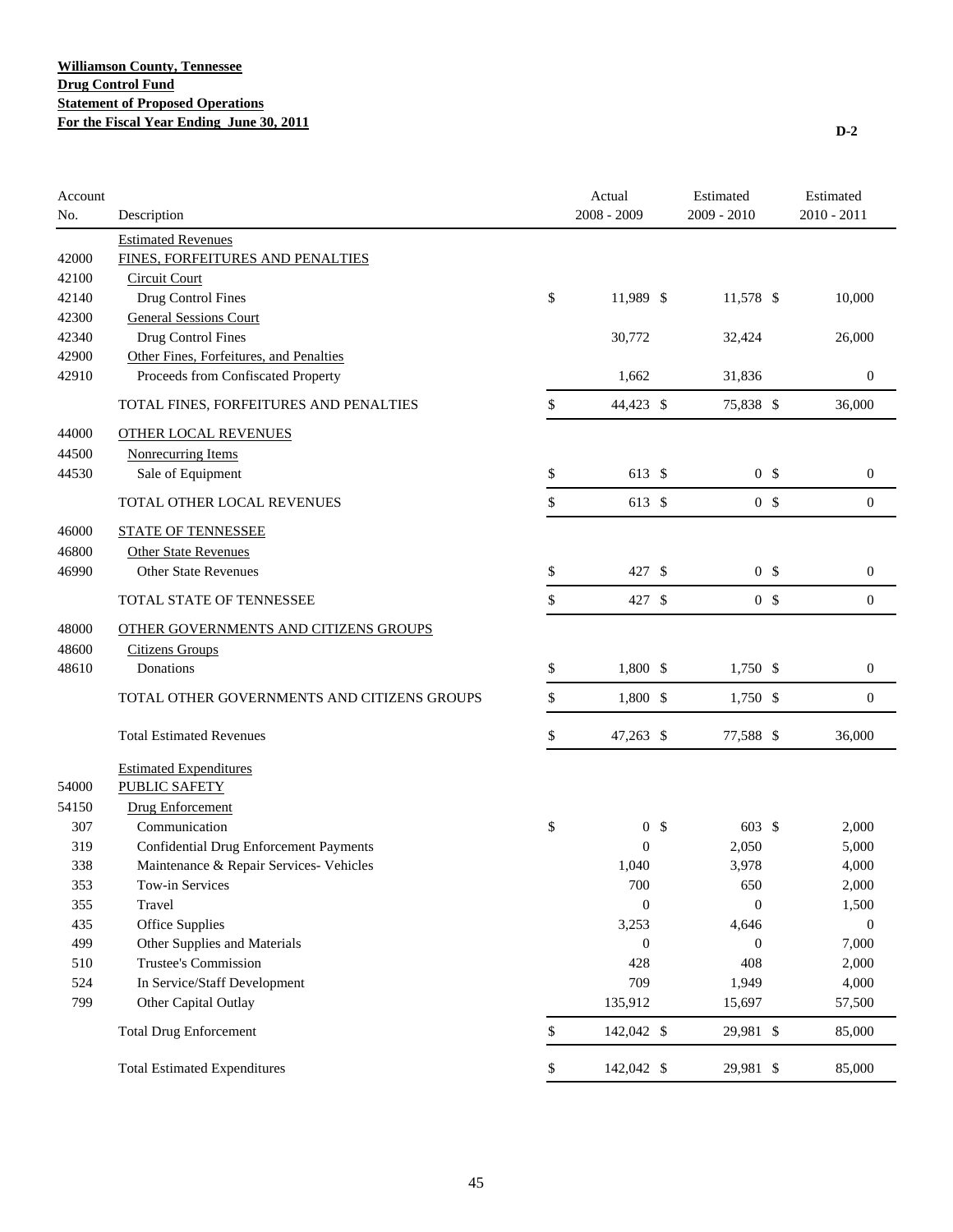# **Williamson County, Tennessee Drug Control Fund Statement of Proposed Operations (Cont.)**

| Account<br>No. | Description                              | Actual<br>$2008 - 2009$ | Estimated<br>$2009 - 2010$ | Estimated<br>$2010 - 2011$ |
|----------------|------------------------------------------|-------------------------|----------------------------|----------------------------|
|                | Excess of Estimated Revenues Over        |                         |                            |                            |
|                | (Under) Estimated Expenditures           | \$<br>$(94, 779)$ \$    | 47.607 \$                  | (49,000)                   |
|                | Estimated Beginning Fund Balance, July 1 | 176,200                 | 81.421                     | 129,028                    |
|                | Estimated Ending Fund Balance, June 30   | \$<br>81.421 \$         | 129,028 \$                 | 80,028                     |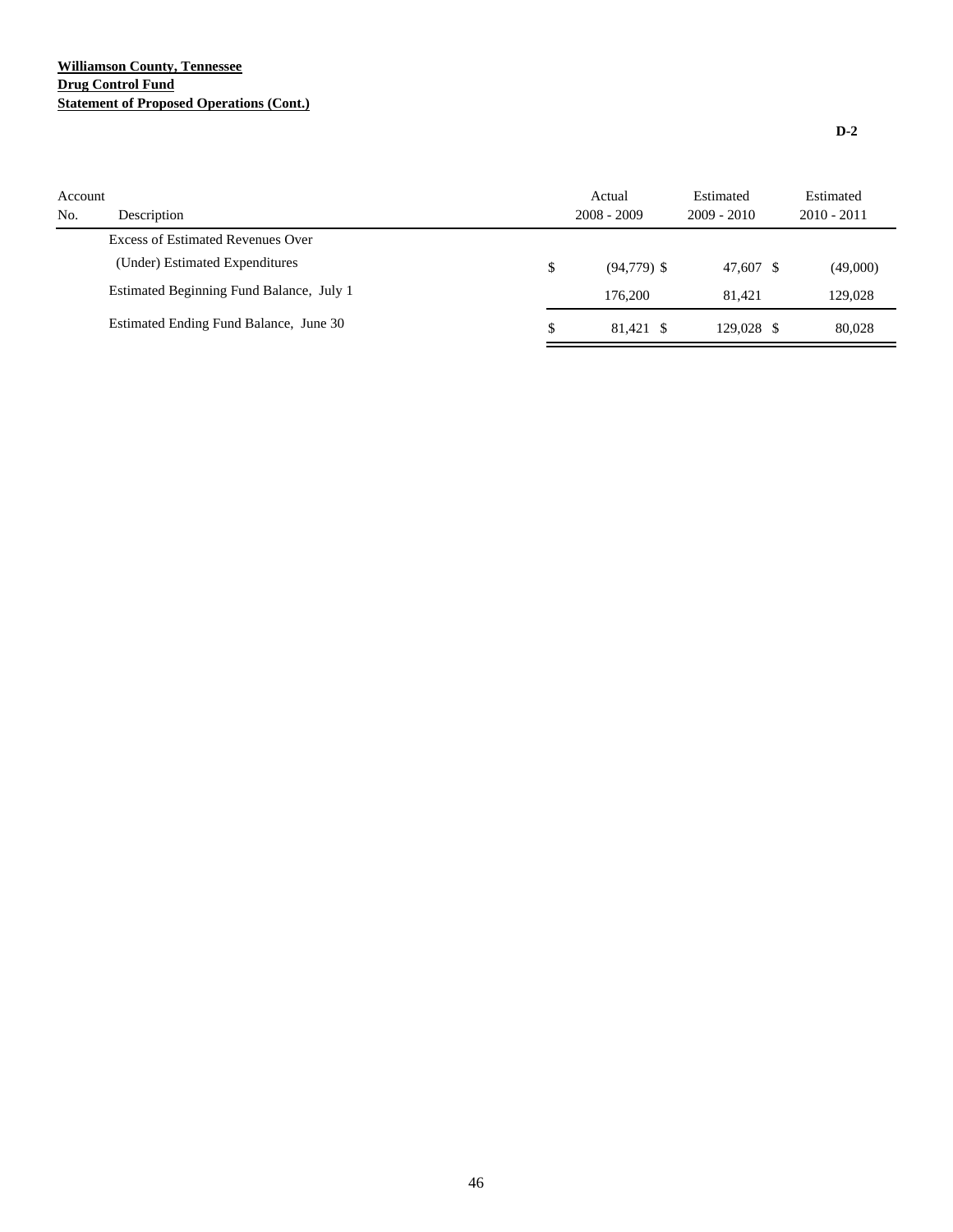| Account<br>No. | Description                                      | Actual<br>2008 - 2009 | Estimated<br>2009 - 2010 | Estimated<br>2010 - 2011 |
|----------------|--------------------------------------------------|-----------------------|--------------------------|--------------------------|
|                | <b>Estimated Revenues</b>                        |                       |                          |                          |
| 40000          | <b>LOCAL TAXES</b>                               |                       |                          |                          |
| 40100          | <b>County Property Taxes</b>                     |                       |                          |                          |
| 40110          | <b>Current Property Tax</b>                      | \$<br>754,682 \$      | 771,181 \$               | 738,095                  |
| 40120          | Trustee's Collections - Prior Year               | 15,670                | 16,470                   | 15,000                   |
| 40130          | Circuit/Clerk & Master Collections - Prior Years | 5,494                 | 5,535                    | 5,000                    |
| 40140          | <b>Interest and Penalty</b>                      | 2,672                 | 3,747                    | 2,000                    |
| 40161          | Payments in Lieu of Taxes - T.V.A.               | $\mathbf{0}$          | 111                      | $\boldsymbol{0}$         |
| 40163          | Payments in Lieu of Taxes - Other                | 1,981                 | 1,841                    | $\boldsymbol{0}$         |
| 40200          | <b>County Local Option Taxes</b>                 |                       |                          |                          |
| 40240          | Wheel Tax                                        | 3,500,000             | 3,500,000                | 3,500,000                |
| 40270          | <b>Business Tax</b>                              | 3,100,000             | 3,010,712                | 3,400,000                |
| 40280          | Mineral Severance Tax                            | 197,629               | 178,464                  | 250,000                  |
|                | TOTAL LOCAL TAXES                                | \$<br>7,578,128 \$    | 7,488,061 \$             | 7,910,095                |
| 44000          | <b>OTHER LOCAL REVENUES</b>                      |                       |                          |                          |
| 44100          | <b>Recurring Items</b>                           |                       |                          |                          |
| 44130          | Sale of Materials and Supplies                   | \$<br>8.067 \$        | $10,621$ \$              | $\boldsymbol{0}$         |
| 44135          | Sale of Gasoline                                 | 61,716                | 15,532                   | $\Omega$                 |
| 44170          | Miscellaneous Refunds                            | 108,209               | 40,358                   | 50,000                   |
| 44500          | <b>Nonrecurring Items</b>                        |                       |                          |                          |
| 44530          | Sale of Equipment                                | 31,457                | $\boldsymbol{0}$         | $\boldsymbol{0}$         |
| 44990          | Other Local Revenues                             |                       |                          |                          |
| 44990          | <b>Other Local Revenues</b>                      | 3,660                 | 34,543                   | 10,000                   |
|                | TOTAL OTHER LOCAL REVENUES                       | \$<br>213,109 \$      | 101,054 \$               | 60,000                   |
| 46000          | <b>STATE OF TENNESSEE</b>                        |                       |                          |                          |
| 46400          | <b>Public Works Grants</b>                       |                       |                          |                          |
| 46410          | <b>Bridge Program</b>                            | \$<br>205,185 \$      | 17,697 \$                | $\boldsymbol{0}$         |
| 46420          | State Aid Program                                | 311,270               | 8,252                    | $\mathbf{0}$             |
| 46800          | <b>Other State Revenues</b>                      |                       |                          |                          |
| 46840          | Alcoholic Beverage Tax                           | 74,340                | 76,690                   | 75,000                   |
| 46920          | Gasoline and Motor Fuel Tax                      | 2,546,186             | 2,604,547                | 2,600,000                |
| 46930          | Petroleum Special Tax                            | 101,704               | 101,703                  | 100,000                  |
|                | TOTAL STATE OF TENNESSEE                         | \$<br>3,238,685 \$    | 2,808,889 \$             | 2,775,000                |
| 47000          | FEDERAL GOVERNMENT                               |                       |                          |                          |
| 47100          | <b>Federal Through State</b>                     |                       |                          |                          |
| 47230          | Disaster Relief                                  | \$<br>0 <sup>5</sup>  | 227,335 \$               | $\mathbf{0}$             |
|                | TOTAL FEDERAL GOVERNMENT                         | \$<br>0 <sup>5</sup>  | 227,335 \$               | $\mathbf{0}$             |
| 48000          | OTHER GOVERNMENTS AND CITIZENS GROUPS            |                       |                          |                          |
| 48100          | <b>Other Governments</b>                         |                       |                          |                          |
| 48120          | Paving and Maintenance                           | \$<br>33,773 \$       | 26,883 \$                | 50,000                   |
|                | TOTAL OTHER GOVERNMENTS AND CITIZENS GROUPS      | \$<br>33,773 \$       | 26,883 \$                | 50,000                   |
|                | <b>Total Estimated Revenues</b>                  | \$<br>11,063,695 \$   | 10,652,222 \$            | 10,795,095               |

47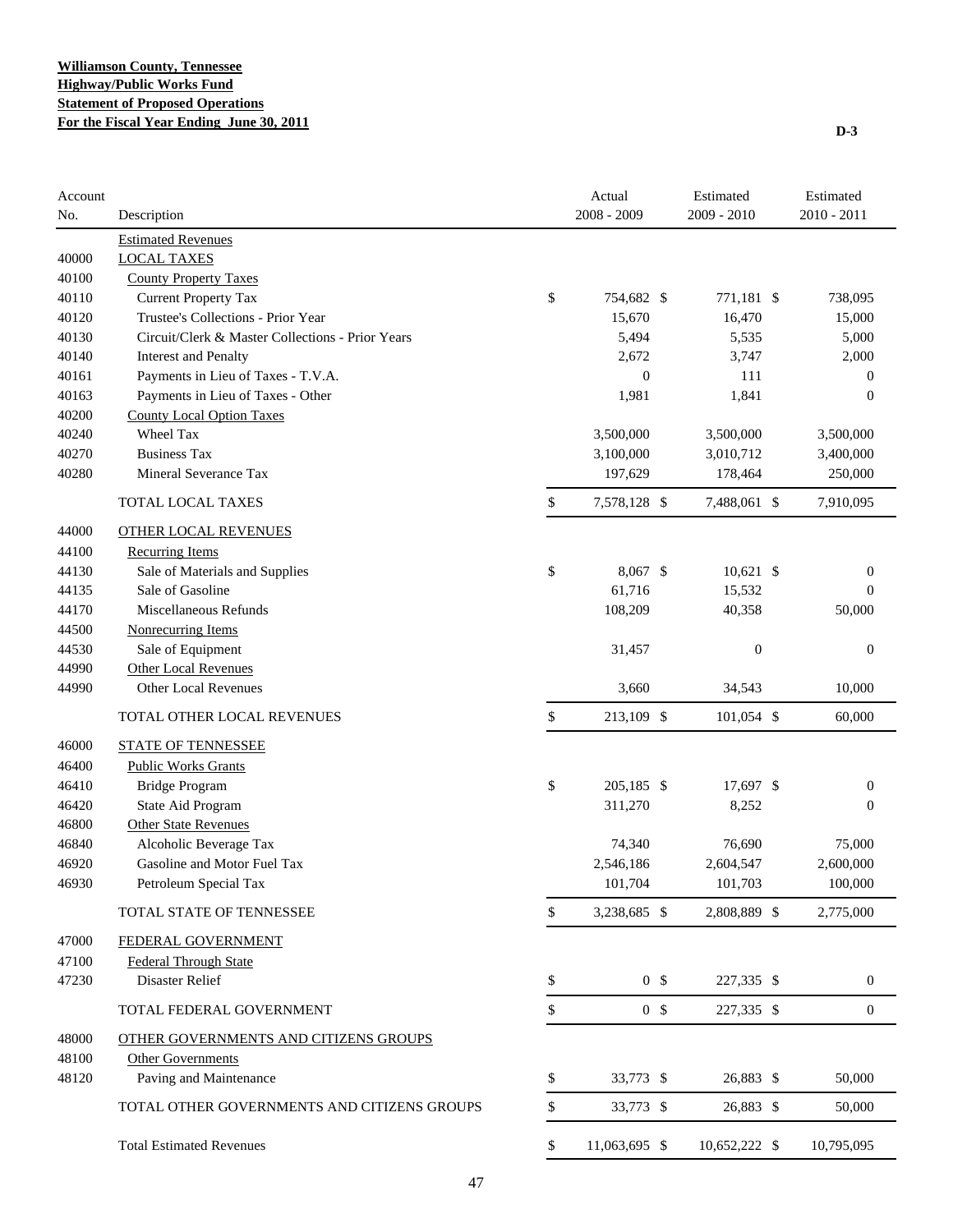### **Williamson County, Tennessee Highway/Public Works Fund Statement of Proposed Operations (Cont.)**

| Account<br>No. | Description                                       | Actual<br>2008 - 2009 |                  | Estimated<br>$2009 - 2010$ | Estimated<br>$2010 - 2011$ |
|----------------|---------------------------------------------------|-----------------------|------------------|----------------------------|----------------------------|
|                | <b>Estimated Other Sources:</b>                   |                       |                  |                            |                            |
| 49800          | Transfers In                                      | \$                    | 250,000 \$       | 102,962 \$                 | 100,000                    |
|                | <b>Total Estimated Revenues and Other Sources</b> | \$                    | 11,313,695 \$    | 10,755,184 \$              | 10,895,095                 |
|                | <b>Estimated Expenditures</b>                     |                       |                  |                            |                            |
| 60000          | <b>HIGHWAYS</b>                                   |                       |                  |                            |                            |
| 61000          | <b>Administration</b>                             |                       |                  |                            |                            |
| 101            | County Official/Administrative Officer            | \$                    | 107,869 \$       | 107,869 \$                 | 110,042                    |
| 119            | Accountants/Bookkeepers                           |                       | 55,744           | 55,744                     | 56,862                     |
| 148            | Dispatchers/Radio Operators                       |                       | 48,672           | 48,672                     | 49,654                     |
| 161            | Sercetary(s)                                      |                       | 40,310           | 40,214                     | 41,146                     |
| 186            | Longevity Pay                                     |                       | 41,550           | 43,600                     | 43,650                     |
| 191            | Board and Committee Members Fees                  |                       | 6,900            | 7,050                      | 7,200                      |
| 302            | Advertising                                       |                       | 120              | 474                        | 500                        |
| 307            | Communication                                     |                       | 9,693            | 10,023                     | 14,500                     |
| 321            | <b>Engineering Services</b>                       |                       | 299,395          | 276,389                    | 300,000                    |
| 322            | <b>Evaluation and Testing</b>                     |                       | 2,760            | 2,595                      | 3,500                      |
| 330            | <b>Operating Lease Payments</b>                   |                       | 1,314            | 1,409                      | 1,800                      |
| 331            | <b>Legal Services</b>                             |                       | 26,090           | 16,169                     | 60,000                     |
| 332            | Legal Notices, Recording and Court Costs          |                       | $\boldsymbol{0}$ | 942                        | 500                        |
| 337            | Maintenance & Repair Services- Office Equipment   |                       | 1,062            | 1,126                      | 1,500                      |
| 348            | Postal Charges                                    |                       | 1,300            | 1,000                      | 1,300                      |
| 415            | Electricity                                       |                       | 25,315           | 43,847                     | 70,000                     |
| 434            | <b>Natural Gas</b>                                |                       | 10,917           | 18,005                     | 30,000                     |
| 435            | Office Supplies                                   |                       | 1,834            | 4,047                      | 3,400                      |
| 437            | Periodicals                                       |                       | $\boldsymbol{0}$ | $\boldsymbol{0}$           | 100                        |
| 454            | Water and Sewer                                   |                       | 7,033            | 5,770                      | 16,000                     |
| 599            | Other Charges                                     |                       | 5,505            | 8,109                      | 8,000                      |
| 719            | Office Equipment                                  |                       | 2,131            | $\boldsymbol{0}$           | $\theta$                   |
|                | <b>Total Administration</b>                       | \$                    | 695,514 \$       | 693,054 \$                 | 819,654                    |
|                |                                                   |                       |                  |                            |                            |
| 62000<br>141   | <b>Highway and Bridge Maintenance</b>             |                       |                  |                            |                            |
|                | Foremen                                           | \$                    | 158,101 \$       | 158,101 \$                 | 161,276                    |
| 143            | <b>Equipment Operators</b><br>Part-time Personnel |                       | 1,899,853        | 1,914,439                  | 1,979,812                  |
| 169<br>187     |                                                   |                       | 86,815<br>57,773 | 83,220<br>123,522          | 97,831<br>95,498           |
| 312            | Overtime Pay                                      |                       | 101,983          | 97,815                     |                            |
| 351            | Contracts with Private Agencies<br>Rentals        |                       | 68,489           | 54,994                     | 100,000<br>60,000          |
|                | Other Contracted Services                         |                       |                  |                            |                            |
| 399            |                                                   |                       | 71,717           | 10,232                     | 75,000                     |
| 403            | Asphalt - Cold Mix                                |                       | 22,275           | 12,226                     | 20,000                     |
| 404            | Asphalt - Hot Mix                                 |                       | 2,239,125        | 2,185,965                  | 2,200,000                  |
| 405            | Asphalt - Liquid                                  |                       | 249,224          | 196,348                    | 300,000                    |
| 436            | Other Road Supplies                               |                       | 78,671           | 74,328                     | 80,000                     |
| 438            | Pipe                                              |                       | 134,657          | 65,416                     | 80,000                     |
| 443            | Road Signs                                        |                       | 47,453           | 30,451                     | 30,000                     |
| 444            | Salt                                              |                       | 7,860            | 127,040                    | 8,000                      |
| 451            | Uniforms                                          |                       | 19,234           | 20,246                     | 30,000                     |
| 455            | Wood Products                                     |                       | 623              | $\mathbf{0}$               | 3,000                      |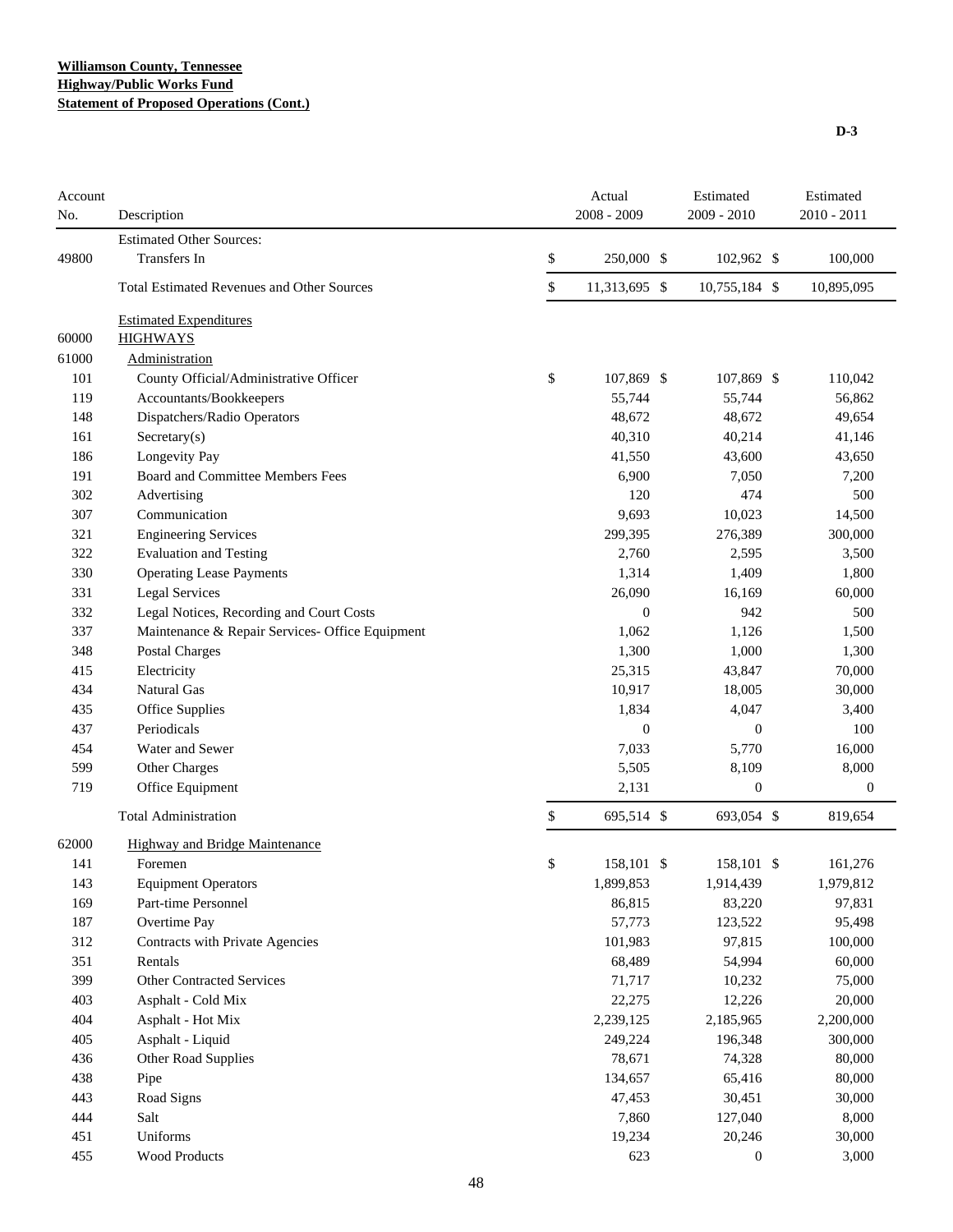| Account<br>No. | Description                                  |    | Actual<br>2008 - 2009 | Estimated    | 2009 - 2010 |           |
|----------------|----------------------------------------------|----|-----------------------|--------------|-------------|-----------|
|                | <b>Estimated Expenditures (Cont.)</b>        |    |                       |              |             |           |
| 60000          | <b>HIGHWAYS</b> (Cont.)                      |    |                       |              |             |           |
| 62000          | Highway and Bridge Maintenance (Cont.)       |    |                       |              |             |           |
| 599            | Other Charges                                | \$ | 4,308 \$              | 3,763 $$$    |             | 5,000     |
|                | Total Highway and Bridge Maintenance         | \$ | 5,248,161 \$          | 5,158,106 \$ |             | 5,325,417 |
| 63100          | Operation and Maintenance of Equipment       |    |                       |              |             |           |
| 141            | Foremen                                      | \$ | 52,957 \$             | 52,957 \$    |             | 54,026    |
| 142            | Mechanic(s)                                  |    | 127,750               | 119,066      |             | 146,879   |
| 150            | Nightwatchmen                                |    | 100,776               | 100,776      |             | 102,792   |
| 169            | Part-time Personnel                          |    | 7,374                 | 8,744        |             | 11,931    |
| 412            | Diesel Fuel                                  |    | 352,108               | 349,721      |             | 413,000   |
| 416            | <b>Equipment Parts - Heavy</b>               |    | 551,882               | 663,132      |             | 551,500   |
| 418            | <b>Equipment and Machinery Parts</b>         |    | 1,299                 | 2,133        |             | 2,500     |
| 424            | Garage Supplies                              |    | 16,243                | 51,537       |             | 50,000    |
| 425            | Gasoline                                     |    | 172,078               | 119,243      |             | 181,000   |
| 433            | Lubricants                                   |    | 34,316                | 26,235       |             | 58,500    |
| 450            | Tires and Tubes                              |    | 100,574               | 110,966      |             | 139,500   |
|                | Total Operation and Maintenance of Equipment | \$ | 1,517,357 \$          | 1,604,510 \$ |             | 1,711,628 |
| 63400          | <b>Quarry Operations</b>                     |    |                       |              |             |           |
| 143            | <b>Equipment Operators</b>                   | \$ | 256,026 \$            | 251,494 \$   |             | 297,050   |
| 187            | Overtime Pay                                 |    | 8,873                 | 13,549       |             | 29,367    |
| 323            | <b>Explosive and Drilling Services</b>       |    | 106,432               | 101,403      |             | 120,000   |
| 338            | Maintenance & Repair Services- Vehicles      |    | 188,640               | 296,154      |             | 220,000   |
| 415            | Electricity                                  |    | 57,596                | 65,088       |             | 60,000    |
| 499            | Other Supplies and Materials                 |    | 3,857                 | 4,545        |             | 6,000     |
|                | <b>Total Quarry Operations</b>               | \$ | 621,424 \$            | 732,233 \$   |             | 732,417   |
| 65000          | <b>Other Charges</b>                         |    |                       |              |             |           |
| 502            | <b>Building and Contents Insurance</b>       | \$ | $1,356$ \$            | 40,665 \$    |             | 50,000    |
| 503            | <b>Excess Risk Insurance</b>                 |    | 64,396                | 209,677      |             | 280,000   |
| 510            | <b>Trustee's Commission</b>                  |    | 111,706               | 110,767      |             | 125,000   |
| 511            | Vehicle and Equipment Insurance              |    | 5,866                 | 3,033        |             | 100,000   |
| 513            | Worker's Compensation Insurance              |    | 271,888               | (122, 516)   |             | 200,000   |
|                | <b>Total Other Charges</b>                   | \$ | 455,212 \$            | 241,626 \$   |             | 755,000   |
| 66000          | <b>Employee Benefits</b>                     |    |                       |              |             |           |
| 201            | Social Security                              | \$ | 183,362 \$            | 187,109 \$   |             | 203,500   |
| 204            | <b>State Retirement</b>                      |    | 222,566               | 227,562      |             | 252,000   |
| 206            | Life Insurance                               |    | 3,637                 | 4,200        |             | 4,200     |
| 207            | <b>Medical Insurance</b>                     |    | 659,000               | 702,000      |             | 702,000   |
| 209            | Disability Insurance                         |    | 9,795                 | 5,310        |             | 7,500     |
| 210            | <b>Unemployment Compensation</b>             |    | $\boldsymbol{0}$      | 640          |             | 5,000     |
| 212            | <b>Employer Medicare</b>                     |    | 42,916                | 43,808       |             | 49,000    |
|                | <b>Total Employee Benefits</b>               | \$ | 1,121,276 \$          | 1,170,629 \$ |             | 1,223,200 |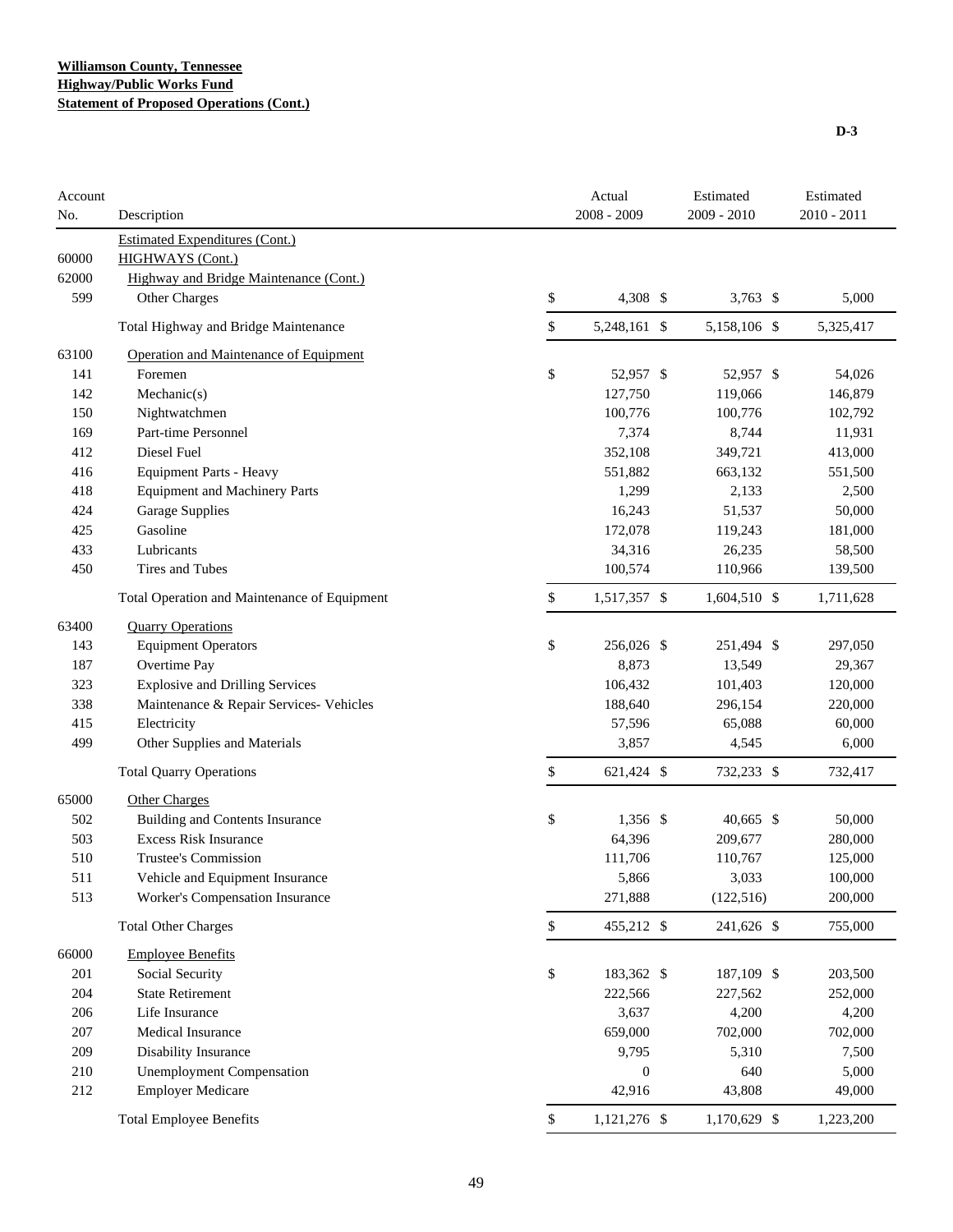| Account |                                                     | Actual                | Estimated      | Estimated        |
|---------|-----------------------------------------------------|-----------------------|----------------|------------------|
| No.     | Description                                         | $2008 - 2009$         | $2009 - 2010$  | 2010 - 2011      |
|         | <b>Estimated Expenditures (Cont.)</b>               |                       |                |                  |
| 60000   | HIGHWAYS (Cont.)                                    |                       |                |                  |
| 68000   | Capital Outlay                                      |                       |                |                  |
| 705     | <b>Bridge Construction</b>                          | \$<br>49,274 \$       | 65,462 \$      | 100,000          |
| 706     | <b>Building Construction</b>                        | 9                     | $\theta$       | $\theta$         |
| 713     | <b>Highway Construction</b>                         | 128,109               | 478,913        | 75,000           |
| 714     | Highway Equipment                                   | 347,299               | 122,612        | $\theta$         |
| 724     | Site Development                                    | 5,657                 | 2,629          | 5,000            |
|         | <b>Total Capital Outlay</b>                         | \$<br>530,348 \$      | 669,616 \$     | 180,000          |
|         | <b>Total Estimated Expenditures</b>                 | \$<br>10,189,292 \$   | 10,269,774 \$  | 10,747,316       |
|         | <b>Estimated Other Uses:</b>                        |                       |                |                  |
| 99100   | <b>Transfers Out</b>                                | \$<br>1,705,770 \$    | 0 <sup>5</sup> | $\overline{0}$   |
| 99100   | <b>Transfers Out</b>                                | $\boldsymbol{0}$      | 500,000        | $\boldsymbol{0}$ |
|         | Total Estimated Expenditures and Other Uses         | \$<br>11,895,062 \$   | 10,769,774 \$  | 10,747,316       |
|         | Excess of Estimated Revenues and Other Sources Over |                       |                |                  |
|         | (Under) Estimated Expenditures and Other Uses       | \$<br>$(581, 367)$ \$ | $(14,590)$ \$  | 147,779          |
|         | Estimated Beginning Fund Balance, July 1            | 9,171,149             | 8,589,782      | 8,575,192        |
|         | Estimated Ending Fund Balance, June 30              | \$<br>8,589,782 \$    | 8,575,192 \$   | 8,722,971        |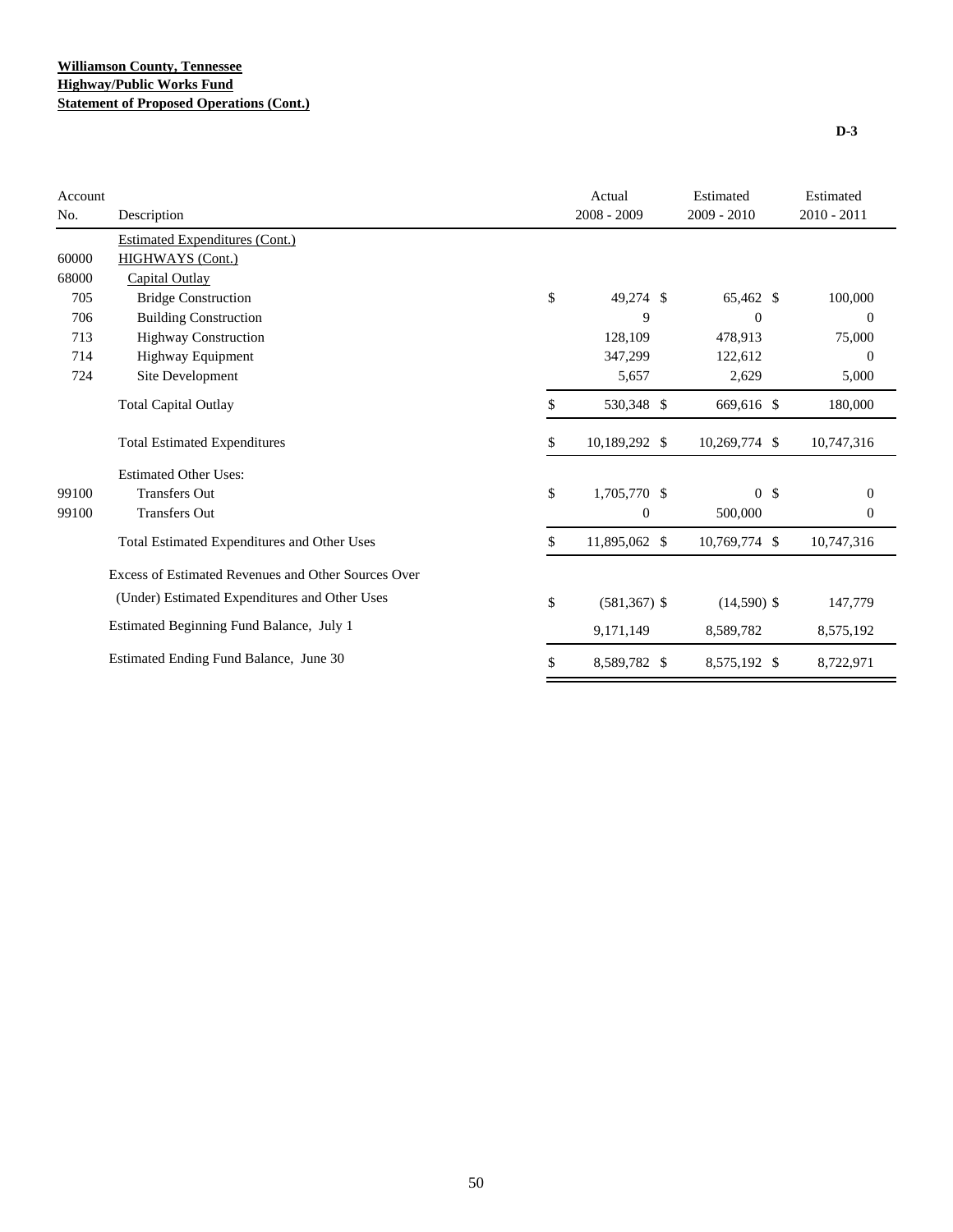| Account<br>No. | Description                                          | Actual<br>2008 - 2009 | Estimated<br>$2009 - 2010$ | Estimated<br>$2010 - 2011$ |
|----------------|------------------------------------------------------|-----------------------|----------------------------|----------------------------|
|                | <b>Estimated Revenues</b>                            |                       |                            |                            |
| 40000          | <b>LOCAL TAXES</b>                                   |                       |                            |                            |
| 40100          | <b>County Property Taxes</b>                         |                       |                            |                            |
| 40110          | <b>Current Property Tax</b>                          | \$<br>73,100,945 \$   | 77,212,691 \$              | 80,380,068                 |
| 40120          | Trustee's Collections - Prior Year                   | 1,029,981             | 1,572,054                  | 1,600,000                  |
| 40130          | Circuit/Clerk & Master Collections - Prior Years     | 363,255               | 456,363                    | 340,000                    |
| 40140          | <b>Interest and Penalty</b>                          | 194,059               | 303,460                    | 230,000                    |
| 40161          | Payments in Lieu of Taxes - T.V.A.                   | 2,381                 | 2,400                      | 2,400                      |
| 40162          | Payments in Lieu of Taxes - Local Utilities          | 100,384               | 100,948                    | 100,000                    |
| 40200          | <b>County Local Option Taxes</b>                     |                       |                            |                            |
| 40210          | Local Option Sales Tax                               | 31,117,013            | 30,987,417                 | 33,500,000                 |
| 40300          | <b>Statutory Local Taxes</b>                         |                       |                            |                            |
| 40350          | <b>Interstate Telecommunications Tax</b>             | 14,026                | 8,835                      | 14,000                     |
|                | TOTAL LOCAL TAXES                                    | \$<br>105,922,044 \$  | 110,644,168 \$             | 116,166,468                |
| 41000          | <b>LICENSES AND PERMITS</b>                          |                       |                            |                            |
| 41100          | Licenses                                             |                       |                            |                            |
| 41110          | Marriage Licenses                                    | \$<br>8,656 \$        | 8,380 \$                   | 8,500                      |
|                | TOTAL LICENSES AND PERMITS                           | \$<br>8,656 \$        | 8,380 \$                   | 8,500                      |
| 43000          | <b>CHARGES FOR CURRENT SERVICES</b>                  |                       |                            |                            |
| 43500          | <b>Education Charges</b>                             |                       |                            |                            |
| 43511          | Tuition - Regular Day Students                       | \$<br>94,020 \$       | 107,409 \$                 | 100,000                    |
| 43513          | Tuition - Summer School                              | 52,860                | 43,110                     | 45,000                     |
| 43542          | Contract for Instructional Services with Other LEA's | 72,953                | 72,953                     | 73,000                     |
| 43570          | Receipts from Individual Schools                     | 138,650               | 98,700                     | 120,000                    |
| 43581          | Community Service Fees - Children                    | $\overline{0}$        | 238,129                    | 400,504                    |
| 43990          | <b>Other Charges for Services</b>                    |                       |                            |                            |
| 43990          | Other Charges for Services                           | 41,660                | 47,460                     | 10,500                     |
| 43994          | Other Charges for Serv - Field Trips                 | 311,950               | 278,068                    | 312,174                    |
| 43999          | Other Charges for Serv - Subs                        | 12,752                | 3,135                      | 7,000                      |
|                | TOTAL CHARGES FOR CURRENT SERVICES                   | \$<br>724,845 \$      | 888,964 \$                 | 1,068,178                  |
| 44000          | <b>OTHER LOCAL REVENUES</b>                          |                       |                            |                            |
| 44100          | <b>Recurring Items</b>                               |                       |                            |                            |
| 44110          | Investment Income                                    | \$<br>528,547 \$      | 407,763 \$                 | 400,000                    |
| 44120          | Lease/Rentals                                        | 151,435               | 134,695                    | 140,000                    |
| 44121          | Lease/Rentals Charges - FSSD                         | 255,387               | 186,189                    | 195,000                    |
| 44127          | Lease/Rentals Charges - Calculators                  | 9,521                 | 11,020                     | 9,000                      |
| 44146          | <b>E-Rate Funding</b>                                | 50,756                | 38,996                     | 54,800                     |
| 44165          | <b>Commodity Rebates</b>                             | $\boldsymbol{0}$      | 31,621                     | 44,000                     |
| 44170          | Miscellaneous Refunds                                | 5,746                 | 173,115                    | 17,000                     |
| 44500          | <b>Nonrecurring Items</b>                            |                       |                            |                            |
| 44530          | Sale of Equipment                                    | 24,754                | 117,772                    | 40,000                     |
| 44540          | Sale of Property                                     | 2,135,000             | $\boldsymbol{0}$           | $\boldsymbol{0}$           |
| 44560          | Damages Recovered from Individuals                   | 26,641                | 34,450                     | 25,000                     |
| 44570          | Contributions & Gifts                                | 17,795                | 3,500                      | 25,000                     |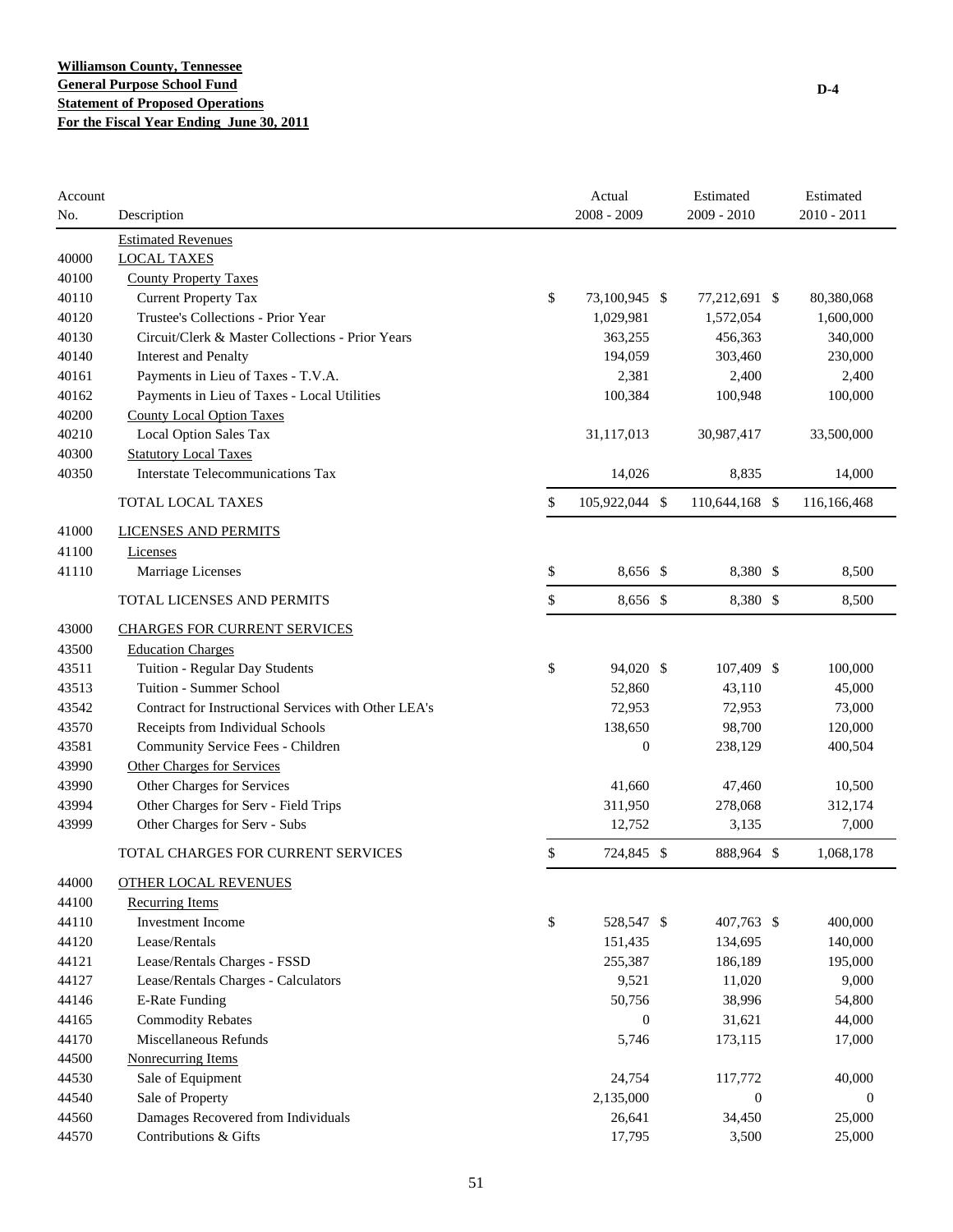| Account<br>No. | Description                                    | Actual<br>2008 - 2009 | Estimated<br>2009 - 2010 |                      | Estimated<br>2010 - 2011 |
|----------------|------------------------------------------------|-----------------------|--------------------------|----------------------|--------------------------|
|                | <b>Estimated Revenues (Cont.)</b>              |                       |                          |                      |                          |
| 44000          | <b>OTHER LOCAL REVENUES (Cont.)</b>            |                       |                          |                      |                          |
| 44990          | <b>Other Local Revenues</b>                    |                       |                          |                      |                          |
| 44990          | <b>Other Local Revenues</b>                    | \$<br>167,894 \$      |                          | 91,111 \$            | 105,700                  |
|                | TOTAL OTHER LOCAL REVENUES                     | \$<br>3,373,476 \$    |                          | 1,230,232 \$         | 1,055,500                |
| 46000          | <b>STATE OF TENNESSEE</b>                      |                       |                          |                      |                          |
| 46615          | <b>Extended Contract - ARRA</b>                | \$<br>0 <sup>5</sup>  |                          | 153,922 \$           | 383,605                  |
| 46981          | Safe School - ARRA                             | $\mathbf{0}$          |                          | 81,100               | 80,000                   |
| 46500          | <b>State Education Funds</b>                   |                       |                          |                      |                          |
| 46511          | <b>Basic Education Program</b>                 | 87,997,600            |                          | 86,715,100           | 84,813,600               |
| 46512          | Basic Education Program - ARRA                 | 1,461,400             |                          | 5,217,900            | 10,860,400               |
| 46515          | Early Childhood Education                      | 478,045               |                          | 467,606              | 463,000                  |
| 46550          | <b>Driver Education</b>                        | 15,414                |                          | 12,261               | 15,000                   |
| 46590          | <b>Other State Education Funds</b>             | 1,022,926             |                          | 91,383               | 62,479                   |
| 46591          | Coor School Health - ARRA                      | $\mathbf{0}$          |                          | 83,004               | 85,000                   |
| 46594          | Family Resource Centers - ARRA                 | $\boldsymbol{0}$      |                          | 25,422               | 33,300                   |
| 46599          | Other State Edu - ACT/Explore Plan             | 32,485                |                          | $\mathbf{0}$         | 32,000                   |
| 46610          | Career Ladder Program                          | 961,816               |                          | 972,121              | 961,608                  |
| 46612          | Career Ladder - Extended Contract              | 292,900               |                          | $\boldsymbol{0}$     | $\boldsymbol{0}$         |
| 46790          | Other Vocational                               | 7,944                 |                          | 6,975                | 7,000                    |
| 46800          | <b>Other State Revenues</b><br>Mixed Drink Tax |                       |                          |                      |                          |
| 46850<br>46851 | State Revenue Sharing - T.V.A.                 | 496,775<br>1,213,988  |                          | 525,653<br>1,387,529 | 575,000<br>1,394,000     |
| 46980          | Other State Grants                             | 85,000                |                          | $\boldsymbol{0}$     | $\boldsymbol{0}$         |
| 46990          | <b>Other State Revenues</b>                    | 24,690                |                          | 649,350              | 0                        |
|                | TOTAL STATE OF TENNESSEE                       | \$<br>94,090,983 \$   |                          | 96,389,326 \$        | 99,765,992               |
|                |                                                |                       |                          |                      |                          |
| 47000          | FEDERAL GOVERNMENT                             |                       |                          |                      |                          |
| 47100          | <b>Federal Through State</b>                   |                       |                          |                      |                          |
| 47120          | <b>Adult Education State Grant Program</b>     | \$<br>177,875 \$      |                          | 174,137 \$           | 177,500                  |
| 47139          | Other Vocational                               | 35,594                |                          | $\boldsymbol{0}$     | 0                        |
| 47143          | Special Education - Grants to States           | 599,364               |                          | 436,979              | 275,000                  |
| 47145          | Special Education Preschool Grants             | 15,318                |                          | $\boldsymbol{0}$     | $\boldsymbol{0}$         |
| 47590          | Other Federal through State                    | $\boldsymbol{0}$      |                          | 6,588                | 22,000                   |
| 47600          | <b>Direct Federal Revenue</b>                  |                       |                          |                      |                          |
| 47640          | <b>ROTC</b> Reimbursement                      | 362,099               |                          | 368,578              | 380,000                  |
| 47990          | Other Direct Federal Revenue                   | 348,315               |                          | 391,434              | $\boldsymbol{0}$         |
|                | TOTAL FEDERAL GOVERNMENT                       | \$<br>1,538,564 \$    |                          | 1,377,716 \$         | 854,500                  |
| 48000          | OTHER GOVERNMENTS AND CITIZENS GROUPS          |                       |                          |                      |                          |
| 48100          | Other Governments                              |                       |                          |                      |                          |
| 48130          | Contributions                                  | \$<br>0 <sup>5</sup>  |                          | 675,000 \$           | $\boldsymbol{0}$         |
|                | TOTAL OTHER GOVERNMENTS AND CITIZENS GROUPS    | \$<br>0 <sup>5</sup>  |                          | 675,000 \$           | $\boldsymbol{0}$         |
|                | <b>Total Estimated Revenues</b>                | \$<br>205,658,568 \$  |                          | 211,213,786 \$       | 218,919,138              |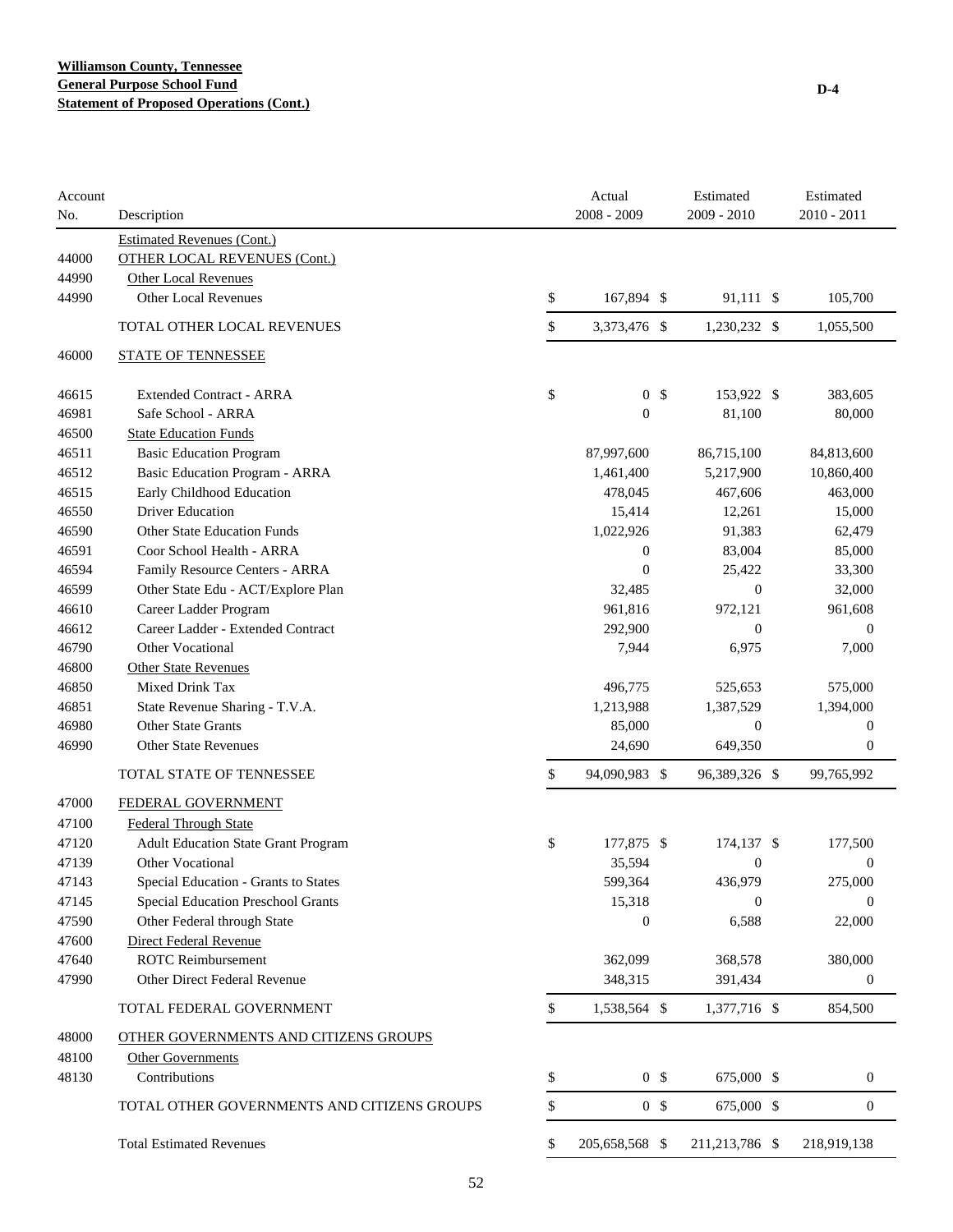#### **Williamson County, Tennessee General Purpose School Fund Statement of Proposed Operations (Cont.)**

| Account<br>No. | Description                                       | Actual<br>2008 - 2009                                                  |  | Estimated<br>2009 - 2010 | Estimated<br>$2010 - 2011$ |
|----------------|---------------------------------------------------|------------------------------------------------------------------------|--|--------------------------|----------------------------|
|                | <b>Estimated Other Sources:</b>                   |                                                                        |  |                          |                            |
| 49800          | Transfers In                                      | \$<br>0 <sup>5</sup>                                                   |  | 633,238 \$               | $\boldsymbol{0}$           |
| 49805          | Transfes In - Indirect Cost                       | 182,976                                                                |  | 238,209                  | 150,000                    |
|                | <b>Total Estimated Revenues and Other Sources</b> | \$<br>205,841,544 \$                                                   |  | 212,085,233 \$           | 219,069,138                |
|                | <b>Estimated Expenditures</b>                     |                                                                        |  |                          |                            |
| 71000          | <b>INSTRUCTION</b>                                |                                                                        |  |                          |                            |
| 71100          | <b>Regular Instruction Program</b>                |                                                                        |  |                          |                            |
| 116            | Teachers                                          | \$<br>72,706,776 \$                                                    |  | 74,307,163 \$            | 75,847,500                 |
| 117            | Career Ladder Program                             | 589,688                                                                |  | 578,702                  | 566,000                    |
| 127            | Career Ladder Extended Contracts                  | 314,707                                                                |  | 214,481                  | 329,202                    |
| 128            | <b>Homebound Teachers</b>                         | 107,869                                                                |  | 108,177                  | 110,055                    |
| 163            | <b>Educational Assistants</b>                     | 1,692,677                                                              |  | 1,738,527                | 1,575,205                  |
| 186            | Longevity Pay                                     | 26,575                                                                 |  | 30,525                   | 35,050                     |
| 195            | <b>Substitute Teachers</b>                        |                                                                        |  | 715,575                  | 900,000                    |
| 198            | Non-certified substitute teachers                 |                                                                        |  | 1,323,888                | 1,754,875                  |
| 201            | Social Security                                   | 587,202<br>1,317,769<br>4,637,678<br>4,777,715<br>84,445<br>13,315,238 |  | 4,702,441                | 5,026,291                  |
| 204            | <b>State Retirement</b>                           |                                                                        |  | 4,872,548                | 7,295,793                  |
| 206            | Life Insurance                                    |                                                                        |  | 86,411                   | 86,649                     |
| 207            | Medical Insurance                                 |                                                                        |  | 15,513,522               | 14,424,500                 |
| 208            | Dental Insurance                                  | 841,000                                                                |  | 865,000                  | 848,500                    |
| 210            | <b>Unemployment Compensation</b>                  | 37,342                                                                 |  | 88,678                   | 100,000                    |
| 212            | <b>Employer Medicare</b>                          |                                                                        |  | 1,108,860                | 1,176,597                  |
| 336            | Maintenance & Repair Services- Equipment          | 62,776                                                                 |  | 57,269                   | 62,000                     |
| 399            | <b>Other Contracted Services</b>                  |                                                                        |  | 415,715                  | 515,796                    |
| 429            | <b>Instructional Supplies and Materials</b>       | 1,091,614<br>431,951<br>1,456,927                                      |  | 1,367,691                | 1,154,001                  |
| 449            | Textbooks                                         | 2,437,101                                                              |  | 1,567,561                | 2,269,471                  |
| 535            | Fee Waivers                                       | 77,864                                                                 |  | 101,227                  | $\mathbf{0}$               |
| 599            | Other Charges                                     | 74,961                                                                 |  | 975,448                  | 887,145                    |
| 722            | <b>Regular Instruction Equipment</b>              | 161,124                                                                |  | 105,110                  | 120,000                    |
|                | <b>Total Regular Instruction Program</b>          | \$<br>106,830,999 \$                                                   |  | 110,844,519 \$           | 115,084,630                |
| 71150          | <b>Alternative Instruction Program</b>            |                                                                        |  |                          |                            |
| 116            | Teachers                                          | \$<br>239,254 \$                                                       |  | 235,027 \$               | 240,055                    |
| 117            | Career Ladder Program                             | 2,000                                                                  |  | 2,000                    | 2,000                      |
| 163            | <b>Educational Assistants</b>                     | 45,345                                                                 |  | 45,799                   | 56,167                     |
| 186            | Longevity Pay                                     | 250                                                                    |  | 300                      | 600                        |
| 201            | Social Security                                   | 17,518                                                                 |  | 17,132                   | 18,551                     |
| 204            | <b>State Retirement</b>                           | 18,141                                                                 |  | 17,898                   | 26,465                     |
| 206            | Life Insurance                                    | 408                                                                    |  | 442                      | 459                        |
| 207            | Medical Insurance                                 | 67,500                                                                 |  | 72,000                   | 76,500                     |
| 208            | Dental Insurance                                  | 4,500                                                                  |  | 4,500                    | 4,500                      |
| 212            | <b>Employer Medicare</b>                          | 4,097                                                                  |  | 4,007                    | 4,333                      |
| 499            | Other Supplies and Materials                      | 6,255                                                                  |  | 5,953                    | 6,200                      |
| 790            | Other Equipment                                   | 906                                                                    |  | 1,080                    | 1,500                      |
|                | <b>Total Alternative Instruction Program</b>      | \$<br>406,175 \$                                                       |  | 406,138 \$               | 437,330                    |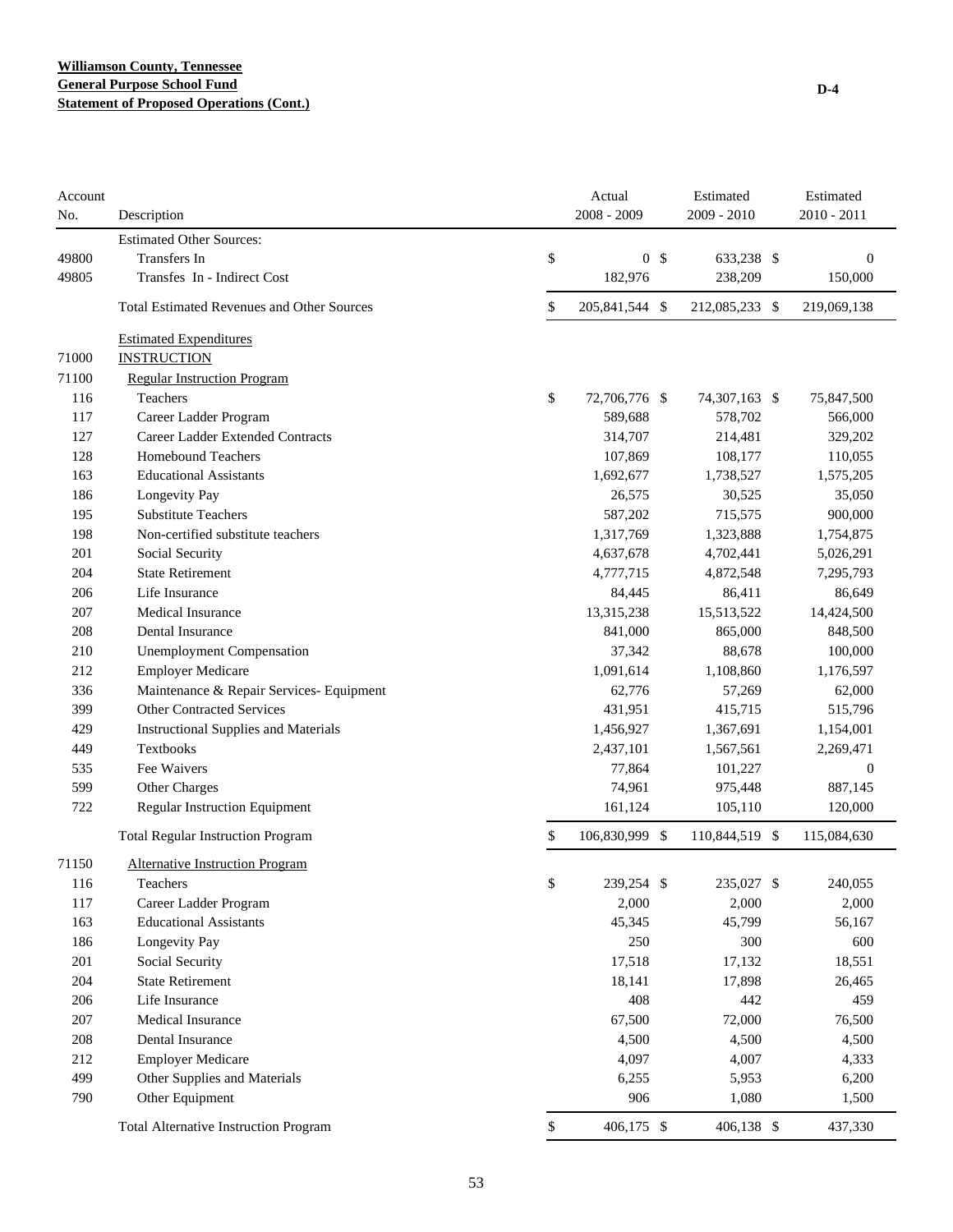| Account |                                             | Actual               | Estimated        | Estimated        |
|---------|---------------------------------------------|----------------------|------------------|------------------|
| No.     | Description                                 | 2008 - 2009          | 2009 - 2010      | 2010 - 2011      |
|         | <b>Estimated Expenditures (Cont.)</b>       |                      |                  |                  |
| 71000   | <b>INSTRUCTION (Cont.)</b>                  |                      |                  |                  |
| 71200   | <b>Special Education Program</b>            |                      |                  |                  |
| 116     | Teachers                                    | \$<br>10,324,448 \$  | 10,562,884 \$    | 10,984,088       |
| 117     | Career Ladder Program                       | 84,000               | 88,166           | 87,000           |
| 163     | <b>Educational Assistants</b>               | 3,715,523            | 3,731,480        | 3,900,665        |
| 171     | Speech Pathologist                          | 1,529,659            | 1,553,288        | 1,622,589        |
| 186     | Longevity Pay                               | 29,600               | 33,550           | 40,500           |
| 189     | Other Salaries & Wages                      | 70,048               | 114,165          | 116,406          |
| 201     | Social Security                             | 940,242              | 951,705          | 1,038,612        |
| 204     | <b>State Retirement</b>                     | 1,044,524            | 1,060,478        | 1,472,566        |
| 206     | Life Insurance                              | 24,801               | 25,300           | 26,650           |
| 207     | <b>Medical Insurance</b>                    | 3,862,500            | 4,277,228        | 4,415,750        |
| 208     | Dental Insurance                            | 257,500              | 258,750          | 259,500          |
| 212     | <b>Employer Medicare</b>                    | 220,445              | 223,410          | 243,443          |
| 310     | Contracts with Other Public Agencies        | $\boldsymbol{0}$     | 45,000           | 53,500           |
| 312     | Contracts with Private Agencies             | 490,456              | 512,712          | 607,700          |
| 336     | Maintenance & Repair Services- Equipment    | 5,108                | 8,672            | 10,000           |
| 399     | <b>Other Contracted Services</b>            | 83,780               | 90,072           | 108,950          |
| 429     | <b>Instructional Supplies and Materials</b> | 96,915               | 107,105          | 150,145          |
| 449     | Textbooks                                   | 7,517                | 6,962            | 7,000            |
| 725     | Special Education Equipment                 | 46,853               | 50,712           | 47,000           |
|         | <b>Total Special Education Program</b>      | \$<br>22,833,919 \$  | 23,701,639 \$    | 25,192,064       |
| 71300   | <b>Vocational Education Program</b>         |                      |                  |                  |
| 116     | Teachers                                    | \$<br>2,759,385 \$   | 2,860,077 \$     | 2,958,357        |
| 117     | Career Ladder Program                       | 22,500               | 22,259           | 22,000           |
| 162     | <b>Clerical Personnel</b>                   | 21,965               | $\boldsymbol{0}$ | $\boldsymbol{0}$ |
| 163     | <b>Educational Assistants</b>               | 48,868               | 234,131          | 312,745          |
| 186     | Longevity Pay                               | 2,900                | 2,900            | 3,050            |
| 189     | Other Salaries & Wages                      | 66,602               | 75,881           | 89,238           |
| 201     | Social Security                             | 186,434              | 190,154          | 223,780          |
| 204     | <b>State Retirement</b>                     | 191,207              | 197,317          | 309,439          |
| 206     | Life Insurance                              | 3.770                | 3,778            | 4.284            |
| 207     | Medical Insurance                           | 607,500              | 669,500          | 663,000          |
| 208     | Dental Insurance                            | 40,500               | 42,000           | 41,500           |
| 212     | <b>Employer Medicare</b>                    | 43,601               | 44,471           | 53,812           |
| 336     | Maintenance & Repair Services- Equipment    | 16,183               | 18,721           | 17,335           |
| 399     | Other Contracted Services                   | 72,811               | 76,072           | 77,828           |
| 429     | <b>Instructional Supplies and Materials</b> | 137,188              | 146,101          | 177,415          |
| 499     | Other Supplies and Materials                | $\boldsymbol{0}$     | 171              | 300              |
| 599     | Other Charges                               | 7,254                | 2,316            | 2,500            |
| 730     | Vocational Instruction Equipment            | 304,261              | 112,671          | 118,270          |
|         | <b>Total Vocational Education Program</b>   | \$<br>4,532,930 \$   | 4,698,520 \$     | 5,074,853        |
| 71400   | <b>Student Body Education Program</b>       |                      |                  |                  |
| 189     | Other Salaries & Wages                      | \$<br>0 <sup>5</sup> | 63,422 \$        | $\boldsymbol{0}$ |
| 195     | <b>Substitute Teachers</b>                  | 18,696               | 23,734           | $\boldsymbol{0}$ |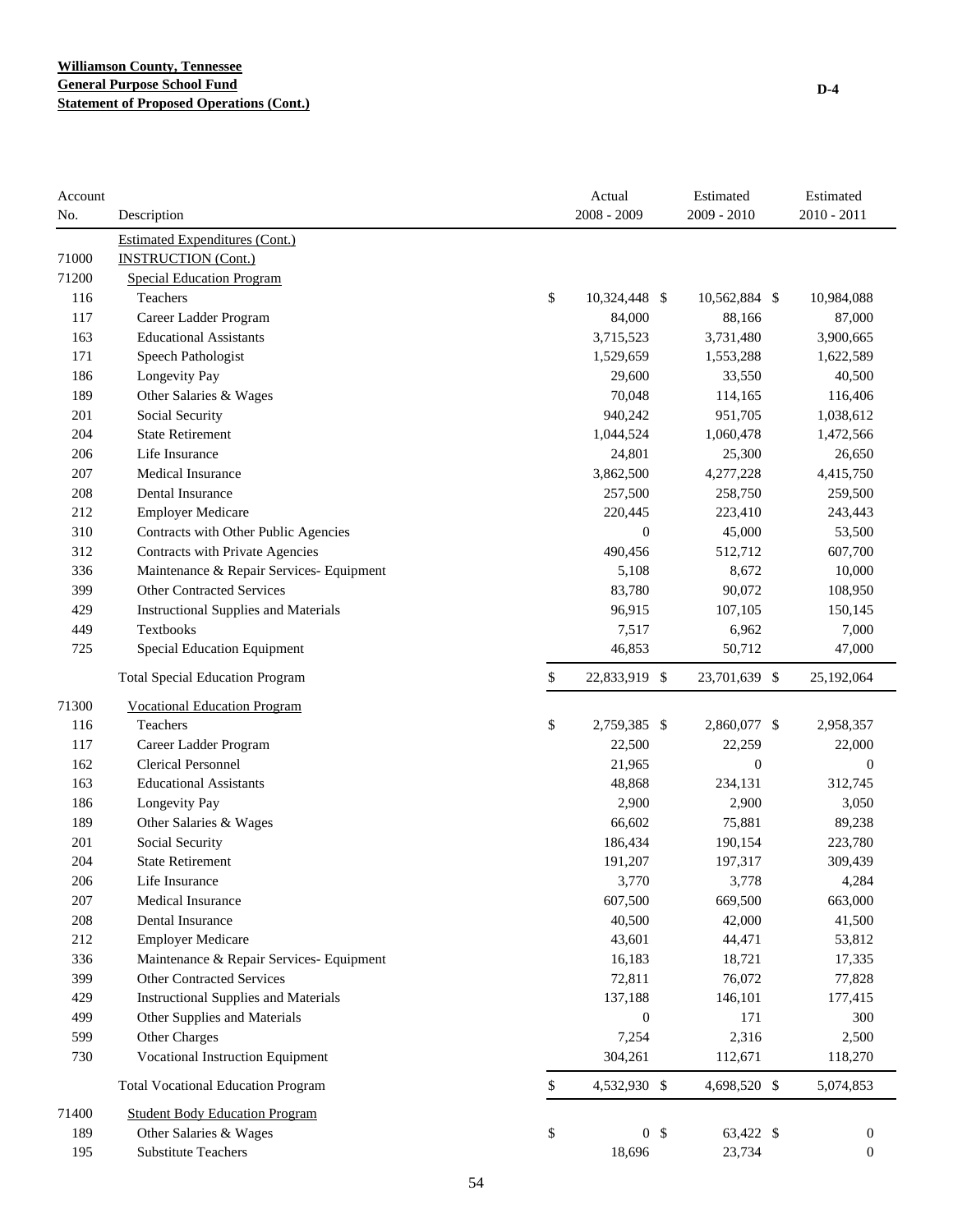| Account |                                               | Actual             | Estimated     | Estimated        |
|---------|-----------------------------------------------|--------------------|---------------|------------------|
| No.     | Description                                   | $2008 - 2009$      | $2009 - 2010$ | 2010 - 2011      |
|         | <b>Estimated Expenditures (Cont.)</b>         |                    |               |                  |
| 71000   | <b>INSTRUCTION (Cont.)</b>                    |                    |               |                  |
| 71400   | <b>Student Body Education Program (Cont.)</b> |                    |               |                  |
| 196     | In-Service Training                           | \$<br>37,560 \$    | $9,100$ \$    | 0                |
| 399     | <b>Other Contracted Services</b>              | 9,076              | 24,911        | 0                |
| 429     | <b>Instructional Supplies and Materials</b>   | 450,654            | 471,499       | 0                |
| 432     | Library Books/Media                           | 198,563            | 222,532       | 0                |
| 499     | Other Supplies and Materials                  | 92,684             | 85,761        | 0                |
| 524     | In Service/Staff Development                  | 113,063            | 70,930        | $\overline{0}$   |
| 599     | Other Charges                                 | 18,759             | 30,562        | 1,600,000        |
| 722     | Regular Instruction Equipment                 | 472,403            | 548,125       | 0                |
|         | <b>Total Student Body Education Program</b>   | \$<br>1,411,457 \$ | 1,550,576 \$  | 1,600,000        |
| 71600   | <b>Adult Education Program</b>                |                    |               |                  |
| 116     | Teachers                                      | \$<br>278,792 \$   | 240,887 \$    | 143,773          |
| 186     | Longevity Pay                                 | 350                | 400           | 450              |
| 189     | Other Salaries & Wages                        | 17,691             | 19,501        | 16,535           |
| 201     | Social Security                               | 18,078             | 15,725        | 9,966            |
| 204     | <b>State Retirement</b>                       | 9,601              | 9,225         | 14,428           |
| 206     | Life Insurance                                | 153                | 153           | 51               |
| 207     | Medical Insurance                             | 37,500             | 40,000        | 8,500            |
| 208     | Dental Insurance                              | 2,500              | 2,500         | 500              |
| 212     | <b>Employer Medicare</b>                      | 4,228              | 3,678         | 2,353            |
| 429     | <b>Instructional Supplies and Materials</b>   | 24,944             | 26,673        | 9,000            |
| 499     | Other Supplies and Materials                  | 4,315              | 4,662         | 25,000           |
| 599     | Other Charges                                 | 10,812             | 13,403        | 20,010           |
| 790     | Other Equipment                               | 14,741             | 2,257         | $\boldsymbol{0}$ |
|         | <b>Total Adult Education Program</b>          | \$<br>423,704 \$   | 379,064 \$    | 250,566          |
| 72000   | <b>SUPPORT SERVICES</b>                       |                    |               |                  |
| 72110   | <b>Attendance</b>                             |                    |               |                  |
| 186     | Longevity Pay                                 | \$<br>650 \$       | 700 \$        | 750              |
| 189     | Other Salaries & Wages                        | 90,044             | 96,080        | 99,170           |
| 201     | Social Security                               | 5,595              | 5,974         | 6,201            |
| 204     | <b>State Retirement</b>                       | 6,119              | 6,122         | 6,854            |
| 206     | Life Insurance                                | 102                | 102           | 102              |
| 207     | Medical Insurance                             | 15,000             | 16,000        | 17,000           |
| 208     | Dental Insurance                              | 1,000              | 1,000         | 1,000            |
| 212     | <b>Employer Medicare</b>                      | 1,309              | 1,397         | 1,458            |
|         | <b>Total Attendance</b>                       | \$<br>119,818 \$   | 127,375 \$    | 132,535          |
| 72120   | <b>Health Services</b>                        |                    |               |                  |
| 131     | Medical Personnel                             | \$<br>1,673,351 \$ | 1,652,656 \$  | 1,834,330        |
| 186     | Longevity Pay                                 | 7,400              | 7,400         | 10,125           |
| 201     | Social Security                               | 99,094             | 97,605        | 114,147          |
| 204     | <b>State Retirement</b>                       | 105,840            | 107,700       | 146,236          |
| 206     | Life Insurance                                | 2,321              | 2,427         | 2,805            |
| 207     | Medical Insurance                             | 390,000            | 416,000       | 467,500          |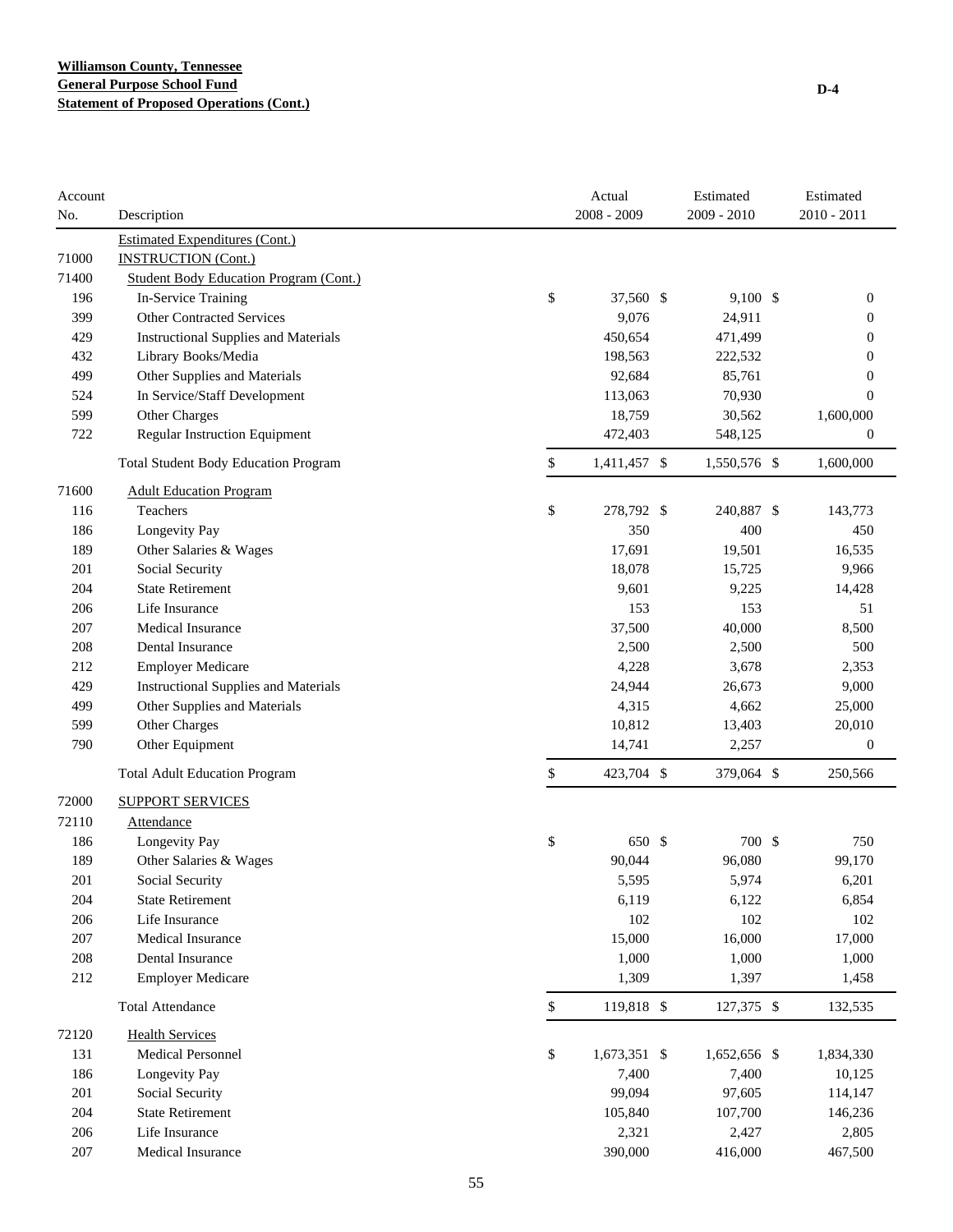| Account<br>No. | Description                           | Actual<br>2008 - 2009                                                                                                                                                                                                                                                                                                                                                                                                             |  | Estimated<br>$2009 - 2010$ | Estimated<br>$2010 - 2011$ |
|----------------|---------------------------------------|-----------------------------------------------------------------------------------------------------------------------------------------------------------------------------------------------------------------------------------------------------------------------------------------------------------------------------------------------------------------------------------------------------------------------------------|--|----------------------------|----------------------------|
|                | <b>Estimated Expenditures (Cont.)</b> |                                                                                                                                                                                                                                                                                                                                                                                                                                   |  |                            |                            |
| 72000          | <b>SUPPORT SERVICES (Cont.)</b>       |                                                                                                                                                                                                                                                                                                                                                                                                                                   |  |                            |                            |
| 72120          | Health Services (Cont.)               |                                                                                                                                                                                                                                                                                                                                                                                                                                   |  |                            |                            |
| 208            | <b>Dental Insurance</b>               | \$                                                                                                                                                                                                                                                                                                                                                                                                                                |  | 26,000 \$                  | 27,500                     |
| 212            | <b>Employer Medicare</b>              | 23,175                                                                                                                                                                                                                                                                                                                                                                                                                            |  | 22,827                     | 26,731                     |
| 355            | Travel                                | 10,098                                                                                                                                                                                                                                                                                                                                                                                                                            |  | 8,823                      | 12,000                     |
| 399            | <b>Other Contracted Services</b>      | 2,550                                                                                                                                                                                                                                                                                                                                                                                                                             |  | $\overline{0}$             | 4,500                      |
| 413            | Drugs and Medical Supplies            |                                                                                                                                                                                                                                                                                                                                                                                                                                   |  | 17,859                     | 18,000                     |
| 499            | Other Supplies and Materials          | 2,762                                                                                                                                                                                                                                                                                                                                                                                                                             |  | 3,150                      | 3,000                      |
| 524            | In Service/Staff Development          | 26,000 \$<br>17,888<br>405<br>5,965<br>\$<br>2,366,848 \$<br>\$<br>27,846 \$<br>3,726,399<br>177,200<br>196,522<br>2,300<br>98,700<br>251,786<br>269,339<br>4,424<br>675,000<br>45,000<br>60,031<br>291,600<br>732<br>360,428<br>134,735<br>20<br>25,056<br>$\boldsymbol{0}$<br>\$<br>6,347,119 \$<br>\$<br>549,548 \$<br>36,645<br>2,042,133<br>259,469<br>536,670<br>10,450<br>491,480<br>83,797<br>236,728<br>263,306<br>4,914 |  | 315                        | 2,000                      |
| 735            | Health Equipment                      |                                                                                                                                                                                                                                                                                                                                                                                                                                   |  | 3,877                      | 4,000                      |
|                | <b>Total Health Services</b>          |                                                                                                                                                                                                                                                                                                                                                                                                                                   |  | 2,366,639 \$               | 2,672,874                  |
| 72130          | <b>Other Student Support</b>          |                                                                                                                                                                                                                                                                                                                                                                                                                                   |  |                            |                            |
| 117            | Career Ladder Program                 |                                                                                                                                                                                                                                                                                                                                                                                                                                   |  | 24,981 \$                  | 25,000                     |
| 123            | Guidance Personnel                    |                                                                                                                                                                                                                                                                                                                                                                                                                                   |  | 3,786,853                  | 3,861,304                  |
| 130            | <b>Social Workers</b>                 |                                                                                                                                                                                                                                                                                                                                                                                                                                   |  | 179,254                    | 181,705                    |
| 161            | Sercetary(s)                          |                                                                                                                                                                                                                                                                                                                                                                                                                                   |  | 192,683                    | 212,604                    |
| 186            | Longevity Pay                         |                                                                                                                                                                                                                                                                                                                                                                                                                                   |  | 2,800                      | 3,350                      |
| 189            | Other Salaries & Wages                |                                                                                                                                                                                                                                                                                                                                                                                                                                   |  | 100,286                    | 88,286                     |
| 201            | Social Security                       |                                                                                                                                                                                                                                                                                                                                                                                                                                   |  | 250,387                    | 274,213                    |
| 204            | <b>State Retirement</b>               |                                                                                                                                                                                                                                                                                                                                                                                                                                   |  | 268,200                    | 395,230                    |
| 206            | Life Insurance                        |                                                                                                                                                                                                                                                                                                                                                                                                                                   |  | 4,356                      | 4,688                      |
| 207            | <b>Medical Insurance</b>              |                                                                                                                                                                                                                                                                                                                                                                                                                                   |  | 732,250                    | 782,000                    |
| 208            | Dental Insurance                      |                                                                                                                                                                                                                                                                                                                                                                                                                                   |  | 45,750                     | 45,750                     |
| 212            | <b>Employer Medicare</b>              |                                                                                                                                                                                                                                                                                                                                                                                                                                   |  | 59,917                     | 64,285                     |
| 309            | Contracts with Government Agencies    |                                                                                                                                                                                                                                                                                                                                                                                                                                   |  | 277,544                    | 280,000                    |
| 355            | Travel                                |                                                                                                                                                                                                                                                                                                                                                                                                                                   |  | 549                        | 1,000                      |
| 399            | <b>Other Contracted Services</b>      |                                                                                                                                                                                                                                                                                                                                                                                                                                   |  | 396,241                    | 369,000                    |
| 499            | Other Supplies and Materials          |                                                                                                                                                                                                                                                                                                                                                                                                                                   |  | 154,063                    | 158,090                    |
| 524            | In Service/Staff Development          |                                                                                                                                                                                                                                                                                                                                                                                                                                   |  | $\boldsymbol{0}$           | 750                        |
| 599            | Other Charges                         |                                                                                                                                                                                                                                                                                                                                                                                                                                   |  | 2,570                      | 3,000                      |
| 790            | Other Equipment                       |                                                                                                                                                                                                                                                                                                                                                                                                                                   |  | $\boldsymbol{0}$           | 1,500                      |
|                | <b>Total Other Student Support</b>    |                                                                                                                                                                                                                                                                                                                                                                                                                                   |  | 6,478,684 \$               | 6,751,755                  |
| 72210          | <b>Regular Instruction Program</b>    |                                                                                                                                                                                                                                                                                                                                                                                                                                   |  |                            |                            |
| 105            | Supervisor/Director                   |                                                                                                                                                                                                                                                                                                                                                                                                                                   |  | 375,798 \$                 | 401,733                    |
| 117            | Career Ladder Program                 |                                                                                                                                                                                                                                                                                                                                                                                                                                   |  | 32,292                     | 34,000                     |
| 129            | Librarians                            |                                                                                                                                                                                                                                                                                                                                                                                                                                   |  | 2,037,509                  | 2,218,825                  |
| 161            | $S \text{ecc} \text{tary}(s)$         |                                                                                                                                                                                                                                                                                                                                                                                                                                   |  | 264,835                    | 223,287                    |
| 162            | <b>Clerical Personnel</b>             |                                                                                                                                                                                                                                                                                                                                                                                                                                   |  | 540,775                    | 596,905                    |
| 186            | Longevity Pay                         |                                                                                                                                                                                                                                                                                                                                                                                                                                   |  | 11,975                     | 13,700                     |
| 189            | Other Salaries & Wages                |                                                                                                                                                                                                                                                                                                                                                                                                                                   |  | 494,465                    | 491,544                    |
| 196            | In-Service Training                   |                                                                                                                                                                                                                                                                                                                                                                                                                                   |  | 62,376                     | 26,699                     |
| 201            | Social Security                       |                                                                                                                                                                                                                                                                                                                                                                                                                                   |  | 222,735                    | 255,446                    |
| 204            | <b>State Retirement</b>               |                                                                                                                                                                                                                                                                                                                                                                                                                                   |  | 249,515                    | 360,895                    |
| 206            | Life Insurance                        |                                                                                                                                                                                                                                                                                                                                                                                                                                   |  | 4,917                      | 5,304                      |
| 207            | Medical Insurance                     | 735,000                                                                                                                                                                                                                                                                                                                                                                                                                           |  | 782,500                    | 850,000                    |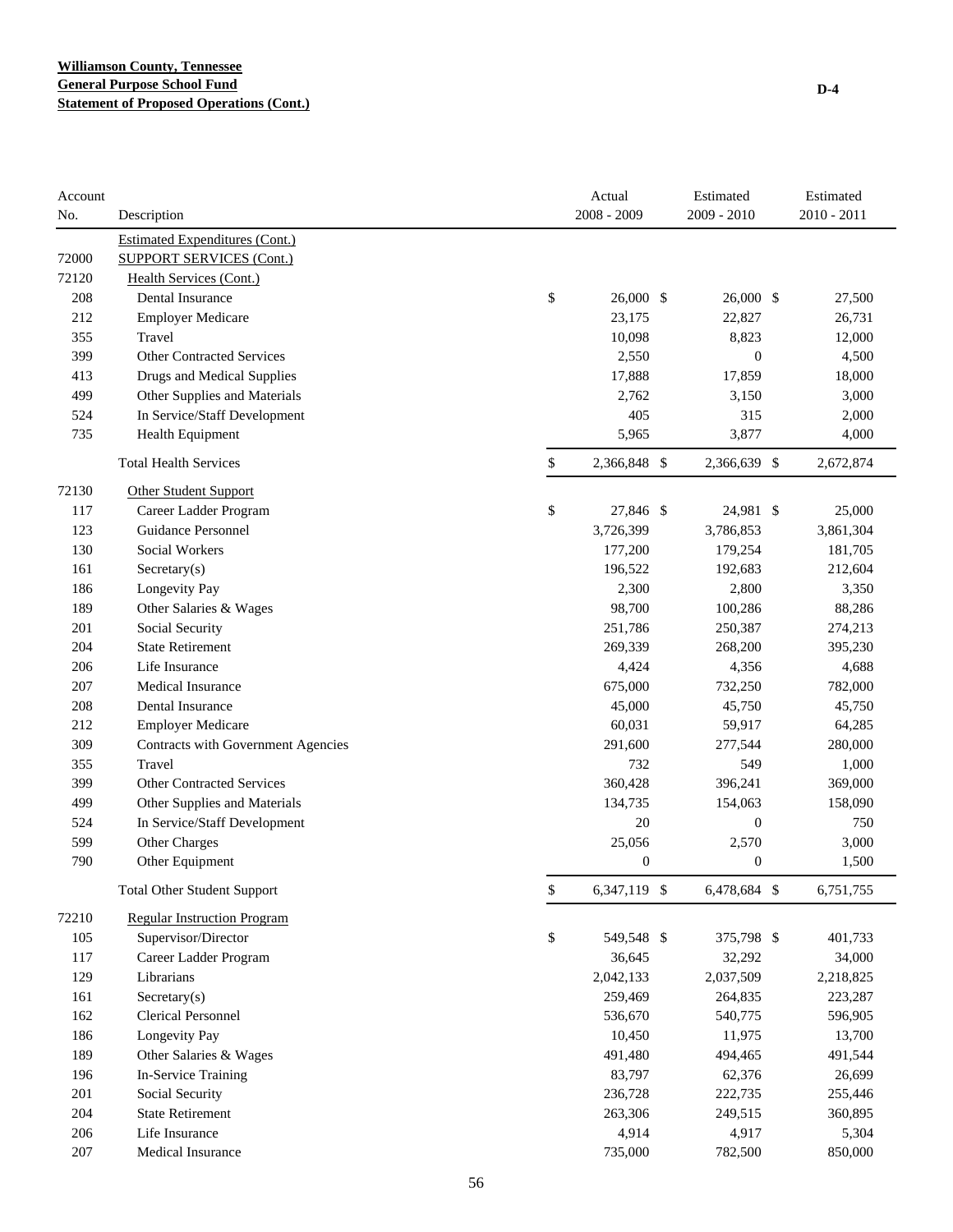| Account |                                          | Actual             | Estimated<br>2009 - 2010 |                  | Estimated<br>$2010 - 2011$ |
|---------|------------------------------------------|--------------------|--------------------------|------------------|----------------------------|
| No.     | Description                              | 2008 - 2009        |                          |                  |                            |
|         | <b>Estimated Expenditures (Cont.)</b>    |                    |                          |                  |                            |
| 72000   | <b>SUPPORT SERVICES (Cont.)</b>          |                    |                          |                  |                            |
| 72210   | Regular Instruction Program (Cont.)      |                    |                          |                  |                            |
| 208     | Dental Insurance                         | \$<br>49,000 \$    |                          | 49,000 \$        | 50,000                     |
| 212     | <b>Employer Medicare</b>                 | 56,352             |                          | 53,079           | 59,540                     |
| 308     | Consultants                              | $\mathbf{0}$       |                          | $\boldsymbol{0}$ | 2,500                      |
| 355     | Travel                                   | 23,739             |                          | 17,667           | 27,400                     |
| 399     | <b>Other Contracted Services</b>         | 137,758            |                          | 100,236          | 64,275                     |
| 499     | Other Supplies and Materials             | 77,666             |                          | 91,953           | 87,950                     |
| 524     | In Service/Staff Development             | 357,816            |                          | 356,933          | 144,415                    |
| 722     | <b>Regular Instruction Equipment</b>     | 64,120             |                          | 3,000            | 3,250                      |
| 790     | Other Equipment                          | 2,499              |                          | 1,515            | 2,500                      |
|         | <b>Total Regular Instruction Program</b> | \$<br>6,019,090 \$ |                          | 5,753,075 \$     | 5,920,168                  |
| 72220   | <b>Special Education Program</b>         |                    |                          |                  |                            |
| 105     | Supervisor/Director                      | \$<br>93,809 \$    |                          | 93,809 \$        | 95,685                     |
| 117     | Career Ladder Program                    | 5,650              |                          | 5,800            | 5,000                      |
| 124     | Psychological Personnel                  | 958,344            |                          | 989,469          | 1,031,144                  |
| 161     | $S \text{eccetary}(s)$                   | 78,634             |                          | 78,634           | 80,273                     |
| 186     | Longevity Pay                            | 1,950              |                          | 2,050            | 2,150                      |
| 189     | Other Salaries & Wages                   | 311,830            |                          | 329,268          | 283,191                    |
| 196     | <b>In-Service Training</b>               | 66,089             |                          | 34,848           | 39,100                     |
| 201     | Social Security                          | 91,698             |                          | 92,235           | 95,353                     |
| 204     | <b>State Retirement</b>                  | 96,179             |                          | 95,700           | 138,147                    |
| 206     | Life Insurance                           | 1,301              |                          | 1,279            | 1,428                      |
| 207     | <b>Medical Insurance</b>                 | 210,000            |                          | 224,000          | 229,500                    |
| 208     | Dental Insurance                         | 14,000             |                          | 14,000           | 13,500                     |
| 212     | <b>Employer Medicare</b>                 | 21,466             |                          | 21,583           | 22,450                     |
| 355     | Travel                                   | 56,546             |                          | 55,887           | 67,000                     |
| 399     | <b>Other Contracted Services</b>         | 166,078            |                          | 309,020          | 133,110                    |
| 499     | Other Supplies and Materials             | 53,393             |                          | 44,646           | 47,700                     |
| 524     | In Service/Staff Development             | 23,563             |                          | 9,772            | 15,400                     |
| 790     | Other Equipment                          | 2,462              |                          | 858              | 1,500                      |
|         | <b>Total Special Education Program</b>   | \$<br>2,252,992 \$ |                          | 2,402,858 \$     | 2,301,631                  |
| 72230   | <b>Vocational Education Program</b>      |                    |                          |                  |                            |
| 117     | Career Ladder Program                    | \$<br>$1,000$ \$   |                          | $1,000$ \$       | 1,000                      |
| 161     | $S \text{eccetary}(s)$                   | 38,824             |                          | 39,275           | 20,426                     |
| 186     | Longevity Pay                            | 550                |                          | 600              | 650                        |
| 189     | Other Salaries & Wages                   | 131,647            |                          | 135,494          | 130,818                    |
| 196     | In-Service Training                      | $\mathbf{0}$       |                          | $\mathbf{0}$     | 4,575                      |
| 201     | Social Security                          | 10,307             |                          | 10,466           | 9,829                      |
| 204     | <b>State Retirement</b>                  | 11,374             |                          | 11,766           | 14,057                     |
| 206     | Life Insurance                           | 153                |                          | 153              | 153                        |
| 207     | Medical Insurance                        | 22,500             |                          | 24,000           | 25,500                     |
| 208     | Dental Insurance                         | 1,500              |                          | 1,500            | 1,500                      |
|         |                                          |                    |                          |                  |                            |
| 212     | <b>Employer Medicare</b>                 | 2,411              |                          | 2,448            | 2,295                      |
| 355     | Travel                                   | 4,246              |                          | 4,007            | 10,500                     |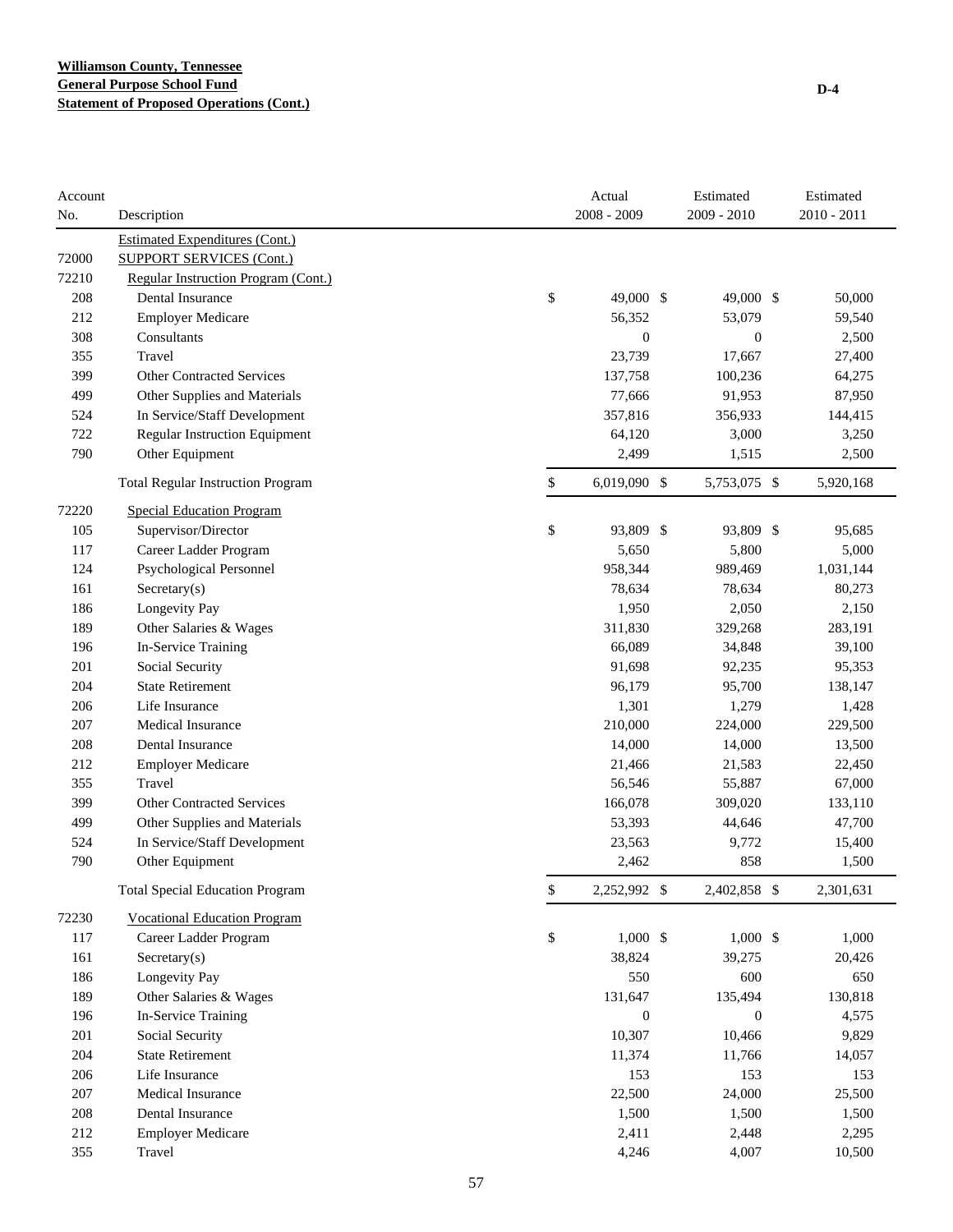| Account<br>No. | Description                                | Actual<br>2008 - 2009 | Estimated<br>$2009 - 2010$ | Estimated<br>2010 - 2011 |
|----------------|--------------------------------------------|-----------------------|----------------------------|--------------------------|
|                | <b>Estimated Expenditures (Cont.)</b>      |                       |                            |                          |
| 72000          | <b>SUPPORT SERVICES (Cont.)</b>            |                       |                            |                          |
| 72230          | Vocational Education Program (Cont.)       |                       |                            |                          |
| 399            | <b>Other Contracted Services</b>           | \$<br>6,339 \$        | 7,552 \$                   | 7,675                    |
| 499            | Other Supplies and Materials               | 2,221                 | 1,898                      | 2,500                    |
| 524            | In Service/Staff Development               | 8,472                 | 7,117                      | 9,300                    |
|                | <b>Total Vocational Education Program</b>  | \$<br>241,545 \$      | 247,276 \$                 | 240,778                  |
| 72260          | <b>Adult Programs</b>                      |                       |                            |                          |
| 117            | Career Ladder Program                      | \$<br>$3,000$ \$      | $3,000$ \$                 | 3,000                    |
| 161            | Sercetary(s)                               | 24,198                | 24,223                     | $\boldsymbol{0}$         |
| 186            | Longevity Pay                              | 550                   | 600                        | $\overline{0}$           |
| 189            | Other Salaries & Wages                     | 84,577                | 84,577                     | 86,753                   |
| 201            | Social Security                            | 6,954                 | 6,958                      | 5,565                    |
| 204            | <b>State Retirement</b>                    | 7,489                 | 7,494                      | 8,116                    |
| 206            | Life Insurance                             | 102                   | 102                        | 51                       |
| 207            | <b>Medical Insurance</b>                   | 15,000                | 16,000                     | 8,500                    |
| 208            | Dental Insurance                           | 1,000                 | 1,000                      | 500                      |
| 212            | <b>Employer Medicare</b>                   | 1,626                 | 1,627                      | 1,258                    |
| 355            | Travel                                     | 333                   | 642                        | 1,000                    |
|                | <b>Total Adult Programs</b>                | \$<br>144,829 \$      | 146,223 \$                 | 114,743                  |
| 72310          | <b>Board of Education</b>                  |                       |                            |                          |
| 189            | Other Salaries & Wages                     | \$<br>100,000 \$      | 83,197 \$                  | 98,272                   |
| 191            | Board and Committee Members Fees           | 71,600                | 72,600                     | 72,600                   |
| 201            | Social Security                            | 9,303                 | 8,635                      | 10,619                   |
| 204            | <b>State Retirement</b>                    | 7,497                 | 6,164                      | 8,155                    |
| 206            | Life Insurance                             | 51                    | 51                         | 51                       |
| 207            | <b>Medical Insurance</b>                   | 7,500                 | 8,000                      | 8,500                    |
| 208            | Dental Insurance                           | 500                   | 500                        | 500                      |
| 212            | <b>Employer Medicare</b>                   | 2,176                 | 2,019                      | 2,528                    |
| 305            | <b>Audit Services</b>                      | 42,996                | 43,000                     | 50,250                   |
| 320            | Dues and Memberships                       | 28,361                | 28,098                     | 40,375                   |
| 331            | Legal Services                             | 13,663                | 12,630                     | 10,000                   |
| 355            | Travel                                     | 433                   | 51                         | 500                      |
| 399            | <b>Other Contracted Services</b>           | 44,926                | 37,540                     | 4,215                    |
| 499            | Other Supplies and Materials               | 6,436                 | 4,726                      | 7,550                    |
| 505            | Judgments                                  | $\mathbf{0}$          | 94,058                     | $\boldsymbol{0}$         |
| 506            | Liability Insurance                        | 548,864               | 560,830                    | 665,000                  |
| 510            | Trustee's Commission                       | 1,935,506             | 2,027,371                  | 2,040,000                |
| 513            | Worker's Compensation Insurance            | 790,809               | 813,386                    | 883,000                  |
| 524            | In Service/Staff Development               | 5,733                 | 1,101                      | 15,750                   |
| 533            | Criminal Investigation of Applicants - TBI | 36,960                | 28,074                     | 40,000                   |
|                | <b>Total Board of Education</b>            | \$<br>3,653,312 \$    | 3,832,031 \$               | 3,957,865                |
| 72320          | Director of Schools                        |                       |                            |                          |
| 101            | County Official/Administrative Officer     | \$<br>227,253 \$      | 178,226 \$                 | 171,360                  |
| 103            | Assistant(s)                               | 54,523                | 125,204                    | 230,893                  |
|                |                                            |                       |                            |                          |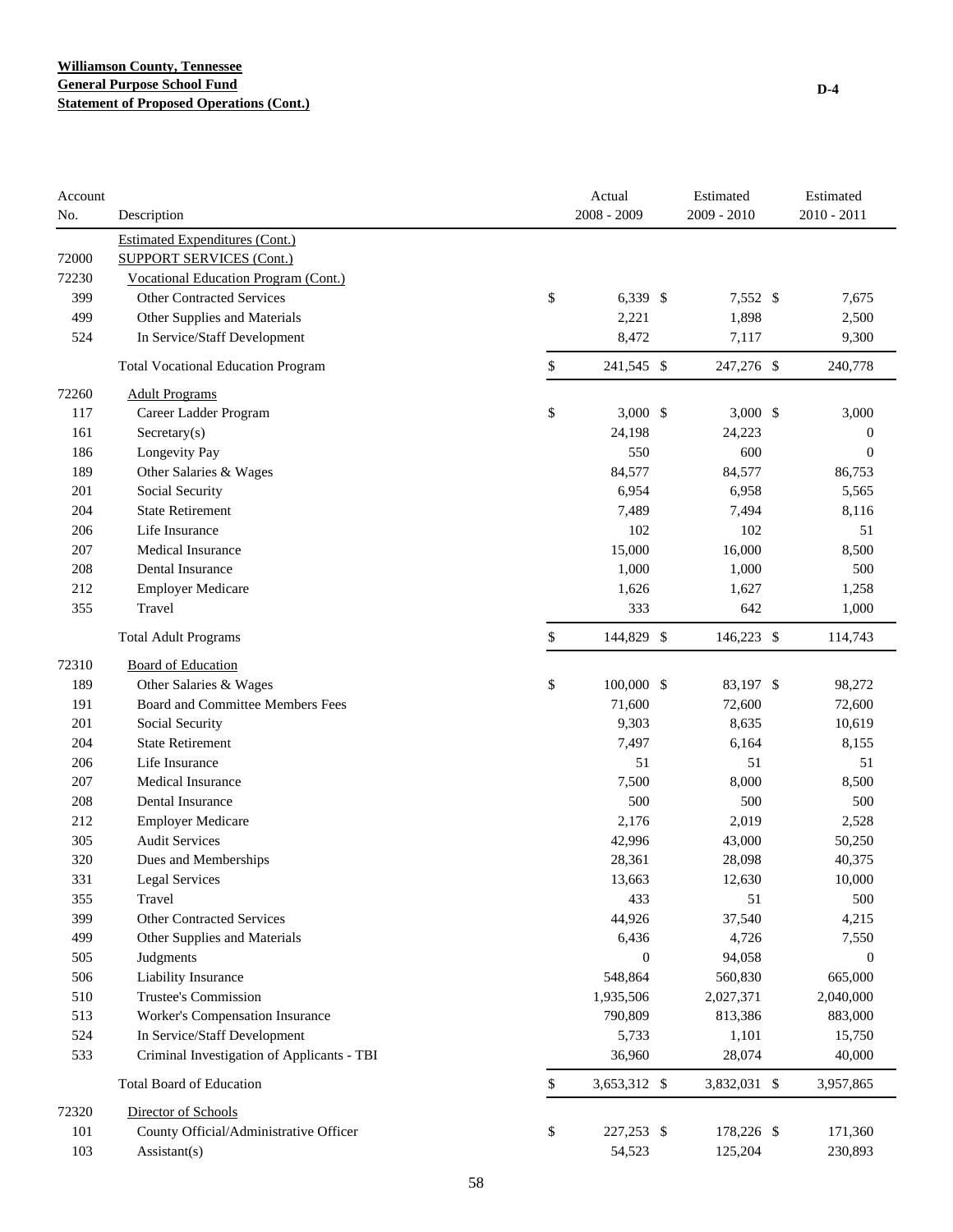| $2008 - 2009$<br>2009 - 2010<br>2010 - 2011<br>No.<br>Description<br><b>Estimated Expenditures (Cont.)</b><br>72000<br><b>SUPPORT SERVICES (Cont.)</b><br>72320<br>Director of Schools (Cont.)<br>\$<br>$1,000$ \$<br>117<br>Career Ladder Program<br>$1,000$ \$<br>1,000<br>161<br>151,312<br>152,875<br>145,858<br>Sercetary(s)<br>186<br>Longevity Pay<br>3,200<br>3,350<br>2,500<br>201<br>Social Security<br>22,131<br>24,702<br>30,200<br><b>State Retirement</b><br>204<br>28,930<br>30,950<br>47,412<br>306<br>206<br>Life Insurance<br>503<br>510<br>45,000<br>48,000<br>207<br><b>Medical Insurance</b><br>59,500<br>3,000<br>208<br>Dental Insurance<br>3,000<br>3,500<br>212<br><b>Employer Medicare</b><br>6,046<br>6,462<br>7,998<br>307<br>Communication<br>546,442<br>297,388<br>381,800<br>Travel<br>355<br>361<br>290<br>1,000<br>65,890<br>399<br><b>Other Contracted Services</b><br>82,268<br>94,470<br>435<br>Office Supplies<br>19,878<br>26,987<br>36,000<br>499<br>Other Supplies and Materials<br>$\overline{0}$<br>$\boldsymbol{0}$<br>350<br>524<br>In Service/Staff Development<br>3,064<br>175<br>10,000<br>\$<br><b>Total Director of Schools</b><br>1,178,334 \$<br>981,380 \$<br>1,224,351<br>72410<br>Office of the Principal<br>\$<br>104<br>Principals<br>3,399,476 \$<br>3,511,454 \$<br>3,874,938<br>117<br>73,453<br>71,991<br>74,000<br>Career Ladder Program<br>119<br>Accountants/Bookkeepers<br>1,077,744<br>1,098,208<br>1,206,533<br>139<br><b>Assistant Principals</b><br>3,717,361<br>3,745,027<br>3,911,731<br>161<br>1,341,287<br>1,431,725<br>Secretary(s)<br>1,335,388<br>186<br>Longevity Pay<br>36,025<br>37,300<br>40,925<br>189<br>Other Salaries & Wages<br>26,675<br>26,959<br>27,071<br>201<br>Social Security<br>577,626<br>586,313<br>655,255<br>204<br><b>State Retirement</b><br>640,217<br>649,148<br>925,760<br>206<br>Life Insurance<br>9,087<br>9,741<br>9,167<br>207<br>Medical Insurance<br>1,350,000<br>1,457,750<br>1,623,500<br>208<br>Dental Insurance<br>90,000<br>91,000<br>95,500<br>212<br>136,282<br>138,145<br><b>Employer Medicare</b><br>153,117<br>307<br>Communication<br>4,587<br>1,602<br>$\boldsymbol{0}$<br>399<br>457,010<br>458,299<br>520,000<br><b>Other Contracted Services</b><br>$\mathbb{S}$<br>12,936,830 \$<br>Total Office of the Principal<br>13,217,751 \$<br>14,549,796<br>72510<br><b>Fiscal Services</b><br>\$<br>Supervisor/Director<br>96,655 \$<br>105<br>98,550 \$<br>100,521<br>119<br>Accountants/Bookkeepers<br>415,909<br>417,700<br>428,339<br>122<br>Purchasing Personnel<br>129,026<br>140,952<br>143,819<br>186<br>Longevity Pay<br>6,800<br>7,850<br>9,050<br>187<br>Overtime Pay<br>$\boldsymbol{0}$<br>81<br>4,000<br>189<br>Other Salaries & Wages<br>78,844<br>78,844<br>80,427<br>201<br>Social Security<br>43,505<br>43,959<br>47,912<br>204<br><b>State Retirement</b><br>55,149<br>54,756<br>61,168<br>206<br>Life Insurance<br>752<br>765<br>765 | Account |  | Actual | Estimated | Estimated |
|------------------------------------------------------------------------------------------------------------------------------------------------------------------------------------------------------------------------------------------------------------------------------------------------------------------------------------------------------------------------------------------------------------------------------------------------------------------------------------------------------------------------------------------------------------------------------------------------------------------------------------------------------------------------------------------------------------------------------------------------------------------------------------------------------------------------------------------------------------------------------------------------------------------------------------------------------------------------------------------------------------------------------------------------------------------------------------------------------------------------------------------------------------------------------------------------------------------------------------------------------------------------------------------------------------------------------------------------------------------------------------------------------------------------------------------------------------------------------------------------------------------------------------------------------------------------------------------------------------------------------------------------------------------------------------------------------------------------------------------------------------------------------------------------------------------------------------------------------------------------------------------------------------------------------------------------------------------------------------------------------------------------------------------------------------------------------------------------------------------------------------------------------------------------------------------------------------------------------------------------------------------------------------------------------------------------------------------------------------------------------------------------------------------------------------------------------------------------------------------------------------------------------------------------------------------------------------------------------------------------------------------------------------------------------------------------------------------------------------------------------------------------------------------------------------------------------------------------------------------------------------------------------------------------------------------------------------------------------|---------|--|--------|-----------|-----------|
|                                                                                                                                                                                                                                                                                                                                                                                                                                                                                                                                                                                                                                                                                                                                                                                                                                                                                                                                                                                                                                                                                                                                                                                                                                                                                                                                                                                                                                                                                                                                                                                                                                                                                                                                                                                                                                                                                                                                                                                                                                                                                                                                                                                                                                                                                                                                                                                                                                                                                                                                                                                                                                                                                                                                                                                                                                                                                                                                                                              |         |  |        |           |           |
|                                                                                                                                                                                                                                                                                                                                                                                                                                                                                                                                                                                                                                                                                                                                                                                                                                                                                                                                                                                                                                                                                                                                                                                                                                                                                                                                                                                                                                                                                                                                                                                                                                                                                                                                                                                                                                                                                                                                                                                                                                                                                                                                                                                                                                                                                                                                                                                                                                                                                                                                                                                                                                                                                                                                                                                                                                                                                                                                                                              |         |  |        |           |           |
|                                                                                                                                                                                                                                                                                                                                                                                                                                                                                                                                                                                                                                                                                                                                                                                                                                                                                                                                                                                                                                                                                                                                                                                                                                                                                                                                                                                                                                                                                                                                                                                                                                                                                                                                                                                                                                                                                                                                                                                                                                                                                                                                                                                                                                                                                                                                                                                                                                                                                                                                                                                                                                                                                                                                                                                                                                                                                                                                                                              |         |  |        |           |           |
|                                                                                                                                                                                                                                                                                                                                                                                                                                                                                                                                                                                                                                                                                                                                                                                                                                                                                                                                                                                                                                                                                                                                                                                                                                                                                                                                                                                                                                                                                                                                                                                                                                                                                                                                                                                                                                                                                                                                                                                                                                                                                                                                                                                                                                                                                                                                                                                                                                                                                                                                                                                                                                                                                                                                                                                                                                                                                                                                                                              |         |  |        |           |           |
|                                                                                                                                                                                                                                                                                                                                                                                                                                                                                                                                                                                                                                                                                                                                                                                                                                                                                                                                                                                                                                                                                                                                                                                                                                                                                                                                                                                                                                                                                                                                                                                                                                                                                                                                                                                                                                                                                                                                                                                                                                                                                                                                                                                                                                                                                                                                                                                                                                                                                                                                                                                                                                                                                                                                                                                                                                                                                                                                                                              |         |  |        |           |           |
|                                                                                                                                                                                                                                                                                                                                                                                                                                                                                                                                                                                                                                                                                                                                                                                                                                                                                                                                                                                                                                                                                                                                                                                                                                                                                                                                                                                                                                                                                                                                                                                                                                                                                                                                                                                                                                                                                                                                                                                                                                                                                                                                                                                                                                                                                                                                                                                                                                                                                                                                                                                                                                                                                                                                                                                                                                                                                                                                                                              |         |  |        |           |           |
|                                                                                                                                                                                                                                                                                                                                                                                                                                                                                                                                                                                                                                                                                                                                                                                                                                                                                                                                                                                                                                                                                                                                                                                                                                                                                                                                                                                                                                                                                                                                                                                                                                                                                                                                                                                                                                                                                                                                                                                                                                                                                                                                                                                                                                                                                                                                                                                                                                                                                                                                                                                                                                                                                                                                                                                                                                                                                                                                                                              |         |  |        |           |           |
|                                                                                                                                                                                                                                                                                                                                                                                                                                                                                                                                                                                                                                                                                                                                                                                                                                                                                                                                                                                                                                                                                                                                                                                                                                                                                                                                                                                                                                                                                                                                                                                                                                                                                                                                                                                                                                                                                                                                                                                                                                                                                                                                                                                                                                                                                                                                                                                                                                                                                                                                                                                                                                                                                                                                                                                                                                                                                                                                                                              |         |  |        |           |           |
|                                                                                                                                                                                                                                                                                                                                                                                                                                                                                                                                                                                                                                                                                                                                                                                                                                                                                                                                                                                                                                                                                                                                                                                                                                                                                                                                                                                                                                                                                                                                                                                                                                                                                                                                                                                                                                                                                                                                                                                                                                                                                                                                                                                                                                                                                                                                                                                                                                                                                                                                                                                                                                                                                                                                                                                                                                                                                                                                                                              |         |  |        |           |           |
|                                                                                                                                                                                                                                                                                                                                                                                                                                                                                                                                                                                                                                                                                                                                                                                                                                                                                                                                                                                                                                                                                                                                                                                                                                                                                                                                                                                                                                                                                                                                                                                                                                                                                                                                                                                                                                                                                                                                                                                                                                                                                                                                                                                                                                                                                                                                                                                                                                                                                                                                                                                                                                                                                                                                                                                                                                                                                                                                                                              |         |  |        |           |           |
|                                                                                                                                                                                                                                                                                                                                                                                                                                                                                                                                                                                                                                                                                                                                                                                                                                                                                                                                                                                                                                                                                                                                                                                                                                                                                                                                                                                                                                                                                                                                                                                                                                                                                                                                                                                                                                                                                                                                                                                                                                                                                                                                                                                                                                                                                                                                                                                                                                                                                                                                                                                                                                                                                                                                                                                                                                                                                                                                                                              |         |  |        |           |           |
|                                                                                                                                                                                                                                                                                                                                                                                                                                                                                                                                                                                                                                                                                                                                                                                                                                                                                                                                                                                                                                                                                                                                                                                                                                                                                                                                                                                                                                                                                                                                                                                                                                                                                                                                                                                                                                                                                                                                                                                                                                                                                                                                                                                                                                                                                                                                                                                                                                                                                                                                                                                                                                                                                                                                                                                                                                                                                                                                                                              |         |  |        |           |           |
|                                                                                                                                                                                                                                                                                                                                                                                                                                                                                                                                                                                                                                                                                                                                                                                                                                                                                                                                                                                                                                                                                                                                                                                                                                                                                                                                                                                                                                                                                                                                                                                                                                                                                                                                                                                                                                                                                                                                                                                                                                                                                                                                                                                                                                                                                                                                                                                                                                                                                                                                                                                                                                                                                                                                                                                                                                                                                                                                                                              |         |  |        |           |           |
|                                                                                                                                                                                                                                                                                                                                                                                                                                                                                                                                                                                                                                                                                                                                                                                                                                                                                                                                                                                                                                                                                                                                                                                                                                                                                                                                                                                                                                                                                                                                                                                                                                                                                                                                                                                                                                                                                                                                                                                                                                                                                                                                                                                                                                                                                                                                                                                                                                                                                                                                                                                                                                                                                                                                                                                                                                                                                                                                                                              |         |  |        |           |           |
|                                                                                                                                                                                                                                                                                                                                                                                                                                                                                                                                                                                                                                                                                                                                                                                                                                                                                                                                                                                                                                                                                                                                                                                                                                                                                                                                                                                                                                                                                                                                                                                                                                                                                                                                                                                                                                                                                                                                                                                                                                                                                                                                                                                                                                                                                                                                                                                                                                                                                                                                                                                                                                                                                                                                                                                                                                                                                                                                                                              |         |  |        |           |           |
|                                                                                                                                                                                                                                                                                                                                                                                                                                                                                                                                                                                                                                                                                                                                                                                                                                                                                                                                                                                                                                                                                                                                                                                                                                                                                                                                                                                                                                                                                                                                                                                                                                                                                                                                                                                                                                                                                                                                                                                                                                                                                                                                                                                                                                                                                                                                                                                                                                                                                                                                                                                                                                                                                                                                                                                                                                                                                                                                                                              |         |  |        |           |           |
|                                                                                                                                                                                                                                                                                                                                                                                                                                                                                                                                                                                                                                                                                                                                                                                                                                                                                                                                                                                                                                                                                                                                                                                                                                                                                                                                                                                                                                                                                                                                                                                                                                                                                                                                                                                                                                                                                                                                                                                                                                                                                                                                                                                                                                                                                                                                                                                                                                                                                                                                                                                                                                                                                                                                                                                                                                                                                                                                                                              |         |  |        |           |           |
|                                                                                                                                                                                                                                                                                                                                                                                                                                                                                                                                                                                                                                                                                                                                                                                                                                                                                                                                                                                                                                                                                                                                                                                                                                                                                                                                                                                                                                                                                                                                                                                                                                                                                                                                                                                                                                                                                                                                                                                                                                                                                                                                                                                                                                                                                                                                                                                                                                                                                                                                                                                                                                                                                                                                                                                                                                                                                                                                                                              |         |  |        |           |           |
|                                                                                                                                                                                                                                                                                                                                                                                                                                                                                                                                                                                                                                                                                                                                                                                                                                                                                                                                                                                                                                                                                                                                                                                                                                                                                                                                                                                                                                                                                                                                                                                                                                                                                                                                                                                                                                                                                                                                                                                                                                                                                                                                                                                                                                                                                                                                                                                                                                                                                                                                                                                                                                                                                                                                                                                                                                                                                                                                                                              |         |  |        |           |           |
|                                                                                                                                                                                                                                                                                                                                                                                                                                                                                                                                                                                                                                                                                                                                                                                                                                                                                                                                                                                                                                                                                                                                                                                                                                                                                                                                                                                                                                                                                                                                                                                                                                                                                                                                                                                                                                                                                                                                                                                                                                                                                                                                                                                                                                                                                                                                                                                                                                                                                                                                                                                                                                                                                                                                                                                                                                                                                                                                                                              |         |  |        |           |           |
|                                                                                                                                                                                                                                                                                                                                                                                                                                                                                                                                                                                                                                                                                                                                                                                                                                                                                                                                                                                                                                                                                                                                                                                                                                                                                                                                                                                                                                                                                                                                                                                                                                                                                                                                                                                                                                                                                                                                                                                                                                                                                                                                                                                                                                                                                                                                                                                                                                                                                                                                                                                                                                                                                                                                                                                                                                                                                                                                                                              |         |  |        |           |           |
|                                                                                                                                                                                                                                                                                                                                                                                                                                                                                                                                                                                                                                                                                                                                                                                                                                                                                                                                                                                                                                                                                                                                                                                                                                                                                                                                                                                                                                                                                                                                                                                                                                                                                                                                                                                                                                                                                                                                                                                                                                                                                                                                                                                                                                                                                                                                                                                                                                                                                                                                                                                                                                                                                                                                                                                                                                                                                                                                                                              |         |  |        |           |           |
|                                                                                                                                                                                                                                                                                                                                                                                                                                                                                                                                                                                                                                                                                                                                                                                                                                                                                                                                                                                                                                                                                                                                                                                                                                                                                                                                                                                                                                                                                                                                                                                                                                                                                                                                                                                                                                                                                                                                                                                                                                                                                                                                                                                                                                                                                                                                                                                                                                                                                                                                                                                                                                                                                                                                                                                                                                                                                                                                                                              |         |  |        |           |           |
|                                                                                                                                                                                                                                                                                                                                                                                                                                                                                                                                                                                                                                                                                                                                                                                                                                                                                                                                                                                                                                                                                                                                                                                                                                                                                                                                                                                                                                                                                                                                                                                                                                                                                                                                                                                                                                                                                                                                                                                                                                                                                                                                                                                                                                                                                                                                                                                                                                                                                                                                                                                                                                                                                                                                                                                                                                                                                                                                                                              |         |  |        |           |           |
|                                                                                                                                                                                                                                                                                                                                                                                                                                                                                                                                                                                                                                                                                                                                                                                                                                                                                                                                                                                                                                                                                                                                                                                                                                                                                                                                                                                                                                                                                                                                                                                                                                                                                                                                                                                                                                                                                                                                                                                                                                                                                                                                                                                                                                                                                                                                                                                                                                                                                                                                                                                                                                                                                                                                                                                                                                                                                                                                                                              |         |  |        |           |           |
|                                                                                                                                                                                                                                                                                                                                                                                                                                                                                                                                                                                                                                                                                                                                                                                                                                                                                                                                                                                                                                                                                                                                                                                                                                                                                                                                                                                                                                                                                                                                                                                                                                                                                                                                                                                                                                                                                                                                                                                                                                                                                                                                                                                                                                                                                                                                                                                                                                                                                                                                                                                                                                                                                                                                                                                                                                                                                                                                                                              |         |  |        |           |           |
|                                                                                                                                                                                                                                                                                                                                                                                                                                                                                                                                                                                                                                                                                                                                                                                                                                                                                                                                                                                                                                                                                                                                                                                                                                                                                                                                                                                                                                                                                                                                                                                                                                                                                                                                                                                                                                                                                                                                                                                                                                                                                                                                                                                                                                                                                                                                                                                                                                                                                                                                                                                                                                                                                                                                                                                                                                                                                                                                                                              |         |  |        |           |           |
|                                                                                                                                                                                                                                                                                                                                                                                                                                                                                                                                                                                                                                                                                                                                                                                                                                                                                                                                                                                                                                                                                                                                                                                                                                                                                                                                                                                                                                                                                                                                                                                                                                                                                                                                                                                                                                                                                                                                                                                                                                                                                                                                                                                                                                                                                                                                                                                                                                                                                                                                                                                                                                                                                                                                                                                                                                                                                                                                                                              |         |  |        |           |           |
|                                                                                                                                                                                                                                                                                                                                                                                                                                                                                                                                                                                                                                                                                                                                                                                                                                                                                                                                                                                                                                                                                                                                                                                                                                                                                                                                                                                                                                                                                                                                                                                                                                                                                                                                                                                                                                                                                                                                                                                                                                                                                                                                                                                                                                                                                                                                                                                                                                                                                                                                                                                                                                                                                                                                                                                                                                                                                                                                                                              |         |  |        |           |           |
|                                                                                                                                                                                                                                                                                                                                                                                                                                                                                                                                                                                                                                                                                                                                                                                                                                                                                                                                                                                                                                                                                                                                                                                                                                                                                                                                                                                                                                                                                                                                                                                                                                                                                                                                                                                                                                                                                                                                                                                                                                                                                                                                                                                                                                                                                                                                                                                                                                                                                                                                                                                                                                                                                                                                                                                                                                                                                                                                                                              |         |  |        |           |           |
|                                                                                                                                                                                                                                                                                                                                                                                                                                                                                                                                                                                                                                                                                                                                                                                                                                                                                                                                                                                                                                                                                                                                                                                                                                                                                                                                                                                                                                                                                                                                                                                                                                                                                                                                                                                                                                                                                                                                                                                                                                                                                                                                                                                                                                                                                                                                                                                                                                                                                                                                                                                                                                                                                                                                                                                                                                                                                                                                                                              |         |  |        |           |           |
|                                                                                                                                                                                                                                                                                                                                                                                                                                                                                                                                                                                                                                                                                                                                                                                                                                                                                                                                                                                                                                                                                                                                                                                                                                                                                                                                                                                                                                                                                                                                                                                                                                                                                                                                                                                                                                                                                                                                                                                                                                                                                                                                                                                                                                                                                                                                                                                                                                                                                                                                                                                                                                                                                                                                                                                                                                                                                                                                                                              |         |  |        |           |           |
|                                                                                                                                                                                                                                                                                                                                                                                                                                                                                                                                                                                                                                                                                                                                                                                                                                                                                                                                                                                                                                                                                                                                                                                                                                                                                                                                                                                                                                                                                                                                                                                                                                                                                                                                                                                                                                                                                                                                                                                                                                                                                                                                                                                                                                                                                                                                                                                                                                                                                                                                                                                                                                                                                                                                                                                                                                                                                                                                                                              |         |  |        |           |           |
|                                                                                                                                                                                                                                                                                                                                                                                                                                                                                                                                                                                                                                                                                                                                                                                                                                                                                                                                                                                                                                                                                                                                                                                                                                                                                                                                                                                                                                                                                                                                                                                                                                                                                                                                                                                                                                                                                                                                                                                                                                                                                                                                                                                                                                                                                                                                                                                                                                                                                                                                                                                                                                                                                                                                                                                                                                                                                                                                                                              |         |  |        |           |           |
|                                                                                                                                                                                                                                                                                                                                                                                                                                                                                                                                                                                                                                                                                                                                                                                                                                                                                                                                                                                                                                                                                                                                                                                                                                                                                                                                                                                                                                                                                                                                                                                                                                                                                                                                                                                                                                                                                                                                                                                                                                                                                                                                                                                                                                                                                                                                                                                                                                                                                                                                                                                                                                                                                                                                                                                                                                                                                                                                                                              |         |  |        |           |           |
|                                                                                                                                                                                                                                                                                                                                                                                                                                                                                                                                                                                                                                                                                                                                                                                                                                                                                                                                                                                                                                                                                                                                                                                                                                                                                                                                                                                                                                                                                                                                                                                                                                                                                                                                                                                                                                                                                                                                                                                                                                                                                                                                                                                                                                                                                                                                                                                                                                                                                                                                                                                                                                                                                                                                                                                                                                                                                                                                                                              |         |  |        |           |           |
|                                                                                                                                                                                                                                                                                                                                                                                                                                                                                                                                                                                                                                                                                                                                                                                                                                                                                                                                                                                                                                                                                                                                                                                                                                                                                                                                                                                                                                                                                                                                                                                                                                                                                                                                                                                                                                                                                                                                                                                                                                                                                                                                                                                                                                                                                                                                                                                                                                                                                                                                                                                                                                                                                                                                                                                                                                                                                                                                                                              |         |  |        |           |           |
|                                                                                                                                                                                                                                                                                                                                                                                                                                                                                                                                                                                                                                                                                                                                                                                                                                                                                                                                                                                                                                                                                                                                                                                                                                                                                                                                                                                                                                                                                                                                                                                                                                                                                                                                                                                                                                                                                                                                                                                                                                                                                                                                                                                                                                                                                                                                                                                                                                                                                                                                                                                                                                                                                                                                                                                                                                                                                                                                                                              |         |  |        |           |           |
|                                                                                                                                                                                                                                                                                                                                                                                                                                                                                                                                                                                                                                                                                                                                                                                                                                                                                                                                                                                                                                                                                                                                                                                                                                                                                                                                                                                                                                                                                                                                                                                                                                                                                                                                                                                                                                                                                                                                                                                                                                                                                                                                                                                                                                                                                                                                                                                                                                                                                                                                                                                                                                                                                                                                                                                                                                                                                                                                                                              |         |  |        |           |           |
|                                                                                                                                                                                                                                                                                                                                                                                                                                                                                                                                                                                                                                                                                                                                                                                                                                                                                                                                                                                                                                                                                                                                                                                                                                                                                                                                                                                                                                                                                                                                                                                                                                                                                                                                                                                                                                                                                                                                                                                                                                                                                                                                                                                                                                                                                                                                                                                                                                                                                                                                                                                                                                                                                                                                                                                                                                                                                                                                                                              |         |  |        |           |           |
|                                                                                                                                                                                                                                                                                                                                                                                                                                                                                                                                                                                                                                                                                                                                                                                                                                                                                                                                                                                                                                                                                                                                                                                                                                                                                                                                                                                                                                                                                                                                                                                                                                                                                                                                                                                                                                                                                                                                                                                                                                                                                                                                                                                                                                                                                                                                                                                                                                                                                                                                                                                                                                                                                                                                                                                                                                                                                                                                                                              |         |  |        |           |           |
|                                                                                                                                                                                                                                                                                                                                                                                                                                                                                                                                                                                                                                                                                                                                                                                                                                                                                                                                                                                                                                                                                                                                                                                                                                                                                                                                                                                                                                                                                                                                                                                                                                                                                                                                                                                                                                                                                                                                                                                                                                                                                                                                                                                                                                                                                                                                                                                                                                                                                                                                                                                                                                                                                                                                                                                                                                                                                                                                                                              |         |  |        |           |           |
|                                                                                                                                                                                                                                                                                                                                                                                                                                                                                                                                                                                                                                                                                                                                                                                                                                                                                                                                                                                                                                                                                                                                                                                                                                                                                                                                                                                                                                                                                                                                                                                                                                                                                                                                                                                                                                                                                                                                                                                                                                                                                                                                                                                                                                                                                                                                                                                                                                                                                                                                                                                                                                                                                                                                                                                                                                                                                                                                                                              |         |  |        |           |           |
|                                                                                                                                                                                                                                                                                                                                                                                                                                                                                                                                                                                                                                                                                                                                                                                                                                                                                                                                                                                                                                                                                                                                                                                                                                                                                                                                                                                                                                                                                                                                                                                                                                                                                                                                                                                                                                                                                                                                                                                                                                                                                                                                                                                                                                                                                                                                                                                                                                                                                                                                                                                                                                                                                                                                                                                                                                                                                                                                                                              |         |  |        |           |           |
|                                                                                                                                                                                                                                                                                                                                                                                                                                                                                                                                                                                                                                                                                                                                                                                                                                                                                                                                                                                                                                                                                                                                                                                                                                                                                                                                                                                                                                                                                                                                                                                                                                                                                                                                                                                                                                                                                                                                                                                                                                                                                                                                                                                                                                                                                                                                                                                                                                                                                                                                                                                                                                                                                                                                                                                                                                                                                                                                                                              |         |  |        |           |           |
|                                                                                                                                                                                                                                                                                                                                                                                                                                                                                                                                                                                                                                                                                                                                                                                                                                                                                                                                                                                                                                                                                                                                                                                                                                                                                                                                                                                                                                                                                                                                                                                                                                                                                                                                                                                                                                                                                                                                                                                                                                                                                                                                                                                                                                                                                                                                                                                                                                                                                                                                                                                                                                                                                                                                                                                                                                                                                                                                                                              |         |  |        |           |           |
|                                                                                                                                                                                                                                                                                                                                                                                                                                                                                                                                                                                                                                                                                                                                                                                                                                                                                                                                                                                                                                                                                                                                                                                                                                                                                                                                                                                                                                                                                                                                                                                                                                                                                                                                                                                                                                                                                                                                                                                                                                                                                                                                                                                                                                                                                                                                                                                                                                                                                                                                                                                                                                                                                                                                                                                                                                                                                                                                                                              |         |  |        |           |           |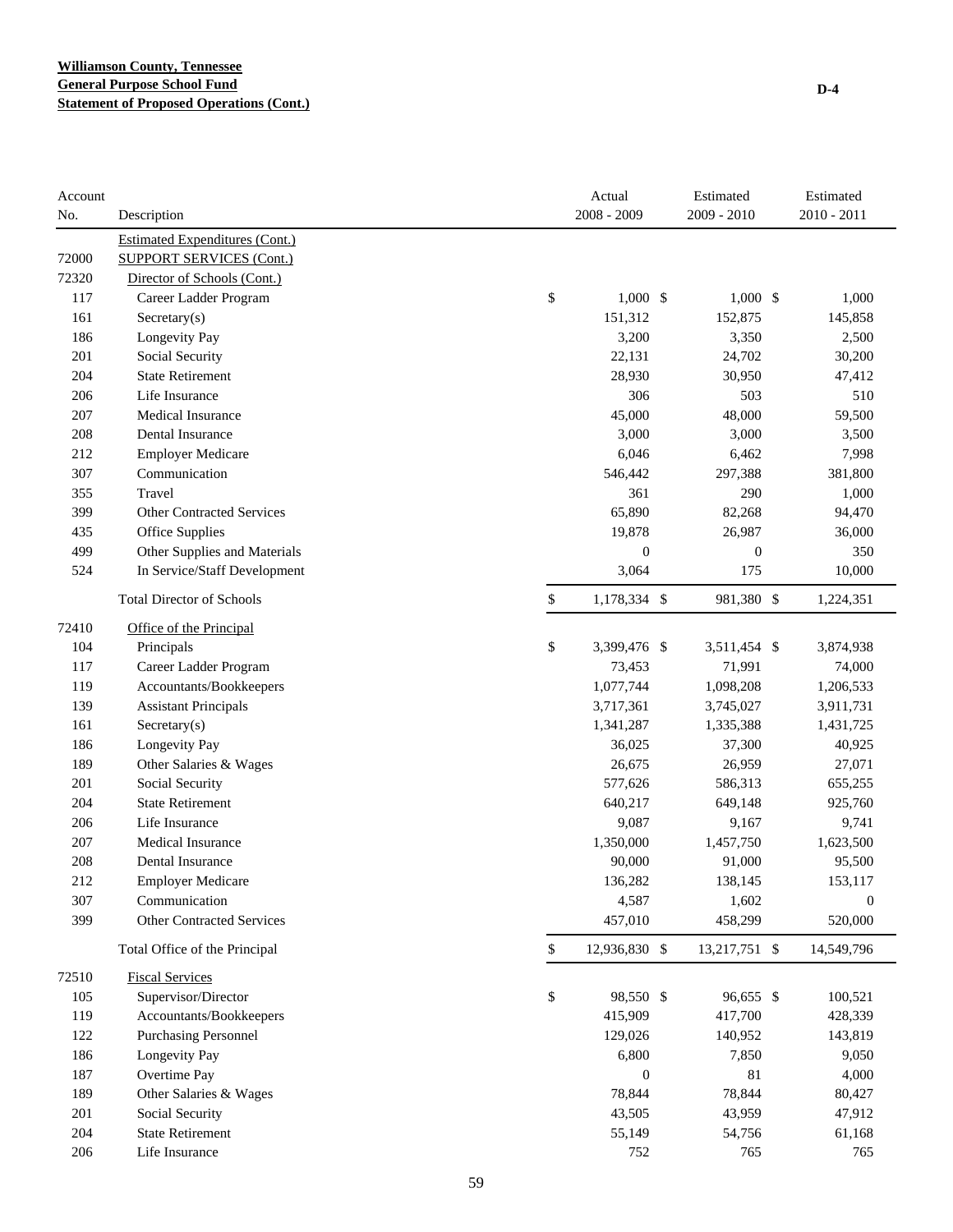| <b>Estimated Expenditures (Cont.)</b><br>72000<br><b>SUPPORT SERVICES (Cont.)</b><br>72510<br>Fiscal Services (Cont.)<br>\$<br>207<br><b>Medical Insurance</b><br>112,500 \$<br>120,000 \$<br>127,500<br>7,500<br>208<br>Dental Insurance<br>7,500<br>7,500<br>10,231<br>212<br><b>Employer Medicare</b><br>10,281<br>11,213<br>Travel<br>355<br>1,032<br>564<br>2,500<br>399<br><b>Other Contracted Services</b><br>4,060<br>18,843<br>16,325<br>6,665<br>524<br>In Service/Staff Development<br>9,400<br>8,000<br>701<br><b>Administration Equipment</b><br>40,287<br>27,902<br>20,000<br>\$<br>1,010,809 \$<br><b>Total Fiscal Services</b><br>1,036,052 \$<br>1,069,039<br>72520<br>Human Resources/Personnel<br>\$<br>Supervisor/Director<br>105<br>93,806 \$<br>93,806 \$<br>95,683<br>240,453<br>161<br>Sercetary(s)<br>242,372<br>249,105<br>186<br>Longevity Pay<br>1,300<br>1,700<br>1,750<br>187<br>Overtime Pay<br>1,249<br>1,439<br>1,000<br>80,860<br>189<br>Other Salaries & Wages<br>80,860<br>82,477<br>201<br>Social Security<br>24,885<br>25,298<br>26,717<br><b>State Retirement</b><br>204<br>28,472<br>29,797<br>35,181<br>408<br>206<br>Life Insurance<br>421<br>459<br>207<br>Medical Insurance<br>67,500<br>72,000<br>76,500<br>208<br>Dental Insurance<br>4,500<br>4,500<br>4,500<br>212<br><b>Employer Medicare</b><br>5,895<br>5,916<br>6,271<br>Travel<br>1,188<br>1,698<br>2,000<br>355<br>399<br><b>Other Contracted Services</b><br>46,623<br>44,301<br>94,853<br>499<br>15,384<br>Other Supplies and Materials<br>15,767<br>24,850<br>524<br>In Service/Staff Development<br>2,951<br>580<br>2,700<br>701<br><b>Administration Equipment</b><br>2,477<br>$\boldsymbol{0}$<br>0<br><b>Total Human Resources/Personnel</b><br>\$<br>617,952 \$<br>620,455 \$<br>704,046<br><b>Operation of Plant</b><br>72610<br>105<br>\$<br>Supervisor/Director<br>95,527 \$<br>95,527 \$<br>97,440<br>29,483<br>29,483<br>161<br>30,080<br>$S \text{eccetary}(s)$<br>166<br>135,798<br><b>Custodial Personnel</b><br>151,420<br>133,130<br>186<br>Longevity Pay<br>3,400<br>4,800<br>6,400<br>189<br>Other Salaries & Wages<br>64,518<br>70,841<br>65,281<br>201<br>Social Security<br>21,036<br>19,991<br>21,292<br>204<br><b>State Retirement</b><br>25,974<br>24,728<br>26,001<br>206<br>Life Insurance<br>408<br>361<br>408<br>207<br>Medical Insurance<br>60,000<br>64,000<br>59,500<br>208<br>Dental Insurance<br>4,000<br>4,000<br>4,000<br>212<br><b>Employer Medicare</b><br>4,920<br>4,670<br>5,091<br>328<br>Janitorial Services<br>4,485,706<br>4,600,380<br>5,160,000<br>Travel<br>355<br>85<br>463<br>800<br>359<br><b>Disposal Fees</b><br>88,145<br>104,531<br>94,500<br>399<br>Other Contracted Services<br>228,377<br>161,532<br>71,500 | Account<br>No. | Description | Actual<br>$2008 - 2009$ | Estimated<br>2009 - 2010 | Estimated<br>$2010 - 2011$ |
|-----------------------------------------------------------------------------------------------------------------------------------------------------------------------------------------------------------------------------------------------------------------------------------------------------------------------------------------------------------------------------------------------------------------------------------------------------------------------------------------------------------------------------------------------------------------------------------------------------------------------------------------------------------------------------------------------------------------------------------------------------------------------------------------------------------------------------------------------------------------------------------------------------------------------------------------------------------------------------------------------------------------------------------------------------------------------------------------------------------------------------------------------------------------------------------------------------------------------------------------------------------------------------------------------------------------------------------------------------------------------------------------------------------------------------------------------------------------------------------------------------------------------------------------------------------------------------------------------------------------------------------------------------------------------------------------------------------------------------------------------------------------------------------------------------------------------------------------------------------------------------------------------------------------------------------------------------------------------------------------------------------------------------------------------------------------------------------------------------------------------------------------------------------------------------------------------------------------------------------------------------------------------------------------------------------------------------------------------------------------------------------------------------------------------------------------------------------------------------------------------------------------------------------------------------------------------------------------------------------------------------------------------------------------------------------------------------------------------------------------------------------------------------|----------------|-------------|-------------------------|--------------------------|----------------------------|
|                                                                                                                                                                                                                                                                                                                                                                                                                                                                                                                                                                                                                                                                                                                                                                                                                                                                                                                                                                                                                                                                                                                                                                                                                                                                                                                                                                                                                                                                                                                                                                                                                                                                                                                                                                                                                                                                                                                                                                                                                                                                                                                                                                                                                                                                                                                                                                                                                                                                                                                                                                                                                                                                                                                                                                             |                |             |                         |                          |                            |
|                                                                                                                                                                                                                                                                                                                                                                                                                                                                                                                                                                                                                                                                                                                                                                                                                                                                                                                                                                                                                                                                                                                                                                                                                                                                                                                                                                                                                                                                                                                                                                                                                                                                                                                                                                                                                                                                                                                                                                                                                                                                                                                                                                                                                                                                                                                                                                                                                                                                                                                                                                                                                                                                                                                                                                             |                |             |                         |                          |                            |
|                                                                                                                                                                                                                                                                                                                                                                                                                                                                                                                                                                                                                                                                                                                                                                                                                                                                                                                                                                                                                                                                                                                                                                                                                                                                                                                                                                                                                                                                                                                                                                                                                                                                                                                                                                                                                                                                                                                                                                                                                                                                                                                                                                                                                                                                                                                                                                                                                                                                                                                                                                                                                                                                                                                                                                             |                |             |                         |                          |                            |
|                                                                                                                                                                                                                                                                                                                                                                                                                                                                                                                                                                                                                                                                                                                                                                                                                                                                                                                                                                                                                                                                                                                                                                                                                                                                                                                                                                                                                                                                                                                                                                                                                                                                                                                                                                                                                                                                                                                                                                                                                                                                                                                                                                                                                                                                                                                                                                                                                                                                                                                                                                                                                                                                                                                                                                             |                |             |                         |                          |                            |
|                                                                                                                                                                                                                                                                                                                                                                                                                                                                                                                                                                                                                                                                                                                                                                                                                                                                                                                                                                                                                                                                                                                                                                                                                                                                                                                                                                                                                                                                                                                                                                                                                                                                                                                                                                                                                                                                                                                                                                                                                                                                                                                                                                                                                                                                                                                                                                                                                                                                                                                                                                                                                                                                                                                                                                             |                |             |                         |                          |                            |
|                                                                                                                                                                                                                                                                                                                                                                                                                                                                                                                                                                                                                                                                                                                                                                                                                                                                                                                                                                                                                                                                                                                                                                                                                                                                                                                                                                                                                                                                                                                                                                                                                                                                                                                                                                                                                                                                                                                                                                                                                                                                                                                                                                                                                                                                                                                                                                                                                                                                                                                                                                                                                                                                                                                                                                             |                |             |                         |                          |                            |
|                                                                                                                                                                                                                                                                                                                                                                                                                                                                                                                                                                                                                                                                                                                                                                                                                                                                                                                                                                                                                                                                                                                                                                                                                                                                                                                                                                                                                                                                                                                                                                                                                                                                                                                                                                                                                                                                                                                                                                                                                                                                                                                                                                                                                                                                                                                                                                                                                                                                                                                                                                                                                                                                                                                                                                             |                |             |                         |                          |                            |
|                                                                                                                                                                                                                                                                                                                                                                                                                                                                                                                                                                                                                                                                                                                                                                                                                                                                                                                                                                                                                                                                                                                                                                                                                                                                                                                                                                                                                                                                                                                                                                                                                                                                                                                                                                                                                                                                                                                                                                                                                                                                                                                                                                                                                                                                                                                                                                                                                                                                                                                                                                                                                                                                                                                                                                             |                |             |                         |                          |                            |
|                                                                                                                                                                                                                                                                                                                                                                                                                                                                                                                                                                                                                                                                                                                                                                                                                                                                                                                                                                                                                                                                                                                                                                                                                                                                                                                                                                                                                                                                                                                                                                                                                                                                                                                                                                                                                                                                                                                                                                                                                                                                                                                                                                                                                                                                                                                                                                                                                                                                                                                                                                                                                                                                                                                                                                             |                |             |                         |                          |                            |
|                                                                                                                                                                                                                                                                                                                                                                                                                                                                                                                                                                                                                                                                                                                                                                                                                                                                                                                                                                                                                                                                                                                                                                                                                                                                                                                                                                                                                                                                                                                                                                                                                                                                                                                                                                                                                                                                                                                                                                                                                                                                                                                                                                                                                                                                                                                                                                                                                                                                                                                                                                                                                                                                                                                                                                             |                |             |                         |                          |                            |
|                                                                                                                                                                                                                                                                                                                                                                                                                                                                                                                                                                                                                                                                                                                                                                                                                                                                                                                                                                                                                                                                                                                                                                                                                                                                                                                                                                                                                                                                                                                                                                                                                                                                                                                                                                                                                                                                                                                                                                                                                                                                                                                                                                                                                                                                                                                                                                                                                                                                                                                                                                                                                                                                                                                                                                             |                |             |                         |                          |                            |
|                                                                                                                                                                                                                                                                                                                                                                                                                                                                                                                                                                                                                                                                                                                                                                                                                                                                                                                                                                                                                                                                                                                                                                                                                                                                                                                                                                                                                                                                                                                                                                                                                                                                                                                                                                                                                                                                                                                                                                                                                                                                                                                                                                                                                                                                                                                                                                                                                                                                                                                                                                                                                                                                                                                                                                             |                |             |                         |                          |                            |
|                                                                                                                                                                                                                                                                                                                                                                                                                                                                                                                                                                                                                                                                                                                                                                                                                                                                                                                                                                                                                                                                                                                                                                                                                                                                                                                                                                                                                                                                                                                                                                                                                                                                                                                                                                                                                                                                                                                                                                                                                                                                                                                                                                                                                                                                                                                                                                                                                                                                                                                                                                                                                                                                                                                                                                             |                |             |                         |                          |                            |
|                                                                                                                                                                                                                                                                                                                                                                                                                                                                                                                                                                                                                                                                                                                                                                                                                                                                                                                                                                                                                                                                                                                                                                                                                                                                                                                                                                                                                                                                                                                                                                                                                                                                                                                                                                                                                                                                                                                                                                                                                                                                                                                                                                                                                                                                                                                                                                                                                                                                                                                                                                                                                                                                                                                                                                             |                |             |                         |                          |                            |
|                                                                                                                                                                                                                                                                                                                                                                                                                                                                                                                                                                                                                                                                                                                                                                                                                                                                                                                                                                                                                                                                                                                                                                                                                                                                                                                                                                                                                                                                                                                                                                                                                                                                                                                                                                                                                                                                                                                                                                                                                                                                                                                                                                                                                                                                                                                                                                                                                                                                                                                                                                                                                                                                                                                                                                             |                |             |                         |                          |                            |
|                                                                                                                                                                                                                                                                                                                                                                                                                                                                                                                                                                                                                                                                                                                                                                                                                                                                                                                                                                                                                                                                                                                                                                                                                                                                                                                                                                                                                                                                                                                                                                                                                                                                                                                                                                                                                                                                                                                                                                                                                                                                                                                                                                                                                                                                                                                                                                                                                                                                                                                                                                                                                                                                                                                                                                             |                |             |                         |                          |                            |
|                                                                                                                                                                                                                                                                                                                                                                                                                                                                                                                                                                                                                                                                                                                                                                                                                                                                                                                                                                                                                                                                                                                                                                                                                                                                                                                                                                                                                                                                                                                                                                                                                                                                                                                                                                                                                                                                                                                                                                                                                                                                                                                                                                                                                                                                                                                                                                                                                                                                                                                                                                                                                                                                                                                                                                             |                |             |                         |                          |                            |
|                                                                                                                                                                                                                                                                                                                                                                                                                                                                                                                                                                                                                                                                                                                                                                                                                                                                                                                                                                                                                                                                                                                                                                                                                                                                                                                                                                                                                                                                                                                                                                                                                                                                                                                                                                                                                                                                                                                                                                                                                                                                                                                                                                                                                                                                                                                                                                                                                                                                                                                                                                                                                                                                                                                                                                             |                |             |                         |                          |                            |
|                                                                                                                                                                                                                                                                                                                                                                                                                                                                                                                                                                                                                                                                                                                                                                                                                                                                                                                                                                                                                                                                                                                                                                                                                                                                                                                                                                                                                                                                                                                                                                                                                                                                                                                                                                                                                                                                                                                                                                                                                                                                                                                                                                                                                                                                                                                                                                                                                                                                                                                                                                                                                                                                                                                                                                             |                |             |                         |                          |                            |
|                                                                                                                                                                                                                                                                                                                                                                                                                                                                                                                                                                                                                                                                                                                                                                                                                                                                                                                                                                                                                                                                                                                                                                                                                                                                                                                                                                                                                                                                                                                                                                                                                                                                                                                                                                                                                                                                                                                                                                                                                                                                                                                                                                                                                                                                                                                                                                                                                                                                                                                                                                                                                                                                                                                                                                             |                |             |                         |                          |                            |
|                                                                                                                                                                                                                                                                                                                                                                                                                                                                                                                                                                                                                                                                                                                                                                                                                                                                                                                                                                                                                                                                                                                                                                                                                                                                                                                                                                                                                                                                                                                                                                                                                                                                                                                                                                                                                                                                                                                                                                                                                                                                                                                                                                                                                                                                                                                                                                                                                                                                                                                                                                                                                                                                                                                                                                             |                |             |                         |                          |                            |
|                                                                                                                                                                                                                                                                                                                                                                                                                                                                                                                                                                                                                                                                                                                                                                                                                                                                                                                                                                                                                                                                                                                                                                                                                                                                                                                                                                                                                                                                                                                                                                                                                                                                                                                                                                                                                                                                                                                                                                                                                                                                                                                                                                                                                                                                                                                                                                                                                                                                                                                                                                                                                                                                                                                                                                             |                |             |                         |                          |                            |
|                                                                                                                                                                                                                                                                                                                                                                                                                                                                                                                                                                                                                                                                                                                                                                                                                                                                                                                                                                                                                                                                                                                                                                                                                                                                                                                                                                                                                                                                                                                                                                                                                                                                                                                                                                                                                                                                                                                                                                                                                                                                                                                                                                                                                                                                                                                                                                                                                                                                                                                                                                                                                                                                                                                                                                             |                |             |                         |                          |                            |
|                                                                                                                                                                                                                                                                                                                                                                                                                                                                                                                                                                                                                                                                                                                                                                                                                                                                                                                                                                                                                                                                                                                                                                                                                                                                                                                                                                                                                                                                                                                                                                                                                                                                                                                                                                                                                                                                                                                                                                                                                                                                                                                                                                                                                                                                                                                                                                                                                                                                                                                                                                                                                                                                                                                                                                             |                |             |                         |                          |                            |
|                                                                                                                                                                                                                                                                                                                                                                                                                                                                                                                                                                                                                                                                                                                                                                                                                                                                                                                                                                                                                                                                                                                                                                                                                                                                                                                                                                                                                                                                                                                                                                                                                                                                                                                                                                                                                                                                                                                                                                                                                                                                                                                                                                                                                                                                                                                                                                                                                                                                                                                                                                                                                                                                                                                                                                             |                |             |                         |                          |                            |
|                                                                                                                                                                                                                                                                                                                                                                                                                                                                                                                                                                                                                                                                                                                                                                                                                                                                                                                                                                                                                                                                                                                                                                                                                                                                                                                                                                                                                                                                                                                                                                                                                                                                                                                                                                                                                                                                                                                                                                                                                                                                                                                                                                                                                                                                                                                                                                                                                                                                                                                                                                                                                                                                                                                                                                             |                |             |                         |                          |                            |
|                                                                                                                                                                                                                                                                                                                                                                                                                                                                                                                                                                                                                                                                                                                                                                                                                                                                                                                                                                                                                                                                                                                                                                                                                                                                                                                                                                                                                                                                                                                                                                                                                                                                                                                                                                                                                                                                                                                                                                                                                                                                                                                                                                                                                                                                                                                                                                                                                                                                                                                                                                                                                                                                                                                                                                             |                |             |                         |                          |                            |
|                                                                                                                                                                                                                                                                                                                                                                                                                                                                                                                                                                                                                                                                                                                                                                                                                                                                                                                                                                                                                                                                                                                                                                                                                                                                                                                                                                                                                                                                                                                                                                                                                                                                                                                                                                                                                                                                                                                                                                                                                                                                                                                                                                                                                                                                                                                                                                                                                                                                                                                                                                                                                                                                                                                                                                             |                |             |                         |                          |                            |
|                                                                                                                                                                                                                                                                                                                                                                                                                                                                                                                                                                                                                                                                                                                                                                                                                                                                                                                                                                                                                                                                                                                                                                                                                                                                                                                                                                                                                                                                                                                                                                                                                                                                                                                                                                                                                                                                                                                                                                                                                                                                                                                                                                                                                                                                                                                                                                                                                                                                                                                                                                                                                                                                                                                                                                             |                |             |                         |                          |                            |
|                                                                                                                                                                                                                                                                                                                                                                                                                                                                                                                                                                                                                                                                                                                                                                                                                                                                                                                                                                                                                                                                                                                                                                                                                                                                                                                                                                                                                                                                                                                                                                                                                                                                                                                                                                                                                                                                                                                                                                                                                                                                                                                                                                                                                                                                                                                                                                                                                                                                                                                                                                                                                                                                                                                                                                             |                |             |                         |                          |                            |
|                                                                                                                                                                                                                                                                                                                                                                                                                                                                                                                                                                                                                                                                                                                                                                                                                                                                                                                                                                                                                                                                                                                                                                                                                                                                                                                                                                                                                                                                                                                                                                                                                                                                                                                                                                                                                                                                                                                                                                                                                                                                                                                                                                                                                                                                                                                                                                                                                                                                                                                                                                                                                                                                                                                                                                             |                |             |                         |                          |                            |
|                                                                                                                                                                                                                                                                                                                                                                                                                                                                                                                                                                                                                                                                                                                                                                                                                                                                                                                                                                                                                                                                                                                                                                                                                                                                                                                                                                                                                                                                                                                                                                                                                                                                                                                                                                                                                                                                                                                                                                                                                                                                                                                                                                                                                                                                                                                                                                                                                                                                                                                                                                                                                                                                                                                                                                             |                |             |                         |                          |                            |
|                                                                                                                                                                                                                                                                                                                                                                                                                                                                                                                                                                                                                                                                                                                                                                                                                                                                                                                                                                                                                                                                                                                                                                                                                                                                                                                                                                                                                                                                                                                                                                                                                                                                                                                                                                                                                                                                                                                                                                                                                                                                                                                                                                                                                                                                                                                                                                                                                                                                                                                                                                                                                                                                                                                                                                             |                |             |                         |                          |                            |
|                                                                                                                                                                                                                                                                                                                                                                                                                                                                                                                                                                                                                                                                                                                                                                                                                                                                                                                                                                                                                                                                                                                                                                                                                                                                                                                                                                                                                                                                                                                                                                                                                                                                                                                                                                                                                                                                                                                                                                                                                                                                                                                                                                                                                                                                                                                                                                                                                                                                                                                                                                                                                                                                                                                                                                             |                |             |                         |                          |                            |
|                                                                                                                                                                                                                                                                                                                                                                                                                                                                                                                                                                                                                                                                                                                                                                                                                                                                                                                                                                                                                                                                                                                                                                                                                                                                                                                                                                                                                                                                                                                                                                                                                                                                                                                                                                                                                                                                                                                                                                                                                                                                                                                                                                                                                                                                                                                                                                                                                                                                                                                                                                                                                                                                                                                                                                             |                |             |                         |                          |                            |
|                                                                                                                                                                                                                                                                                                                                                                                                                                                                                                                                                                                                                                                                                                                                                                                                                                                                                                                                                                                                                                                                                                                                                                                                                                                                                                                                                                                                                                                                                                                                                                                                                                                                                                                                                                                                                                                                                                                                                                                                                                                                                                                                                                                                                                                                                                                                                                                                                                                                                                                                                                                                                                                                                                                                                                             |                |             |                         |                          |                            |
|                                                                                                                                                                                                                                                                                                                                                                                                                                                                                                                                                                                                                                                                                                                                                                                                                                                                                                                                                                                                                                                                                                                                                                                                                                                                                                                                                                                                                                                                                                                                                                                                                                                                                                                                                                                                                                                                                                                                                                                                                                                                                                                                                                                                                                                                                                                                                                                                                                                                                                                                                                                                                                                                                                                                                                             |                |             |                         |                          |                            |
|                                                                                                                                                                                                                                                                                                                                                                                                                                                                                                                                                                                                                                                                                                                                                                                                                                                                                                                                                                                                                                                                                                                                                                                                                                                                                                                                                                                                                                                                                                                                                                                                                                                                                                                                                                                                                                                                                                                                                                                                                                                                                                                                                                                                                                                                                                                                                                                                                                                                                                                                                                                                                                                                                                                                                                             |                |             |                         |                          |                            |
|                                                                                                                                                                                                                                                                                                                                                                                                                                                                                                                                                                                                                                                                                                                                                                                                                                                                                                                                                                                                                                                                                                                                                                                                                                                                                                                                                                                                                                                                                                                                                                                                                                                                                                                                                                                                                                                                                                                                                                                                                                                                                                                                                                                                                                                                                                                                                                                                                                                                                                                                                                                                                                                                                                                                                                             |                |             |                         |                          |                            |
|                                                                                                                                                                                                                                                                                                                                                                                                                                                                                                                                                                                                                                                                                                                                                                                                                                                                                                                                                                                                                                                                                                                                                                                                                                                                                                                                                                                                                                                                                                                                                                                                                                                                                                                                                                                                                                                                                                                                                                                                                                                                                                                                                                                                                                                                                                                                                                                                                                                                                                                                                                                                                                                                                                                                                                             |                |             |                         |                          |                            |
|                                                                                                                                                                                                                                                                                                                                                                                                                                                                                                                                                                                                                                                                                                                                                                                                                                                                                                                                                                                                                                                                                                                                                                                                                                                                                                                                                                                                                                                                                                                                                                                                                                                                                                                                                                                                                                                                                                                                                                                                                                                                                                                                                                                                                                                                                                                                                                                                                                                                                                                                                                                                                                                                                                                                                                             |                |             |                         |                          |                            |
|                                                                                                                                                                                                                                                                                                                                                                                                                                                                                                                                                                                                                                                                                                                                                                                                                                                                                                                                                                                                                                                                                                                                                                                                                                                                                                                                                                                                                                                                                                                                                                                                                                                                                                                                                                                                                                                                                                                                                                                                                                                                                                                                                                                                                                                                                                                                                                                                                                                                                                                                                                                                                                                                                                                                                                             |                |             |                         |                          |                            |
|                                                                                                                                                                                                                                                                                                                                                                                                                                                                                                                                                                                                                                                                                                                                                                                                                                                                                                                                                                                                                                                                                                                                                                                                                                                                                                                                                                                                                                                                                                                                                                                                                                                                                                                                                                                                                                                                                                                                                                                                                                                                                                                                                                                                                                                                                                                                                                                                                                                                                                                                                                                                                                                                                                                                                                             |                |             |                         |                          |                            |
|                                                                                                                                                                                                                                                                                                                                                                                                                                                                                                                                                                                                                                                                                                                                                                                                                                                                                                                                                                                                                                                                                                                                                                                                                                                                                                                                                                                                                                                                                                                                                                                                                                                                                                                                                                                                                                                                                                                                                                                                                                                                                                                                                                                                                                                                                                                                                                                                                                                                                                                                                                                                                                                                                                                                                                             |                |             |                         |                          |                            |
|                                                                                                                                                                                                                                                                                                                                                                                                                                                                                                                                                                                                                                                                                                                                                                                                                                                                                                                                                                                                                                                                                                                                                                                                                                                                                                                                                                                                                                                                                                                                                                                                                                                                                                                                                                                                                                                                                                                                                                                                                                                                                                                                                                                                                                                                                                                                                                                                                                                                                                                                                                                                                                                                                                                                                                             |                |             |                         |                          |                            |
|                                                                                                                                                                                                                                                                                                                                                                                                                                                                                                                                                                                                                                                                                                                                                                                                                                                                                                                                                                                                                                                                                                                                                                                                                                                                                                                                                                                                                                                                                                                                                                                                                                                                                                                                                                                                                                                                                                                                                                                                                                                                                                                                                                                                                                                                                                                                                                                                                                                                                                                                                                                                                                                                                                                                                                             | 415            | Electricity | 5,452,832               | 4,867,599                | 6,425,000                  |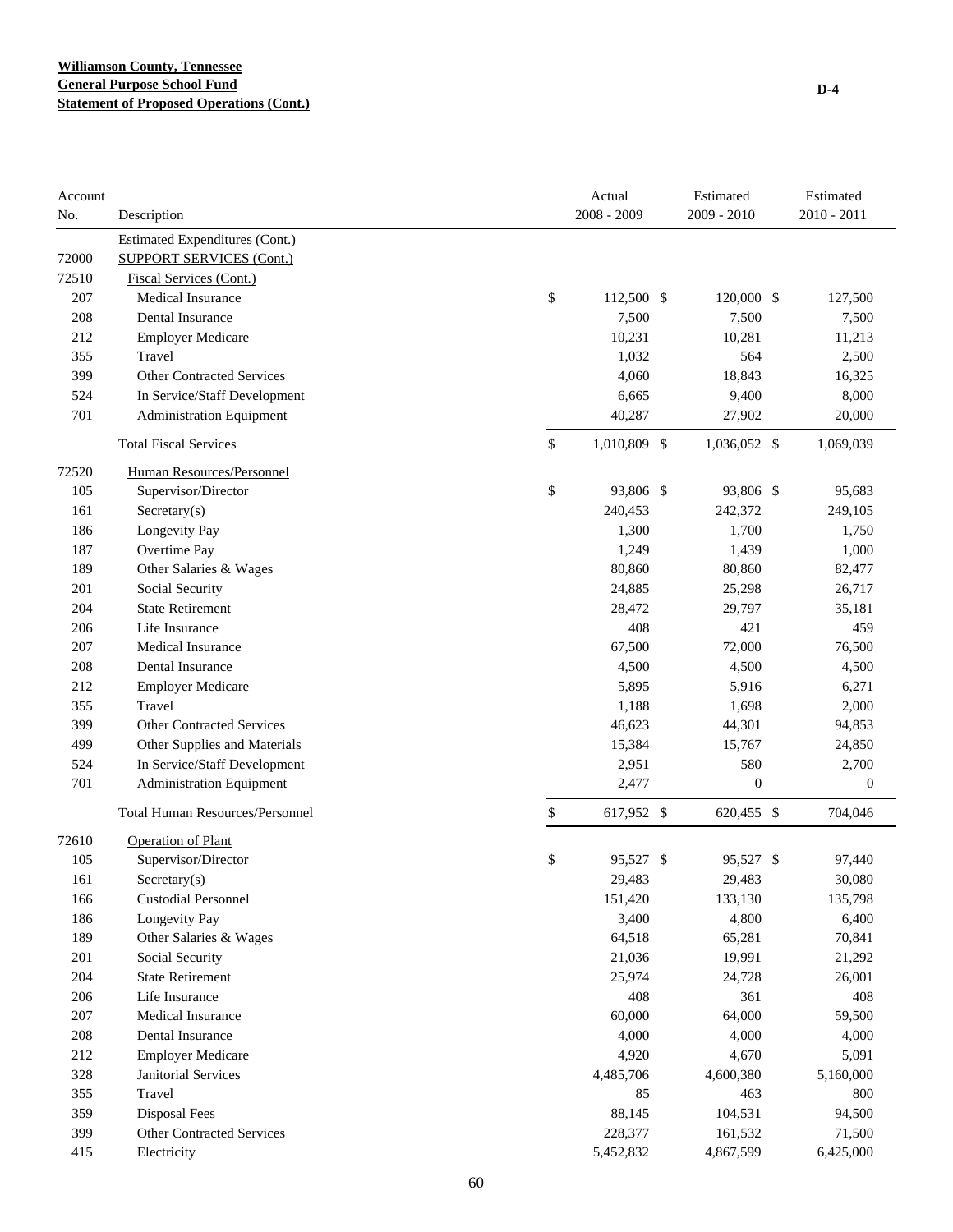| Account<br>No. | Description                              | Actual<br>2008 - 2009 | Estimated<br>$2009 - 2010$ | Estimated<br>2010 - 2011 |
|----------------|------------------------------------------|-----------------------|----------------------------|--------------------------|
|                | <b>Estimated Expenditures (Cont.)</b>    |                       |                            |                          |
| 72000          | <b>SUPPORT SERVICES (Cont.)</b>          |                       |                            |                          |
| 72610          | Operation of Plant (Cont.)               |                       |                            |                          |
| 434            | <b>Natural Gas</b>                       | \$<br>602,924 \$      | 513,359 \$                 | 625,000                  |
| 454            | Water and Sewer                          | 870,625               | 829,055                    | 997,300                  |
| 499            | Other Supplies and Materials             | 29,561                | 39,596                     | 38,875                   |
| 502            | <b>Building and Contents Insurance</b>   | 183,025               | 233,250                    | 267,000                  |
| 720            | <b>Plant Operation Equipment</b>         | 1,411                 | 502                        | $\boldsymbol{0}$         |
|                | <b>Total Operation of Plant</b>          | \$<br>12,403,377 \$   | 11,796,238 \$              | 14,136,826               |
| 72620          | Maintenance of Plant                     |                       |                            |                          |
| 105            | Supervisor/Director                      | \$<br>77,250 \$       | 77,250 \$                  | 78,795                   |
| 161            | $S \text{eccetary}(s)$                   | 68,633                | 68,633                     | 70,023                   |
| 167            | Maintenance Personnel                    | 2,044,596             | 2,040,611                  | 2,137,230                |
| 186            | Longevity Pay                            | 16,050                | 18,950                     | 22,100                   |
| 187            | Overtime Pay                             | 26,421                | 34,156                     | 38,000                   |
| 189            | Other Salaries & Wages                   | 59,328                | 59,328                     | 110,515                  |
| 201            | Social Security                          | 136,595               | 137,887                    | 153,167                  |
| 204            | <b>State Retirement</b>                  | 171,892               | 173,856                    | 197,160                  |
| 206            | Life Insurance                           | 3,366                 | 3,311                      | 3,519                    |
| 207            | <b>Medical Insurance</b>                 | 495,000               | 536,000                    | 586,500                  |
| 208            | Dental Insurance                         | 33,000                | 33,500                     | 34,500                   |
| 212            | <b>Employer Medicare</b>                 | 31,945                | 32,247                     | 36,693                   |
| 335            | Maintenance & Repair Services- Buildings | 413,612               | 390,767                    | 466,348                  |
| 336            | Maintenance & Repair Services- Equipment | 183,772               | 233,490                    | 205,218                  |
| 355            | Travel                                   | $\mathbf{0}$          | 2,487                      | 3,000                    |
| 399            | <b>Other Contracted Services</b>         | 515,880               | 653,604                    | 723,474                  |
| 426            | <b>General Construction Materials</b>    | 678,272               | 680,525                    | 731,406                  |
| 499            | Other Supplies and Materials             | 10,403                | 10,915                     | 12,600                   |
| 524            | In Service/Staff Development             | 10,957                | 10,373                     | 9,000                    |
| 599            | Other Charges                            | 50,999                | 26,429                     | 26,810                   |
| 720            | <b>Plant Operation Equipment</b>         | 32,141                | 24,747                     | 37,268                   |
|                | <b>Total Maintenance of Plant</b>        | \$<br>5,060,112 \$    | 5,249,066 \$               | 5,683,326                |
| 72710          | Transportation                           |                       |                            |                          |
| 105            | Supervisor/Director                      | \$<br>74,563 \$       | 74,563 \$                  | 76,061                   |
| 142            | Mechanic(s)                              | 415,032               | 415,032                    | 423,341                  |
| 146            | <b>Bus Drivers</b>                       | 4,006,073             | 4,042,188                  | 4,310,196                |
| 162            | <b>Clerical Personnel</b>                | 29,822                | 29,608                     | 30,202                   |
| 186            | Longevity Pay                            | 90,050                | 97,450                     | 107,350                  |
| 187            | Overtime Pay                             | 9,454                 | 18,047                     | 12,000                   |
| 189            | Other Salaries & Wages                   | 646,750               | 642,457                    | 737,418                  |
| 201            | Social Security                          | 307,331               | 308,602                    | 353,488                  |
| 204            | <b>State Retirement</b>                  | 390,940               | 394,487                    | 454,301                  |
| 206            | Life Insurance                           | 12,461                | 12,920                     | 14,076                   |
| 207            | Medical Insurance                        | 1,972,500             | 2,168,000                  | 2,346,000                |
| 208            | Dental Insurance                         | 131,500               | 135,500                    | 138,000                  |
| 212            | <b>Employer Medicare</b>                 | 72,398                | 72,635                     | 83,106                   |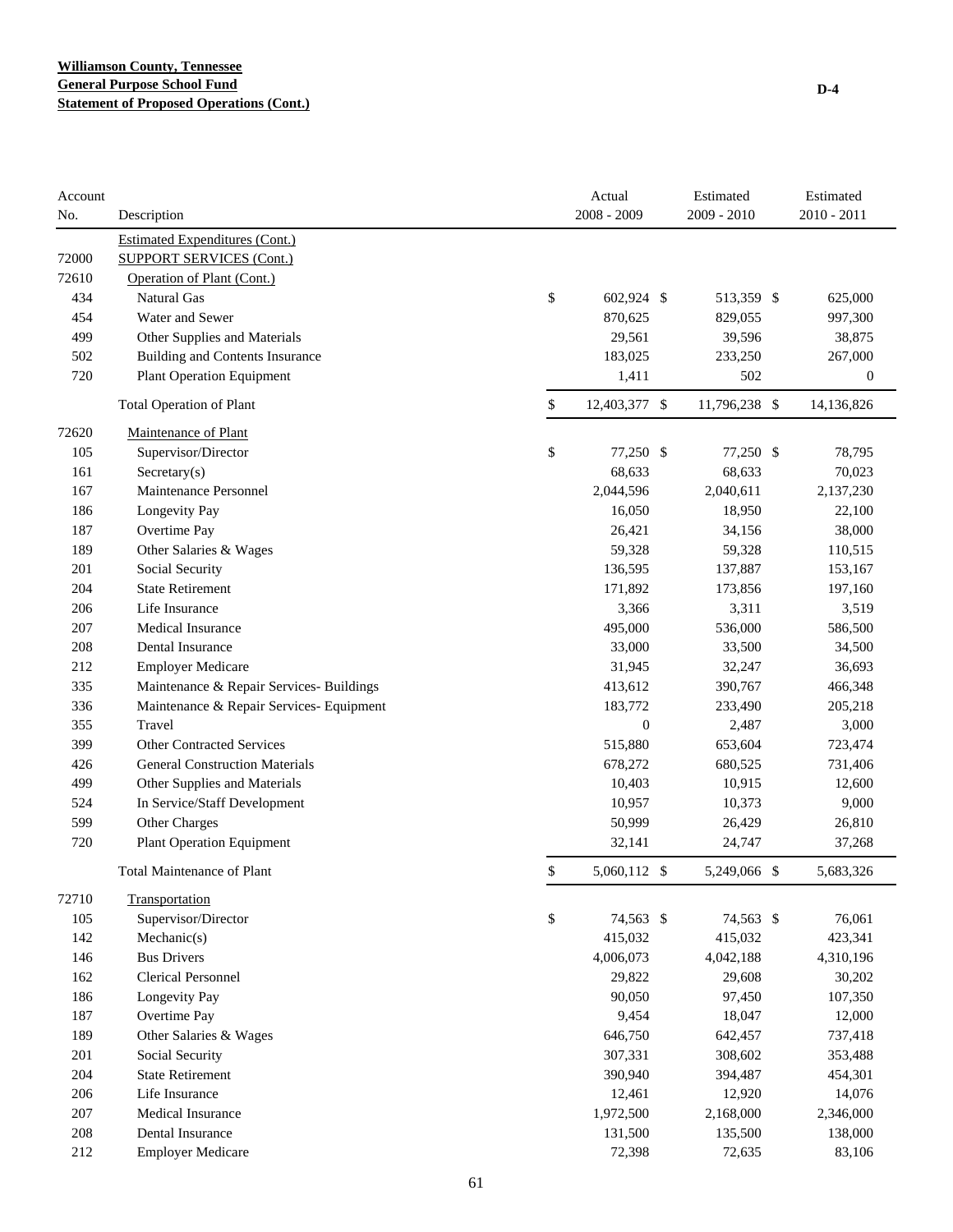| Account |                                          | Actual              | Estimated        | Estimated             |
|---------|------------------------------------------|---------------------|------------------|-----------------------|
| No.     | Description                              | 2008 - 2009         | $2009 - 2010$    | $2010 - 2011$         |
|         | <b>Estimated Expenditures (Cont.)</b>    |                     |                  |                       |
| 72000   | <b>SUPPORT SERVICES (Cont.)</b>          |                     |                  |                       |
| 72710   | Transportation (Cont.)                   |                     |                  |                       |
| 313     | <b>Contracts with Parents</b>            | \$<br>128 \$        |                  | 0 <sup>5</sup><br>500 |
| 314     | <b>Contracts with Public Carriers</b>    | $\mathbf{0}$        | $\boldsymbol{0}$ | 800                   |
| 335     | Maintenance & Repair Services- Buildings | 2,000               | $\overline{0}$   | 3,600                 |
| 338     | Maintenance & Repair Services- Vehicles  | 60,102              | 77,411           | 102,357               |
| 355     | Travel                                   | $\mathbf{0}$        | $\mathbf{0}$     | 500                   |
| 399     | <b>Other Contracted Services</b>         | 27,335              | 21,781           | 41,910                |
| 425     | Gasoline                                 | 1,115,847           | 1,120,294        | 1,200,000             |
| 433     | Lubricants                               | 42,164              | 32,042           | 34,000                |
| 450     | Tires and Tubes                          | 191,137             | 213,777          | 256,000               |
| 453     | Vehicle Parts                            | 220,250             | 233,775          | 338,000               |
| 499     | Other Supplies and Materials             | 14,578              | 19,188           | 23,400                |
| 511     | Vehicle and Equipment Insurance          | 151,803             | 138,672          | 185,000               |
| 524     | In Service/Staff Development             | 13,486              | 5,660            | 9,875                 |
| 599     | Other Charges                            | 20,239              | 23,548           | 26,000                |
| 729     | <b>Transportation Equipment</b>          | 2,296               | 1,073,071        | 25,280                |
|         | <b>Total Transportation</b>              | \$<br>10,020,238 \$ | 11,370,708 \$    | 11,332,761            |
| 72810   | <b>Central and Other</b>                 |                     |                  |                       |
| 105     | Supervisor/Director                      | \$<br>171,372 \$    | 171,372 \$       | 174,807               |
| 121     | Data Processing Personnel                | 1,437,448           | 1,440,158        | 1,506,910             |
| 186     | Longevity Pay                            | 10,250              | 12,250           | 13,550                |
| 201     | Social Security                          | 96,724              | 96,566           | 105,164               |
| 204     | <b>State Retirement</b>                  | 121,022             | 121,197          | 136,045               |
| 206     | Life Insurance                           | 1,632               | 1,632            | 1,683                 |
| 207     | <b>Medical Insurance</b>                 | 240,000             | 256,000          | 280,500               |
| 208     | Dental Insurance                         | 16,000              | 16,000           | 16,500                |
| 212     | <b>Employer Medicare</b>                 | 22,621              | 22,584           | 24,636                |
| 355     | Travel                                   | 20,121              | 15,095           | 21,674                |
| 399     | <b>Other Contracted Services</b>         | 481,628             | 532,198          | 958,569               |
| 499     | Other Supplies and Materials             | 70,300              | 99,908           | 66,979                |
| 524     | In Service/Staff Development             | 9,814               | 11,245           | 14,956                |
| 709     | Data Processing Equipment                | 105,108             | 69,970           | 90,000                |
|         | <b>Total Central and Other</b>           | \$<br>2,804,039 \$  | 2,866,175 \$     | 3,411,973             |
| 73000   | OPERATION OF NON-INSTRUCTIONAL SERVICES  |                     |                  |                       |
| 73300   | <b>Community Services</b>                |                     |                  |                       |
| 105     | Supervisor/Director                      | \$<br>74,709 \$     | 74,709 \$        | 76,205                |
| 162     | <b>Clerical Personnel</b>                | 39,275              | 39,275           | 40,066                |
| 186     | Longevity Pay                            | 1,350               | 1,500            | 1,650                 |
| 189     | Other Salaries & Wages                   | 200,207             | 172,390          | 201,938               |
| 201     | Social Security                          | 20,498              | 25,400           | 19,831                |
| 204     | <b>State Retirement</b>                  | 24,804              | 30,130           | 25,485                |
| 206     | Life Insurance                           | 306                 | 306              | 306                   |
| 207     | Medical Insurance                        | 45,000              | 48,000           | 51,000                |
| 208     | Dental Insurance                         | 3,000               | 3,000            | 3,000                 |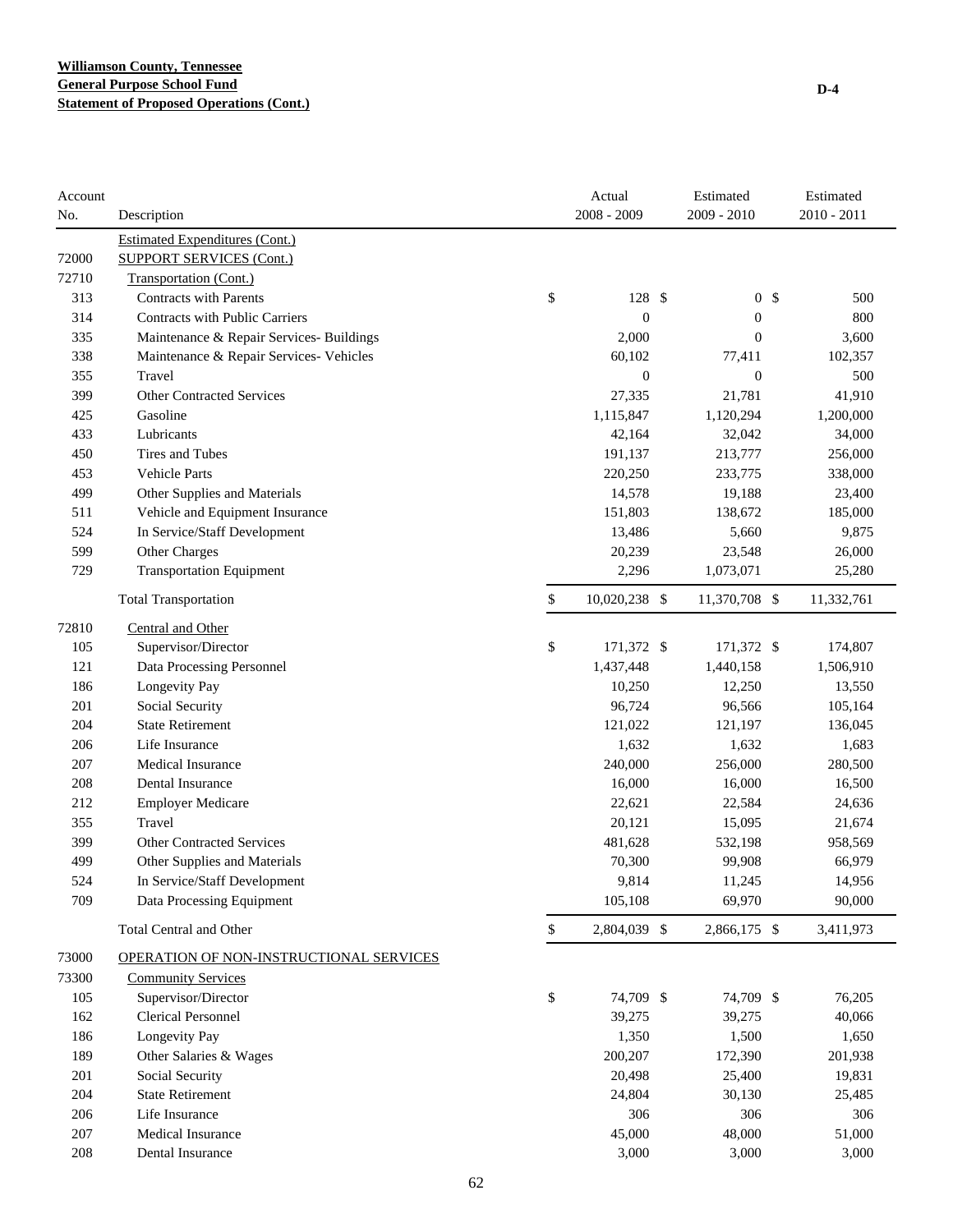| Account |                                                 | Actual<br>2008 - 2009 |                | Estimated<br>2009 - 2010 | Estimated<br>$2010 - 2011$ |
|---------|-------------------------------------------------|-----------------------|----------------|--------------------------|----------------------------|
| No.     | Description                                     |                       |                |                          |                            |
| 73000   | <b>Estimated Expenditures (Cont.)</b>           |                       |                |                          |                            |
|         | OPERATION OF NON-INSTRUCTIONAL SERVICES (Cont.) |                       |                |                          |                            |
| 73300   | Community Services (Cont.)                      |                       |                |                          |                            |
| 212     | <b>Employer Medicare</b>                        | \$<br>4,980 \$        |                | 5,942 \$                 | 4,670                      |
| 355     | Travel                                          | 3,775                 |                | 3,022                    | 6,000                      |
| 399     | <b>Other Contracted Services</b>                | 118,137               |                | 108,887                  | 141,150                    |
| 499     | Other Supplies and Materials                    | 7,231                 |                | 12,690                   | 15,000                     |
| 524     | In Service/Staff Development                    | 2,935                 |                | 2,288                    | 4,500                      |
| 790     | Other Equipment                                 | 5,856                 |                | 4,458                    | 5,000                      |
|         | <b>Total Community Services</b>                 | \$<br>552,063 \$      |                | 531,997 \$               | 595,801                    |
| 73400   | <b>Early Childhood Education</b>                |                       |                |                          |                            |
| 116     | Teachers                                        | \$<br>527,740 \$      |                | 553,546 \$               | 470,140                    |
| 117     | Career Ladder Program                           | 3,954                 |                | 4,000                    | 4,000                      |
| 163     | <b>Educational Assistants</b>                   | 139,181               |                | 133,502                  | 112,931                    |
| 186     | Longevity Pay                                   | 600                   |                | 700                      | 1,300                      |
| 201     | Social Security                                 | 39,867                |                | 40,801                   | 36,482                     |
| 204     | <b>State Retirement</b>                         | 44,674                |                | 45,916                   | 42,749                     |
| 206     | Life Insurance                                  | 612                   |                | 1,122                    | 459                        |
| 207     | Medical Insurance                               | 165,000               |                | 171,000                  | 76,500                     |
| 208     | <b>Dental Insurance</b>                         | 6,000                 |                | 6,000                    | 4,500                      |
| 212     | <b>Employer Medicare</b>                        | 9,324                 |                | 9,542                    | 8,537                      |
| 355     | Travel                                          | 560                   |                | 669                      | 1,000                      |
| 399     | <b>Other Contracted Services</b>                | 385                   |                | $\mathbf{0}$             | $\mathbf{0}$               |
| 429     | <b>Instructional Supplies and Materials</b>     | 12,069                |                | 19,126                   | 16,800                     |
| 499     | Other Supplies and Materials                    | 37,286                |                | 19,464                   | 18,000                     |
| 524     | In Service/Staff Development                    | 1,893                 |                | 1,246                    | 1,500                      |
| 722     | <b>Regular Instruction Equipment</b>            | 17,329                |                | 4,566                    | 5,000                      |
|         | <b>Total Early Childhood Education</b>          | \$<br>1,006,474 \$    |                | 1,011,200 \$             | 799,898                    |
| 76000   | <b>CAPITAL OUTLAY</b>                           |                       |                |                          |                            |
| 76100   | Regular Capital Outlay                          |                       |                |                          |                            |
| 715     | Land                                            | \$                    | 0 <sup>5</sup> | 675,000 \$               | $\boldsymbol{0}$           |
|         | <b>Total Regular Capital Outlay</b>             | \$                    | 0 <sup>5</sup> | 675,000 \$               | $\boldsymbol{0}$           |
|         | <b>Total Estimated Expenditures</b>             | \$<br>205,174,964 \$  |                | 212,290,639 \$           | 223,239,609                |
|         | <b>Estimated Other Uses:</b>                    |                       |                |                          |                            |
| 99100   | <b>Transfers Out</b>                            | \$<br>$10,418$ \$     |                | 11,534 \$                | $\boldsymbol{0}$           |
| 99100   | <b>Transfers Out</b>                            | 2,803,237             |                | 175,000                  | $\boldsymbol{0}$           |
|         | Total Estimated Expenditures and Other Uses     | \$<br>207,988,619 \$  |                | 212,477,173 \$           | 223,239,609                |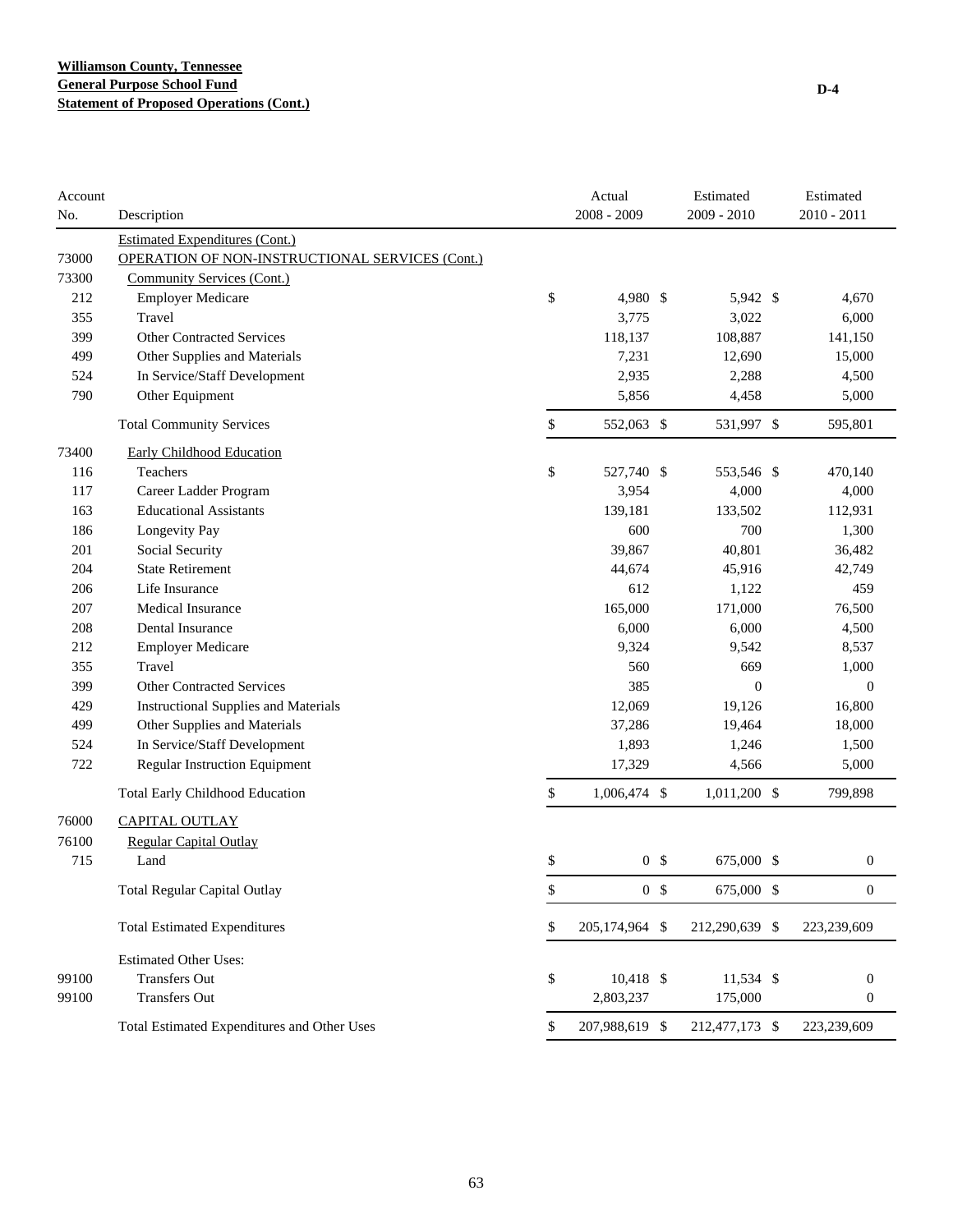### **Williamson County, Tennessee General Purpose School Fund Statement of Proposed Operations (Cont.)**

| Account<br>No. | Description                                         |    | Actual<br>$2008 - 2009$ | Estimated<br>$2009 - 2010$ | Estimated<br>$2010 - 2011$ |
|----------------|-----------------------------------------------------|----|-------------------------|----------------------------|----------------------------|
|                | Excess of Estimated Revenues and Other Sources Over |    |                         |                            |                            |
|                | (Under) Estimated Expenditures and Other Uses       | \$ | $(2,147,075)$ \$        | $(391,940)$ \$             | (4,170,471)                |
|                | Estimated Beginning Fund Balance, July 1            |    | 15.935.268              | 13.788.192                 | 13,396,252                 |
|                | Estimated Ending Fund Balance, June 30              | S  | 13.788.193 \$           | 13,396,252 \$              | 9.225.781                  |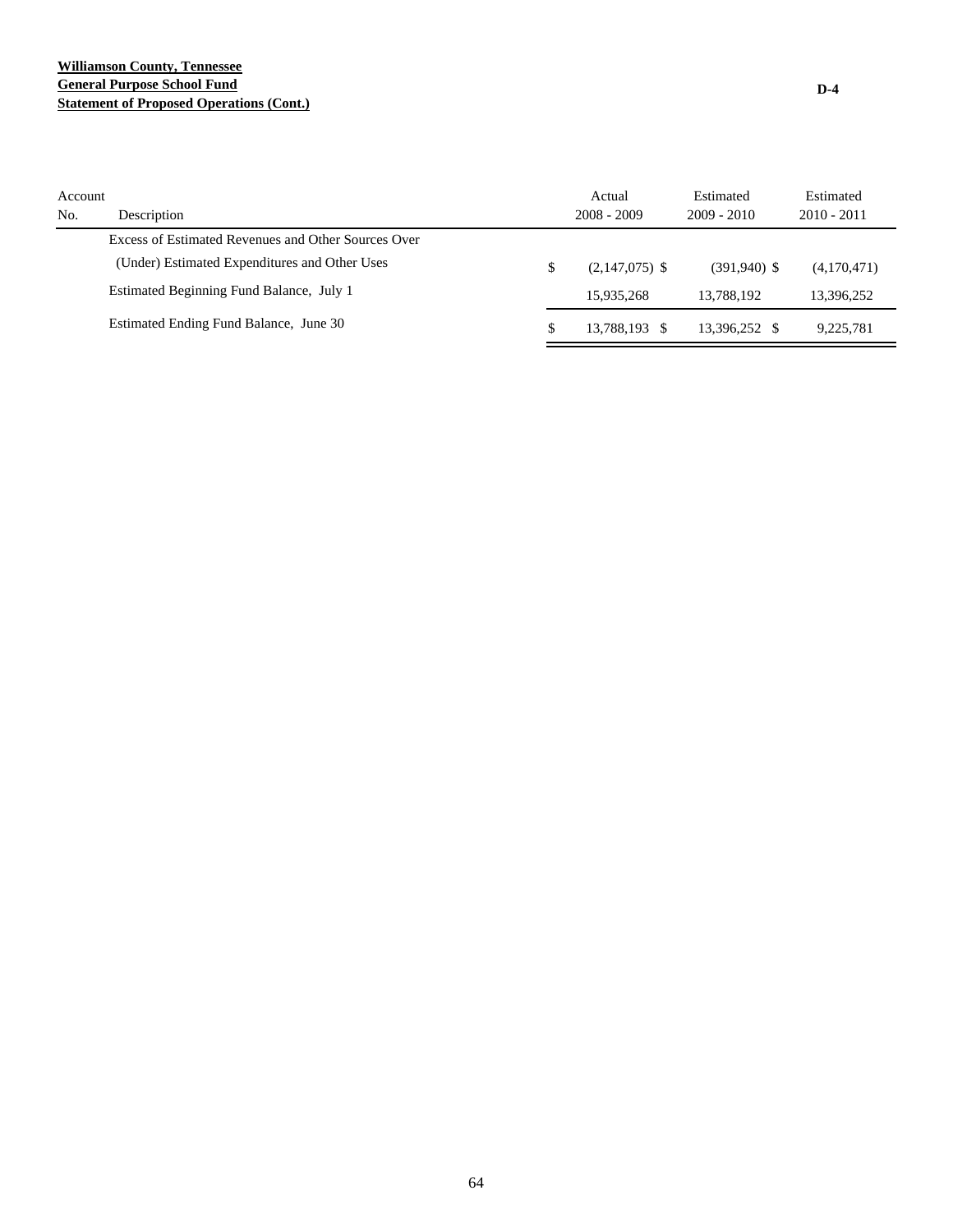| Account<br>No. | Description                             | Actual<br>2008 - 2009 | Estimated<br>2009 - 2010 | Estimated<br>$2010 - 2011$ |
|----------------|-----------------------------------------|-----------------------|--------------------------|----------------------------|
|                | <b>Estimated Revenues</b>               |                       |                          |                            |
| 43000          | <b>CHARGES FOR CURRENT SERVICES</b>     |                       |                          |                            |
| 43500          | <b>Education Charges</b>                |                       |                          |                            |
| 43521          | Lunch Payments - Children               | \$<br>4,978,611 \$    | 4,744,848 \$             | 5,200,000                  |
| 43522          | Lunch Payments - Adults                 | 311,848               | 222,542                  | 346,800                    |
| 43523          | Income from Breakfast                   | 56,571                | 49,545                   | 66,300                     |
| 43525          | A la carte Sales                        | 1,605,507             | 1,443,283                | 1,853,500                  |
|                | TOTAL CHARGES FOR CURRENT SERVICES      | \$<br>6,952,537 \$    | 6,460,218 \$             | 7,466,600                  |
| 44000          | <b>OTHER LOCAL REVENUES</b>             |                       |                          |                            |
| 44100          | <b>Recurring Items</b>                  |                       |                          |                            |
| 44110          | <b>Investment Income</b>                | \$<br>18,401 \$       | 7,974 \$                 | 10,000                     |
| 44170          | Miscellaneous Refunds                   | 10,472                | 21,588                   | $\boldsymbol{0}$           |
|                | TOTAL OTHER LOCAL REVENUES              | \$<br>28,873 \$       | 29,562 \$                | 10,000                     |
| 46000          | <b>STATE OF TENNESSEE</b>               |                       |                          |                            |
| 46500          | <b>State Education Funds</b>            |                       |                          |                            |
| 46520          | <b>School Food Service</b>              | \$<br>93,097 \$       | 92,847 \$                | 97,723                     |
| 46590          | <b>Other State Education Funds</b>      | 5,000                 | $\boldsymbol{0}$         | $\boldsymbol{0}$           |
| 46800          | <b>Other State Revenues</b>             |                       |                          |                            |
| 46990          | <b>Other State Revenues</b>             | $\boldsymbol{0}$      | 5,000                    | $\boldsymbol{0}$           |
|                | TOTAL STATE OF TENNESSEE                | \$<br>98,097 \$       | 97,847 \$                | 97,723                     |
| 47000          | FEDERAL GOVERNMENT                      |                       |                          |                            |
| 47100          | <b>Federal Through State</b>            |                       |                          |                            |
| 47111          | <b>USDA School Lunch Program</b>        | \$<br>1,360,056 \$    | 1,502,322 \$             | 1,600,000                  |
| 47113          | <b>Breakfast</b>                        | 92,599                | 119,464                  | 112,200                    |
|                |                                         |                       |                          |                            |
|                | TOTAL FEDERAL GOVERNMENT                | \$<br>1,452,655 \$    | 1,621,786 \$             | 1,712,200                  |
|                | <b>Total Estimated Revenues</b>         | \$<br>8,532,162 \$    | 8,209,413 \$             | 9,286,523                  |
|                | <b>Estimated Expenditures</b>           |                       |                          |                            |
| 73000          | OPERATION OF NON-INSTRUCTIONAL SERVICES |                       |                          |                            |
| 73100          | Food Service                            |                       |                          |                            |
| 105            | Supervisor/Director                     | \$<br>72,646 \$       | 74,563 \$                | 76,072                     |
| 162            | <b>Clerical Personnel</b>               | 66,378                | 66,378                   | 67,695                     |
| 165            | Cafeteria Personnel                     | 2,540,287             | 2,481,916                | 2,729,729                  |
| 186            | Longevity Pay                           | 39,700                | 41,200                   | 49,350                     |
| 187            | Overtime Pay                            | 8,273                 | 6,757                    | 10,000                     |
| 189            | Other Salaries & Wages                  | 198,054               | 154,811                  | 193,506                    |
| 201            | Social Security                         | 173,442               | 167,120                  | 189,950                    |
| 204            | <b>State Retirement</b>                 | 157,308               | 151,651                  | 200,000                    |
| 206            | Life Insurance                          | 5,600                 | 5,559                    | 5,916                      |
| 207            | Medical Insurance                       | 768,000               | 880,000                  | 926,500                    |
| 208            | Dental Insurance                        | 50,650                | 51,050                   | 53,500                     |
| 210            | <b>Unemployment Compensation</b>        | 321                   | 5,515                    | 4,000                      |
| 212            | <b>Employer Medicare</b>                | 40,640                | 39,119                   | 44,500                     |
| 307            | Communication                           | 25,485                | 25,088                   | 27,180                     |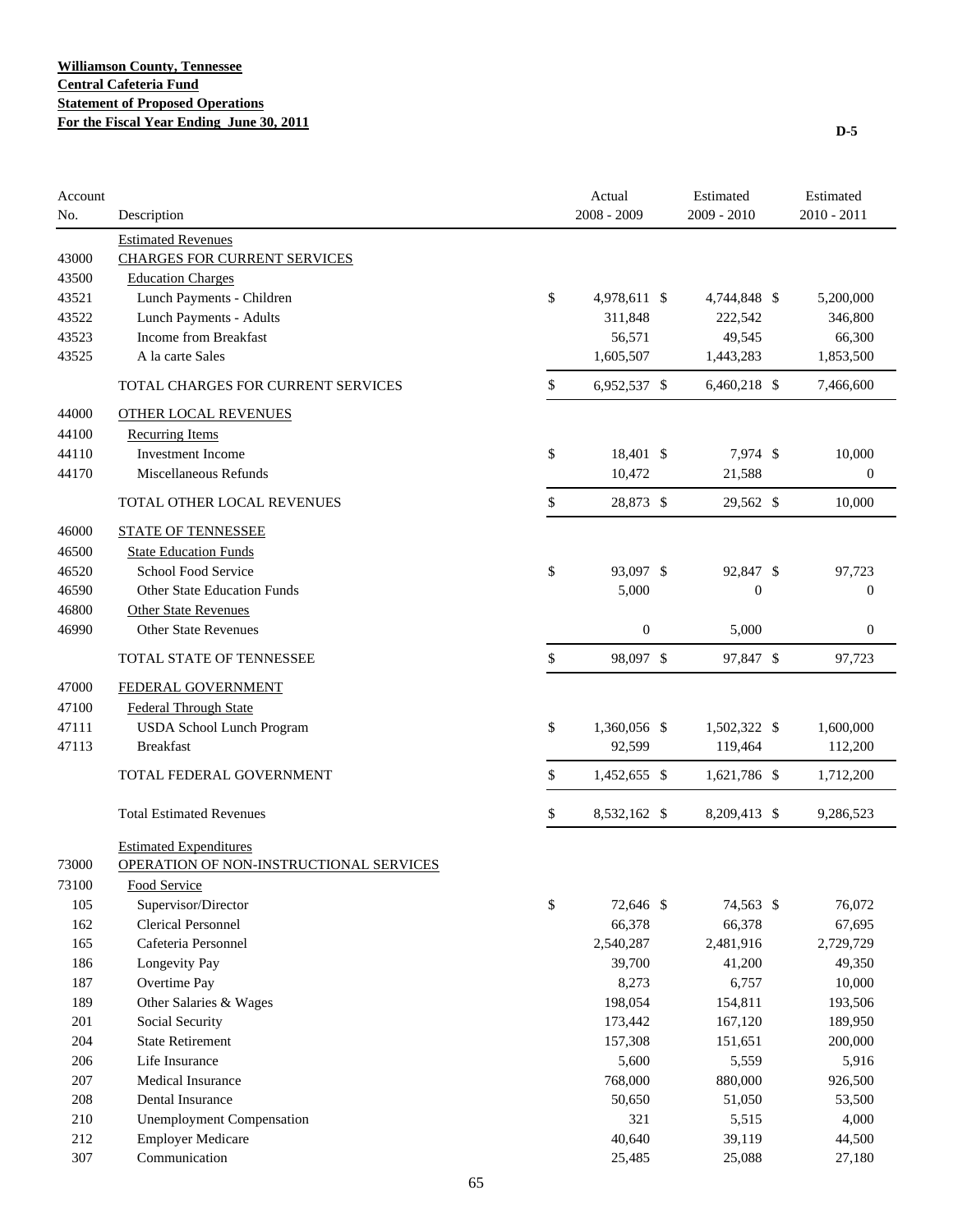| Account |                                                 | Actual             | Estimated    | Estimated   |
|---------|-------------------------------------------------|--------------------|--------------|-------------|
| No.     | Description                                     | $2008 - 2009$      | 2009 - 2010  | 2010 - 2011 |
|         | Estimated Expenditures (Cont.)                  |                    |              |             |
| 73000   | OPERATION OF NON-INSTRUCTIONAL SERVICES (Cont.) |                    |              |             |
| 73100   | Food Service (Cont.)                            |                    |              |             |
| 336     | Maintenance & Repair Services- Equipment        | \$<br>$7,005$ \$   | $6,972$ \$   | 18,000      |
| 354     | Transportation - Other than Students            | 70,556             | 59,268       | 111,000     |
| 355     | Travel                                          | 5,775              | 4,185        | 4,000       |
| 399     | <b>Other Contracted Services</b>                | 113,622            | 56,697       | 65,330      |
| 418     | <b>Equipment and Machinery Parts</b>            | 44,209             | 45,795       | 65,000      |
| 422     | Food Supplies                                   | 3,159,755          | 3,084,599    | 3,780,000   |
| 451     | Uniforms                                        | $\Omega$           | 16,633       | 7,005       |
| 499     | Other Supplies and Materials                    | 316,382            | 323,683      | 430,000     |
| 524     | In Service/Staff Development                    | 85                 | 2,309        | 8,000       |
| 599     | <b>Other Charges</b>                            | 1,469              | 4,206        | 8,000       |
| 710     | Food Service Equipment                          | 129,730            | 332,485      | 150,000     |
|         | <b>Total Food Service</b>                       | \$<br>7,995,371 \$ | 8,087,559 \$ | 9,224,233   |
|         | <b>Total Estimated Expenditures</b>             | \$<br>7,995,371 \$ | 8,087,559 \$ | 9,224,233   |
|         | <b>Excess of Estimated Revenues Over</b>        |                    |              |             |
|         | (Under) Estimated Expenditures                  | \$<br>536,791 \$   | 121,854 \$   | 62,290      |
|         | Estimated Beginning Fund Balance, July 1        | 1,426,488          | 1,963,279    | 2,085,133   |
|         | Estimated Ending Fund Balance, June 30          | \$<br>1,963,279 \$ | 2,085,133 \$ | 2,147,423   |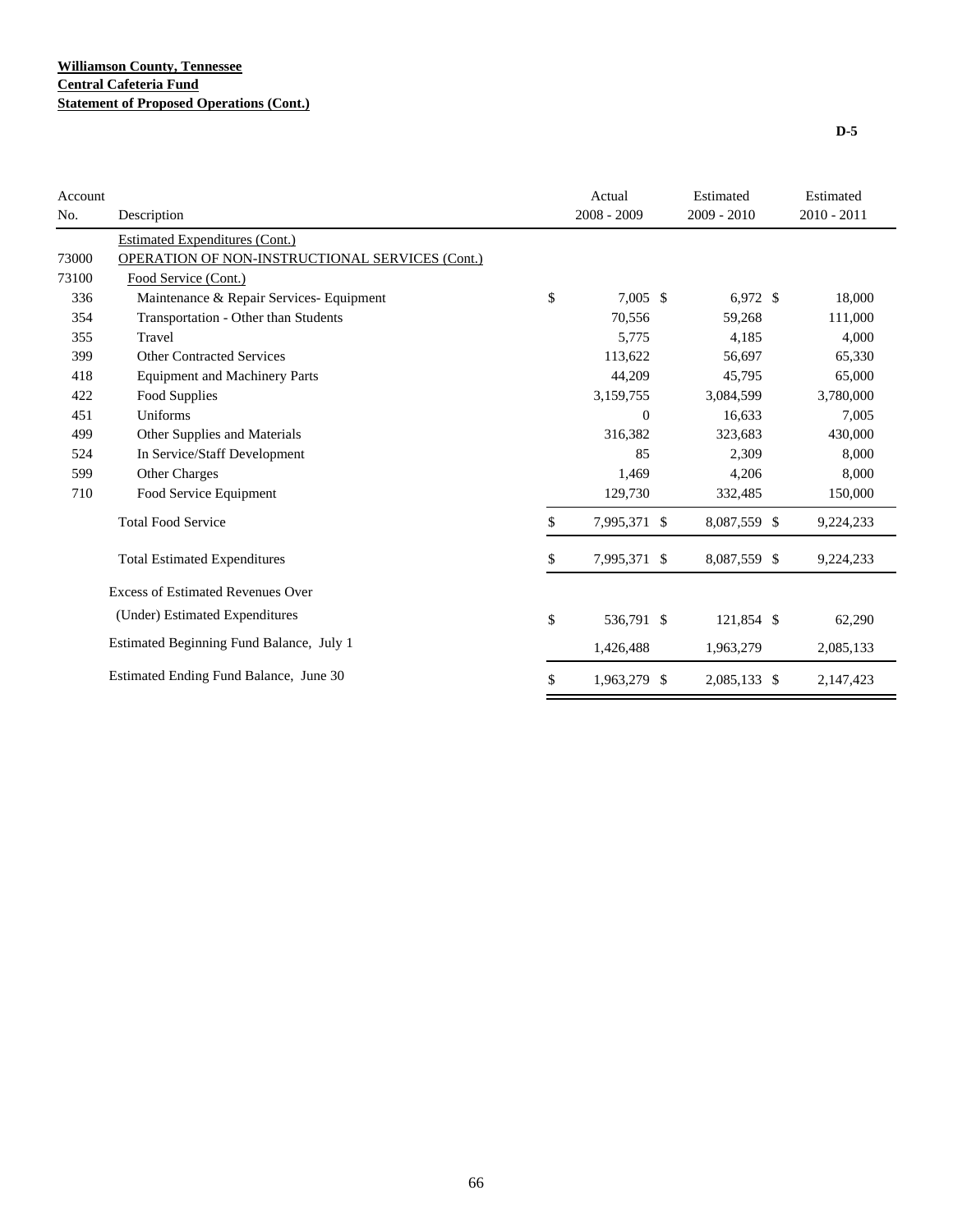| Account<br>No. | Description                              | Actual<br>$2008 - 2009$ | Estimated<br>$2009 - 2010$ |                | Estimated<br>2010 - 2011 |
|----------------|------------------------------------------|-------------------------|----------------------------|----------------|--------------------------|
|                | <b>Estimated Revenues</b>                |                         |                            |                |                          |
| 43000          | <b>CHARGES FOR CURRENT SERVICES</b>      |                         |                            |                |                          |
| 43500          | <b>Education Charges</b>                 |                         |                            |                |                          |
| 43581          | Community Service Fees - Children        | \$<br>659,152 \$        | 1,008,886 \$               |                | 1,434,194                |
|                | TOTAL CHARGES FOR CURRENT SERVICES       | \$<br>659,152 \$        | 1,008,886 \$               |                | 1,434,194                |
| 44000          | <b>OTHER LOCAL REVENUES</b>              |                         |                            |                |                          |
| 44100          | <b>Recurring Items</b>                   |                         |                            |                |                          |
| 44110          | Investment Income                        | \$<br>500 \$            |                            | 0 <sup>5</sup> | $\mathbf{0}$             |
| 44170          | Miscellaneous Refunds                    | 1,171                   | 1,341                      |                | 1,500                    |
|                | TOTAL OTHER LOCAL REVENUES               | \$<br>$1,671$ \$        | 1,341 \$                   |                | 1,500                    |
|                | <b>Total Estimated Revenues</b>          | \$<br>660,823 \$        | 1,010,227 \$               |                | 1,435,694                |
|                | <b>Estimated Expenditures</b>            |                         |                            |                |                          |
| 73000          | OPERATION OF NON-INSTRUCTIONAL SERVICES  |                         |                            |                |                          |
| 73300          | <b>Community Services</b>                |                         |                            |                |                          |
| 105            | Supervisor/Director                      | \$<br>36,123 \$         |                            | 0 <sup>5</sup> | $\boldsymbol{0}$         |
| 119            | Accountants/Bookkeepers                  | 29,420                  | 29,420                     |                | 29,421                   |
| 161            | Sercetary(s)                             | $\boldsymbol{0}$        | 5,964                      |                | 14,093                   |
| 164            | Attendants                               | 313,312                 | 468,873                    |                | 516,954                  |
| 186            | Longevity Pay                            | 900                     | 1,000                      |                | 1,350                    |
| 189            | Other Salaries & Wages                   | 70,637                  | 163,776                    |                | 187,750                  |
| 201            | Social Security                          | 26,122                  | 39,789                     |                | 45,650                   |
| 204            | <b>State Retirement</b>                  | 15,901                  | 22,170                     |                | 29,500                   |
| 206            | Life Insurance                           | 255                     | 395                        |                | 459                      |
| 207            | <b>Medical Insurance</b>                 | 37,500                  | 65,125                     |                | 76,500                   |
| 208            | Dental Insurance                         | 2,500                   | 3,875                      |                | 4,500                    |
| 210            | <b>Unemployment Compensation</b>         | 123                     | $\overline{0}$             |                | $\mathbf{0}$             |
| 212            | <b>Employer Medicare</b>                 | 6,109                   | 9,306                      |                | 10,750                   |
| 307            | Communication                            | 683                     | 687                        |                | 1,000                    |
| 336            | Maintenance & Repair Services- Equipment | $\boldsymbol{0}$        | $\mathbf{0}$               |                | 500                      |
| 355            | Travel                                   | 2,996                   | 3,140                      |                | 5,500                    |
| 399            | Other Contracted Services                | 27,635                  | 36,652                     |                | 66,000                   |
| 422            | Food Supplies                            | 21,455                  | 35,342                     |                | 40,000                   |
| 499            | Other Supplies and Materials             | 10,967                  | 34,350                     |                | 23,500                   |
| 504            | <b>Indirect Cost</b>                     | 19,489                  | 29,000                     |                | 27,500                   |
| 509            | Refunds                                  | 489                     | 988                        |                | 1,000                    |
| 524            | In Service/Staff Development             | 3,030                   | 3,105                      |                | 5,500                    |
| 790            | Other Equipment                          | 1,799                   | 25,460                     |                | 9,553                    |
|                | <b>Total Community Services</b>          | \$<br>627,446 \$        | 978,417 \$                 |                | 1,096,980                |
|                | <b>Total Estimated Expenditures</b>      | \$<br>627,446 \$        | 978,417 \$                 |                | 1,096,980                |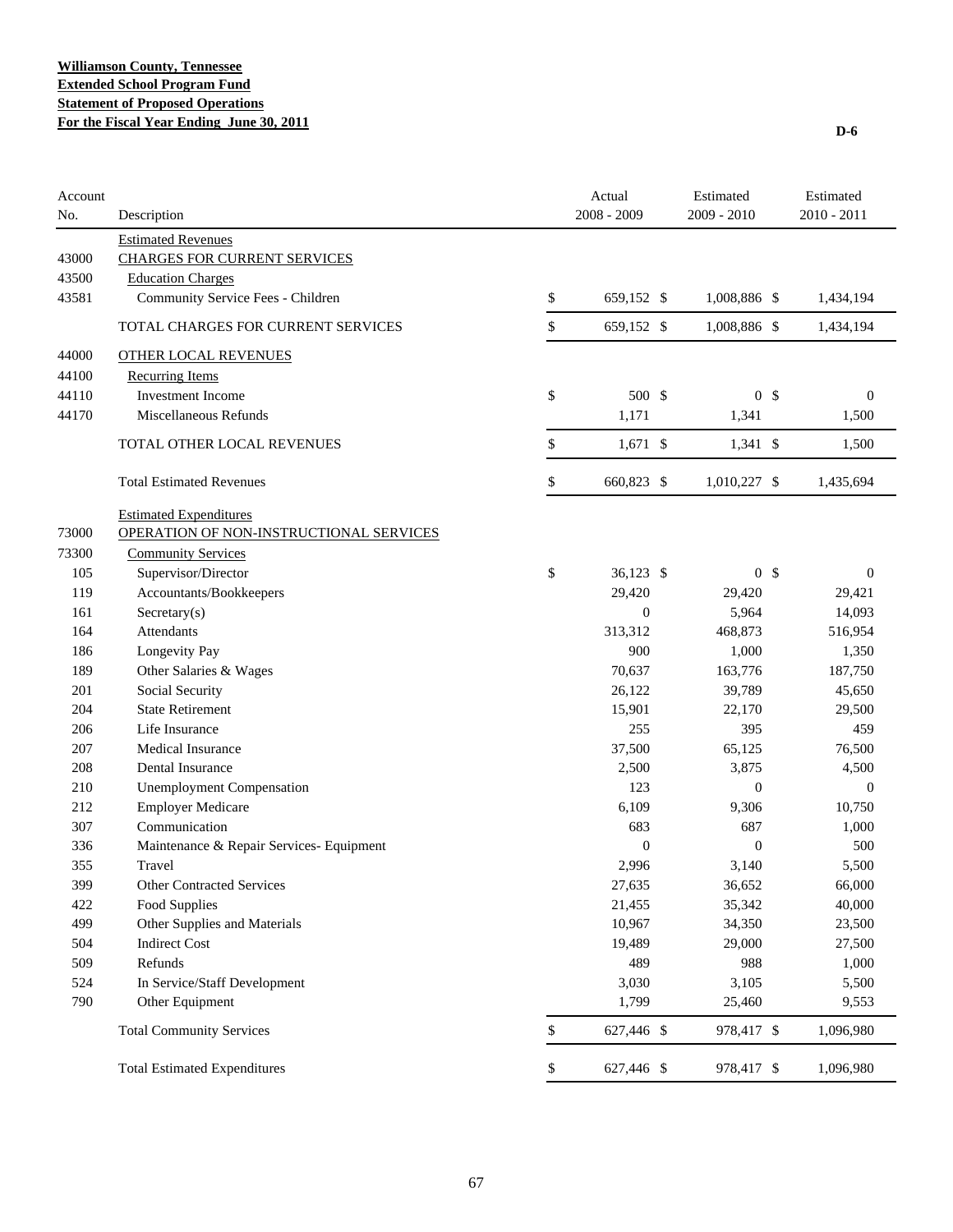# **Williamson County, Tennessee Extended School Program Fund Statement of Proposed Operations (Cont.)**

| Account<br>No. | Description                              | Actual<br>$2008 - 2009$ | Estimated<br>$2009 - 2010$ | Estimated<br>$2010 - 2011$ |
|----------------|------------------------------------------|-------------------------|----------------------------|----------------------------|
|                | <b>Excess of Estimated Revenues Over</b> |                         |                            |                            |
|                | (Under) Estimated Expenditures           | \$<br>33.377 \$         | 31.810 \$                  | 338,714                    |
|                | Estimated Beginning Fund Balance, July 1 | 284,054                 | 317.431                    | 349.241                    |
|                | Estimated Ending Fund Balance, June 30   | \$<br>317.431 \$        | 349.241 \$                 | 687.955                    |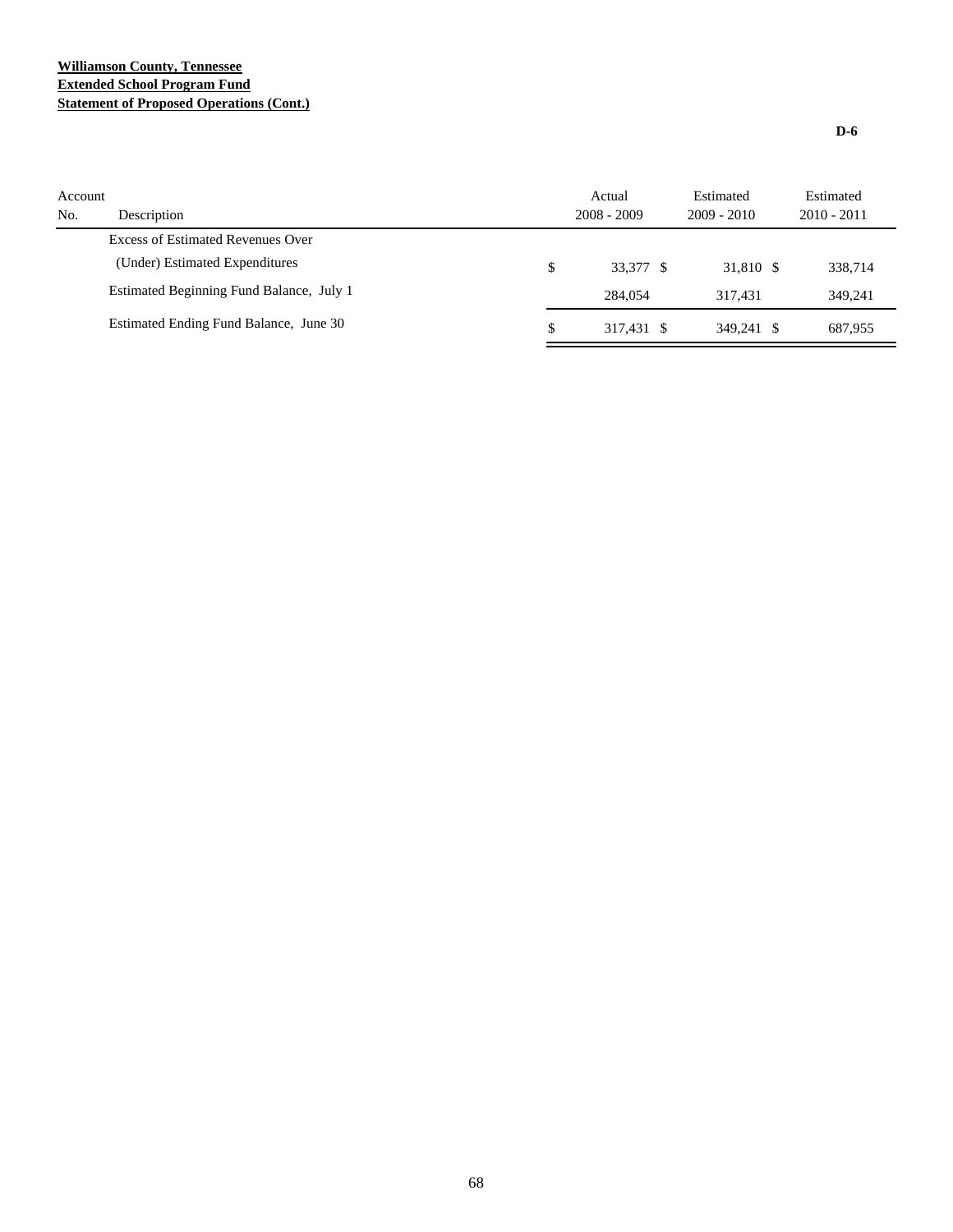| Account<br>No. | Description                                       | Actual<br>2008 - 2009 |                | Estimated<br>2009 - 2010 | Estimated<br>$2010 - 2011$ |
|----------------|---------------------------------------------------|-----------------------|----------------|--------------------------|----------------------------|
|                | <b>Estimated Revenues</b>                         |                       |                |                          |                            |
| 40000          | <b>LOCAL TAXES</b>                                |                       |                |                          |                            |
| 40100          | <b>County Property Taxes</b>                      |                       |                |                          |                            |
| 40110          | <b>Current Property Tax</b>                       | \$<br>23,182,102 \$   |                | 24,370,488 \$            | 19,145,677                 |
| 40120          | Trustee's Collections - Prior Year                | 324,038               |                | 500,563                  | 350,000                    |
| 40130          | Circuit/Clerk & Master Collections - Prior Years  | 113,023               |                | 133,834                  | 125,000                    |
| 40140          | <b>Interest and Penalty</b>                       | 62,227                |                | 97,063                   | 60,000                     |
| 40161          | Payments in Lieu of Taxes - T.V.A.                | $\overline{0}$        |                | 754                      | $\mathbf{0}$               |
| 40163          | Payments in Lieu of Taxes - Other                 | 32,596                |                | 31,876                   | $\theta$                   |
| 40200          | <b>County Local Option Taxes</b>                  |                       |                |                          |                            |
| 40266          | Litigation Tax - Jail, Workhouse, or Courthouse   | 337,883               |                | 459,627                  | 300,000                    |
|                | TOTAL LOCAL TAXES                                 | \$<br>24,051,869 \$   |                | 25,594,205 \$            | 19,980,677                 |
| 44000          | <b>OTHER LOCAL REVENUES</b>                       |                       |                |                          |                            |
| 44100          | <b>Recurring Items</b>                            |                       |                |                          |                            |
| 44110          | <b>Investment Income</b>                          | \$<br>878,962 \$      |                | 583,181 \$               | 620,000                    |
| 44120          | Lease/Rentals                                     | 220,839               |                | 57,474                   | 75,000                     |
| 44170          | Miscellaneous Refunds                             | 5                     |                | $\mathbf{0}$             | $\mathbf{0}$               |
| 44180          | <b>Expenditure Credits</b>                        | $\boldsymbol{0}$      |                | 143,254                  | $\boldsymbol{0}$           |
|                | TOTAL OTHER LOCAL REVENUES                        | \$<br>1,099,806 \$    |                | 783,909 \$               | 695,000                    |
| 47000          | FEDERAL GOVERNMENT                                |                       |                |                          |                            |
| 47715          | Tax Credit Bond Rebate                            | \$                    | 0 <sup>5</sup> | 0 <sup>5</sup>           | 437,047                    |
|                | TOTAL FEDERAL GOVERNMENT                          | \$                    | 0 <sup>5</sup> | 0 <sup>5</sup>           | 437,047                    |
| 48000          | <b>OTHER GOVERNMENTS AND CITIZENS GROUPS</b>      |                       |                |                          |                            |
| 48100          | <b>Other Governments</b>                          |                       |                |                          |                            |
| 48130          | Contributions                                     | \$                    | 0 <sup>5</sup> | 505,017 \$               | 330,813                    |
|                | TOTAL OTHER GOVERNMENTS AND CITIZENS GROUPS       | \$                    | 0 <sup>5</sup> | 505,017 \$               | 330,813                    |
|                | <b>Total Estimated Revenues</b>                   | \$<br>25, 151, 675 \$ |                | 26,883,131 \$            | 21,443,537                 |
|                | <b>Estimated Other Sources:</b>                   |                       |                |                          |                            |
| 49400          | Refunding Debt Issued                             | \$<br>9,393,759 \$    |                | 32,960,000 \$            | $\mathbf{0}$               |
| 49410          | Premiums on Debt Issued                           | 36,069                |                | 3,993,623                | $\theta$                   |
| 49800          | Transfers In                                      | 4,529,371             |                | 4,485,754                | 5,020,061                  |
|                | <b>Total Estimated Revenues and Other Sources</b> | \$<br>39,110,874 \$   |                | 68,322,508 \$            | 26,463,598                 |
|                | <b>Estimated Expenditures</b>                     |                       |                |                          |                            |
| 82100          | <b>PRINCIPAL</b>                                  |                       |                |                          |                            |
| 82110          | <b>General Government</b>                         |                       |                |                          |                            |
| 601            | Principal on Bonds                                | \$<br>9,910,306 \$    |                | 10,390,335 \$            | 10,910,895                 |
| 602            | Principal on Notes                                | 2,000,000             |                | $\boldsymbol{0}$         | $\boldsymbol{0}$           |
|                | <b>Total General Government</b>                   | \$<br>11,910,306 \$   |                | 10,390,335 \$            | 10,910,895                 |
| 82120          | <b>Highways and Streets</b>                       |                       |                |                          |                            |
| 601            | Principal on Bonds                                | \$<br>147,600 \$      |                | 151,200 \$               | 156,600                    |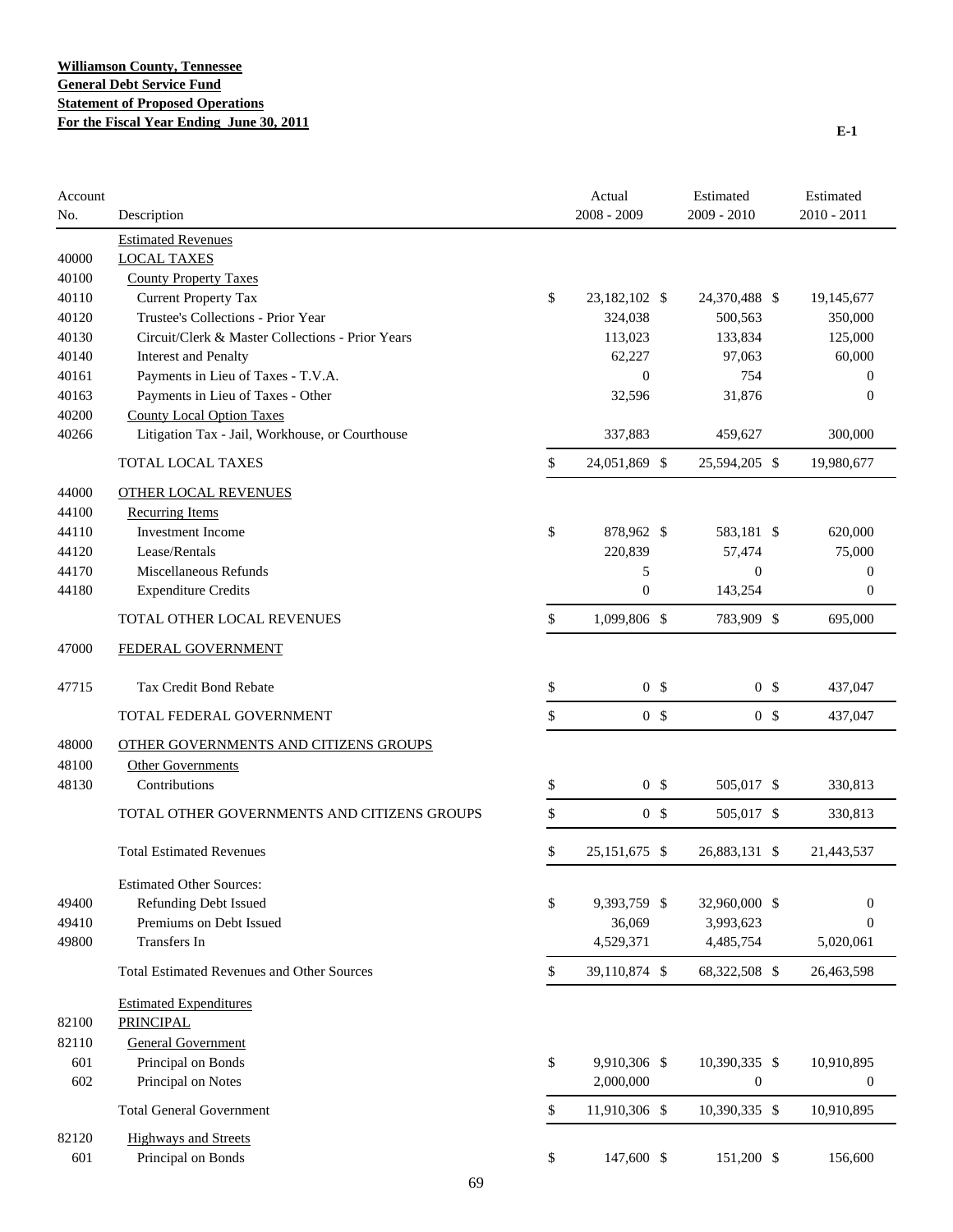| Account<br>No. | Description                                 | Actual<br>2008 - 2009 | Estimated<br>2009 - 2010 | Estimated<br>2010 - 2011 |
|----------------|---------------------------------------------|-----------------------|--------------------------|--------------------------|
|                | <b>Estimated Expenditures (Cont.)</b>       |                       |                          |                          |
| 82100          | PRINCIPAL (Cont.)                           |                       |                          |                          |
| 82120          | <b>Highways and Streets</b>                 |                       |                          |                          |
|                | Total Highways and Streets                  | \$<br>147,600 \$      | 151,200 \$               | 156,600                  |
| 82130          | Education                                   |                       |                          |                          |
| 601            | Principal on Bonds                          | \$<br>7,239,094 \$    | 7,801,465 \$             | 7,009,510                |
| 602            | Principal on Notes                          | 245,000               | 255,000                  | $\boldsymbol{0}$         |
|                | <b>Total Education</b>                      | \$<br>7,484,094 \$    | 8,056,465 \$             | 7,009,510                |
| 82200          | <b>INTEREST</b>                             |                       |                          |                          |
| 82210          | <b>General Government</b>                   |                       |                          |                          |
| 603            | <b>Interest on Bonds</b>                    | \$<br>6,934,673 \$    | 7,256,900 \$             | 7,006,755                |
| 604            | <b>Interest on Notes</b>                    | 78,119                | $\boldsymbol{0}$         | $\boldsymbol{0}$         |
|                | <b>Total General Government</b>             | \$<br>7,012,792 \$    | 7,256,900 \$             | 7,006,755                |
| 82220          | <b>Highways and Streets</b>                 |                       |                          |                          |
| 603            | <b>Interest on Bonds</b>                    | \$<br>60,072 \$       | 56,309 \$                | 52,075                   |
|                | Total Highways and Streets                  | \$<br>60,072 \$       | 56,309 \$                | 52,075                   |
| 82230          | Education                                   |                       |                          |                          |
| 603            | <b>Interest on Bonds</b>                    | \$<br>5,372,518 \$    | 5,827,302 \$             | 6,271,320                |
| 604            | <b>Interest on Notes</b>                    | 57,374                | 8,925                    | $\boldsymbol{0}$         |
|                | <b>Total Education</b>                      | \$<br>5,429,892 \$    | 5,836,227 \$             | 6,271,320                |
| 82300          | <b>OTHER DEBT SERVICE</b>                   |                       |                          |                          |
| 82310          | <b>General Government</b>                   |                       |                          |                          |
| 325            | <b>Fiscal Agent Charges</b>                 | \$<br>3,947 \$        | 6,677 \$                 | 20,000                   |
| 510            | <b>Trustee's Commission</b>                 | 485,625               | 518,531                  | 550,000                  |
| 599            | Other Charges                               | 39,409                | 37,675                   | 50,000                   |
| 605            | <b>Underwriter's Discount</b>               | $\boldsymbol{0}$      | 80,275                   | $\boldsymbol{0}$         |
| 606            | Other Debt Issuance Charges                 | $\boldsymbol{0}$      | 16,131                   | $\boldsymbol{0}$         |
|                | <b>Total General Government</b>             | \$<br>528,981 \$      | 659,289 \$               | 620,000                  |
| 82330          | Education                                   |                       |                          |                          |
| 605            | <b>Underwriter's Discount</b>               | \$<br>0 <sup>5</sup>  | 101,005 \$               | $\boldsymbol{0}$         |
| 606            | Other Debt Issuance Charges                 | $\mathbf{0}$          | 20,296                   | $\boldsymbol{0}$         |
|                | <b>Total Education</b>                      | \$<br>0 <sup>5</sup>  | 121,301 \$               | $\boldsymbol{0}$         |
|                | <b>Total Estimated Expenditures</b>         | \$<br>32,573,737 \$   | 32,528,026 \$            | 32,027,155               |
|                | <b>Estimated Other Uses:</b>                |                       |                          |                          |
| 99100          | <b>Transfers Out</b>                        | \$<br>0 <sup>6</sup>  | 675,000 \$               | $\boldsymbol{0}$         |
| 99300          | Payments to Refunded Debt Escrow Agent      | 7,393,759             | 36,735,916               | $\boldsymbol{0}$         |
|                | Total Estimated Expenditures and Other Uses | \$<br>39,967,496 \$   | 69,938,942 \$            | 32,027,155               |

**E-1**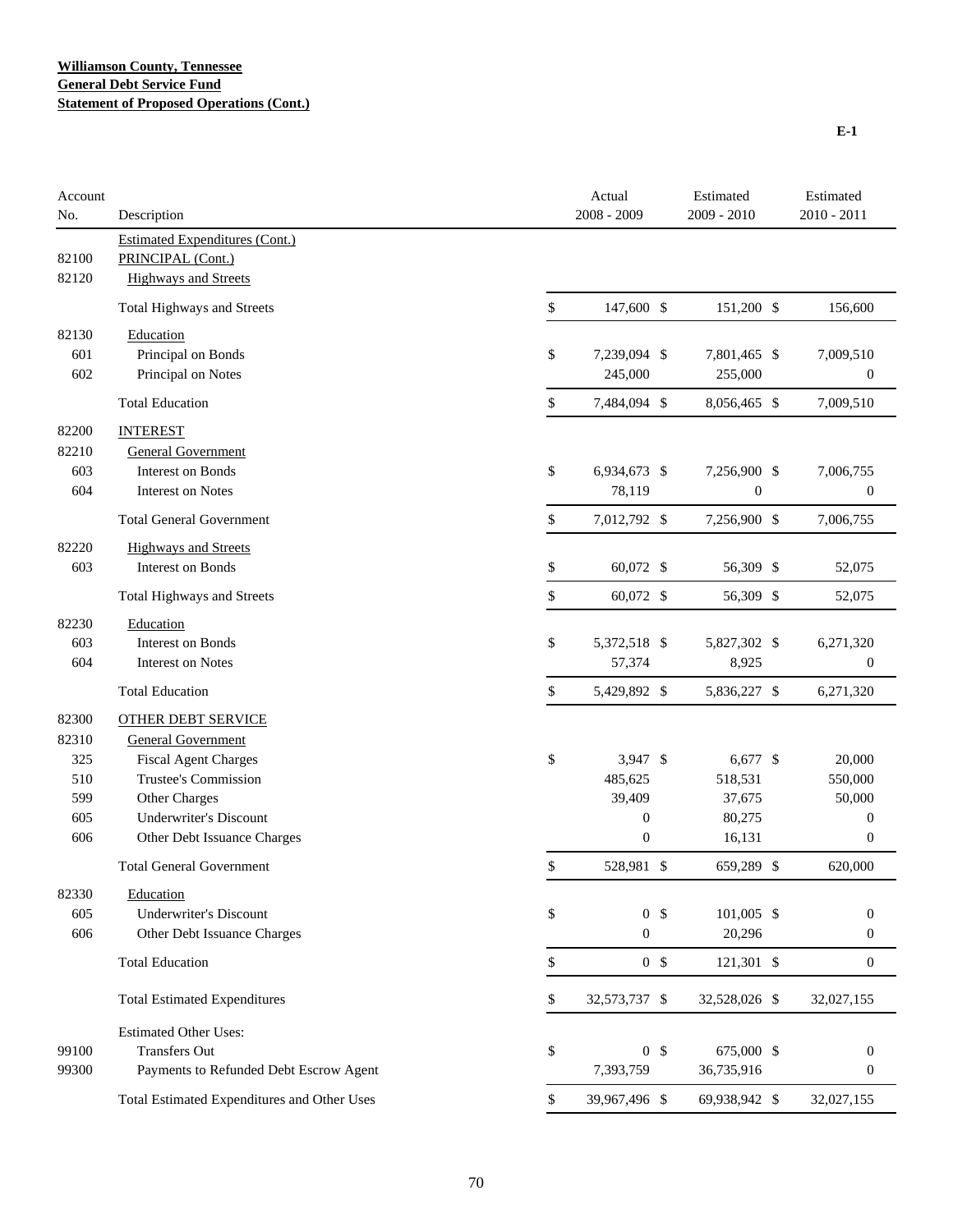## **Williamson County, Tennessee General Debt Service Fund Statement of Proposed Operations (Cont.)**

| Account<br>No. | Description                                         | Actual<br>$2008 - 2009$ | Estimated<br>$2009 - 2010$ | Estimated<br>$2010 - 2011$ |
|----------------|-----------------------------------------------------|-------------------------|----------------------------|----------------------------|
|                | Excess of Estimated Revenues and Other Sources Over |                         |                            |                            |
|                | (Under) Estimated Expenditures and Other Uses       | \$<br>$(856.622)$ \$    | $(1,616,434)$ \$           | (5,563,557)                |
|                | Estimated Beginning Fund Balance, July 1            | 21.234.876              | 20.378.254                 | 18.761.820                 |
|                | Estimated Ending Fund Balance, June 30              | \$<br>20.378.254        | 18.761.820 \$              | 13,198,263                 |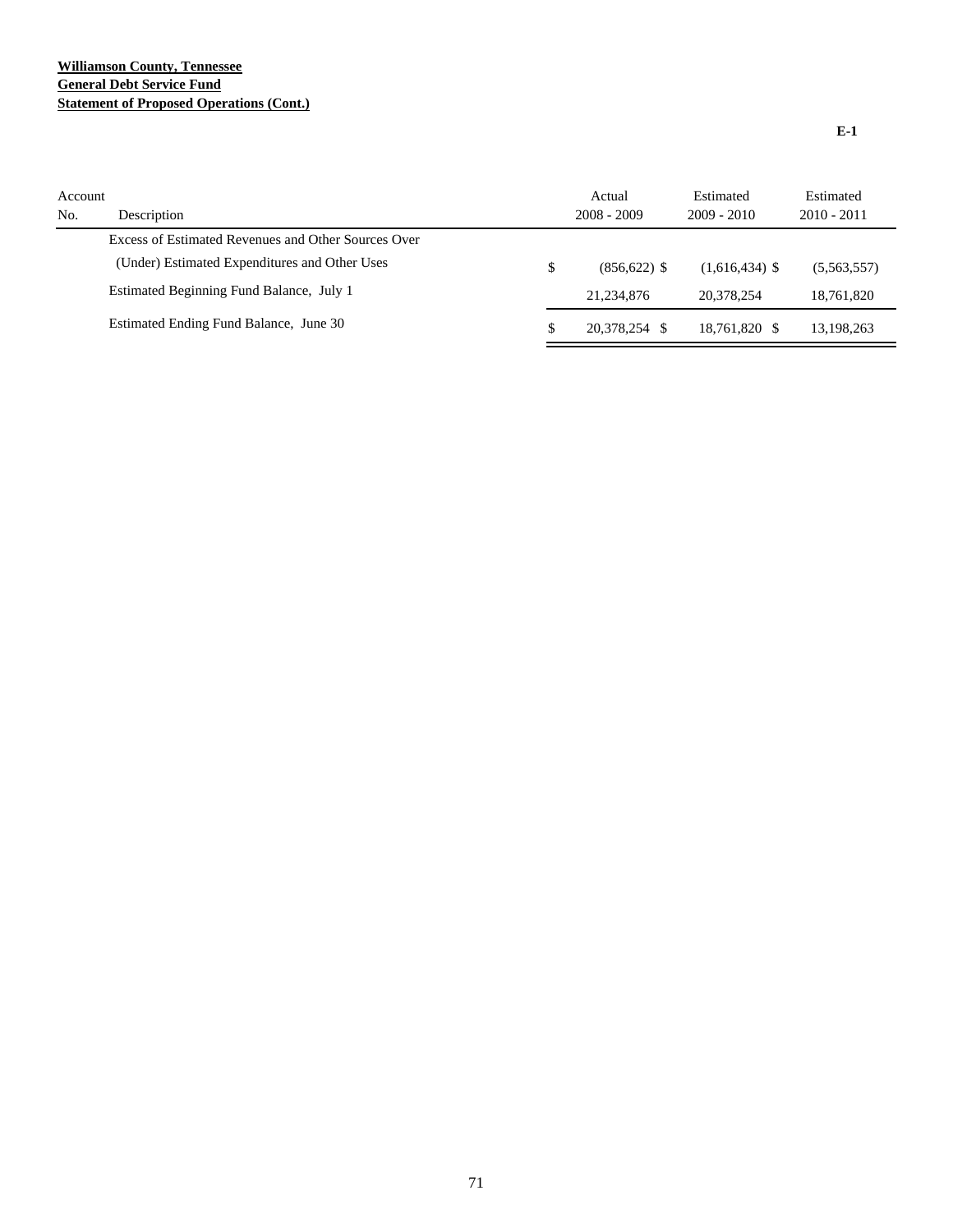| Account<br>No. | Description                                       | Actual<br>2008 - 2009 |                | Estimated<br>2009 - 2010 |                | Estimated<br>$2010 - 2011$ |
|----------------|---------------------------------------------------|-----------------------|----------------|--------------------------|----------------|----------------------------|
|                | <b>Estimated Revenues</b>                         |                       |                |                          |                |                            |
| 40000          | <b>LOCAL TAXES</b>                                |                       |                |                          |                |                            |
| 40100          | <b>County Property Taxes</b>                      |                       |                |                          |                |                            |
| 40110          | Current Property Tax                              | \$<br>9,154,133 \$    |                | 9,615,781 \$             |                | 8,589,627                  |
| 40120          | Trustee's Collections - Prior Year                | 128,305               |                | 184,346                  |                | 150,000                    |
| 40130          | Circuit/Clerk & Master Collections - Prior Years  | 44,581                |                | 53,060                   |                | 50,000                     |
| 40140          | <b>Interest and Penalty</b>                       | 23,719                |                | 36,560                   |                | 20,000                     |
| 40161          | Payments in Lieu of Taxes - T.V.A.                | $\boldsymbol{0}$      |                | 377                      |                | $\boldsymbol{0}$           |
| 40163          | Payments in Lieu of Taxes - Other                 | 16,298                |                | 15,938                   |                | $\mathbf{0}$               |
| 40200          | <b>County Local Option Taxes</b>                  |                       |                |                          |                |                            |
| 40210          | Local Option Sales Tax                            | 955,078               |                | 964,539                  |                | 1,000,000                  |
|                | TOTAL LOCAL TAXES                                 | \$<br>10,322,114 \$   |                | 10,870,601 \$            |                | 9,809,627                  |
| 44000          | <b>OTHER LOCAL REVENUES</b>                       |                       |                |                          |                |                            |
| 44100          | <b>Recurring Items</b>                            |                       |                |                          |                |                            |
| 44110          | <b>Investment Income</b>                          | \$<br>723,535 \$      |                | 133,358 \$               |                | 110,000                    |
| 44170          | Miscellaneous Refunds                             | 144                   |                | $\boldsymbol{0}$         |                | $\boldsymbol{0}$           |
| 44180          | <b>Expenditure Credits</b>                        | $\boldsymbol{0}$      |                | 229,671                  |                | $\theta$                   |
|                | TOTAL OTHER LOCAL REVENUES                        | \$<br>723,679 \$      |                | 363,029 \$               |                | 110,000                    |
| 47000          | FEDERAL GOVERNMENT                                |                       |                |                          |                |                            |
| 47715          | <b>Tax Credit Bond Rebate</b>                     | \$                    | 0 <sup>5</sup> |                          | 0 <sup>5</sup> | 700,691                    |
|                | TOTAL FEDERAL GOVERNMENT                          | \$                    | 0 <sup>5</sup> |                          | 0 <sup>5</sup> | 700,691                    |
| 48000          | OTHER GOVERNMENTS AND CITIZENS GROUPS             |                       |                |                          |                |                            |
| 48100          | Other Governments                                 |                       |                |                          |                |                            |
| 48130          | Contributions                                     | \$<br>2,135,000 \$    |                | 1,341,294 \$             |                | $\mathbf{0}$               |
|                | TOTAL OTHER GOVERNMENTS AND CITIZENS GROUPS       | \$<br>2,135,000 \$    |                | 1,341,294 \$             |                | $\mathbf{0}$               |
|                |                                                   |                       |                |                          |                |                            |
|                | <b>Total Estimated Revenues</b>                   | \$<br>13,180,793 \$   |                | 12,574,924 \$            |                | 10,620,318                 |
|                | <b>Estimated Other Sources:</b>                   |                       |                |                          |                |                            |
| 49400          | <b>Refunding Debt Issued</b>                      | \$<br>10,034,678 \$   |                | 38,930,000 \$            |                | $\boldsymbol{0}$           |
| 49410          | Premiums on Debt Issued                           | $\boldsymbol{0}$      |                | 5,166,759                |                | $\theta$                   |
| 49800          | Transfers In                                      | 1,250,000             |                | 1,426,531                |                | 1,433,728                  |
|                | <b>Total Estimated Revenues and Other Sources</b> | \$<br>24,465,471 \$   |                | 58,098,214 \$            |                | 12,054,046                 |
|                | <b>Estimated Expenditures</b>                     |                       |                |                          |                |                            |
| 82100          | <b>PRINCIPAL</b>                                  |                       |                |                          |                |                            |
| 82130          | Education                                         |                       |                |                          |                |                            |
| 601            | Principal on Bonds                                | \$<br>1,485,000 \$    |                | 5,480,000 \$             |                | 6,265,000                  |
| 602            | Principal on Notes                                | $\boldsymbol{0}$      |                | 430,000                  |                | $\boldsymbol{0}$           |
|                | <b>Total Education</b>                            | \$<br>1,485,000 \$    |                | 5,910,000 \$             |                | 6,265,000                  |
| 82200          | <b>INTEREST</b>                                   |                       |                |                          |                |                            |
| 82230          | Education                                         |                       |                |                          |                |                            |
| 603            | Interest on Bonds                                 | \$<br>7,089,470 \$    |                | 8,479,427 \$             |                | 9,392,844                  |